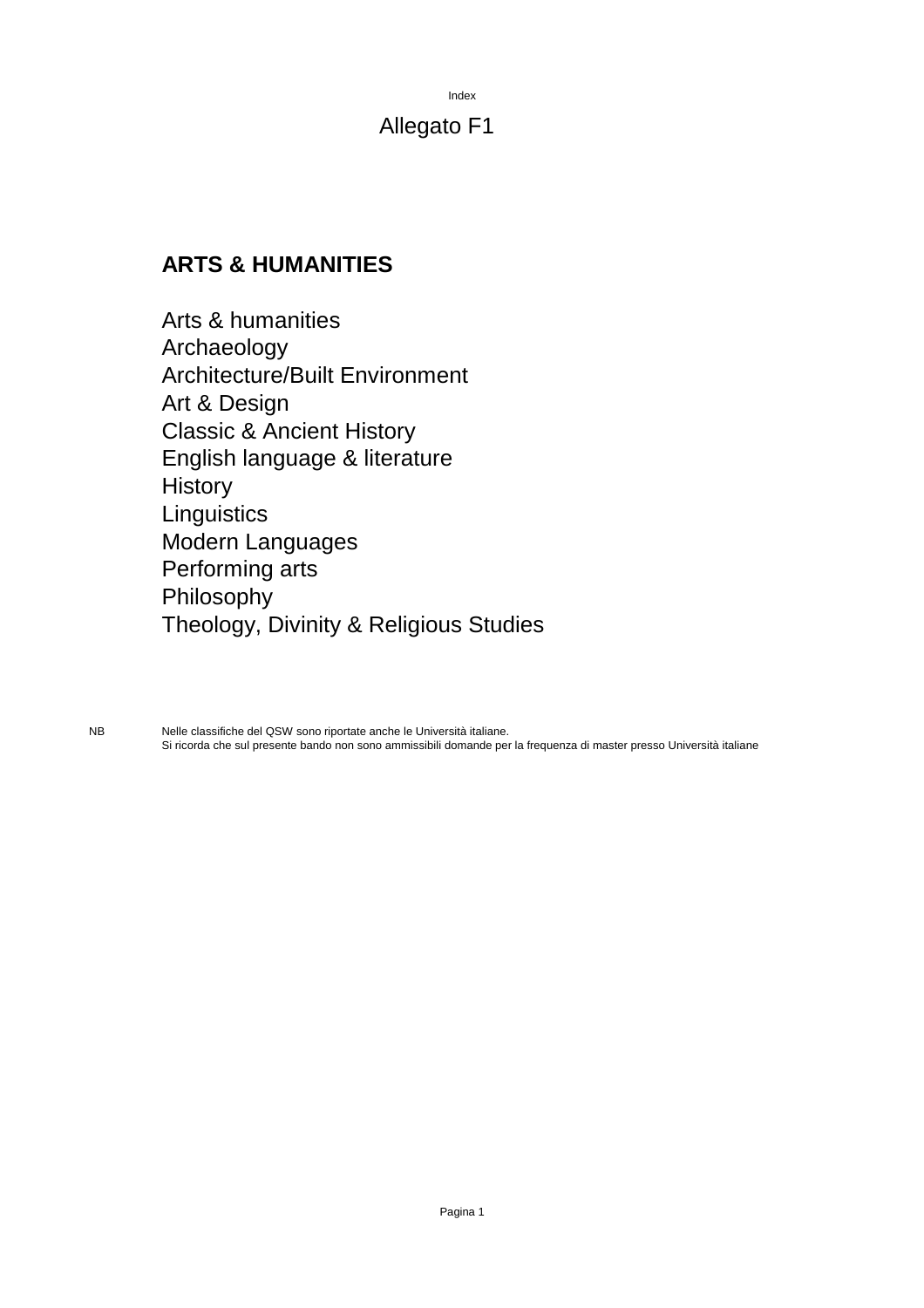|                | Top 500 Universities - Arts & Humanities                            |                      |              |
|----------------|---------------------------------------------------------------------|----------------------|--------------|
| 2019           | <b>Institution</b>                                                  | <b>Location</b>      | <b>Score</b> |
| 1              | University of Oxford                                                | United Kingdom       | 14,0         |
| $\overline{2}$ | <b>Harvard University</b>                                           | <b>United States</b> | 14,0         |
| 3              | University of Cambridge                                             | United Kingdom       | 14,0         |
| $\overline{4}$ | University of California, Berkeley (UCB)                            | <b>United States</b> | 14,0         |
| 5              | <b>Stanford University</b>                                          | <b>United States</b> | 14,0         |
| 6              | <b>Yale University</b>                                              | <b>United States</b> | 14,0         |
| $\overline{7}$ | <b>Princeton University</b>                                         | <b>United States</b> | 14,0         |
| 8              | Columbia University                                                 | <b>United States</b> | 14,0         |
| 9              | University of California, Los Angeles (UCLA)                        | <b>United States</b> | 14,0         |
| 10             | New York University (NYU)                                           | <b>United States</b> | 14,0         |
| 11             | University of Chicago                                               | <b>United States</b> | 14,0         |
| 12             | The University of Tokyo                                             | Japan                | 14,0         |
| 13             | University of Edinburgh                                             | United Kingdom       | 14,0         |
| 14             | National University of Singapore (NUS)                              | Singapore            | 14,0         |
| 15             | UCL (University College London)                                     | United Kingdom       | 14,0         |
| $16=$          | Australian National University (ANU)                                | Australia            | 12,0         |
| $16=$          | Massachusetts Institute of Technology (MIT)                         | <b>United States</b> | 12,0         |
| $16=$          | University of Hong Kong (HKU)                                       | Hong Kong            | 12,0         |
| 19             | University of Toronto                                               | Canada               | 12,0         |
| 20             | The University of Melbourne                                         | Australia            |              |
| 21             | Humboldt-Universität zu Berlin                                      | Germany              | 12,0         |
| 22             |                                                                     |                      | 12,0         |
|                | London School of Economics and Political Science (LSE)              | United Kingdom       | 12,0         |
| 23             | The University of Sydney                                            | Australia            | 12,0         |
| 24             | Freie Universität Berlin                                            | Germany              | 12,0         |
| 25             | University of British Columbia                                      | Canada               | 10,0         |
| 26             | King's College London (KCL)                                         | United Kingdom       | 10,0         |
| 27             | <b>McGill University</b>                                            | Canada               | 10,0         |
| $28=$          | University of Michigan                                              | <b>United States</b> | 10,0         |
| $28=$          | University of Pennsylvania                                          | <b>United States</b> | 10,0         |
| 30             | <b>Cornell University</b>                                           | <b>United States</b> | 10,0         |
| 31             | The Chinese University of Hong Kong (CUHK)                          | Hong Kong            | 10,0         |
| $32=$          | Leiden University                                                   | Netherlands          | 10,0         |
| $32 =$         | Universidad Nacional Autónoma de México (UNAM)                      | Mexico               | 10,0         |
| 34             | <b>Peking University</b>                                            | China                | 10,0         |
| $35=$          | Kyoto University                                                    | Japan                | 10,0         |
| $35=$          | Seoul National University (SNU)                                     | South Korea          | 10,0         |
| 37             | University of Amsterdam                                             | Netherlands          | 10,0         |
| 38             | Ludwig-Maximilians-Universität München                              | Germany              | 10,0         |
| 39             | Université Paris 1 Panthéon-Sorbonne                                | France               | 10,0         |
| 40             | University of Texas at Austin                                       | <b>United States</b> | 10,0         |
| 41             | The University of Warwick                                           | United Kingdom       | 8,0          |
| 42             | Durham University                                                   | United Kingdom       | 8,0          |
| 43             | University of St Andrews                                            | United Kingdom       | 8,0          |
| 44             | National Taiwan University (NTU)                                    | Taiwan               | 8,0          |
| $45 =$         | The University of Manchester                                        | United Kingdom       | 8,0          |
| $45 =$         | The University of New South Wales (UNSW)                            | Australia            | 8,0          |
| $45 =$         | Universidad de Buenos Aires                                         | Argentina            | 8,0          |
| $48=$          | The University of Auckland                                          | New Zealand          | 8,0          |
| $48=$          | <b>Waseda University</b>                                            | Japan                | 8,0          |
| $50=$          | <b>Monash University</b>                                            | Australia            | 8,0          |
| $50=$          | Trinity College Dublin (TCD)                                        | Ireland              | 8,0          |
| 52             | <b>Brown University</b>                                             | <b>United States</b> | 6,0          |
| 53             | Duke University                                                     | <b>United States</b> | 6,0          |
| 54             | Università di Bologna (UNIBO)                                       | Italy                | 6,0          |
| 55             | SOAS - School of Oriental and African Studies, University of London | United Kingdom       | 6,0          |
| 56             | Lomonosov Moscow State University                                   | Russia               | 6,0          |
| 57             | Pontificia Universidad Católica de Chile                            | Chile                | 6,0          |
| 58             | Sorbonne University                                                 | France               | 6,0          |
| 59             | Nanyang Technological University (NTU)                              | Singapore            | 6,0          |
|                |                                                                     |                      |              |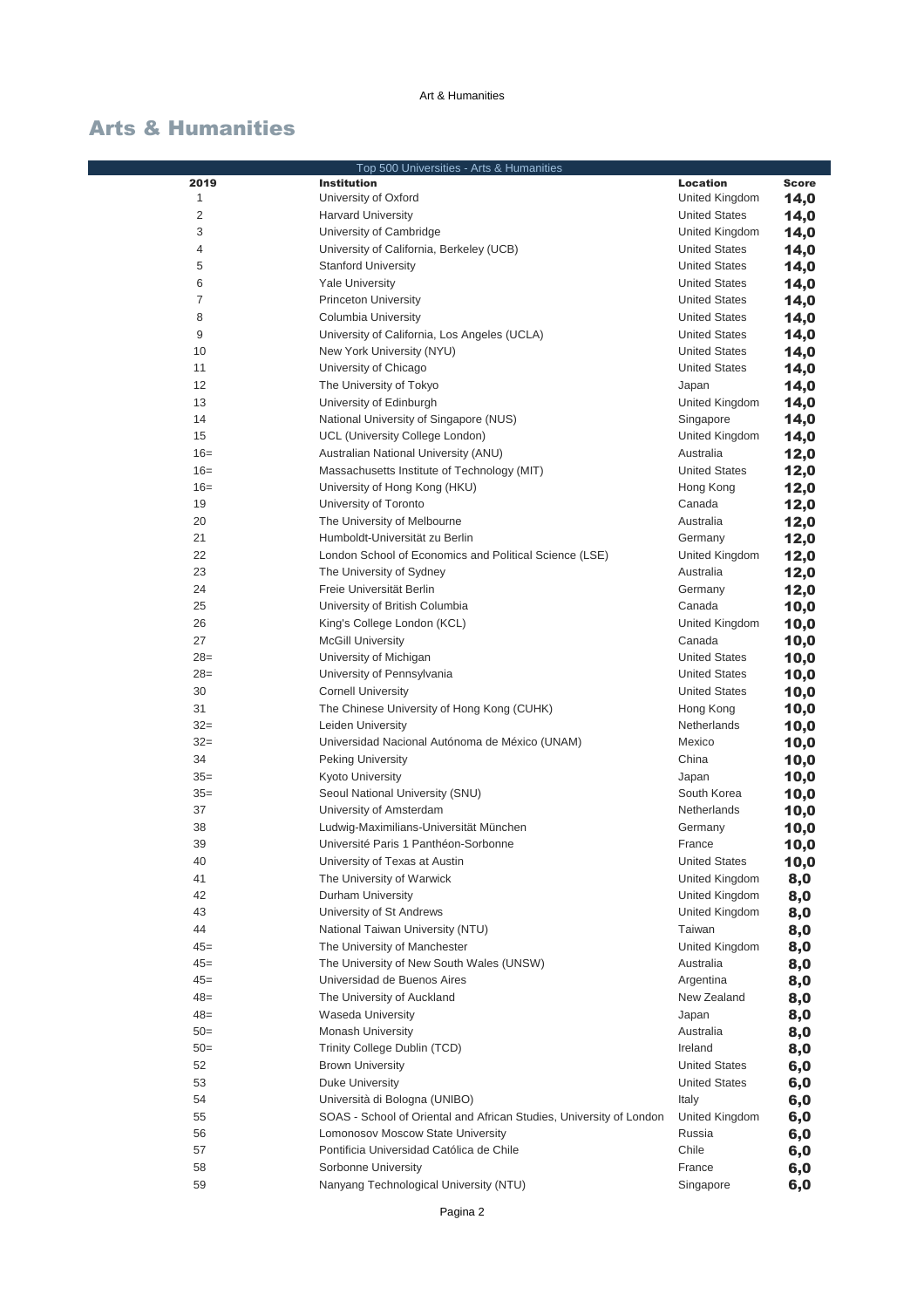| 60      | University of Copenhagen                                    | Denmark              | 6,0 |
|---------|-------------------------------------------------------------|----------------------|-----|
| 61      | Katholieke Universiteit Leuven                              | Belgium              | 6,0 |
| 62      | Sapienza - Università di Roma                               | Italy                | 6,0 |
| 63      | <b>Tsinghua University</b>                                  | China                | 6,0 |
| $64 =$  | Ruprecht-Karls-Universität Heidelberg                       | Germany              | 6,0 |
| $64 =$  | University of Birmingham                                    | United Kingdom       | 6,0 |
| $64 =$  | University of York                                          | United Kingdom       | 6,0 |
| 67      | University of Helsinki                                      | Finland              | 6,0 |
| 68      | University of Glasgow                                       | United Kingdom       | 6,0 |
| 69      | <b>Fudan University</b>                                     | China                | 6,0 |
| $70=$   | Universität Wien                                            | Austria              | 6,0 |
| $70=$   | University of Leeds                                         | United Kingdom       | 6,0 |
| $70=$   | University of Zurich                                        | Switzerland          | 6,0 |
| $73=$   | Georgetown University                                       | <b>United States</b> | 6,0 |
| $73=$   | University of Wisconsin-Madison                             | <b>United States</b> | 6,0 |
| $73=$   | Victoria University of Wellington                           | New Zealand          | 6,0 |
| 76      | Universidade de São Paulo (USP)                             | Brazil               | 6,0 |
| 77      | Northwestern University                                     | <b>United States</b> | 6,0 |
| $78 =$  | The University of Queensland (UQ)                           | Australia            | 6,0 |
| $78 =$  | Université Sorbonne Nouvelle Paris 3                        | France               | 6,0 |
| 80      | University of Southern California                           | <b>United States</b> | 6,0 |
| 81      | Indiana University Bloomington                              | <b>United States</b> | 6,0 |
| $82 =$  | The University of Sheffield                                 | United Kingdom       | 6,0 |
| $82 =$  | University of Bristol                                       | United Kingdom       | 6,0 |
| 84      | Rutgers - The State University of New Jersey, New Brunswick | <b>United States</b> | 6,0 |
| $85 =$  | <b>Aarhus University</b>                                    | Denmark              | 6,0 |
| $85 =$  | Eberhard Karls Universität Tübingen                         | Germany              | 6,0 |
| $85 =$  | Universidad Complutense de Madrid (UCM)                     | Spain                | 6,0 |
| 88      | University of Geneva                                        | Switzerland          | 6,0 |
| $89 =$  | <b>Boston University</b>                                    | <b>United States</b> | 6,0 |
| $89 =$  | The Hong Kong Polytechnic University                        | Hong Kong            | 6,0 |
| $91 =$  | Queen Mary University of London (QMUL)                      | United Kingdom       | 6,0 |
| $91 =$  | Université Catholique de Louvain (UCL)                      | Belgium              | 6,0 |
| $93=$   | Goldsmiths, University of London                            | United Kingdom       |     |
| $93=$   | University of Virginia                                      | <b>United States</b> | 6,0 |
| 95      | City University of Hong Kong                                | Hong Kong            | 6,0 |
| $96=$   | ETH Zurich (Swiss Federal Institute of Technology)          | Switzerland          | 6,0 |
| $96=$   | Universitat de Barcelona (UB)                               |                      | 6,0 |
| $96=$   |                                                             | Spain                | 6,0 |
|         | Université PSL (Paris Sciences & Lettres)                   | France               | 6,0 |
| $99 =$  | Pennsylvania State University                               | <b>United States</b> | 6,0 |
| $99 =$  | Universiti Malaya (UM)                                      | Malaysia             | 6,0 |
| $101 =$ | Johns Hopkins University                                    | United States        | 4,0 |
| $101 =$ | Keio University                                             | Japan                | 4,0 |
| $101 =$ | Universität Freiburg                                        | Germany              | 4,0 |
| $101 =$ | University of Exeter                                        | United Kingdom       | 4,0 |
| $101 =$ | University of North Carolina, Chapel Hill                   | <b>United States</b> | 4,0 |
| $106 =$ | University College Dublin (UCD)                             | Ireland              | 4,0 |
| $106 =$ | Yonsei University                                           | South Korea          | 4,0 |
| $108 =$ | University of California, San Diego (UCSD)                  | <b>United States</b> | 4,0 |
| $108 =$ | University of Oslo                                          | Norway               | 4,0 |
| $110=$  | Renmin (People's) University of China                       | China                | 4,0 |
| $110=$  | Universidad de Chile                                        | Chile                | 4,0 |
| 112     | <b>Lancaster University</b>                                 | United Kingdom       | 4,0 |
| 113     | Utrecht University                                          | Netherlands          | 4,0 |
| $114=$  | Korea University                                            | South Korea          | 4,0 |
| $114=$  | Saint-Petersburg State University                           | Russia               | 4,0 |
| 116     | Università Ca' Foscari Venezia                              | Italy                | 4,0 |
| 117     | Stockholm University                                        | Sweden               | 4,0 |
| 118     | Carnegie Mellon University                                  | <b>United States</b> | 4,0 |
| $119=$  | <b>Ohio State University</b>                                | <b>United States</b> | 4,0 |
| $119=$  | The University of Nottingham                                | United Kingdom       | 4,0 |
| $119=$  | University of Illinois at Urbana-Champaign                  | <b>United States</b> | 4,0 |
| $122 =$ | <b>RMIT University</b>                                      | Australia            | 4,0 |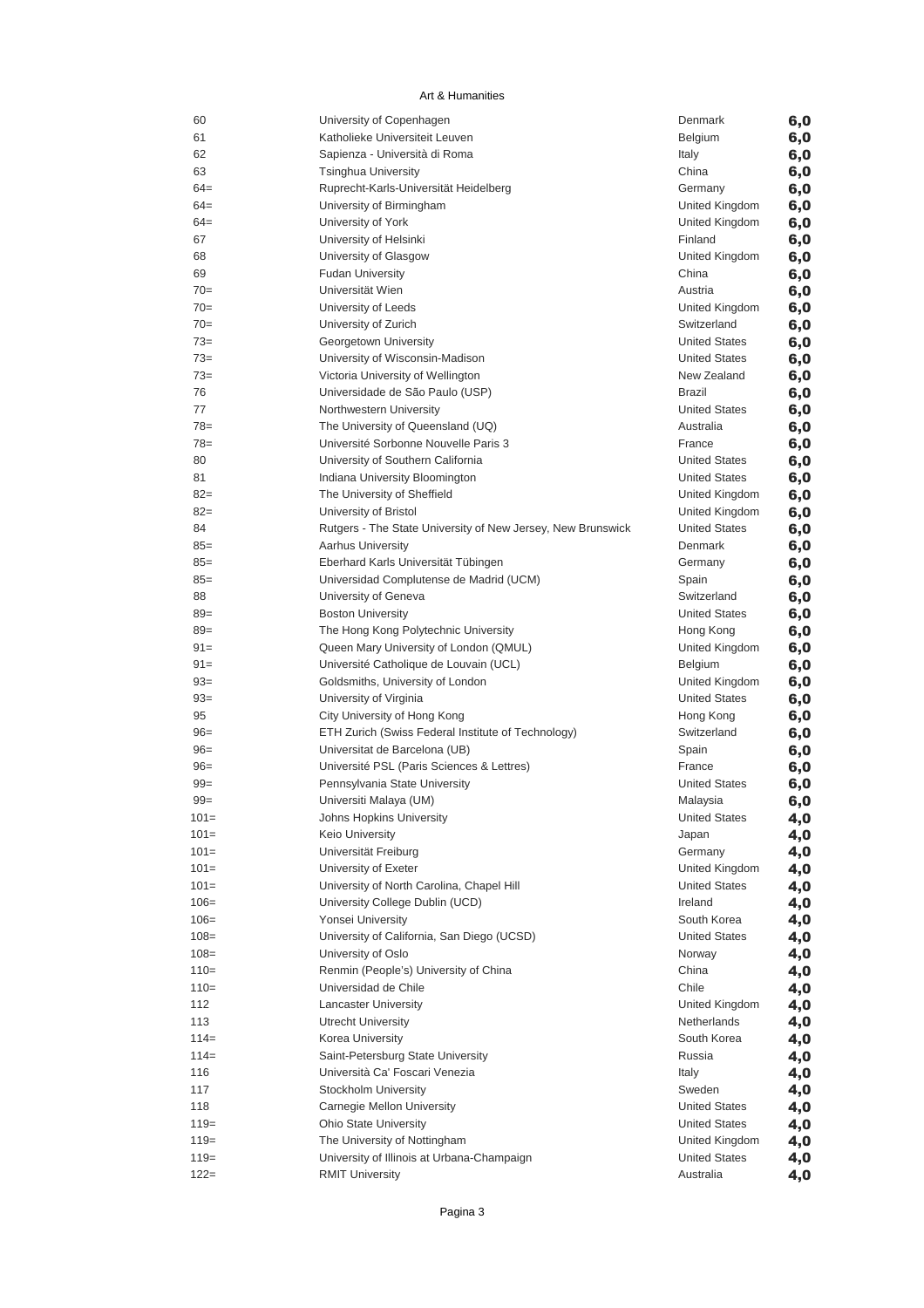| $122 =$ | University of Notre Dame                                        | <b>United States</b> | 4,0 |
|---------|-----------------------------------------------------------------|----------------------|-----|
| $122 =$ | <b>Uppsala University</b>                                       | Sweden               | 4,0 |
| $125=$  | City University of New York                                     | <b>United States</b> | 4,0 |
| $125=$  | Delft University of Technology                                  | Netherlands          | 4,0 |
| $125=$  | <b>Macquarie University</b>                                     | Australia            | 4,0 |
| 128     | University of Washington                                        | <b>United States</b> | 4,0 |
| 129     | Università degli Studi di Padova (UNIPD)                        | Italy                | 4,0 |
| $130=$  | <b>Beijing Normal University</b>                                | China                | 4,0 |
| $130=$  | Universität Frankfurt am Main                                   | Germany              | 4,0 |
| 132     | University of Pittsburgh                                        | <b>United States</b> | 4,0 |
| $133 =$ | Universität Hamburg                                             | Germany              | 4,0 |
| $133=$  | University of Groningen                                         | Netherlands          | 4,0 |
| $135=$  | The University of Western Australia (UWA)                       | Australia            | 4,0 |
| $135=$  | Université de Montréal                                          | Canada               |     |
| $137=$  | <b>Cardiff University</b>                                       | United Kingdom       | 4,0 |
|         |                                                                 |                      | 4,0 |
| $137=$  | Sungkyunkwan University                                         | South Korea          | 4,0 |
| $137=$  | Università degli Studi di Milano                                | Italy                | 4,0 |
| $137=$  | University of Alberta                                           | Canada               | 4,0 |
| $141=$  | University of Ghent                                             | Belgium              | 4,0 |
| $141=$  | University of Massachusetts, Amherst                            | <b>United States</b> | 4,0 |
| 143     | Central European University                                     | Hungary              | 4,0 |
| 144     | Ecole des Hautes Etudes en Sciences Sociales (EHESS)            | France               | 4,0 |
| $145=$  | Universitat Autónoma de Barcelona                               | Spain                | 4,0 |
| $145=$  | University of Cape Town                                         | South Africa         | 4,0 |
| $147=$  | Politecnico di Milano                                           | Italy                | 4,0 |
| $147=$  | Shanghai Jiao Tong University                                   | China                | 4,0 |
| $147=$  | University of California, Santa Barbara (UCSB)                  | <b>United States</b> | 4,0 |
| $150=$  | <b>Lund University</b>                                          | Sweden               | 4,0 |
| $150=$  | University of Maryland, College Park                            | <b>United States</b> | 4,0 |
| 152     | Michigan State University                                       | <b>United States</b> | 4,0 |
| $153=$  | National Research University - Higher School of Economics (HSE) | Russia               | 4,0 |
| $153=$  | The University of Adelaide                                      | Australia            | 4,0 |
| $155 =$ | Osaka University                                                | Japan                |     |
| $155 =$ | University of Reading                                           | United Kingdom       | 4,0 |
| $157 =$ |                                                                 | United Kingdom       | 4,0 |
|         | <b>Newcastle University</b>                                     | Colombia             | 4,0 |
| $157 =$ | Universidad Nacional de Colombia                                | Australia            | 4,0 |
| $159=$  | University of Technology Sydney (UTS)                           |                      | 4,0 |
| $159=$  | <b>York University</b>                                          | Canada               | 4,0 |
| $161=$  | Georg-August-Universität Göttingen                              | Germany              | 4,0 |
| $161=$  | Universität Köln                                                | Germany              | 4,0 |
| 163     | University of Otago                                             | New Zealand          | 4,0 |
| $164=$  | Jawaharlal Nehru University                                     | India                | 4,0 |
| $164=$  | Universidade Estadual de Campinas (Unicamp)                     | <b>Brazil</b>        | 4,0 |
| $166=$  | University of Illinois, Chicago (UIC)                           | <b>United States</b> | 4,0 |
| $166=$  | University of the Arts London                                   | United Kingdom       | 4,0 |
| $168 =$ | Universiti Kebangsaan Malaysia (UKM)                            | Malaysia             | 4,0 |
| $168 =$ | University of Liverpool                                         | United Kingdom       | 4,0 |
| 170     | Nanjing University                                              | China                | 4,0 |
| 171     | University of Lisbon                                            | Portugal             | 4,0 |
| $172=$  | <b>Deakin University</b>                                        | Australia            | 4,0 |
| $172 =$ | Washington University in St. Louis                              | <b>United States</b> | 4,0 |
| $174=$  | Radboud University Nijmegen                                     | Netherlands          | 4,0 |
| $174=$  | University of Warsaw                                            | Poland               | 4,0 |
| $176=$  | Sciences Po Paris                                               | France               | 4,0 |
| $176=$  | Università Cattolica del Sacro Cuore                            | Italy                | 4,0 |
| $178 =$ | Universidad Autónoma de Madrid                                  | Spain                | 4,0 |
| $178 =$ | Universidad de Los Andes Colombia                               | Colombia             |     |
| $178 =$ |                                                                 | United Kingdom       | 4,0 |
|         | University of Kent                                              |                      | 4,0 |
| $181=$  | KAIST - Korea Advanced Institute of Science and Technology      | South Korea          | 4,0 |
| $181=$  | Vrije Universiteit Amsterdam                                    | Netherlands          | 4,0 |
| $183=$  | Birkbeck College, University of London                          | United Kingdom       | 4,0 |
| $183=$  | University of California, Irvine (UCI)                          | <b>United States</b> | 4,0 |
| $185 =$ | Hebrew University of Jerusalem                                  | Israel               | 4,0 |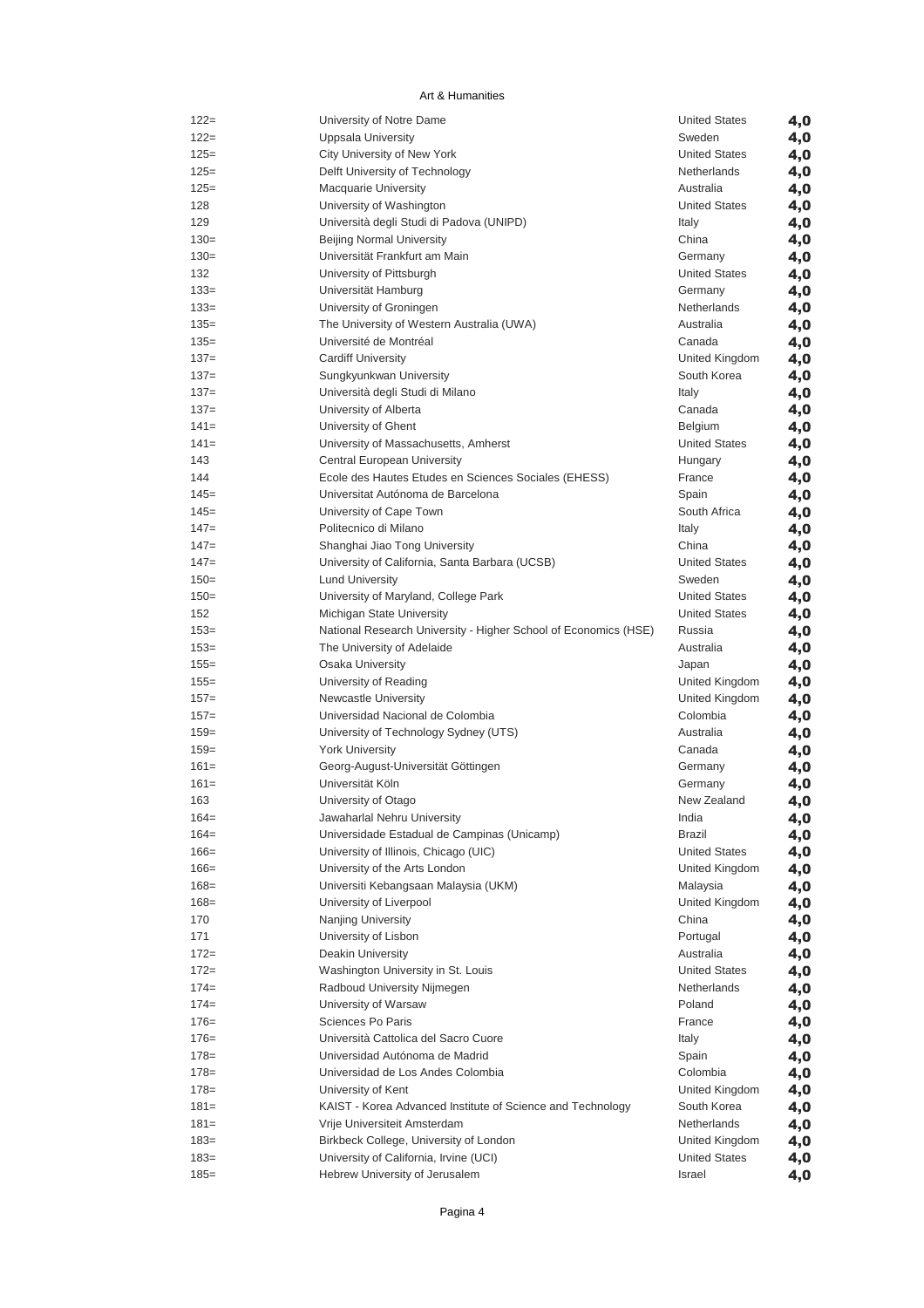| $185 =$ | Queen's University of Belfast                              | United Kingdom        | 4,0 |
|---------|------------------------------------------------------------|-----------------------|-----|
| $187 =$ | University of Lausanne                                     | Switzerland           | 4,0 |
| $187 =$ | University of Southampton                                  | United Kingdom        | 4,0 |
| $187 =$ | Westfälische Wilhelms-Universität Münster                  | Germany               | 4,0 |
| $190=$  | National Taiwan Normal University                          | Taiwan                | 4,0 |
| $190=$  | University of Minnesota                                    | <b>United States</b>  | 4,0 |
| $190=$  | University of Sussex                                       | United Kingdom        | 4,0 |
| $190=$  | Zhejiang University                                        | China                 | 4,0 |
| $194=$  | <b>Boston College</b>                                      | <b>United States</b>  | 4,0 |
| $194=$  | Imperial College London                                    | United Kingdom        | 4,0 |
| $194=$  | <b>Oxford Brookes University</b>                           | United Kingdom        | 4,0 |
| $194=$  | Universidade Federal do Rio de Janeiro                     | <b>Brazil</b>         | 4,0 |
| $194=$  | <b>Western University</b>                                  | Canada                | 4,0 |
| $199=$  | <b>Hanyang University</b>                                  | South Korea           | 4,0 |
| $199=$  | Queensland University of Technology (QUT)                  | Australia             | 4,0 |
| $199=$  | <b>Rice University</b>                                     | <b>United States</b>  | 4,0 |
| $202=$  | Dartmouth College                                          | <b>United States</b>  | 2,0 |
| $202=$  | Royal Holloway University of London                        | United Kingdom        | 2,0 |
| 204     | National Tsing Hua University                              | Taiwan                | 2,0 |
| $205=$  | Università di Pisa                                         | Italy                 | 2,0 |
| $205 =$ | University of Basel                                        | Switzerland           | 2,0 |
| 207     | Universidad de Salamanca                                   | Spain                 | 2,0 |
| $208=$  | California Institute of Technology (Caltech)               | <b>United States</b>  | 2,0 |
| $208=$  | Universität Konstanz                                       | Germany               | 2,0 |
| $208=$  | Université du Québec                                       | Canada                | 2,0 |
| $208=$  | University of California, Davis (UCD)                      | <b>United States</b>  | 2,0 |
| 212     | Universiti Sains Malaysia (USM)                            | Malaysia              | 2,0 |
| 213     | Universitat Pompeu Fabra                                   | Spain                 | 2,0 |
| $214=$  | <b>Tohoku University</b>                                   | Japan                 | 2,0 |
| $214=$  | Universidad de Navarra                                     | Spain                 | 2,0 |
| $214=$  | University of Gothenburg                                   | Sweden                | 2,0 |
| $214=$  | <b>Wuhan University</b>                                    | China                 | 2,0 |
| $218=$  | Hong Kong Baptist University (HKBU)                        | Hong Kong             | 2,0 |
| $218=$  | University of Arizona                                      | <b>United States</b>  | 2,0 |
| $220=$  | Simon Fraser University                                    | Canada                | 2,0 |
| $220=$  | Sun Yat-sen University                                     | China                 | 2,0 |
| $220=$  | Université de Strasbourg                                   | France                | 2,0 |
| $220=$  | Université Paris Ouest Nanterre La Défense                 | France                | 2,0 |
| $220=$  | University of Bern                                         | Switzerland           | 2,0 |
| $225=$  | <b>Griffith University</b>                                 | Australia             | 2,0 |
| $225=$  | Kyushu University                                          | Japan                 | 2,0 |
| $225=$  | The Hong Kong University of Science and Technology (HKUST) | Hong Kong             | 2,0 |
| $225=$  | Tongji University                                          | China                 | 2,0 |
| 229     | Jagiellonian University                                    | Poland                | 2,0 |
| $230=$  | <b>Charles University</b>                                  | <b>Czech Republic</b> | 2,0 |
| $230=$  | Concordia University                                       | Canada                | 2,0 |
| $230=$  | Sophia University                                          | Japan                 |     |
| $233=$  | Queen's University                                         | Canada                | 2,0 |
| $233=$  | Université Libre de Bruxelles (ULB)                        | Belgium               | 2,0 |
| $233=$  | University of Bergen                                       |                       | 2,0 |
| $233=$  | University of Delhi                                        | Norway<br>India       | 2,0 |
|         | National Chengchi University                               | Taiwan                | 2,0 |
| 237     | Università degli Studi di Firenze (UNIFI)                  |                       | 2,0 |
| 238     |                                                            | Italy                 | 2,0 |
| $239=$  | Arizona State University                                   | <b>United States</b>  | 2,0 |
| $239=$  | The American University in Cairo                           | Egypt                 | 2,0 |
| $239=$  | University of Wollongong                                   | Australia             | 2,0 |
| $242=$  | <b>Emory University</b>                                    | <b>United States</b>  | 2,0 |
| $242=$  | Université Aix-Marseille                                   | France                | 2,0 |
| $242=$  | University of Hawaii at Mānoa                              | <b>United States</b>  | 2,0 |
| $242=$  | University of Leicester                                    | United Kingdom        | 2,0 |
| $246=$  | University of Aberdeen                                     | United Kingdom        | 2,0 |
| $246=$  | University of Ottawa                                       | Canada                | 2,0 |
| $248=$  | Loughborough University                                    | United Kingdom        | 2,0 |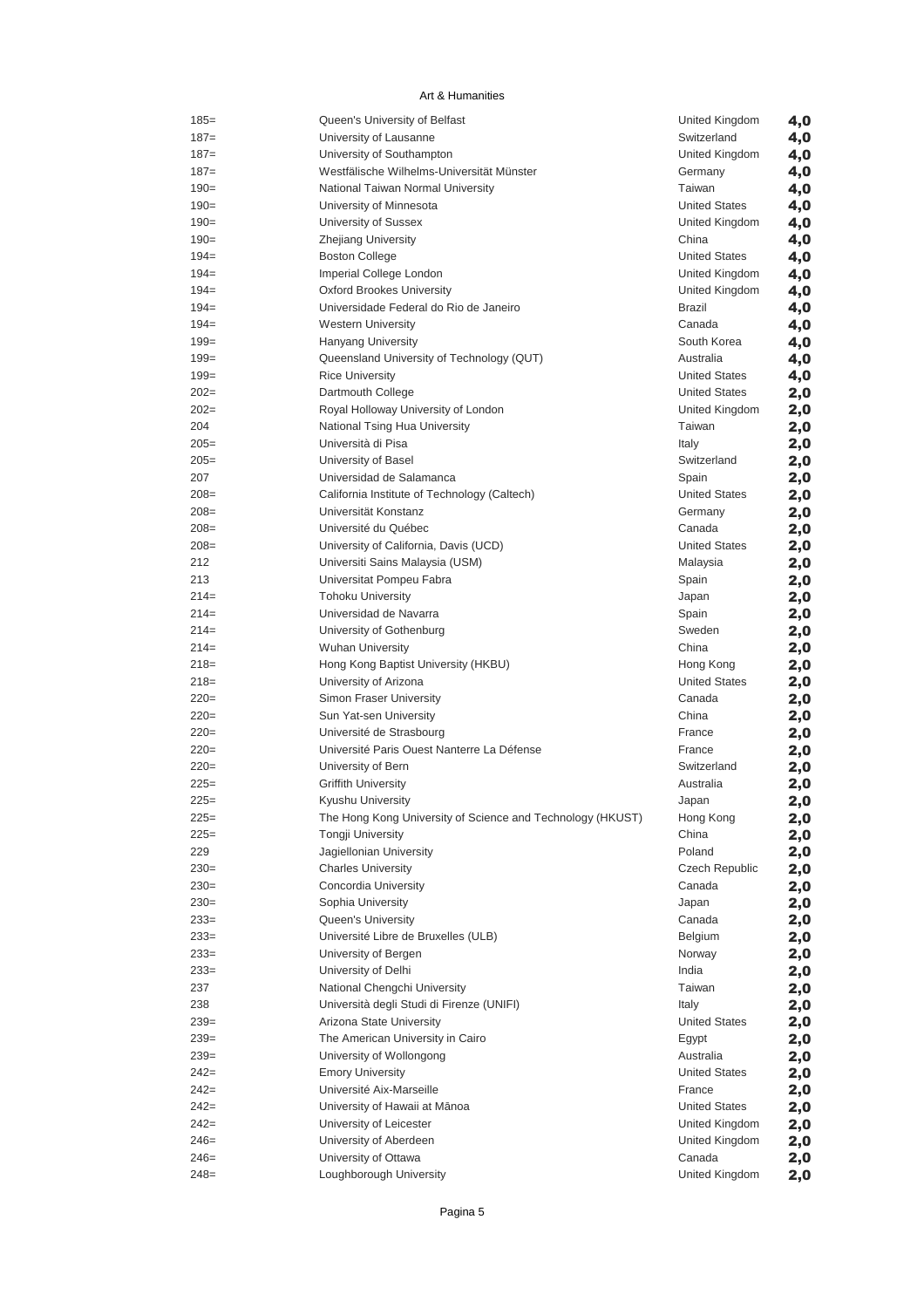| $248=$     | <b>McMaster University</b>                                        | Canada                 | 2,0 |
|------------|-------------------------------------------------------------------|------------------------|-----|
| $248=$     | University College Cork (UCC)                                     | Ireland                | 2,0 |
| $248=$     | University of Calgary                                             | Canada                 | 2,0 |
| $248=$     | University of Connecticut                                         | <b>United States</b>   | 2,0 |
| $253=$     | Chulalongkorn University                                          | Thailand               | 2,0 |
| $253=$     | Universiti Putra Malaysia (UPM)                                   | Malaysia               | 2,0 |
| $253=$     | University of California, Santa Cruz (UCSC)                       | <b>United States</b>   | 2,0 |
| $256=$     | American University of Beirut (AUB)                               | Lebanon                | 2,0 |
| $256=$     | Pontificia Universidad Javeriana                                  | Colombia               | 2,0 |
| $256=$     | University of Antwerp                                             | Belgium                | 2,0 |
| $256=$     | University of Canterbury                                          | New Zealand            | 2,0 |
| 260        | Università degli Studi Roma Tre                                   | Italy                  | 2,0 |
| $261=$     | <b>Purdue University</b>                                          | <b>United States</b>   | 2,0 |
| $261=$     | <b>Western Sydney University</b>                                  | Australia              | 2,0 |
| 263        | Florida State University                                          | <b>United States</b>   | 2,0 |
| $264=$     | Aristotle University of Thessaloniki                              | Greece                 | 2,0 |
| $264=$     | <b>Cairo University</b>                                           | Egypt                  | 2,0 |
| $264=$     | George Washington University                                      | <b>United States</b>   | 2,0 |
| $264=$     | <b>Hokkaido University</b>                                        | Japan                  | 2,0 |
| $264=$     | <b>Tomsk State University</b>                                     | Russia                 | 2,0 |
| $264=$     | University of Essex                                               | United Kingdom         | 2,0 |
| $270=$     | <b>Erasmus University Rotterdam</b>                               | Netherlands            | 2,0 |
| $270=$     | <b>Syracuse University</b>                                        | <b>United States</b>   | 2,0 |
| $270=$     | University of Iowa                                                | <b>United States</b>   | 2,0 |
| 273        | Georgia Institute of Technology (Georgia Tech)                    | <b>United States</b>   | 2,0 |
| $274=$     | Fordham University                                                | <b>United States</b>   |     |
| $274=$     | HUFS - Hankuk (Korea) University of Foreign Studies               | South Korea            | 2,0 |
| $274=$     | Universidad de Granada                                            | Spain                  | 2,0 |
| $274=$     | University of Florida                                             | <b>United States</b>   | 2,0 |
| $278=$     |                                                                   | Australia              | 2,0 |
| $278=$     | La Trobe University                                               |                        | 2,0 |
| $278=$     | Universität Leipzig                                               | Germany                | 2,0 |
|            | University of Indonesia                                           | Indonesia              | 2,0 |
| 281        | Pontificia Universidade Católica do Rio de Janeiro - PUC - Rio    | <b>Brazil</b>          | 2,0 |
| 282        | University of Bath                                                | United Kingdom         | 2,0 |
| $283=$     | University of the Philippines<br>Vrije Universiteit Brussel (VUB) | Philippines            | 2,0 |
| $283=$     |                                                                   | Belgium<br>South Korea | 2,0 |
| 285<br>286 | Kyung Hee University<br>Universidade Nova de Lisboa               |                        | 2,0 |
|            |                                                                   | Portugal               | 2,0 |
| $287=$     | Rheinische Friedrich-Wilhelms-Universität Bonn                    | Germany                | 2,0 |
| $287=$     | University of The Witwatersrand                                   | South Africa           | 2,0 |
| $289=$     | East China Normal University                                      | China                  | 2,0 |
| $289=$     | Nagoya University                                                 | Japan                  | 2,0 |
| $289=$     | Pontificia Universidad Católica del Perú                          | Peru                   | 2,0 |
| $289=$     | <b>Texas A&amp;M University</b>                                   | <b>United States</b>   | 2,0 |
| $289=$     | Università degli Studi di Trento                                  | Italy                  | 2,0 |
| $289=$     | Vanderbilt University                                             | <b>United States</b>   | 2,0 |
| $295=$     | Tecnológico de Monterrey (ITESM)                                  | Mexico                 | 2,0 |
| $295=$     | University of Newcastle                                           | Australia              | 2,0 |
| $297 =$    | Università degli Studi di Napoli Federico II                      | Italy                  | 2,0 |
| $297 =$    | Università degli Studi di Torino (UNITO)                          | Italy                  | 2,0 |
| $299=$     | National Cheng Kung University                                    | Taiwan                 | 2,0 |
| $299=$     | Ruhr-Universität Bochum                                           | Germany                | 2,0 |
| $299=$     | University of Tartu                                               | Estonia                | 2,0 |
| $302 =$    | Johannes Gutenberg Universität Mainz                              | Germany                | 2,0 |
| $302 =$    | Karl-Franzens-Universität Graz                                    | Austria                | 2,0 |
| $304 =$    | European University Institute                                     | Italy                  | 2,0 |
| $304 =$    | Scuola Normale Superiore di Pisa                                  | Italy                  | 2,0 |
| $304 =$    | University of Turku                                               | Finland                | 2,0 |
| $307 =$    | National University of Ireland, Galway (NUIG)                     | Ireland                | 2,0 |
| $307 =$    | Università degli Studi di Pavia (UNIPV)                           | Italy                  | 2,0 |
| $309=$     | <b>Stellenbosch University</b>                                    | South Africa           | 2,0 |
| $309=$     | University at Buffalo SUNY                                        | <b>United States</b>   | 2,0 |
| $311 =$    | Sogang University                                                 | South Korea            | 2,0 |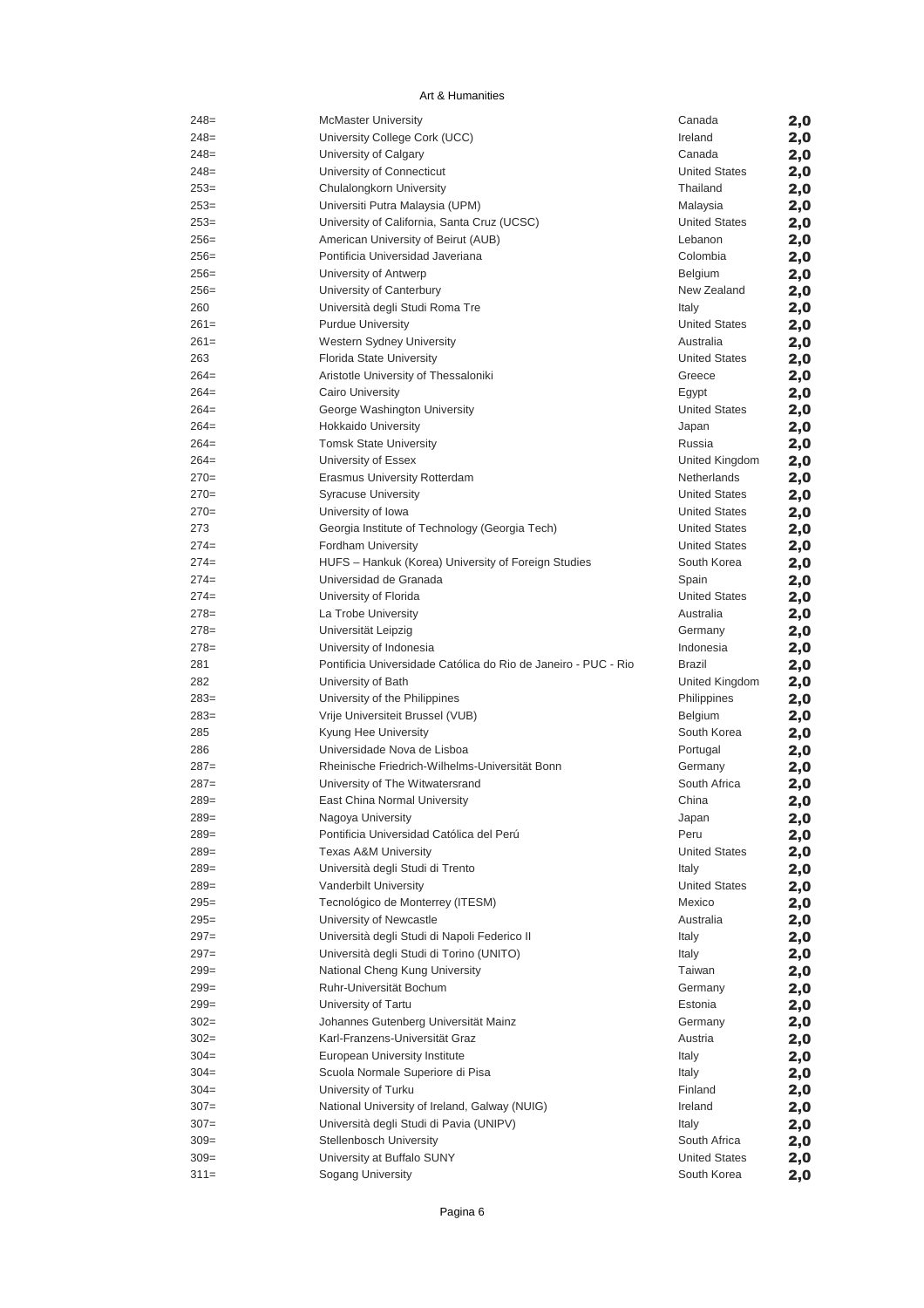| $311=$           | Technische Universität Berlin                       | Germany              | 2,0 |
|------------------|-----------------------------------------------------|----------------------|-----|
| $311 =$          | University of Porto                                 | Portugal             | 2,0 |
| $314=$           | University of Waikato                               | New Zealand          | 2,0 |
| $314=$           | University of Waterloo                              | Canada               | 2,0 |
| $316=$           | Eindhoven University of Technology                  | Netherlands          | 2,0 |
| $316=$           | <b>Stony Brook University</b>                       | <b>United States</b> | 2,0 |
| $316=$           | Universidad de Santiago de Chile (USACH)            | Chile                | 2,0 |
| $316=$           | Universidad de Sevilla                              | Spain                | 2,0 |
| $316=$           | University of Coimbra                               | Portugal             | 2,0 |
| $316=$           | University of Victoria                              | Canada               | 2,0 |
| $322 =$          | Kazan Federal University                            | Russia               | 2,0 |
| $322 =$          | Universitá degli Studi di Roma - Tor Vergata        | Italy                | 2,0 |
| $322 =$          | University of Colorado at Boulder                   | <b>United States</b> | 2,0 |
| 325              | Tel Aviv University                                 | Israel               | 2,0 |
| $326=$           | Indian Institute of Technology Delhi (IITD)         | India                | 2,0 |
| $326=$           | KTH, Royal Institute of Technology                  | Sweden               | 2,0 |
| $326=$           | University of South Australia (UniSA)               | Australia            | 2,0 |
| $329=$           | <b>Curtin University</b>                            | Australia            | 2,0 |
| $329=$           | Ewha Womans University                              | South Korea          | 2,0 |
| $329=$           | The University of Georgia                           | <b>United States</b> | 2,0 |
| $329=$           | Universitat de Valencia                             | Spain                | 2,0 |
| $329=$           | University of Oregon                                | <b>United States</b> | 2,0 |
| $334=$           | <b>Dalhousie University</b>                         | Canada               | 2,0 |
| $334=$           | <b>Tufts University</b>                             | <b>United States</b> | 2,0 |
| $334=$           | Universidad de Alcalá                               | Spain                | 2,0 |
| $334=$           | University of Southern Denmark                      | Denmark              | 2,0 |
| 338              | Dublin City University (DCU)                        | Ireland              | 2,0 |
| $339=$           | Al-Farabi Kazakh National University                | Kazakhstan           | 2,0 |
| $339=$           | Ateneo de Manila University                         | Philippines          | 2,0 |
| $339=$           | Rheinisch-Westfälische Technische Hochschule Aachen | Germany              | 2,0 |
| $339=$           | Universidad Iberoamericana (UIA)                    | Mexico               | 2,0 |
| $343=$           | Universidad Nacional de La Plata                    | Argentina            | 2,0 |
| $343=$           | University Toulouse - Jean Jaurès                   | France               | 2,0 |
| $345=$           | <b>Massey University</b>                            | New Zealand          | 2,0 |
| $345=$           | The Open University                                 | United Kingdom       | 2,0 |
| $345=$           | Universitat Politècnica de Catalunya                | Spain                | 2,0 |
| $345=$           | University of Miami                                 | <b>United States</b> | 2,0 |
| $349=$           | <b>Maastricht University</b>                        | Netherlands          | 2,0 |
| $349=$           | National and Kapodistrian University of Athens      | Greece               | 2,0 |
| $349=$           | Universidad de Antioquia                            | Colombia             | 2,0 |
| 352              | Ritsumeikan University                              | Japan                | 2,0 |
| $353=$           | Doshisha University                                 | Japan                | 2,0 |
| $353=$           | Kingston University, London                         | United Kingdom       | 2,0 |
| $353=$           | Tokyo Institute of Technology                       | Japan                | 2,0 |
| $353=$           | Universität Innsbruck                               | Austria              | 2,0 |
| $357=$           | Lingnan University (Hong Kong)                      | Hong Kong            | 2,0 |
| $357=$           | Umeå University                                     | Sweden               | 2,0 |
| $357=$           | Universidad Diego Portales                          | Chile                | 2,0 |
| $357=$           | University of Westminster                           | United Kingdom       | 2,0 |
| $361 =$          | University of East Anglia (UEA)                     | United Kingdom       | 2,0 |
| $361 =$          | University of Rochester                             | <b>United States</b> | 2,0 |
| $363=$           | <b>Laval University</b>                             | Canada               | 2,0 |
| $363=$           | Universidad Carlos III de Madrid                    | Spain                | 2,0 |
| $363=$           | University of Tasmania                              | Australia            | 2,0 |
| $366=$           | National Sun Yat-sen University                     | Taiwan               | 2,0 |
| $366=$           | <b>RUDN University</b>                              | Russia               | 2,0 |
| $366=$           | Universidad Autónoma Metropolitana (UAM)            | Mexico               | 2,0 |
| $369=$           | Hitotsubashi University                             | Japan                |     |
| $369=$           | Loyola University Chicago                           | <b>United States</b> | 2,0 |
| $369=$           | New School University                               | <b>United States</b> | 2,0 |
| $369=$           | Université Paris Diderot - Paris 7                  | France               | 2,0 |
|                  | Adam Mickiewicz University                          | Poland               | 2,0 |
| $373=$<br>$373=$ | King Abdul Aziz University (KAU)                    |                      | 2,0 |
|                  |                                                     | Saudi Arabia         | 2,0 |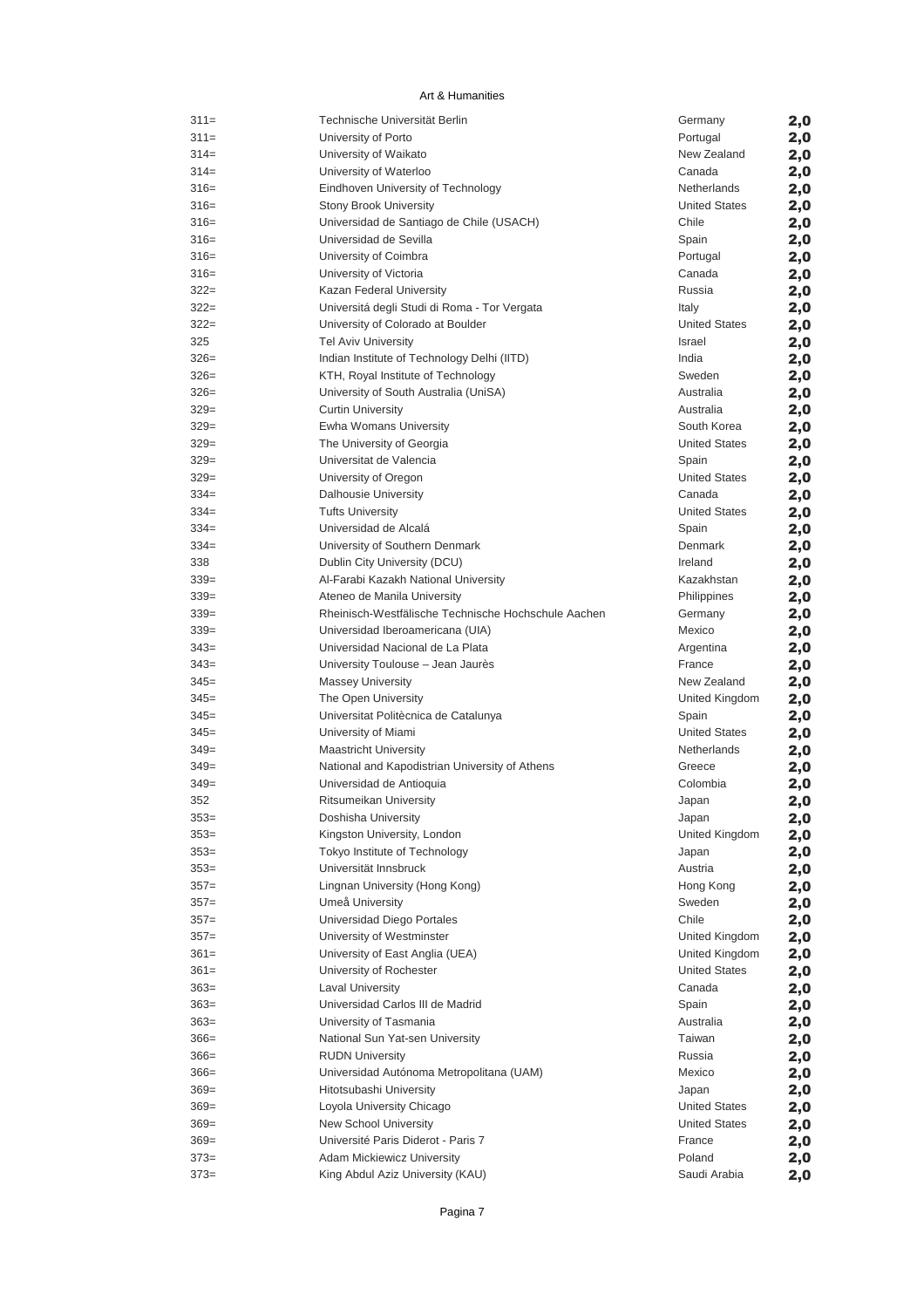| $375=$             | American University                                      | <b>United States</b> | 2,0        |
|--------------------|----------------------------------------------------------|----------------------|------------|
| $375=$             | Novosibirsk State University                             | Russia               | 2,0        |
| $375=$             | University of Pretoria                                   | South Africa         | 2,0        |
| 378                | Bogaziçi Üniversitesi                                    | Turkey               | 2,0        |
| $379=$             | Kobe University                                          | Japan                | 2,0        |
| $379=$             | National Central University                              | Taiwan               | 2,0        |
| $379=$             | <b>Temple University</b>                                 | <b>United States</b> | 2,0        |
| $379=$             | Universidade Federal de Minas Gerais                     | Brazil               | 2,0        |
| $383=$             | Universidade Federal do Rio Grande Do Sul                | Brazil               | 2,0        |
| $383=$             | Università degli Studi di Genova                         | Italy                | 2,0        |
| $383=$             | Universiti Teknologi MARA (UiTM)                         | Malaysia             | 2,0        |
| $383=$             | University of Surrey                                     | United Kingdom       | 2,0        |
| 387                | Xiamen University                                        | China                | 2,0        |
| $388 =$            | Swinburne University of Technology                       | Australia            | 2,0        |
| $388 =$            | <b>Washington State University</b>                       | <b>United States</b> | 2,0        |
| 390                | Pontificia Universidad Católica de Valparaíso            | Chile                | 2,0        |
| $391 =$            | Universidade de Santiago de Compostela                   | Spain                | 2,0        |
| $391 =$            | Universität Jena                                         | Germany              | 2,0        |
| $393=$             | Russian State University for the Humanities RGGU         | Russia               | 2,0        |
| $393=$             | Universiti Teknologi Malaysia (UTM)                      | Malaysia             | 2,0        |
| $393=$             | <b>Vilnius University</b>                                | Lithuania            | 2,0        |
| $393=$             | Virginia Commonwealth University                         | <b>United States</b> | 2,0        |
| 397                | Colegio de México                                        | Mexico               | 2,0        |
| $398 =$            | North Carolina State University                          | <b>United States</b> | 2,0        |
| $398 =$            | Università degli Studi di Siena (UNISI)                  | Italy                | 2,0        |
| $398=$             | University of Cincinnati                                 | <b>United States</b> | 2,0        |
| $398 =$            | University of Jordan                                     | Jordan               | 2,0        |
| 401-450            | <b>Aalborg University</b>                                | Denmark              | 2,0        |
| 401-450            | Auckland University of Technology                        | New Zealand          | 2,0        |
| 401-450            | Babes-Bolyai University                                  | Romania              | 2,0        |
| 401-450            | <b>Bilkent University</b>                                | Turkey               | 2,0        |
| 401-450            | <b>Carleton University</b>                               | Canada               | 2,0        |
| 401-450            | College of William & Mary                                | <b>United States</b> | 2,0        |
| 401-450            | Ecole Normale Supérieure de Lyon                         | France               | 2,0        |
| 401-450            | <b>Eotvos Lorand University</b>                          | Hungary              | 2,0        |
| 401-450            | <b>Flinders University</b>                               | Australia            | 2,0        |
| 401-450            | Illinois Institute of Technology                         | <b>United States</b> | 2,0        |
| 401-450<br>401-450 | Indian Institute of Technology Bombay (IITB)             | India                | 2,0        |
|                    | Linköping University                                     | Sweden               | 2,0        |
| 401-450            | <b>Mahidol University</b>                                | Thailand             | 2,0        |
| 401-450            | <b>Masaryk University</b>                                | Czech Republic       | 2,0        |
| 401-450<br>401-450 | Nankai University<br>National Chiao Tung University      | China<br>Taiwan      | 2,0        |
| 401-450            |                                                          | <b>United States</b> | 2,0        |
| 401-450            | Northeastern University<br>Philipps-Universität Marburg  | Germany              | 2,0        |
| 401-450            | Politecnico di Torino                                    | Italy                | 2,0        |
| 401-450            | Sichuan University                                       | China                | 2,0        |
| 401-450            | Universidad de Guadalajara (UDG)                         | Mexico               | 2,0        |
| 401-450            | Universidad de Zaragoza                                  | Spain                | 2,0<br>2,0 |
| 401-450            | Universidade de Brasilia                                 | Brazil               | 2,0        |
| 401-450            | Universidade Estadual Paulista "Júlio de Mesquita Filho" | Brazil               | 2,0        |
| 401-450            | Universidade Federal de Santa Catarina                   | Brazil               | 2,0        |
| 401-450            | Universität Bielefeld                                    | Germany              | 2,0        |
| 401-450            | Universität Mannheim                                     | Germany              | 2,0        |
| 401-450            | Universität Potsdam                                      | Germany              | 2,0        |
| 401-450            | Universität Stuttgart                                    | Germany              | 2,0        |
| 401-450            | Université Grenoble-Alpes (UGA)                          | France               | 2,0        |
| 401-450            | Université Lumière Lyon 2                                | France               | 2,0        |
| 401-450            | University of Brighton                                   | United Kingdom       | 2,0        |
| 401-450            | University of Canberra                                   | Australia            | 2,0        |
| 401-450            | University of Dundee                                     | United Kingdom       | 2,0        |
| 401-450            | University of Huddersfield                               | United Kingdom       | 2,0        |
| 401-450            | University of Johannesburg                               | South Africa         | 2,0        |
|                    |                                                          |                      |            |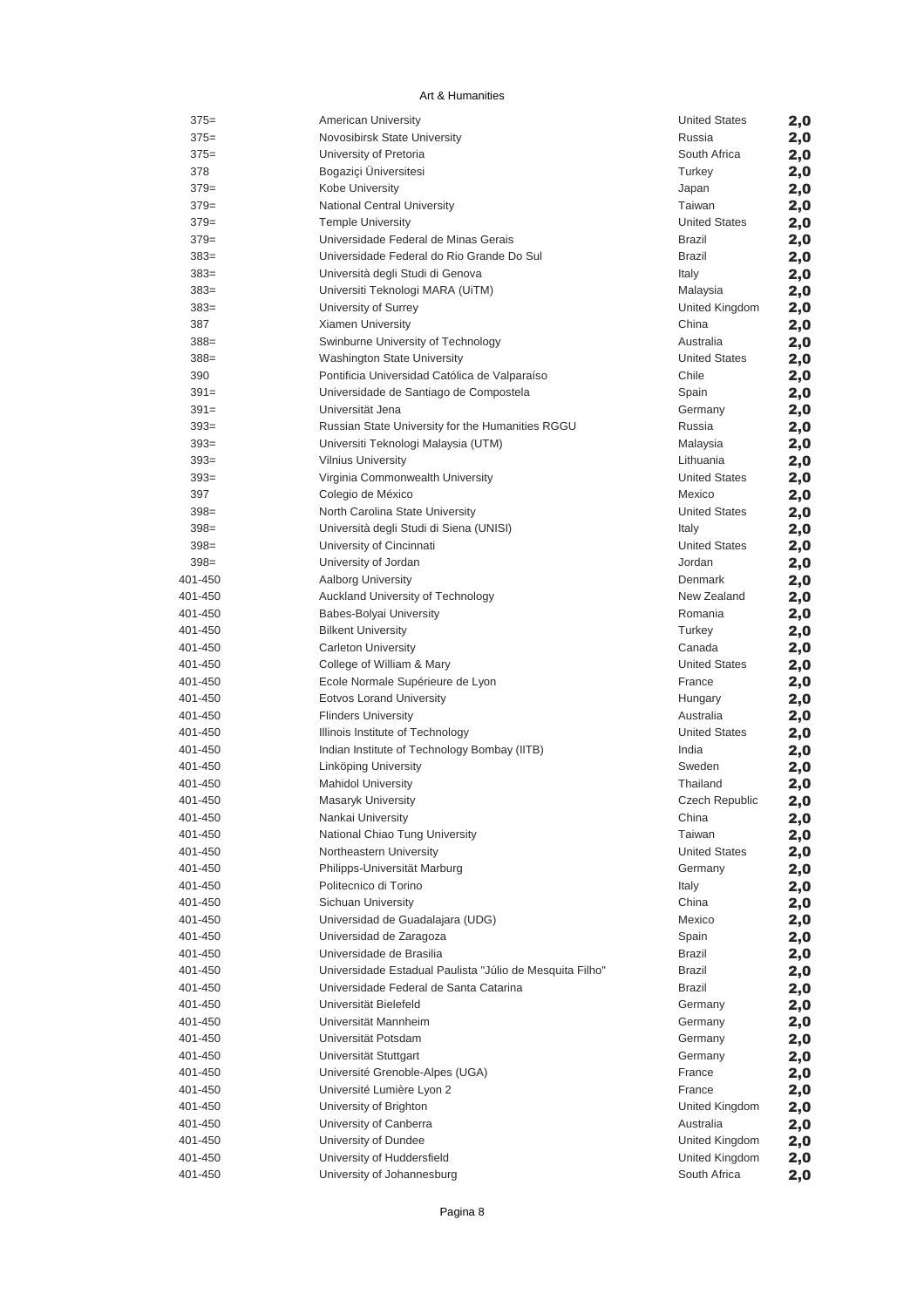| 401-450            | University of Kansas                                  | <b>United States</b>                | 2,0 |
|--------------------|-------------------------------------------------------|-------------------------------------|-----|
| 401-450            | University of Kwazulu-Natal                           | South Africa                        | 2,0 |
| 401-450            | University of Liege                                   | Belgium                             | 2,0 |
| 401-450            | University of Ljubljana                               | Slovenia                            | 2,0 |
| 401-450            | University of Manitoba                                | Canada                              | 2,0 |
| 401-450            | University of Missouri, Columbia                      | <b>United States</b>                | 2,0 |
| 401-450            | University of Science and Technology of China         | China                               | 2,0 |
| 401-450            | University of Stirling                                | United Kingdom                      | 2,0 |
| 401-450            | University of Tampere                                 | Finland                             | 2,0 |
| 401-450            | University of Tsukuba                                 | Japan                               | 2,0 |
| 401-450            | University of Zagreb                                  | Croatia                             | 2,0 |
| 401-450            | Ural Federal University                               | Russia                              | 2,0 |
| 401-450            | Virginia Polytechnic Institute (Virginia Tech)        | <b>United States</b>                | 2,0 |
| 451-500            | Beijing Foreign Studies University                    | China                               | 2,0 |
| 451-500            | <b>Brunel University</b>                              | United Kingdom                      | 2,0 |
| 451-500            | Case Western Reserve University                       | <b>United States</b>                | 2,0 |
| 451-500            | <b>Chalmers University of Technology</b>              | Sweden                              | 2,0 |
| 451-500            | City University London                                | United Kingdom                      | 2,0 |
| 451-500            | European University at St Petersburg                  | Russia                              | 2,0 |
| 451-500            | Georgia State University                              | <b>United States</b>                | 2,0 |
| 451-500            | <b>Heriot-Watt University</b>                         | United Kingdom                      | 2,0 |
| 451-500            | International Christian University                    | Japan                               | 2,0 |
| 451-500            | International Islamic University Malaysia (IIUM)      | Malaysia                            | 2,0 |
| 451-500            | <b>Istanbul University</b>                            | Turkey                              |     |
| 451-500            | Jadavpur University                                   | India                               | 2,0 |
| 451-500            | Julius-Maximilians-Universität Würzburg               |                                     | 2,0 |
| 451-500            | KIT, Karlsruher Institut für Technologie              | Germany<br>Germany                  | 2,0 |
|                    |                                                       | Ireland                             | 2,0 |
| 451-500<br>451-500 | <b>Maynooth University</b>                            | Taiwan                              | 2,0 |
| 451-500            | National Taiwan University of Science and Technology  |                                     | 2,0 |
|                    | Northumbria University at Newcastle                   | United Kingdom                      | 2,0 |
| 451-500            | Norwegian University of Science and Technology        | Norway                              | 2,0 |
| 451-500            | Nottingham Trent University                           | United Kingdom                      | 2,0 |
| 451-500<br>451-500 | <b>Ryerson University</b>                             | Canada<br>China                     | 2,0 |
|                    | <b>Shandong University</b>                            |                                     | 2,0 |
| 451-500            | Swansea University                                    | United Kingdom<br>Thailand          | 2,0 |
| 451-500<br>451-500 | <b>Thammasat University</b>                           |                                     | 2,0 |
| 451-500            | <b>Tilburg University</b><br><b>Tulane University</b> | Netherlands<br><b>United States</b> | 2,0 |
| 451-500            |                                                       | Chile                               | 2,0 |
|                    | Universidad Alberto Hurtado                           |                                     | 2,0 |
| 451-500            | Universidad de Alicante                               | Spain                               | 2,0 |
| 451-500            | Universidad de la República (UdelaR)                  | Uruguay                             | 2,0 |
| 451-500            | Universidad Nacional de Córdoba                       | Argentina                           | 2,0 |
| 451-500            | Universidade Catolica Portuguesa, Lisboa              | Portugal                            | 2,0 |
| 451-500            | Universita' IUAV di Venezia                           | Italy                               | 2,0 |
| 451-500            | Universität Bremen                                    | Germany                             | 2,0 |
| 451-500            | Universität Düsseldorf                                | Germany                             | 2,0 |
| 451-500            | Universitat Ramon Llull                               | Spain                               | 2,0 |
| 451-500            | Université Paul-Valéry Montpellier 3                  | France                              | 2,0 |
| 451-500            | University of Belgrade                                | Serbia                              | 2,0 |
| 451-500            | University of Bucharest                               | Romania                             | 2,0 |
| 451-500            | University of California, Riverside (UCR)             | <b>United States</b>                | 2,0 |
| 451-500            | University of Jyväskylä                               | Finland                             | 2,0 |
| 451-500            | University of Limerick (UL)                           | Ireland                             | 2,0 |
| 451-500            | University of Massachusetts, Boston                   | <b>United States</b>                | 2,0 |
| 451-500            | University of Milano-Bicocca                          | Italy                               | 2,0 |
| 451-500            | University of New England                             | Australia                           | 2,0 |
| 451-500            | University of New Mexico                              | <b>United States</b>                | 2,0 |
| 451-500            | University of Oklahoma                                | <b>United States</b>                | 2,0 |
| 451-500            | University of Portsmouth                              | United Kingdom                      | 2,0 |
| 451-500            | University of South Carolina at Columbia              | <b>United States</b>                | 2,0 |
| 451-500            | University of Strathclyde                             | United Kingdom                      | 2,0 |
| 451-500            | University of Tennessee                               | <b>United States</b>                | 2,0 |
| 451-500            | University of Tromso                                  | Norway                              | 2,0 |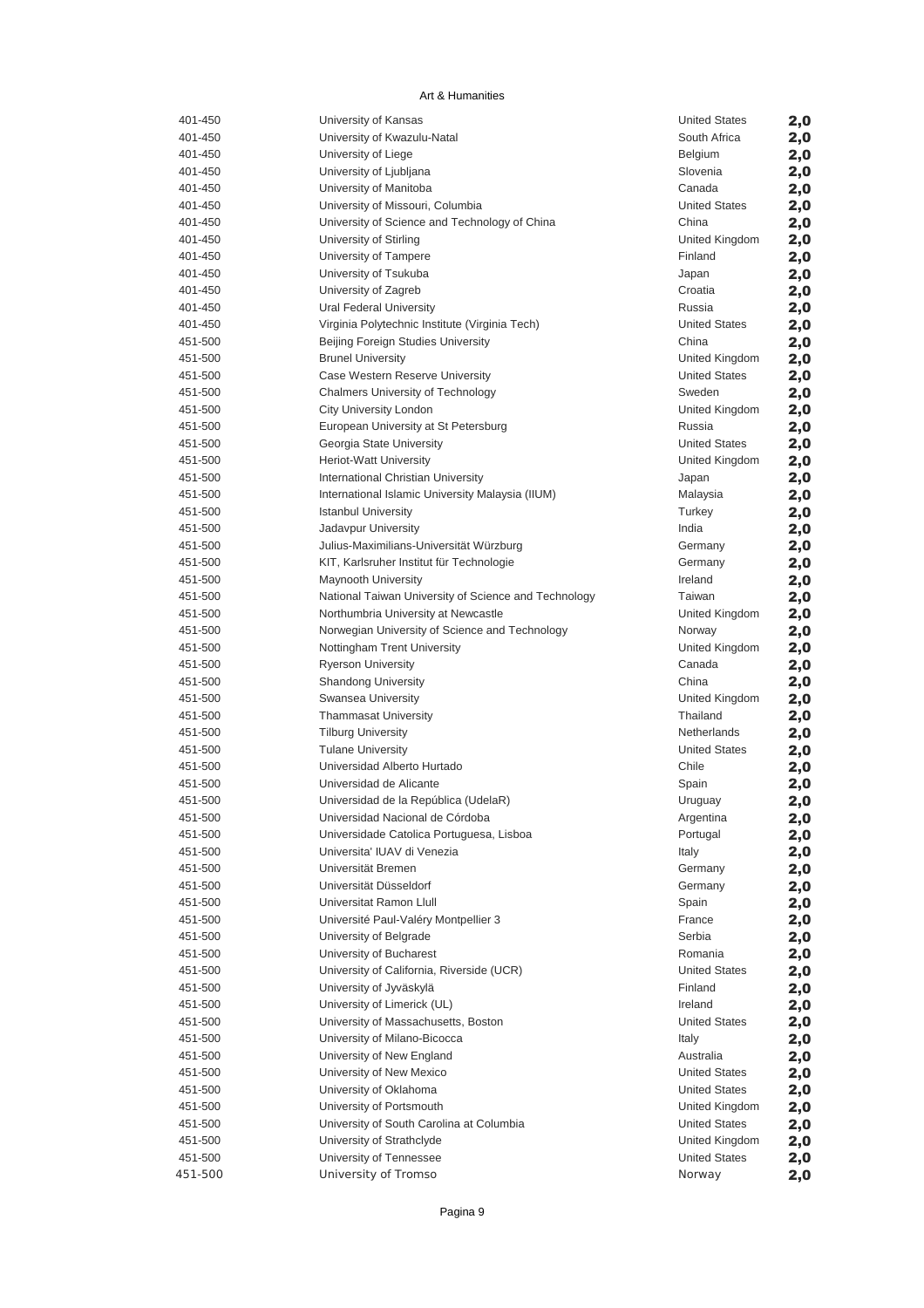451-500 Verona University **2,0**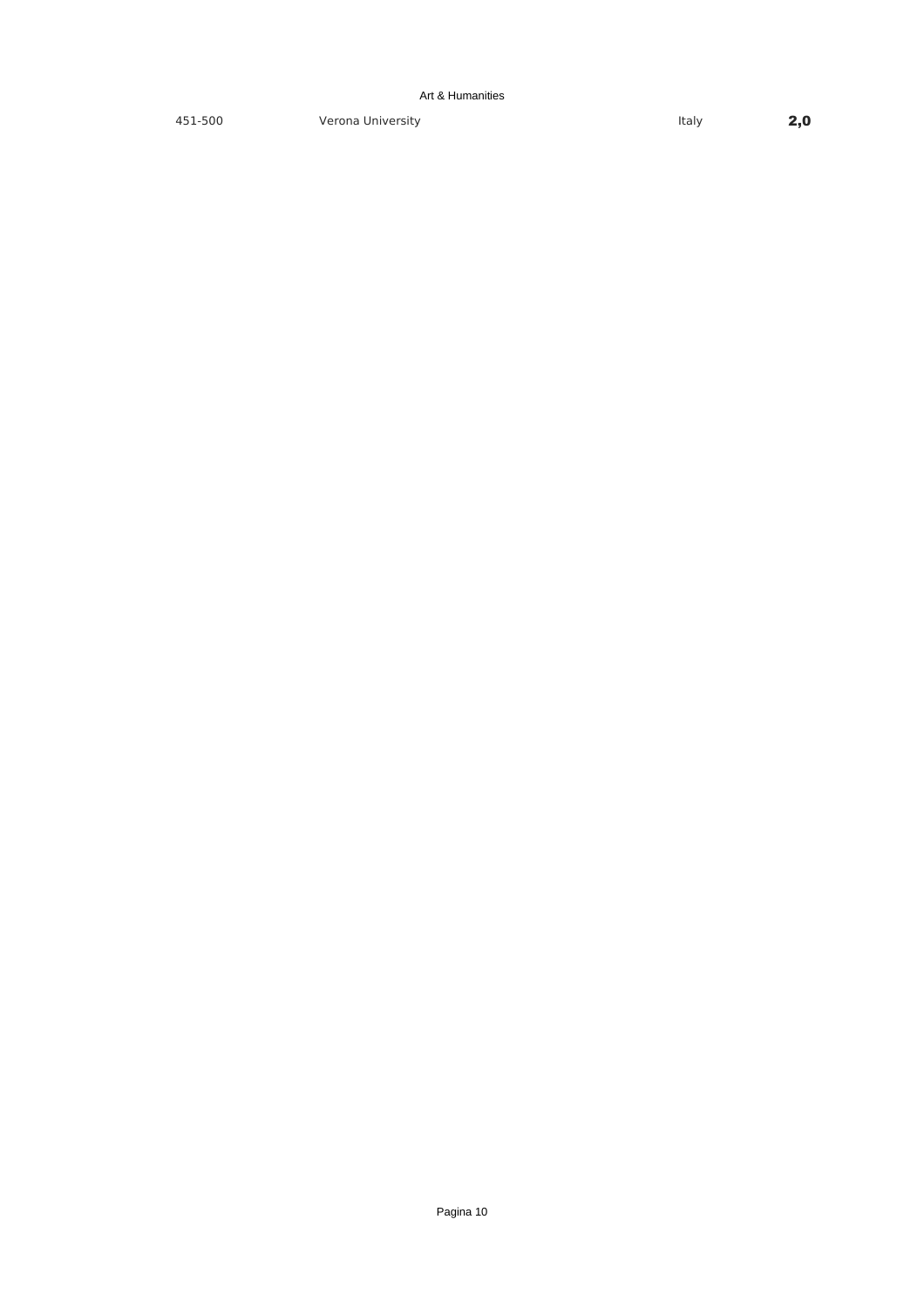|                | Top 200 Universities - Archaeology             |                      |              |
|----------------|------------------------------------------------|----------------------|--------------|
| 2019           | <b>Institution</b>                             | Location             | <b>Score</b> |
| 1              | University of Oxford                           | United Kingdom       | 14,0         |
| $\overline{2}$ | University of Cambridge                        | United Kingdom       | 14,0         |
| 3              | UCL (University College London)                | United Kingdom       | 14,0         |
| 4              | University of California, Berkeley (UCB)       | <b>United States</b> | 14,0         |
| 5              | <b>Harvard University</b>                      | <b>United States</b> | 14,0         |
| 6              | Durham University                              | United Kingdom       | 14,0         |
| $\overline{7}$ | <b>Stanford University</b>                     | <b>United States</b> | 14,0         |
| 8              | Columbia University                            | <b>United States</b> | 14,0         |
| 9              | University of California, Los Angeles (UCLA)   | <b>United States</b> | 14,0         |
| 10             | Leiden University                              | Netherlands          | 14,0         |
| $11 =$         | Eberhard Karls Universität Tübingen            | Germany              | 12,0         |
| $11 =$         | Sapienza - Università di Roma                  | Italy                | 12,0         |
| $11 =$         | University of Chicago                          | <b>United States</b> | 12,0         |
| 14             | University of Michigan                         | <b>United States</b> | 12,0         |
| 15             | University of York                             | United Kingdom       | 12,0         |
| 16             | University of Pennsylvania                     | <b>United States</b> |              |
|                |                                                |                      | 12,0         |
| 17             | Australian National University (ANU)           | Australia            | 12,0         |
| 18             | Université Paris 1 Panthéon-Sorbonne           | France               | 12,0         |
| 19             | Freie Universität Berlin                       | Germany              | 12,0         |
| 20             | Arizona State University                       | <b>United States</b> | 12,0         |
| 21             | University of Toronto                          | Canada               | 10,0         |
| 22             | University of Texas at Austin                  | <b>United States</b> | 10,0         |
| 23             | The University of Auckland                     | New Zealand          | 10,0         |
| 24             | The University of Sydney                       | Australia            | 10,0         |
| 25             | <b>Yale University</b>                         | <b>United States</b> | 10,0         |
| 26             | Washington University in St. Louis             | <b>United States</b> | 10,0         |
| $27=$          | Simon Fraser University                        | Canada               | 10,0         |
| $27=$          | University of Arizona                          | <b>United States</b> | 10,0         |
| 29             | University of Florida                          | <b>United States</b> | 10,0         |
| 30             | <b>Peking University</b>                       | China                | 10,0         |
| 31             | University of Copenhagen                       | Denmark              | 8,0          |
| $32 =$         | New York University (NYU)                      | <b>United States</b> | 8,0          |
| $32=$          | Pennsylvania State University                  | <b>United States</b> | 8,0          |
| 34             | <b>Brown University</b>                        | <b>United States</b> | 8,0          |
| 35             | <b>Aarhus University</b>                       | Denmark              | 8,0          |
| 36             | University of Edinburgh                        | United Kingdom       | 8,0          |
| 37             | Universität Wien                               | Austria              | 8,0          |
| 38             | University of Alberta                          | Canada               | 8,0          |
| 39             | Ruprecht-Karls-Universität Heidelberg          | Germany              | 8,0          |
| $40=$          | The University of Sheffield                    | United Kingdom       |              |
| $40=$          | Université de Bordeaux                         | France               | 8,0          |
| 42             |                                                | Mexico               | 6,0          |
| 43             | Universidad Nacional Autónoma de México (UNAM) |                      | 6,0          |
|                | University of Reading                          | United Kingdom       | 6,0          |
| 44             | Seoul National University (SNU)                | South Korea          | 6,0          |
| $45=$          | The University of Tokyo                        | Japan                | 6,0          |
| $45=$          | University of British Columbia                 | Canada               | 6,0          |
| 47             | Sorbonne University                            | France               | 6,0          |
| $48=$          | Universitat de Barcelona (UB)                  | Spain                | 6,0          |
| $48 =$         | University of Southampton                      | United Kingdom       | 6,0          |
| 50             | <b>Boston University</b>                       | <b>United States</b> | 6,0          |
| 51-100         | Aristotle University of Thessaloniki           | Greece               | 4,0          |
| 51-100         | Christian-Albrechts-Universität zu Kiel        | Germany              | 4,0          |
| 51-100         | <b>Cornell University</b>                      | <b>United States</b> | 4,0          |
| 51-100         | Georg-August-Universität Göttingen             | Germany              | 4,0          |
| 51-100         | Humboldt-Universität zu Berlin                 | Germany              | 4,0          |
| 51-100         | Johns Hopkins University                       | <b>United States</b> | 4,0          |
| 51-100         | La Trobe University                            | Australia            | 4,0          |
| 51-100         | Lomonosov Moscow State University              | Russia               | 4,0          |
| 51-100         | Ludwig-Maximilians-Universität München         | Germany              | 4,0          |
|                |                                                |                      |              |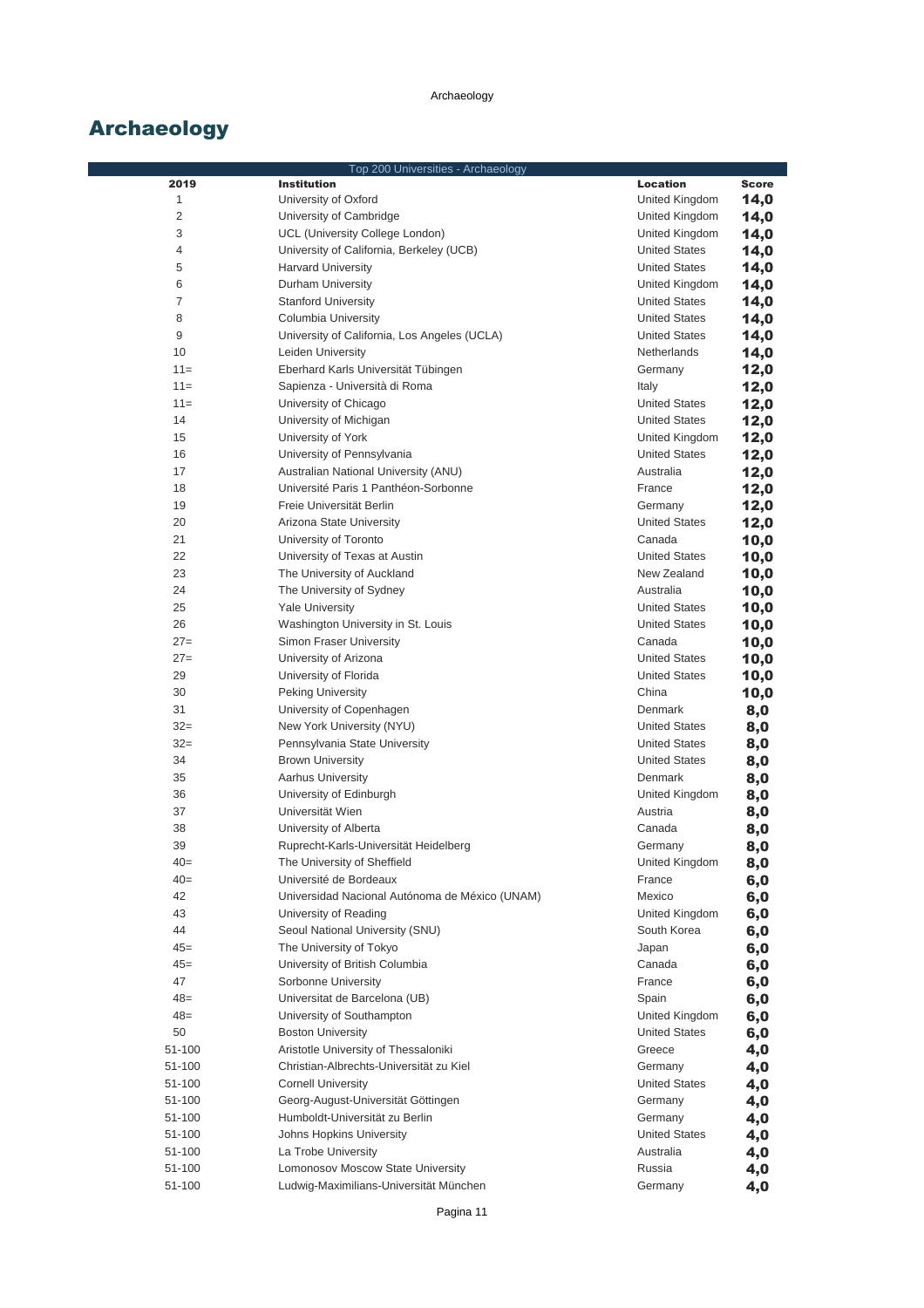| 51-100             | <b>Lund University</b>                                               | Sweden               | 4,0 |
|--------------------|----------------------------------------------------------------------|----------------------|-----|
| 51-100             | Northwestern University                                              | <b>United States</b> | 4,0 |
| 51-100             | Ohio State University, Columbus                                      | <b>United States</b> | 4,0 |
| 51-100             | Université PSL (Paris Sciences & Lettres)                            | France               | 4,0 |
| 51-100             | <b>Princeton University</b>                                          | <b>United States</b> | 4,0 |
| 51-100             | Royal Holloway University of London                                  | United Kingdom       | 4,0 |
| 51-100             | <b>Tel Aviv University</b>                                           | Israel               | 4,0 |
| 51-100             | The University of Manchester                                         | United Kingdom       | 4,0 |
| 51-100             | The University of Melbourne                                          | Australia            | 4,0 |
| 51-100             | The University of Queensland (UQ)                                    | Australia            | 4,0 |
| 51-100             | Universidad Complutense de Madrid (UCM)                              | Spain                | 4,0 |
| 51-100             | Universidade Federal do Rio de Janeiro                               | <b>Brazil</b>        | 4,0 |
| 51-100             | Università di Bologna (UNIBO)                                        | Italy                | 4,0 |
| 51-100             | Universitat Autónoma de Barcelona                                    | Spain                | 4,0 |
| 51-100             | Universität Frankfurt am Main                                        | Germany              | 4,0 |
| 51-100             | Universität Köln                                                     | Germany              | 4,0 |
| 51-100             | Université Aix-Marseille                                             | France               | 4,0 |
| 51-100             | Université Catholique de Louvain (UCL)                               | Belgium              | 4,0 |
| 51-100             | Université Paris Ouest Nanterre La Défense                           | France               | 4,0 |
| 51-100             | University College Dublin (UCD)                                      | Ireland              | 4,0 |
| 51-100             | University of Aberdeen                                               | United Kingdom       | 4,0 |
| 51-100             | University of Amsterdam                                              | Netherlands          | 4,0 |
| 51-100             | University of Bergen                                                 | Norway               | 4,0 |
| 51-100             | University of Bern                                                   | Switzerland          | 4,0 |
| 51-100             | University of Bristol                                                | United Kingdom       | 4,0 |
| 51-100             | University of Calgary                                                | Canada               | 4,0 |
| 51-100             | University of Cape Town                                              | South Africa         | 4,0 |
| 51-100             | University of Colorado at Boulder                                    | <b>United States</b> | 4,0 |
| 51-100             | University of Exeter                                                 | United Kingdom       | 4,0 |
| 51-100             | University of Ghent                                                  | Belgium              | 4,0 |
| 51-100             | University of Groningen                                              | <b>Netherlands</b>   | 4,0 |
| 51-100             | University of Leicester                                              | United Kingdom       | 4,0 |
| 51-100             | University of Liege                                                  | Belgium              | 4,0 |
| 51-100             | University of Massachusetts, Amherst                                 | <b>United States</b> | 4,0 |
| 51-100             | University of Oslo                                                   | Norway               | 4,0 |
| 51-100             | University of Otago                                                  | New Zealand          | 4,0 |
| 51-100             | University of Pittsburgh                                             | <b>United States</b> | 4,0 |
| 51-100             | University of The Witwatersrand                                      | South Africa         | 4,0 |
| 51-100             | University of Washington                                             | <b>United States</b> | 4,0 |
| 51-100             | University of Wisconsin-Madison                                      | <b>United States</b> | 4,0 |
| 51-100             | <b>Uppsala University</b>                                            | Sweden               | 4,0 |
| 51-100             | Vrije Universiteit Amsterdam                                         | Netherlands          | 4,0 |
| 101-150            | <b>Cardiff University</b>                                            | United Kingdom       | 2,0 |
| 101-150            | City University of New York                                          | <b>United States</b> | 2,0 |
| 101-150            | Hebrew University of Jerusalem                                       | Israel               | 2,0 |
| 101-150            | Jagiellonian University                                              | Poland               |     |
| 101-150            | Johannes Gutenberg Universität Mainz                                 | Germany              | 2,0 |
| 101-150            | King's College London (KCL)                                          | United Kingdom       | 2,0 |
|                    | Macquarie University                                                 | Australia            | 2,0 |
| 101-150            | <b>Monash University</b>                                             | Australia            | 2,0 |
| 101-150            |                                                                      | China                | 2,0 |
| 101-150            | Nanjing University<br>National and Kapodistrian University of Athens |                      | 2,0 |
| 101-150<br>101-150 |                                                                      | Greece               | 2,0 |
|                    | <b>Newcastle University</b>                                          | United Kingdom       | 2,0 |
| 101-150            | <b>Purdue University</b>                                             | <b>United States</b> | 2,0 |
| 101-150            | Queen's University of Belfast                                        | United Kingdom       | 2,0 |
| 101-150            | Rheinische Friedrich-Wilhelms-Universität Bonn                       | Germany              | 2,0 |
| 101-150            | Stockholm University                                                 | Sweden               | 2,0 |
| 101-150            | Sun Yat-sen University                                               | China                | 2,0 |
| 101-150            | The University of Georgia                                            | <b>United States</b> | 2,0 |
| 101-150            | The University of Western Australia (UWA)                            | Australia            | 2,0 |
| 101-150            | <b>Tulane University</b>                                             | <b>United States</b> | 2,0 |
| 101-150            | Universidad Autónoma de Madrid                                       | Spain                | 2,0 |
| 101-150            | Universidad de Granada                                               | Spain                | 2,0 |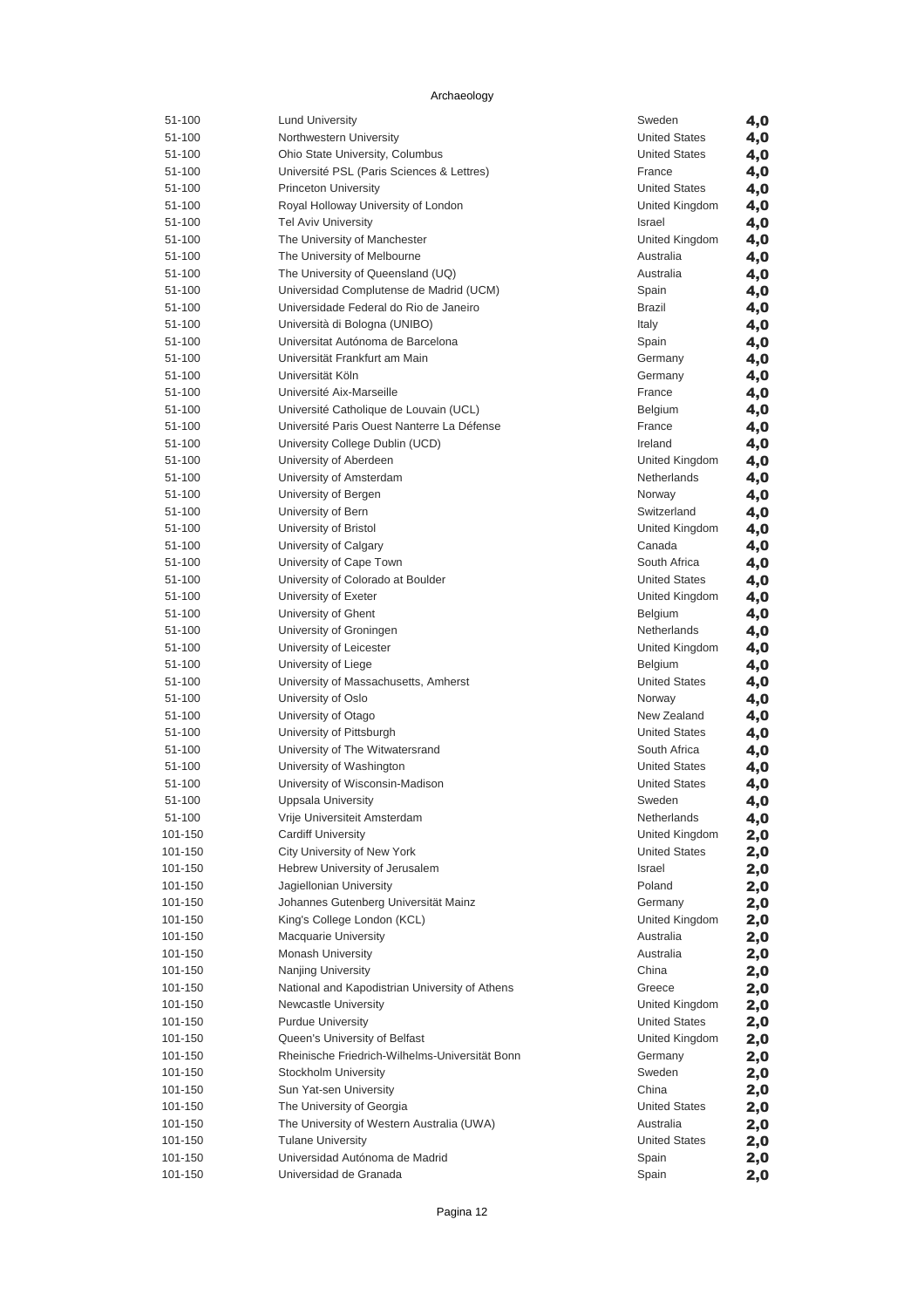| 101-150 | Universidad de Sevilla                                              | Spain                | 2,0 |
|---------|---------------------------------------------------------------------|----------------------|-----|
| 101-150 | Università degli Studi di Firenze (UNIFI)                           | Italy                | 2,0 |
| 101-150 | Università degli Studi di Napoli Federico II                        | Italy                | 2,0 |
|         |                                                                     |                      |     |
| 101-150 | Università degli Studi di Padova (UNIPD)                            | Italy                | 2,0 |
| 101-150 | Università degli Studi di Siena (UNISI)                             | Italy                | 2,0 |
| 101-150 | Università di Pisa                                                  | Italy                | 2,0 |
| 101-150 | Universität Freiburg                                                | Germany              | 2,0 |
| 101-150 | Universiti Sains Malaysia (USM)                                     | Malaysia             |     |
|         |                                                                     |                      | 2,0 |
| 101-150 | University at Albany SUNY                                           | <b>United States</b> | 2,0 |
| 101-150 | University at Buffalo SUNY                                          | <b>United States</b> | 2,0 |
| 101-150 | University of Birmingham                                            | United Kingdom       | 2,0 |
| 101-150 | University of California, Davis (UCD)                               | <b>United States</b> | 2,0 |
|         |                                                                     |                      |     |
| 101-150 | University of Cincinnati                                            | <b>United States</b> | 2,0 |
| 101-150 | University of Cyprus                                                | Cyprus               | 2,0 |
| 101-150 | University of Geneva                                                | Switzerland          | 2,0 |
| 101-150 | University of Glasgow                                               | United Kingdom       | 2,0 |
| 101-150 |                                                                     | Finland              |     |
|         | University of Helsinki                                              |                      | 2,0 |
| 101-150 | University of Manitoba                                              | Canada               | 2,0 |
| 101-150 | University of North Carolina, Chapel Hill                           | <b>United States</b> | 2,0 |
| 101-150 | University of Notre Dame                                            | <b>United States</b> | 2,0 |
| 101-150 | University of St Andrews                                            | United Kingdom       | 2,0 |
|         |                                                                     |                      |     |
| 101-150 | University of Warsaw                                                | Poland               | 2,0 |
| 101-150 | University of Zurich                                                | Switzerland          | 2,0 |
| 101-150 | University Toulouse - Jean Jaurès                                   | France               | 2,0 |
| 101-150 | <b>Utrecht University</b>                                           | Netherlands          | 2,0 |
|         |                                                                     |                      |     |
| 101-150 | Victoria University of Wellington                                   | New Zealand          | 2,0 |
| 101-150 | Vrije Universiteit Brussel (VUB)                                    | Belgium              | 2,0 |
| 101-150 | Westfälische Wilhelms-Universität Münster                           | Germany              | 2,0 |
| 151-200 | <b>Adam Mickiewicz University</b>                                   | Poland               | 2,0 |
| 151-200 | <b>Beijing Normal University</b>                                    | China                |     |
|         |                                                                     |                      | 2,0 |
| 151-200 | College of William & Mary                                           | <b>United States</b> | 2,0 |
| 151-200 | Ecole des Hautes Etudes en Sciences Sociales (EHESS)                | France               | 2,0 |
| 151-200 | <b>Eotvos Lorand University</b>                                     | Hungary              | 2,0 |
| 151-200 | Florida State University                                            | <b>United States</b> | 2,0 |
|         |                                                                     |                      |     |
| 151-200 | George Washington University                                        | <b>United States</b> | 2,0 |
| 151-200 | Imperial College London                                             | United Kingdom       | 2,0 |
| 151-200 | Indiana University Bloomington                                      | <b>United States</b> | 2,0 |
| 151-200 | James Cook University (JCU)                                         | Australia            | 2,0 |
| 151-200 |                                                                     |                      |     |
|         | Koç University                                                      | Turkey               | 2,0 |
| 151-200 | Masaryk University                                                  | Czech Republic       | 2,0 |
| 151-200 | Michigan State University                                           | <b>United States</b> | 2,0 |
| 151-200 | Nagoya University                                                   | Japan                | 2,0 |
| 151-200 | Northern Arizona University                                         | <b>United States</b> |     |
|         |                                                                     |                      | 2,0 |
| 151-200 | Politecnico di Milano                                               | Italy                | 2,0 |
| 151-200 | Pontificia Universidad Católica del Perú                            | Peru                 | 2,0 |
| 151-200 | Queen's University                                                  | Canada               | 2,0 |
| 151-200 | <b>Rice University</b>                                              | <b>United States</b> | 2,0 |
|         |                                                                     |                      |     |
| 151-200 | Ruhr-Universität Bochum                                             | Germany              | 2,0 |
| 151-200 | Rutgers - The State University of New Jersey, New Brunswick         | <b>United States</b> | 2,0 |
| 151-200 | SOAS - School of Oriental and African Studies, University of London | United Kingdom       | 2,0 |
| 151-200 | <b>Syracuse University</b>                                          | <b>United States</b> | 2,0 |
| 151-200 | The University of Nottingham                                        | United Kingdom       |     |
|         |                                                                     |                      | 2,0 |
| 151-200 | Universidad de Alcalá                                               | Spain                | 2,0 |
| 151-200 | Universidad de Tarapaca                                             | Chile                | 2,0 |
| 151-200 | Università degli Studi di Milano                                    | Italy                | 2,0 |
| 151-200 | Universität Hamburg                                                 | Germany              | 2,0 |
|         |                                                                     |                      |     |
| 151-200 | Universität Innsbruck                                               | Austria              | 2,0 |
| 151-200 | Universität Leipzig                                                 | Germany              | 2,0 |
| 151-200 | Université de Lille                                                 | France               | 2,0 |
| 151-200 | Université de Montréal                                              | Canada               | 2,0 |
| 151-200 | Université de Strasbourg                                            | France               |     |
|         |                                                                     |                      | 2,0 |
| 151-200 | Université du Québec                                                | Canada               | 2,0 |
| 151-200 | University College Cork (UCC)                                       | Ireland              | 2,0 |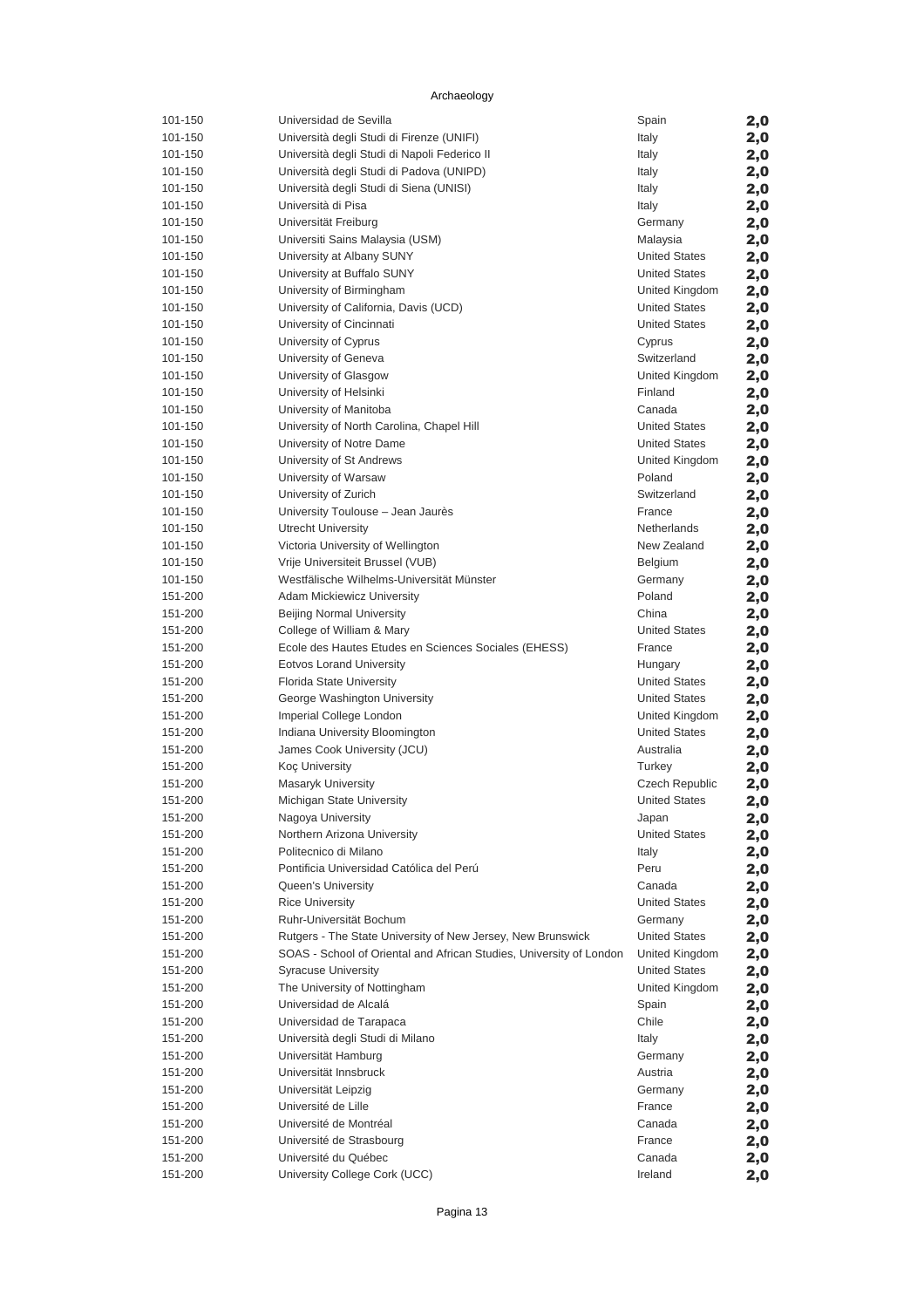| 151-200 | University of Bradford            | United Kingdom       | 2,0 |
|---------|-----------------------------------|----------------------|-----|
| 151-200 | University of Coimbra             | Portugal             | 2,0 |
| 151-200 | University of Haifa               | Israel               | 2,0 |
| 151-200 | University of Kent                | United Kingdom       | 2,0 |
| 151-200 | University of Lausanne            | Switzerland          | 2,0 |
| 151-200 | University of Lisbon              | Portugal             | 2,0 |
| 151-200 | University of Liverpool           | United Kingdom       | 2,0 |
| 151-200 | University of New Mexico          | <b>United States</b> | 2,0 |
| 151-200 | University of Pretoria            | South Africa         | 2,0 |
| 151-200 | University of Southern California | <b>United States</b> | 2,0 |
| 151-200 | University of the Philippines     | Philippines          | 2,0 |
| 151-200 | University of Tromso              | Norway               | 2,0 |
| 151-200 | Virginia Commonwealth University  | <b>United States</b> | 2,0 |
| 151-200 | <b>Wayne State University</b>     | <b>United States</b> | 2,0 |
| 151-200 | <b>Western University</b>         | Canada               | 2,0 |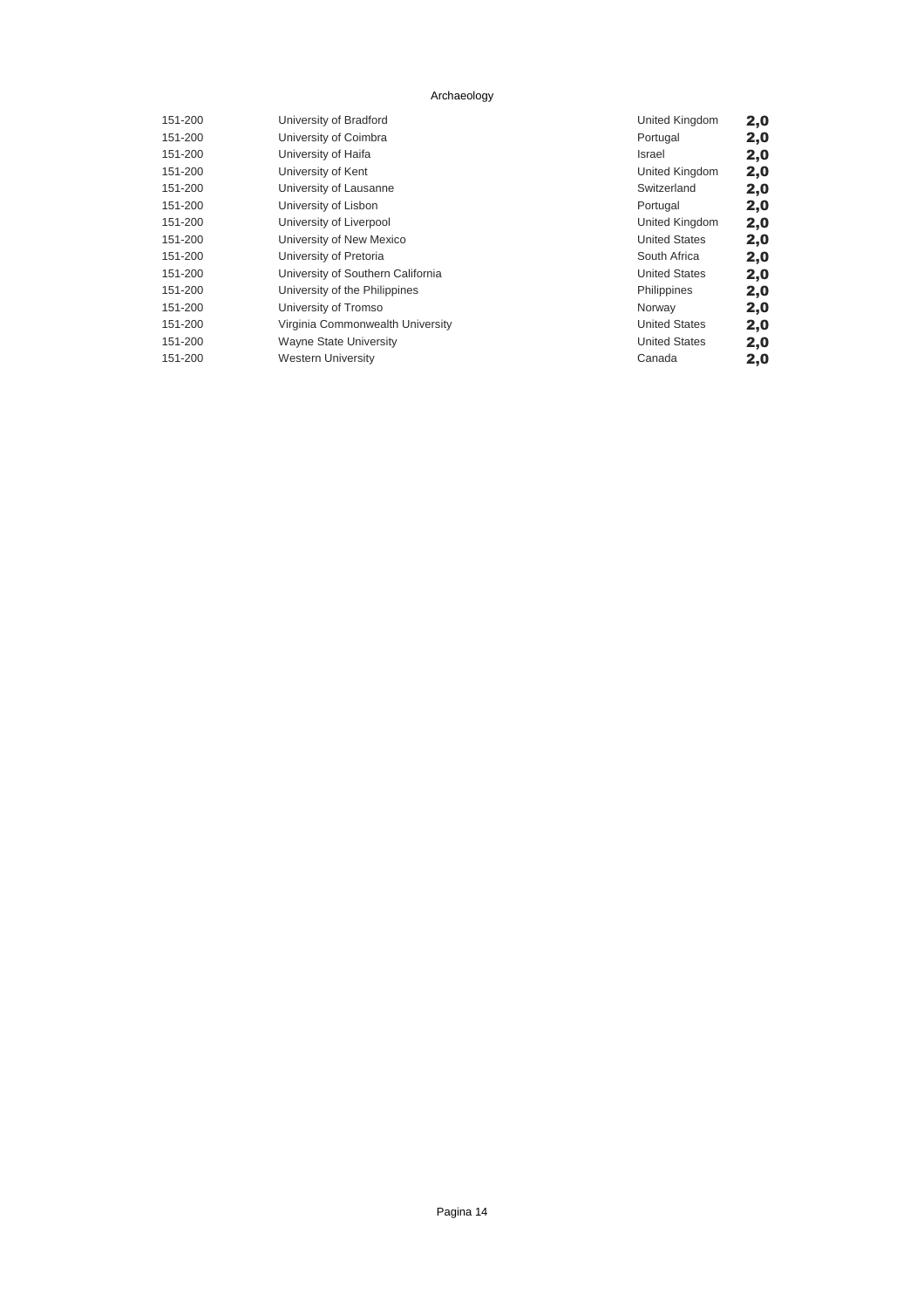### Architecture / Built Environment

| Top 200 Universities - Architecture / Built Environment |                                                                       |                                   |              |
|---------------------------------------------------------|-----------------------------------------------------------------------|-----------------------------------|--------------|
| 2019                                                    | <b>Institution</b>                                                    | <b>Location</b>                   | <b>Score</b> |
| 1                                                       | The Bartlett School of Architecture   UCL (University College London) | United Kingdom                    | 14,0         |
| $\overline{c}$                                          | Massachusetts Institute of Technology (MIT)                           | <b>United States</b>              | 14,0         |
| 3                                                       | Delft University of Technology                                        | Netherlands                       | 14,0         |
| 4                                                       | ETH Zurich (Swiss Federal Institute of Technology)                    | Switzerland                       | 14,0         |
| 5                                                       | <b>Harvard University</b>                                             | <b>United States</b>              | 14,0         |
| 6                                                       | University of California, Berkeley (UCB)                              | <b>United States</b>              | 14,0         |
| $\overline{7}$                                          | University of Cambridge                                               | United Kingdom                    | 14,0         |
| 8                                                       | National University of Singapore (NUS)                                | Singapore                         | 14,0         |
| 9                                                       | Manchester School of Architecture                                     | United Kingdom                    | 14,0         |
| 10                                                      | <b>Tsinghua University</b>                                            | China                             | 14,0         |
| 11                                                      | Politecnico di Milano                                                 | Italy                             | 12,0         |
| 12<br>13                                                | Ecole Polytechnique Fédérale de Lausanne (EPFL)                       | Switzerland                       | 12,0         |
| 14                                                      | University of Hong Kong (HKU)<br>Columbia University                  | Hong Kong<br><b>United States</b> | 12,0         |
| 15                                                      | The University of Sydney                                              | Australia                         | 12,0         |
| 16                                                      | University of California, Los Angeles (UCLA)                          | <b>United States</b>              | 12,0<br>12,0 |
| 17                                                      | The University of Melbourne                                           | Australia                         | 12,0         |
| 18                                                      | <b>Tongji University</b>                                              | China                             | 12,0         |
| 19                                                      | The University of Tokyo                                               | Japan                             | 12,0         |
| 20                                                      | The Hong Kong Polytechnic University                                  | Hong Kong                         | 12,0         |
| 21                                                      | The University of Sheffield                                           | United Kingdom                    | 10,0         |
| 22                                                      | <b>RMIT University</b>                                                | Australia                         | 10,0         |
| 23                                                      | KTH, Royal Institute of Technology                                    | Sweden                            | 10,0         |
| 24                                                      | Georgia Institute of Technology (Georgia Tech)                        | <b>United States</b>              | 10,0         |
| $25=$                                                   | Technische Universität München                                        | Germany                           | 10,0         |
| $25=$                                                   | The University of New South Wales (UNSW)                              | Australia                         | 10,0         |
| 27                                                      | University of British Columbia                                        | Canada                            | 10,0         |
| 28                                                      | <b>Cornell University</b>                                             | <b>United States</b>              | 10,0         |
| 29                                                      | Universitat Politècnica de Catalunya                                  | Spain                             | 10,0         |
| 30                                                      | <b>Stanford University</b>                                            | <b>United States</b>              | 10,0         |
| 31                                                      | University of Michigan                                                | <b>United States</b>              | 8,0          |
| 32                                                      | Technische Universität Berlin                                         | Germany                           | 8,0          |
| 33                                                      | Seoul National University (SNU)                                       | South Korea                       | 8,0          |
| 34                                                      | Pontificia Universidad Católica de Chile                              | Chile                             | 8,0          |
| 35                                                      | University of Texas at Austin                                         | <b>United States</b>              | 8,0          |
| 36                                                      | <b>Princeton University</b>                                           | <b>United States</b>              | 8,0          |
| 37                                                      | <b>Cardiff University</b>                                             | United Kingdom                    | 8,0          |
| 38                                                      | Politecnico di Torino                                                 | Italy                             | 8,0          |
| $39=$                                                   | <b>Kyoto University</b>                                               | Japan                             | 8,0          |
| $39=$                                                   | University of Toronto                                                 | Canada                            | 8,0          |
| 41                                                      | Universidad Politécnica de Madrid                                     | Spain                             | 6,0          |
| $42 =$                                                  | Aalto University                                                      | Finland                           | 6,0          |
| $42 =$                                                  | University of Pennsylvania                                            | <b>United States</b>              | 6,0          |
| 44                                                      | Universidade de São Paulo (USP)                                       | <b>Brazil</b>                     | 6,0          |
| 45                                                      | <b>McGill University</b>                                              | Canada                            | 6,0          |
| 46                                                      | <b>Chalmers University of Technology</b>                              | Sweden                            | 6,0          |
| 47                                                      | University of Illinois at Urbana-Champaign                            | <b>United States</b>              | 6,0          |
| 48                                                      | <b>Yale University</b>                                                | <b>United States</b>              | 6,0          |
| 49                                                      | Universidad Nacional Autónoma de México (UNAM)                        | Mexico                            | 6,0          |
| 50                                                      | Shanghai Jiao Tong University                                         | China                             | 6,0          |
| 51-100                                                  | Aalborg University                                                    | Denmark                           | 4,0          |
| 51-100                                                  | Carnegie Mellon University                                            | <b>United States</b>              | 4,0          |
| 51-100                                                  | City University of Hong Kong                                          | Hong Kong                         | 4,0          |
| 51-100                                                  | <b>Curtin University</b>                                              | Australia                         | 4,0          |
| 51-100                                                  | Eindhoven University of Technology                                    | Netherlands                       | 4,0          |
| 51-100                                                  | Hanyang University                                                    | South Korea                       | 4,0          |
| 51-100                                                  | Illinois Institute of Technology                                      | <b>United States</b>              | 4,0          |
| 51-100                                                  | Katholieke Universiteit Leuven                                        | Belgium                           | 4,0          |
| 51-100                                                  | KIT, Karlsruher Institut für Technologie                              | Germany                           | 4,0          |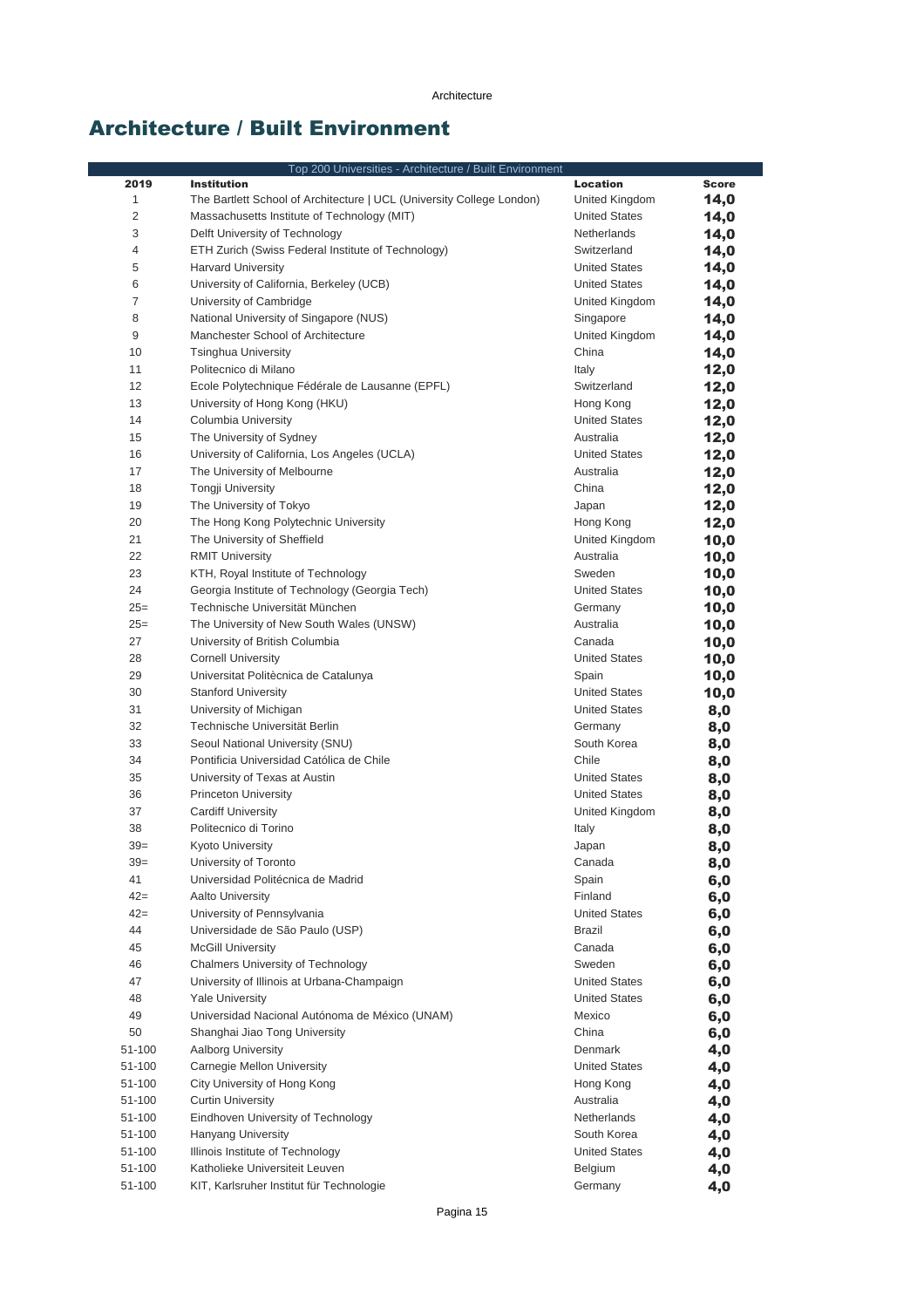| 51-100           | Korea University                                    | South Korea                    | 4,0        |
|------------------|-----------------------------------------------------|--------------------------------|------------|
| 51-100           | Loughborough University                             | United Kingdom                 | 4,0        |
| 51-100           | <b>Lund University</b>                              | Sweden                         | 4,0        |
| 51-100           | <b>Monash University</b>                            | Australia                      | 4,0        |
| 51-100           | <b>Newcastle University</b>                         | United Kingdom                 | 4,0        |
| 51-100           | Norwegian University of Science and Technology      | Norway                         | 4,0        |
| 51-100           | <b>Oxford Brookes University</b>                    | United Kingdom                 | 4,0        |
| 51-100           | Pennsylvania State University                       | <b>United States</b>           | 4,0        |
| 51-100           | Queensland University of Technology (QUT)           | Australia                      | 4,0        |
| 51-100           | Rheinisch-Westfälische Technische Hochschule Aachen | Germany                        | 4,0        |
| 51-100           | Technische Universität Dortmund                     | Germany                        | 4,0        |
| 51-100           | Technische Universität Wien                         | Austria                        | 4,0        |
| 51-100           | <b>Texas A&amp;M University</b>                     | <b>United States</b>           | 4,0        |
| 51-100           | The Chinese University of Hong Kong (CUHK)          | Hong Kong                      | 4,0        |
| 51-100           | The University of Auckland                          | New Zealand                    | 4,0        |
| 51-100           | The University of Queensland (UQ)                   | Australia                      | 4,0        |
| 51-100           | <b>Tianjin University</b>                           | China                          | 4,0        |
| 51-100           | Universidad de Buenos Aires                         | Argentina                      | 4,0        |
| 51-100           | Universidad de Chile                                | Chile                          | 4,0        |
| 51-100           | Universidade Federal do Rio de Janeiro              | <b>Brazil</b>                  | 4,0        |
| 51-100           | Universita' IUAV di Venezia                         | Italy                          | 4,0        |
| 51-100           | Universität Stuttgart                               | Germany                        | 4,0        |
| 51-100           | Université de Montréal                              | Canada                         | 4,0        |
| 51-100           | Universiti Sains Malaysia (USM)                     | Malaysia                       | 4,0        |
| 51-100           | Universiti Teknologi Malaysia (UTM)                 | Malaysia                       | 4,0        |
| 51-100           | University of Bath<br>University of Cape Town       | United Kingdom                 | 4,0        |
| 51-100<br>51-100 | University of Edinburgh                             | South Africa<br>United Kingdom | 4,0        |
| 51-100           | University of Illinois, Chicago (UIC)               | <b>United States</b>           | 4,0        |
| 51-100           | University of Lisbon                                | Portugal                       | 4,0        |
| 51-100           | University of Liverpool                             | United Kingdom                 | 4,0        |
| 51-100           | University of Newcastle                             | Australia                      | 4,0<br>4,0 |
| 51-100           | University of Porto                                 | Portugal                       | 4,0        |
| 51-100           | University of Reading                               | United Kingdom                 | 4,0        |
| 51-100           | University of Salford                               | United Kingdom                 | 4,0        |
| 51-100           | University of Southern California                   | <b>United States</b>           | 4,0        |
| 51-100           | University of Technology Sydney (UTS)               | Australia                      | 4,0        |
| 51-100           | Virginia Polytechnic Institute (Virginia Tech)      | <b>United States</b>           | 4,0        |
| 51-100           | <b>Waseda University</b>                            | Japan                          | 4,0        |
| 51-100           | Yonsei University                                   | South Korea                    | 4,0        |
| 51-100           | <b>Zhejiang University</b>                          | China                          | 4,0        |
| 101-150          | Arizona State University                            | <b>United States</b>           | 2,0        |
| 101-150          | Chongqing University                                | China                          | 2,0        |
| 101-150          | Concordia University                                | Canada                         | 2,0        |
| 101-150          | <b>Griffith University</b>                          | Australia                      | 2,0        |
| 101-150          | Harbin Institute of Technology                      | China                          | 2,0        |
| 101-150          | <b>Hokkaido University</b>                          | Japan                          | 2,0        |
| 101-150          | Huazhong University of Science and Technology       | China                          | 2,0        |
| 101-150          | Kyushu University                                   | Japan                          | 2,0        |
| 101-150          | Middle East Technical University                    | Turkey                         | 2,0        |
| 101-150          | Nagoya University                                   | Japan                          | 2,0        |
| 101-150          | Nanjing University                                  | China                          | 2,0        |
| 101-150          | National Cheng Kung University                      | Taiwan                         | 2,0        |
| 101-150          | National Technical University of Athens             | Greece                         | 2,0        |
| 101-150          | New York University (NYU)                           | <b>United States</b>           | 2,0        |
| 101-150          | Queen's University of Belfast                       | United Kingdom                 | 2,0        |
| 101-150          | <b>Rice University</b>                              | <b>United States</b>           | 2,0        |
| 101-150          | Sapienza - Università di Roma                       | Italy                          | 2,0        |
| 101-150          | South China University of Technology                | China                          | 2,0        |
| 101-150          | Southeast University                                | China                          | 2,0        |
| 101-150          | Sungkyunkwan University                             | South Korea                    | 2,0        |
| 101-150          | <b>Syracuse University</b>                          | <b>United States</b>           | 2,0        |
| 101-150          | Technion - Israel Institute of Technology           | Israel                         | 2,0        |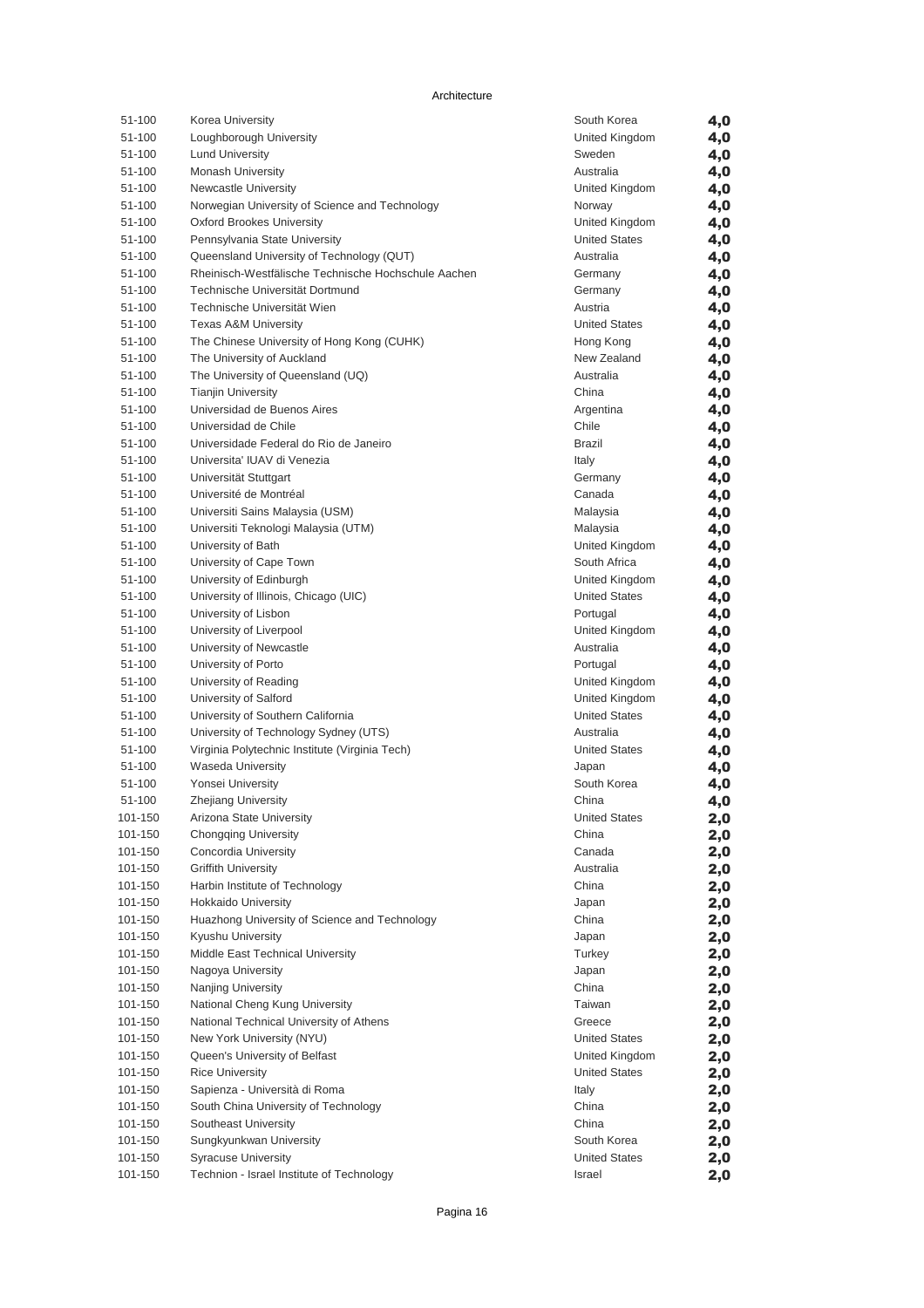Architecture

| 101-150            | Technische Universität Dresden                          | Germany                           | 2,0        |
|--------------------|---------------------------------------------------------|-----------------------------------|------------|
| 101-150            | The University of Adelaide                              | Australia                         | 2,0        |
| 101-150            | The University of Nottingham                            | United Kingdom                    | 2,0        |
| 101-150            | The University of Western Australia (UWA)               | Australia                         | 2,0        |
| 101-150            | <b>Tohoku University</b>                                | Japan                             | 2,0        |
| 101-150            | Universidad de Los Andes Colombia                       | Colombia                          | 2,0        |
| 101-150            | Universidad Nacional de Colombia                        | Colombia                          | 2,0        |
| 101-150            | Universidad Politecnica de Valencia                     | Spain                             | 2,0        |
| 101-150            | Universidade Estadual de Campinas (Unicamp)             | <b>Brazil</b>                     | 2,0        |
| 101-150            | Università degli Studi Roma Tre                         | Italy                             | 2,0        |
| 101-150            | Università di Bologna (UNIBO)                           | Italy                             | 2,0        |
| 101-150            | Université Catholique de Louvain (UCL)                  | Belgium                           | 2,0        |
| 101-150            | Université Paris 1 Panthéon-Sorbonne                    | France                            | 2,0        |
| 101-150            | Universiti Kebangsaan Malaysia (UKM)                    | Malaysia                          | 2,0        |
| 101-150            | Universiti Malaya (UM)                                  | Malaysia                          | 2,0        |
| 101-150            | University College Dublin (UCD)                         | Ireland                           | 2,0        |
| 101-150            | University of Copenhagen                                | Denmark                           | 2,0        |
| 101-150            | University of Florida                                   | <b>United States</b>              | 2,0        |
| 101-150            | University of Ghent                                     | Belgium                           | 2,0        |
| 101-150            | University of Glasgow                                   | United Kingdom                    | 2,0        |
| 101-150            | University of Minnesota                                 | <b>United States</b>              | 2,0        |
| 101-150            | University of Strathclyde                               | United Kingdom                    | 2,0        |
| 101-150            | University of Washington                                | <b>United States</b>              | 2,0        |
| 101-150            | University of Waterloo                                  | Canada                            | 2,0        |
| 101-150            | University of Westminster                               | United Kingdom                    | 2,0        |
| 101-150            | University of Wisconsin-Madison                         | <b>United States</b>              | 2,0        |
| 101-150            | Vilnius Gediminas Technical University                  | Lithuania                         | 2,0        |
| 101-150            | <b>Wageningen University</b>                            | Netherlands                       | 2,0        |
| 151-200            | <b>Aarhus University</b>                                | Denmark                           | 2,0        |
| 151-200            | Alexandria University                                   | Egypt                             | 2,0        |
| 151-200            | American University in Cairo                            | Egypt                             | 2,0        |
| 151-200            | Aristotle University of Thessaloniki                    | Greece                            | 2,0        |
| 151-200            | Asian Institute of Technology, Thailand                 | Thailand                          | 2,0        |
| 151-200            | <b>Cairo University</b>                                 | Egypt                             | 2,0        |
| 151-200            | Chulalongkorn University                                | Thailand<br>South Korea           | 2,0        |
| 151-200            | Chung-Ang University                                    |                                   | 2,0        |
| 151-200<br>151-200 | City University of New York<br><b>Deakin University</b> | <b>United States</b><br>Australia | 2,0        |
| 151-200            | <b>Duke University</b>                                  | <b>United States</b>              | 2,0        |
| 151-200            | Indian Institute of Technology Kharagpur (IITKGP)       | India                             | 2,0        |
| 151-200            | Indian Institute of Technology Madras (IITM)            | India                             | 2,0<br>2,0 |
| 151-200            | Indian Institute of Technology Roorkee (IITR)           | India                             |            |
| 151-200            | <b>Istanbul Technical University</b>                    | Turkey                            | 2,0        |
| 151-200            | Keio University                                         | Japan                             | 2,0        |
| 151-200            | Kyung Hee University                                    | South Korea                       | 2,0<br>2,0 |
| 151-200            | <b>Laval University</b>                                 | Canada                            |            |
| 151-200            | Lomonosov Moscow State University                       | Russia                            | 2,0<br>2,0 |
| 151-200            | <b>Massey University</b>                                | New Zealand                       | 2,0        |
| 151-200            | Michigan State University                               | <b>United States</b>              | 2,0        |
| 151-200            | North Carolina State University                         | <b>United States</b>              | 2,0        |
| 151-200            | Ohio State University, Columbus                         | <b>United States</b>              | 2,0        |
| 151-200            | <b>Osaka University</b>                                 | Japan                             | 2,0        |
| 151-200            | <b>Pusan National University</b>                        | South Korea                       | 2,0        |
| 151-200            | Stockholm University                                    | Sweden                            | 2,0        |
| 151-200            | Technische Universität Darmstadt                        | Germany                           | 2,0        |
| 151-200            | Technische Universität Graz                             | Austria                           | 2,0        |
| 151-200            | Universidad de Navarra                                  | Spain                             | 2,0        |
| 151-200            | Universidad de Sevilla                                  | Spain                             | 2,0        |
| 151-200            | Universidade Federal do Rio Grande Do Sul               | Brazil                            | 2,0        |
| 151-200            | Universidade Nova de Lisboa                             | Portugal                          | 2,0        |
| 151-200            | Università degli Studi di Firenze (UNIFI)               | Italy                             | 2,0        |
| 151-200            | Università degli Studi di Napoli Federico II            | Italy                             | 2,0        |
| 151-200            | Università degli Studi di Padova (UNIPD)                | Italy                             | 2,0        |
|                    |                                                         |                                   |            |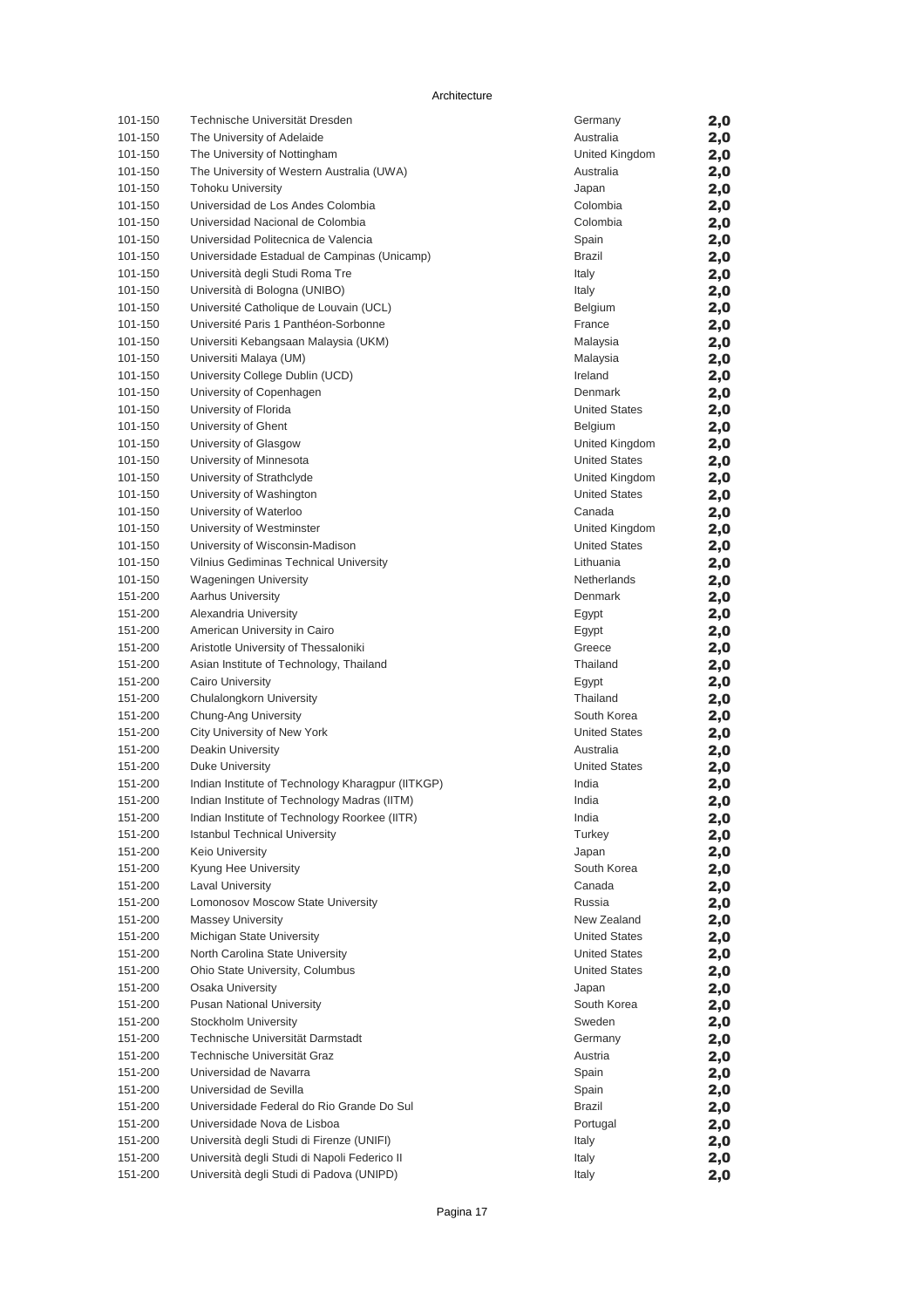#### Architecture

| 151-200 | Université du Québec                  | Canada               | 2,0 |
|---------|---------------------------------------|----------------------|-----|
| 151-200 | Universiti Putra Malaysia (UPM)       | Malaysia             | 2,0 |
| 151-200 | University of Arizona                 | <b>United States</b> | 2,0 |
| 151-200 | University of Colorado at Boulder     | <b>United States</b> | 2,0 |
| 151-200 | University of Dundee                  | United Kingdom       | 2,0 |
| 151-200 | University of Gothenburg              | Sweden               | 2,0 |
| 151-200 | University of Maryland, College Park  | <b>United States</b> | 2,0 |
| 151-200 | University of Seoul                   | South Korea          | 2,0 |
| 151-200 | University of South Australia (UniSA) | Australia            | 2,0 |
| 151-200 | University of the West of England     | United Kingdom       | 2,0 |
| 151-200 | University of The Witwatersrand       | South Africa         | 2,0 |
| 151-200 | University of Twente                  | Netherlands          | 2,0 |
| 151-200 | University of Virginia                | <b>United States</b> | 2,0 |
| 151-200 | Victoria University of Wellington     | New Zealand          | 2,0 |
| 151-200 | Vrije Universiteit Amsterdam          | Netherlands          | 2,0 |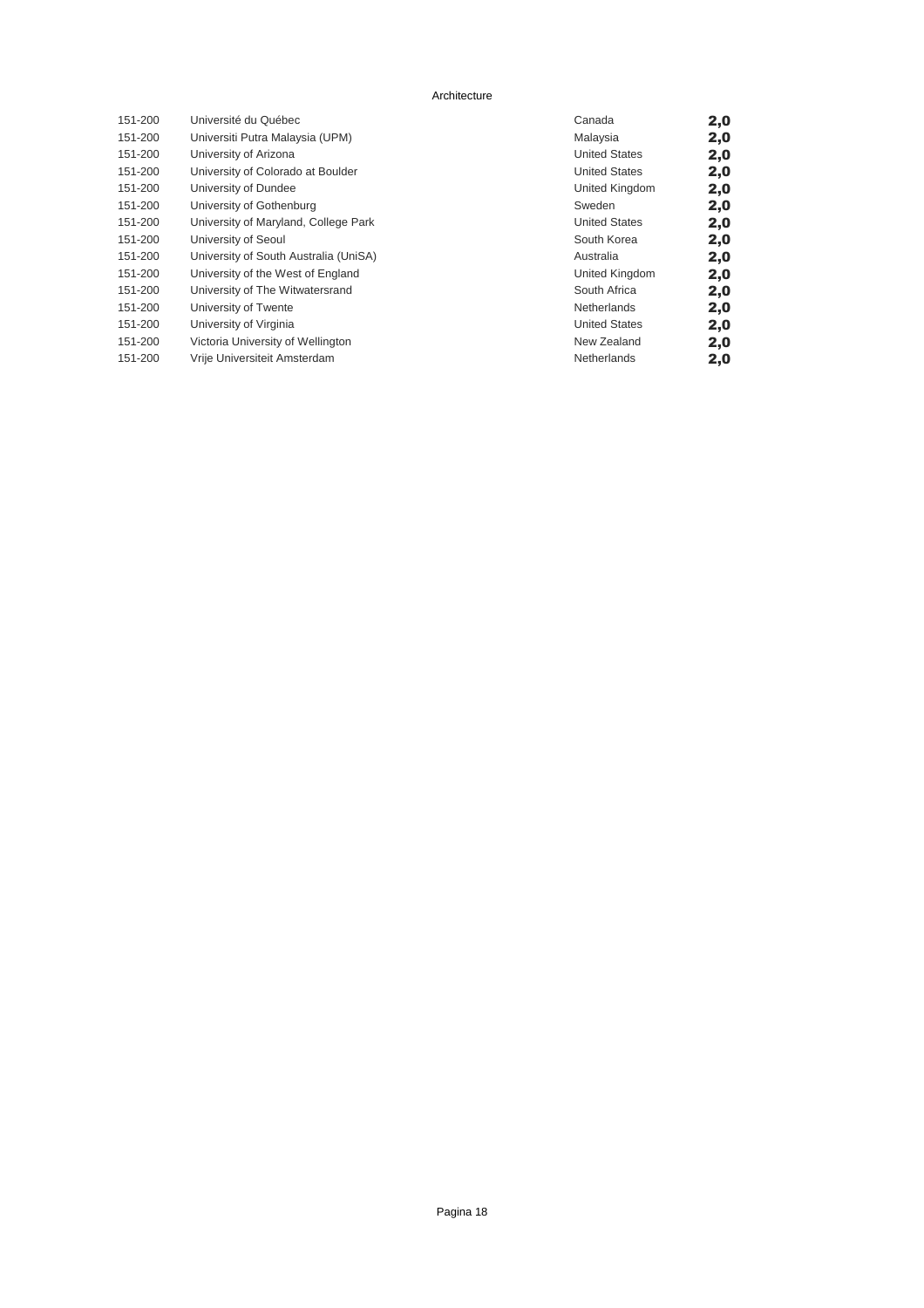# Art & Design

|                | Top 200 Universities - Art & Design                                     |                                        |              |
|----------------|-------------------------------------------------------------------------|----------------------------------------|--------------|
| 2019           | <b>Institution</b>                                                      | <b>Location</b>                        | <b>Score</b> |
| $1\,$          | Royal College of Art                                                    | United Kingdom                         | 14,0         |
| $\overline{2}$ | University of the Arts London                                           | United Kingdom                         | 14,0         |
| 3              | Parsons School of Design at The New School                              | <b>United States</b>                   | 14,0         |
| 4              | Rhode Island School of Design (RISD)                                    | <b>United States</b>                   | 14,0         |
| 5              | Massachusetts Institute of Technology (MIT)                             | <b>United States</b>                   | 14,0         |
| 6              | Politecnico di Milano                                                   | Italy                                  | 14,0         |
| $\overline{7}$ | <b>Aalto University</b>                                                 | Finland                                | 14,0         |
| 8              | Glasgow School of Art (GSA)                                             | United Kingdom                         | 14,0         |
| 9              | School of the Art Institute of Chicago (SAIC)                           | <b>United States</b>                   | 14,0         |
| 10             | <b>Pratt Institute</b>                                                  | <b>United States</b>                   | 14,0         |
| 11             | Goldsmiths, University of London                                        | United Kingdom                         | 12,0         |
| 12             | <b>RMIT University</b>                                                  | Australia                              | 12,0         |
| 13             | Art Center College of Design                                            | <b>United States</b>                   | 12,0         |
| $14=$          | <b>Stanford University</b>                                              | <b>United States</b>                   | 12,0         |
| $14=$          | <b>Tongji University</b>                                                | China                                  | 12,0         |
| 16             | The Hong Kong Polytechnic University                                    | Hong Kong                              | 12,0         |
| 17             | Carnegie Mellon University                                              | <b>United States</b>                   | 12,0         |
| 18             | <b>Tsinghua University</b>                                              | China                                  | 12,0         |
| 19             | Design Academy Eindhoven                                                | Netherlands                            | 12,0         |
| 20             | The Royal Danish Academy of Fine Arts - The School of Design            | Denmark                                | 12,0         |
| 21             | California Institute of the Arts                                        | <b>United States</b>                   | 10,0         |
| 22             | California College of the Arts                                          | <b>United States</b>                   | 10,0         |
| 23             | University of Technology Sydney (UTS)                                   | Australia                              | 10,0         |
| $24=$          | École Nationale Supérieure de Création Industrielle, ENSCI Les Ateliers | France                                 | 10,0         |
| $24=$          | School of Visual Arts (SVA)                                             | <b>United States</b>                   | 10,0         |
| 26             | Umeå University                                                         | Sweden                                 |              |
| 27             | China Central Academy of Fine Arts                                      | China                                  | 10,0         |
| 28             | Loughborough University                                                 |                                        | 10,0         |
| 29             | <b>Yale University</b>                                                  | United Kingdom<br><b>United States</b> | 10,0<br>10,0 |
| 30             | Nanyang Technological University (NTU)                                  | Singapore                              |              |
| $31 =$         | National University of Singapore (NUS)                                  | Singapore                              | 10,0         |
| $31 =$         | University of California, Los Angeles (UCLA)                            | <b>United States</b>                   | 8,0          |
| 33             |                                                                         | <b>United States</b>                   | 8,0          |
| 34             | Columbia University<br>The University of Melbourne                      | Australia                              | 8,0          |
| 35             | Universidad de Buenos Aires                                             | Argentina                              | 8,0          |
| 36             | UCL (University College London)                                         | United Kingdom                         | 8,0          |
| 37             | University of Oxford                                                    |                                        | 8,0          |
| $38=$          | Seoul National University (SNU)                                         | United Kingdom                         | 8,0          |
| $38=$          | University of Brighton                                                  | South Korea                            | 8,0          |
|                |                                                                         | United Kingdom                         | 8,0          |
| 40             | The University of Sydney<br>Oueensland University of Technology (OUT)   | Australia<br>Australia                 | 8,0          |
| 41             |                                                                         |                                        | 6,0          |
| 42             | Swinburne University of Technology                                      | Australia                              | 6,0          |
| 43             | New York University (NYU)<br>The University of New South Wales (UNSW)   | <b>United States</b><br>Australia      | 6,0          |
| 44<br>$45 =$   | Universidad de Palermo                                                  |                                        | 6,0          |
|                |                                                                         | Argentina                              | 6,0          |
| $45 =$         | Universidad Nacional Autónoma de México (UNAM)                          | Mexico                                 | 6,0          |
| 47             | Savannah College of Art and Design                                      | <b>United States</b>                   | 6,0          |
| 48             | Haute Ecole d'art et de design de Genève (HEAD)                         | Switzerland                            | 6,0          |
| $49=$          | Konstfack University College of Arts, Crafts and Design                 | Sweden                                 | 6,0          |
| $49=$          | <b>Monash University</b>                                                | Australia                              | 6,0          |
| $49=$          | Universität der Knste Berlin                                            | Germany                                | 6,0          |
| 51-100         | Aarhus School of Architecture                                           | Denmark                                | 4,0          |
| 51-100         | Academy of Arts, Architecture and Design Prague                         | Czech Republic                         | 4,0          |
| 51-100         | Auckland University of Technology                                       | New Zealand                            | 4,0          |
| 51-100         | Australian National University (ANU)                                    | Australia                              | 4,0          |
| 51-100         | Central Academy of Drama, China                                         | China                                  | 4,0          |
| 51-100         | Concordia University                                                    | Canada                                 | 4,0          |
| 51-100         | <b>Cornell University</b>                                               | <b>United States</b>                   | 4,0          |
| 51-100         | Cranbrook Academy of Art                                                | <b>United States</b>                   | 4,0          |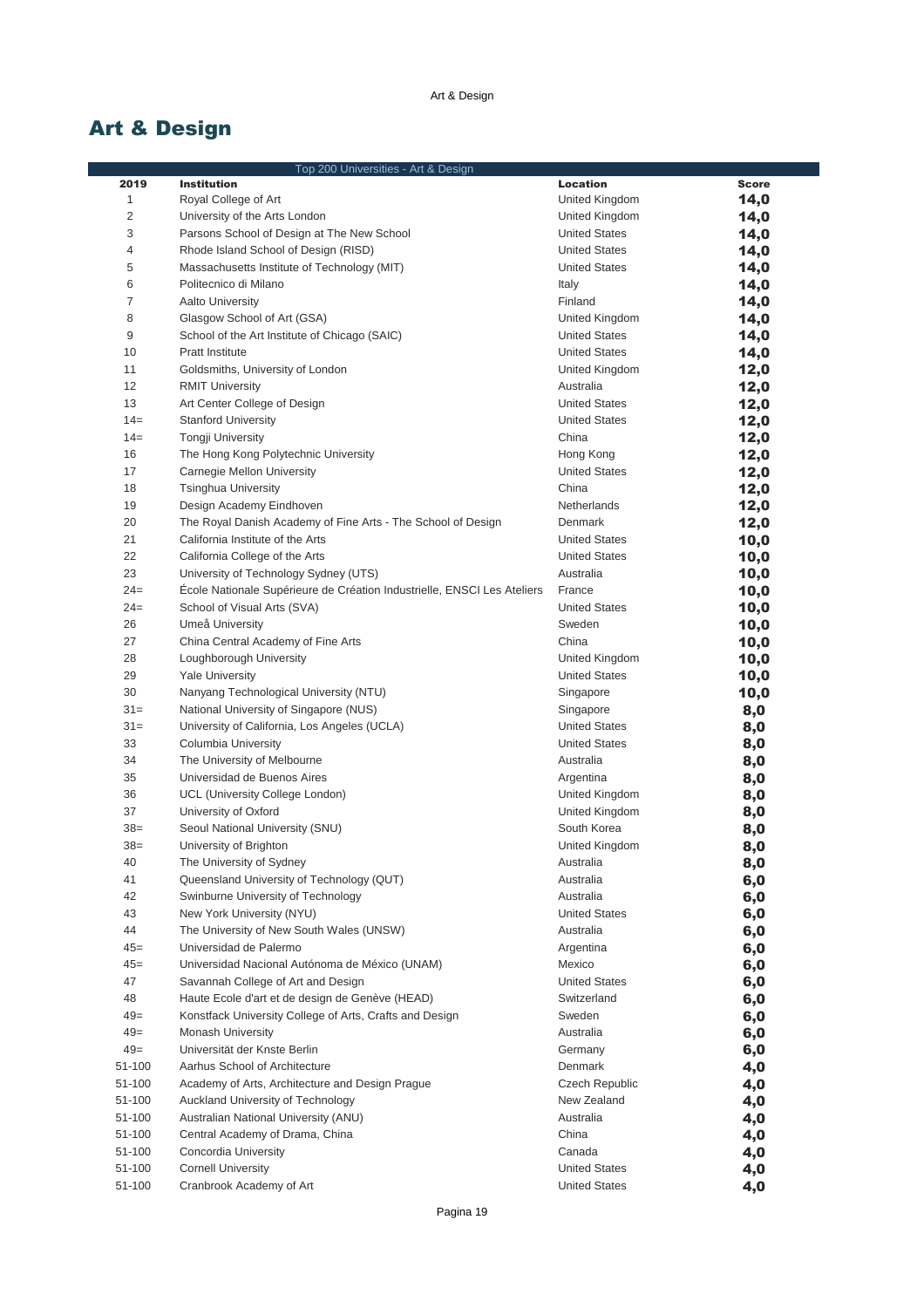Art & Design

| 51-100  | Ecole Nationale Supérieure des Arts Décoratifs (ENSAD) | France               | 4,0 |
|---------|--------------------------------------------------------|----------------------|-----|
| 51-100  | Edinburgh College of Art (ECA)                         | United Kingdom       | 4,0 |
| 51-100  | Emily Carr University of Art and Design                | Canada               | 4,0 |
| 51-100  | Indian Institute of Technology Bombay (IITB)           | India                | 4,0 |
| 51-100  | Kingston University, London                            | United Kingdom       | 4,0 |
| 51-100  | Kolding School of Design                               | Denmark              | 4,0 |
| 51-100  | <b>Lancaster University</b>                            | United Kingdom       | 4,0 |
| 51-100  | Maryland Institute College of Art                      | <b>United States</b> | 4,0 |
| 51-100  | <b>Massey University</b>                               | New Zealand          | 4,0 |
| 51-100  | National Cheng Kung University                         | Taiwan               | 4,0 |
| 51-100  | National Taiwan University (NTU)                       | Taiwan               | 4,0 |
| 51-100  | National Taiwan University of Science and Technology   | Taiwan               | 4,0 |
| 51-100  | Nottingham Trent University                            | United Kingdom       | 4,0 |
| 51-100  | Ohio State University, Columbus                        | <b>United States</b> | 4,0 |
| 51-100  | <b>Peking University</b>                               | China                | 4,0 |
| 51-100  | Politecnico di Torino                                  | Italy                | 4,0 |
| 51-100  | Pontificia Universidad Católica de Chile               | Chile                | 4,0 |
| 51-100  | <b>Princeton University</b>                            | <b>United States</b> | 4,0 |
| 51-100  | Shanghai Jiao Tong University                          | China                | 4,0 |
| 51-100  | Sheffield Hallam University                            | United Kingdom       | 4,0 |
| 51-100  | Sungkyunkwan University                                | South Korea          | 4,0 |
| 51-100  | Technische Universität Berlin                          | Germany              | 4,0 |
| 51-100  | The Chinese University of Hong Kong (CUHK)             | Hong Kong            | 4,0 |
| 51-100  | The University of Auckland                             | New Zealand          | 4,0 |
| 51-100  | Universidad Nacional de Colombia                       | Colombia             | 4,0 |
| 51-100  | Universidade de São Paulo (USP)                        | Brazil               | 4,0 |
| 51-100  | Universitat Politècnica de Catalunya                   | Spain                | 4,0 |
| 51-100  | Universiti Malaya (UM)                                 | Malaysia             | 4,0 |
| 51-100  | University of British Columbia                         | Canada               | 4,0 |
| 51-100  | University of California, San Diego (UCSD)             | <b>United States</b> | 4,0 |
| 51-100  | University of Chicago                                  | <b>United States</b> | 4,0 |
| 51-100  | University of Edinburgh                                | United Kingdom       | 4,0 |
| 51-100  | University of Lisbon                                   | Portugal             | 4,0 |
| 51-100  | University of Michigan                                 | <b>United States</b> | 4,0 |
| 51-100  | University of Pennsylvania                             | <b>United States</b> | 4,0 |
| 51-100  | University of Southern California                      | <b>United States</b> | 4,0 |
| 51-100  | University of Toronto                                  | Canada               | 4,0 |
| 51-100  | University of Westminster                              | United Kingdom       | 4,0 |
| 51-100  | Utrecht School of the Arts                             | Netherlands          | 4,0 |
| 51-100  | <b>Zhejiang University</b>                             | China                | 4,0 |
| 51-100  | Zurich University of the Arts (ZHdK)                   | Switzerland          | 4,0 |
| 101-150 | Amsterdam School of the Arts                           | Netherlands          | 2,0 |
| 101-150 | Bandung Institute of Technology (ITB)                  | Indonesia            | 2,0 |
| 101-150 | Bauhaus-Universität Weimar                             | Germany              | 2,0 |
| 101-150 | Beijing Film Academy                                   | China                | 2,0 |
| 101-150 | <b>Brunel University</b>                               | United Kingdom       | 2,0 |
| 101-150 | Ewha Womans University                                 | South Korea          | 2,0 |
| 101-150 | <b>Fudan University</b>                                | China                | 2,0 |
| 101-150 | <b>Hanyang University</b>                              | South Korea          | 2,0 |
| 101-150 | Hongik University                                      | South Korea          | 2,0 |
| 101-150 | Katholieke Universiteit Leuven                         | Belgium              | 2,0 |
| 101-150 | Korea University                                       | South Korea          | 2,0 |
| 101-150 | Kyushu University                                      | Japan                | 2,0 |
| 101-150 | <b>Malmo University</b>                                | Sweden               | 2,0 |
| 101-150 | National Institute of Design, India                    | India                | 2,0 |
| 101-150 | <b>Newcastle University</b>                            | United Kingdom       | 2,0 |
| 101-150 | North Carolina State University                        | <b>United States</b> | 2,0 |
| 101-150 | Northwestern University                                | <b>United States</b> | 2,0 |
| 101-150 | Norwegian University of Science and Technology         | Norway               | 2,0 |
| 101-150 | <b>OCAD University</b>                                 | Canada               | 2,0 |
| 101-150 | Oslo National Academy of the Arts                      | Norway               | 2,0 |
| 101-150 | Oslo School of Architecture                            | Norway               | 2,0 |
| 101-150 | Ravensbourne College of Design and Communication       | United Kingdom       | 2,0 |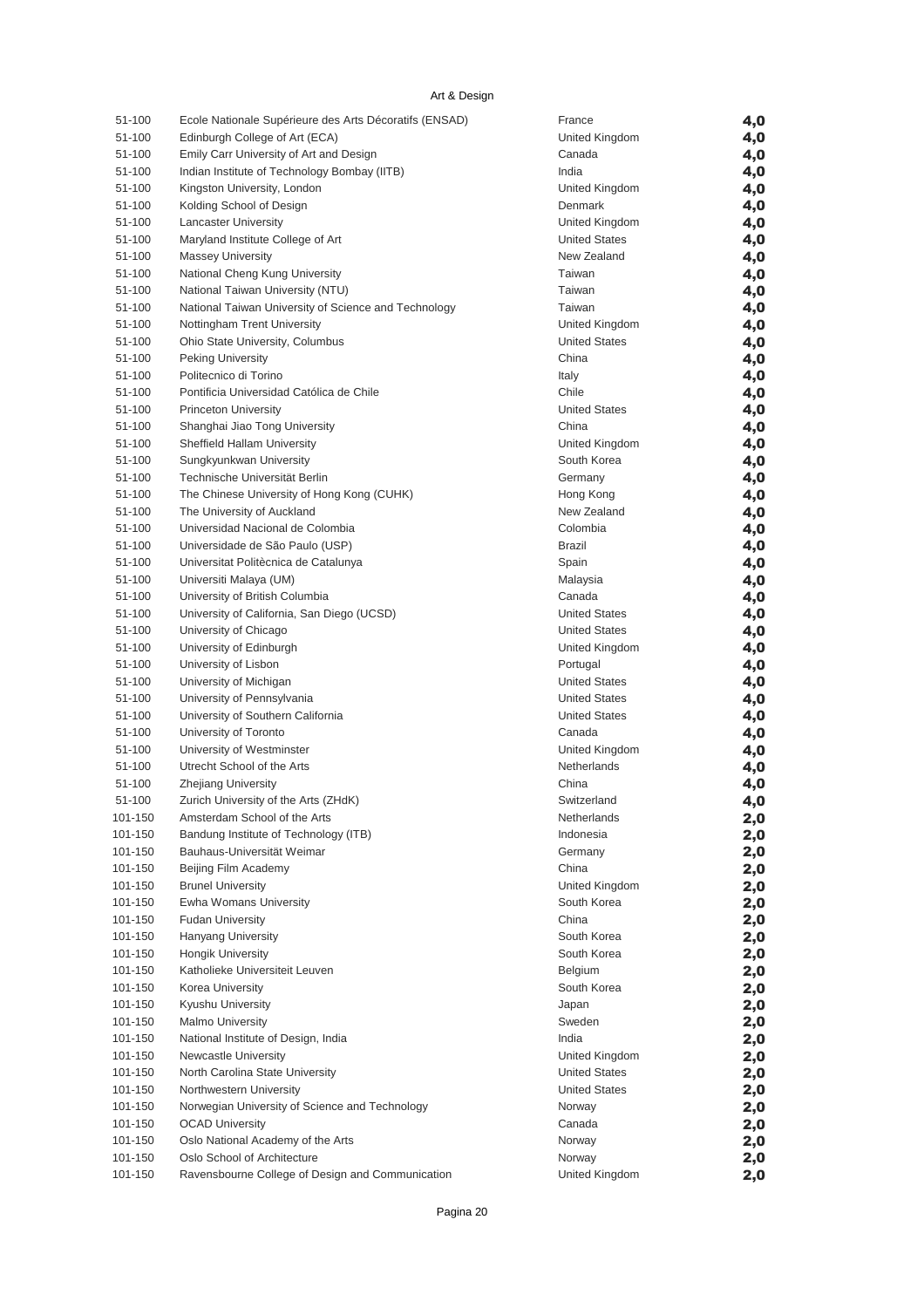| 101-150 | Royal Academy of Art, The Hague (KABK)                         | Netherlands          | 2,0 |
|---------|----------------------------------------------------------------|----------------------|-----|
| 101-150 | Royal University College of Fine Arts                          | Sweden               | 2,0 |
| 101-150 | <b>Ryerson University</b>                                      | Canada               | 2,0 |
| 101-150 | <b>Shih Chien University</b>                                   | Taiwan               | 2,0 |
| 101-150 | Tecnológico de Monterrey (ITESM)                               | Mexico               | 2,0 |
| 101-150 | The University of Sheffield                                    | United Kingdom       | 2,0 |
| 101-150 | <b>Tohoku University</b>                                       | Japan                | 2,0 |
| 101-150 | Universidad Complutense de Madrid (UCM)                        | Spain                | 2,0 |
| 101-150 | Universidad de Chile                                           | Chile                | 2,0 |
| 101-150 | Universidad de Navarra                                         | Spain                | 2,0 |
| 101-150 | Universidad del Desarrollo                                     | Chile                | 2,0 |
| 101-150 | Universidad Iberoamericana (UIA)                               | Mexico               | 2,0 |
| 101-150 | Universidad Politecnica de Valencia                            | Spain                | 2,0 |
| 101-150 | Universita' IUAV di Venezia                                    | Italy                | 2,0 |
| 101-150 | Universitat Autónoma de Barcelona                              | Spain                | 2,0 |
| 101-150 | Universitat de Barcelona (UB)                                  | Spain                | 2,0 |
| 101-150 | Université Paris 1 Panthéon-Sorbonne                           | France               | 2,0 |
| 101-150 | University for the Creative Arts                               | United Kingdom       | 2,0 |
| 101-150 | University of Alberta                                          | Canada               | 2,0 |
| 101-150 | University of Applied Arts Vienna                              | Austria              | 2,0 |
| 101-150 | University of Cincinnati                                       | <b>United States</b> | 2,0 |
| 101-150 | University of Dundee                                           | United Kingdom       | 2,0 |
| 101-150 | University of Leeds                                            | United Kingdom       | 2,0 |
| 101-150 | University of South Australia (UniSA)                          | Australia            | 2,0 |
| 101-150 | University of Southern Denmark                                 | Denmark              | 2,0 |
| 101-150 | University of Texas at Austin                                  | <b>United States</b> | 2,0 |
| 101-150 | University of Ulster                                           | United Kingdom       | 2,0 |
| 101-150 | Victorian College of Arts (Australia)                          | Australia            | 2,0 |
| 101-150 | Virginia Commonwealth University                               | <b>United States</b> | 2,0 |
| 101-150 | Waseda University                                              | Japan                | 2,0 |
| 151-200 | <b>Aalborg University</b>                                      | Denmark              | 2,0 |
| 151-200 | Academy of Fine Arts Vienna                                    | Austria              | 2,0 |
| 151-200 | Arizona State University                                       | <b>United States</b> | 2,0 |
| 151-200 | <b>Beijing Normal University</b>                               | China                | 2,0 |
| 151-200 | Birmingham City University (BCU)                               | United Kingdom       | 2,0 |
| 151-200 | <b>Brown University</b>                                        | <b>United States</b> | 2,0 |
| 151-200 | Case Western Reserve University                                | <b>United States</b> | 2,0 |
| 151-200 | Chung-Ang University                                           | South Korea          | 2,0 |
| 151-200 | <b>Curtin University</b>                                       | Australia            | 2,0 |
| 151-200 | Dublin Institute of Technology (DIT)                           | Ireland              | 2,0 |
| 151-200 | Duke University                                                | <b>United States</b> | 2,0 |
| 151-200 | École Nationale Supérieure des Beaux-Arts, Paris               | France               | 2,0 |
| 151-200 | Falmouth College of Arts University College Falmouth           | United Kingdom       | 2,0 |
| 151-200 | <b>Griffith University</b>                                     | Australia            | 2,0 |
| 151-200 | Hong Kong Baptist University (HKBU)                            | Hong Kong            |     |
| 151-200 | IED Istituto Europeo di Design                                 | Italy                | 2,0 |
| 151-200 | Indian Institute of Science (IISc) Bangalore                   | India                | 2,0 |
| 151-200 | Indiana University Bloomington                                 | <b>United States</b> | 2,0 |
|         |                                                                |                      | 2,0 |
| 151-200 | <b>ITMO University</b>                                         | Russia<br>China      | 2,0 |
| 151-200 | Jiangnan University                                            |                      | 2,0 |
| 151-200 | Korea National University of Arts                              | South Korea          | 2,0 |
| 151-200 | Manchester Metropolitan University                             | United Kingdom       | 2,0 |
| 151-200 | National Central University                                    | Taiwan               | 2,0 |
| 151-200 | National College of Art and Design                             | Ireland              | 2,0 |
| 151-200 | National Taiwan Normal University                              | Taiwan               | 2,0 |
| 151-200 | Northumbria University at Newcastle                            | United Kingdom       | 2,0 |
| 151-200 | Pontificia Universidad Javeriana                               | Colombia             | 2,0 |
| 151-200 | Pontificia Universidade Católica do Rio de Janeiro - PUC - Rio | Brazil               | 2,0 |
| 151-200 | Sapienza - Università di Roma                                  | Italy                | 2,0 |
| 151-200 | Sciences Po Paris                                              | France               | 2,0 |
| 151-200 | <b>Syracuse University</b>                                     | <b>United States</b> | 2,0 |
| 151-200 | Technische Universität Wien                                    | Austria              | 2,0 |
| 151-200 | The University of Queensland (UQ)                              | Australia            | 2,0 |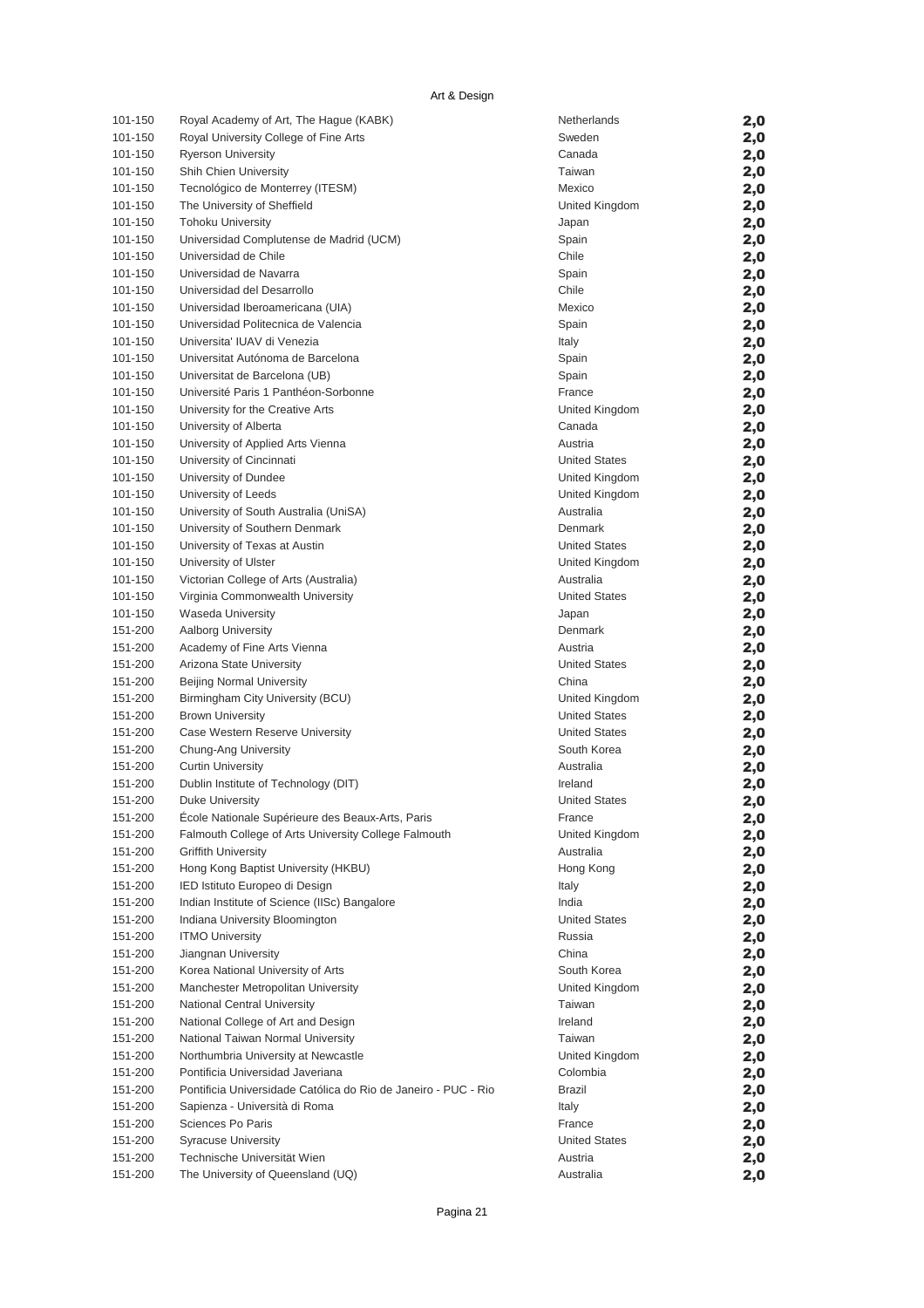#### Art & Design

| 151-200 | The University of Western Australia (UWA)         | Australia            | 2,0 |
|---------|---------------------------------------------------|----------------------|-----|
| 151-200 | Universidad Autónoma Metropolitana (UAM)          | Mexico               | 2,0 |
| 151-200 | Universidad de Los Andes Colombia                 | Colombia             | 2,0 |
| 151-200 | Universidade Estadual de Campinas (Unicamp)       | Brazil               | 2,0 |
| 151-200 | UniversitĤt fļr Musik und darstellende Kunst Wien | Austria              | 2,0 |
| 151-200 | Universitat Pompeu Fabra                          | Spain                | 2,0 |
| 151-200 | University of Arizona                             | <b>United States</b> | 2,0 |
| 151-200 | University of California, Davis (UCD)             | <b>United States</b> | 2,0 |
| 151-200 | University of Cape Town                           | South Africa         | 2,0 |
| 151-200 | University of Ghent                               | Belgium              | 2,0 |
| 151-200 | University of Gothenburg                          | Sweden               | 2,0 |
| 151-200 | University of Illinois, Chicago (UIC)             | <b>United States</b> | 2,0 |
| 151-200 | University of Porto                               | Portugal             | 2,0 |
| 151-200 | University of Reading                             | United Kingdom       | 2,0 |
| 151-200 | University of Tsukuba                             | Japan                | 2,0 |
| 151-200 | University of Washington                          | <b>United States</b> | 2,0 |
|         |                                                   |                      |     |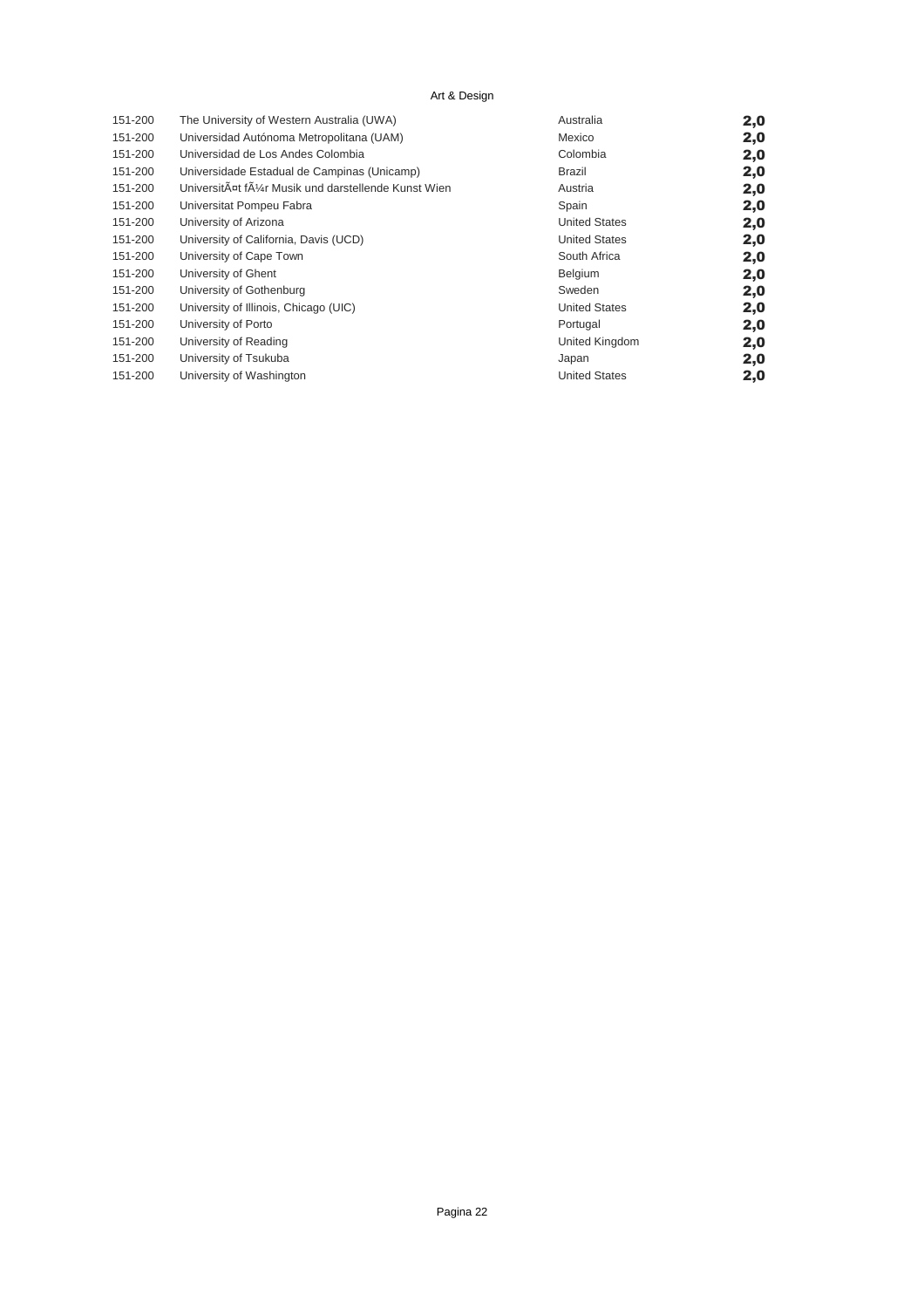Classics

# Classics & Ancient History<br>Top 50 Universities - Classics & Ancient History

|                | Top 50 Universities - Classics & Ancient History |                      |              |
|----------------|--------------------------------------------------|----------------------|--------------|
| 2019           | <b>Institution</b>                               | <b>Location</b>      | <b>Score</b> |
| 1              | Sapienza - Università di Roma                    | Italy                | 14,0         |
| $\overline{c}$ | University of Oxford                             | United Kingdom       | 14,0         |
| 3              | University of Cambridge                          | United Kingdom       | 14,0         |
| 4              | Ludwig-Maximilians-Universität München           | Germany              | 14,0         |
| 5              | <b>Harvard University</b>                        | <b>United States</b> | 14,0         |
| 6              | <b>Princeton University</b>                      | <b>United States</b> | 14,0         |
| $\overline{7}$ | Universitá degli Studi di Roma - Tor Vergata     | Italy                | 14,0         |
| 8              | Leiden University                                | Netherlands          | 14,0         |
| 9              | <b>Yale University</b>                           | <b>United States</b> | 14,0         |
| 10             | University of California, Berkeley (UCB)         | <b>United States</b> | 14,0         |
| 11             | University of Chicago                            | <b>United States</b> | 12,0         |
| 12             | Ruprecht-Karls-Universität Heidelberg            | Germany              | 12,0         |
| $13=$          | Trinity College Dublin (TCD)                     | Ireland              | 12,0         |
| $13=$          | University of Toronto                            | Canada               | 12,0         |
| 15             | Sorbonne University                              | France               | 12,0         |
| $16=$          | UCL (University College London)                  | United Kingdom       | 12,0         |
| $16=$          | Universität Wien                                 | Austria              | 12,0         |
| 18             | University of St Andrews                         | United Kingdom       | 10,0         |
| 19             | <b>Stanford University</b>                       | <b>United States</b> | 10,0         |
| 20             | Université Paris 1 Panthéon-Sorbonne             | France               | 10,0         |
| 21             | Humboldt-Universität zu Berlin                   | Germany              | 10,0         |
| $22=$          | Aristotle University of Thessaloniki             | Greece               | 10,0         |
| $22=$          | Katholieke Universiteit Leuven                   | Belgium              | 10,0         |
| $22 =$         | Scuola Normale Superiore di Pisa                 | Italy                | 10,0         |
| 25             | Università di Bologna (UNIBO)                    | Italy                | 10,0         |
| 26             | Università di Pisa                               | Italy                | 10,0         |
| 27             | Columbia University                              | <b>United States</b> | 10,0         |
| 28             | Universität Freiburg                             | Germany              | 10,0         |
| $29=$          | King's College London (KCL)                      | United Kingdom       | 10,0         |
| $29=$          | Università degli Studi di Milano                 | Italy                | 10,0         |
| 31             | Durham University                                | United Kingdom       | 8,0          |
| $32=$          | <b>Cornell University</b>                        | <b>United States</b> | 8,0          |
| $32=$          | University of Zurich                             | Switzerland          | 8,0          |
| 34             | <b>Waseda University</b>                         | Japan                | 8,0          |
| 35             | Università degli Studi di Pavia (UNIPV)          | Italy                | 8,0          |
| $36=$          | <b>Brown University</b>                          | <b>United States</b> | 6,0          |
| $36=$          | Utrecht University                               | <b>Netherlands</b>   | 6,0          |
| 38             | Georg-August-Universität Göttingen               | Germany              | 6,0          |
| 39             | Universität Köln                                 | Germany              | 6,0          |
| 40             | University of Michigan                           | <b>United States</b> | 6,0          |
| 41             | Freie Universität Berlin                         | Germany              | 4,0          |
| $42 =$         | <b>Aarhus University</b>                         | Denmark              | 4,0          |
| $42 =$         | Université Catholique de Louvain (UCL)           | Belgium              | 4,0          |
| 44             | University of California, Los Angeles (UCLA)     | <b>United States</b> | 4,0          |
| 45             | University of Groningen                          | Netherlands          | 4,0          |
| 46             | University of Copenhagen                         | Denmark              | 4,0          |
| 47             | Universidad Nacional Autónoma de México (UNAM)   | Mexico               | 4,0          |
| 48             | University of Basel                              | Switzerland          | 4,0          |
| $49=$          | Seoul National University (SNU)                  | South Korea          | 4,0          |
| $49=$          | University of Edinburgh                          | United Kingdom       | 4,0          |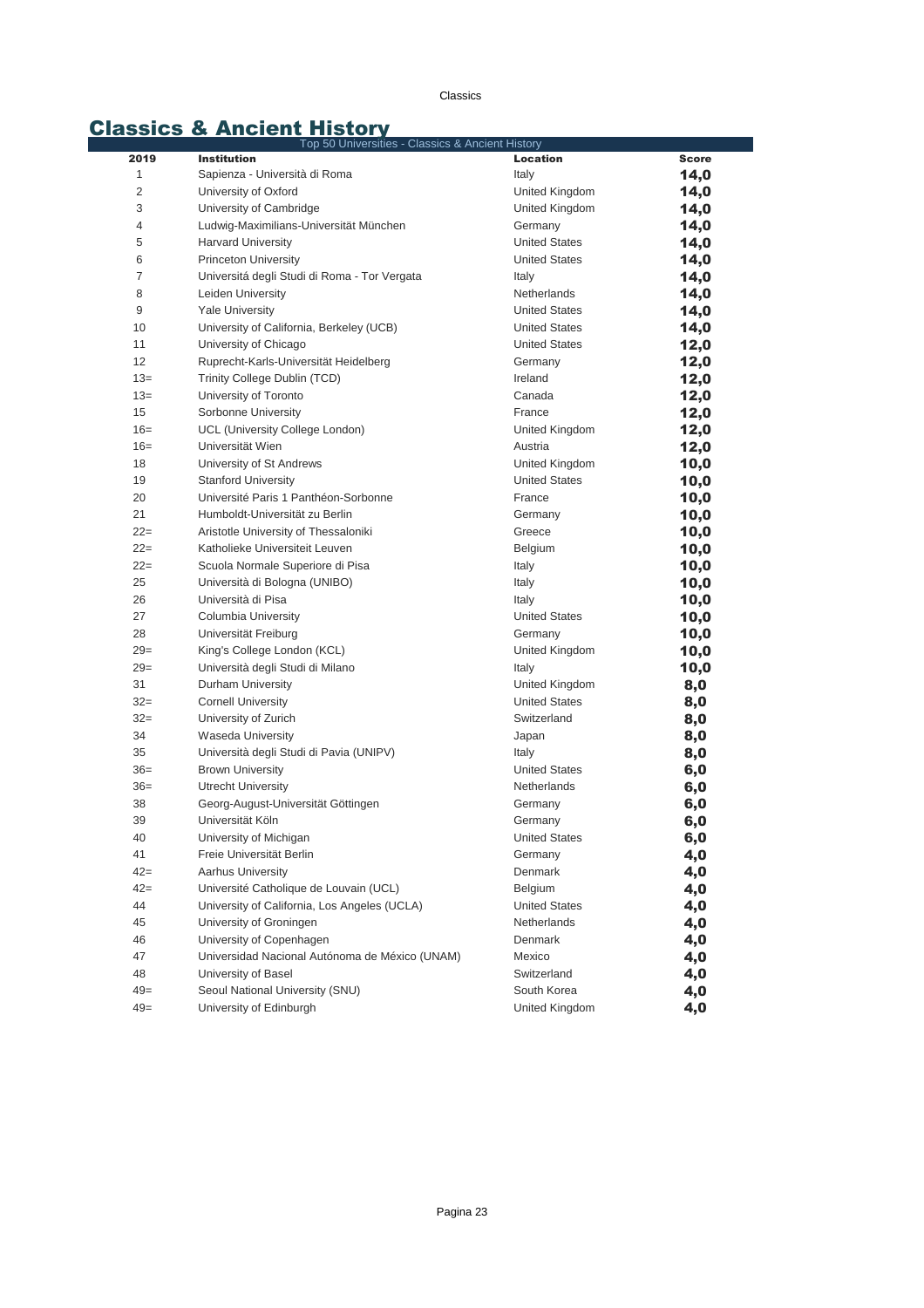# English Language & Literature

|                  | Top 300 Universities - English Language & Literature               |                             |              |
|------------------|--------------------------------------------------------------------|-----------------------------|--------------|
| 2019             | <b>Institution</b>                                                 | <b>Location</b>             | <b>Score</b> |
| 1                | University of Oxford                                               | United Kingdom              | 14,0         |
| 2                | University of Cambridge                                            | United Kingdom              | 14,0         |
| 3                | <b>Harvard University</b>                                          | <b>United States</b>        | 14,0         |
| 4                | University of California, Berkeley (UCB)                           | <b>United States</b>        | 14,0         |
| 5                | <b>Yale University</b>                                             | <b>United States</b>        | 14,0         |
| 6                | <b>Stanford University</b>                                         | <b>United States</b>        | 14,0         |
| $\overline{7}$   | <b>Princeton University</b>                                        | <b>United States</b>        | 14,0         |
| 8                | University of California, Los Angeles (UCLA)                       | <b>United States</b>        | 14,0         |
| $9=$             | Columbia University                                                | <b>United States</b>        | 14,0         |
| $9=$             | University of Chicago                                              | <b>United States</b>        | 14,0         |
| 11               | University of Edinburgh                                            | United Kingdom              | 12,0         |
| 12               | University of Toronto                                              | Canada                      | 12,0         |
| 13               | UCL (University College London)                                    | United Kingdom              | 12,0         |
| 14               | New York University (NYU)                                          | <b>United States</b>        | 12,0         |
| 15               | King's College London (KCL)                                        | United Kingdom              | 12,0         |
| 16               | Duke University                                                    | <b>United States</b>        | 12,0         |
| 17               | The University of Melbourne                                        | Australia                   | 12,0         |
| 18               | The University of Sydney                                           | Australia                   | 12,0         |
| 19               | <b>Cornell University</b>                                          | <b>United States</b>        | 12,0         |
| 20               | The University of Warwick                                          | United Kingdom              | 12,0         |
| 21               | University of Pennsylvania                                         | <b>United States</b>        | 10,0         |
| 22               | The University of Manchester                                       | United Kingdom              | 10,0         |
| 23               | University of British Columbia                                     | Canada                      | 10,0         |
| 24               | University of York                                                 | United Kingdom              | 10,0         |
| 25               | Massachusetts Institute of Technology (MIT)                        | <b>United States</b>        | 10,0         |
| $26=$            | National University of Singapore (NUS)                             | Singapore                   | 10,0         |
| $26=$            | University of Michigan                                             | <b>United States</b>        | 10,0         |
| 28               | Trinity College Dublin (TCD)                                       | Ireland                     | 10,0         |
| $29=$            | <b>Brown University</b>                                            | <b>United States</b>        | 10,0         |
| $29=$            | <b>McGill University</b>                                           | Canada                      | 10,0         |
| 31               | University of Hong Kong (HKU)                                      | Hong Kong                   | 8,0          |
| 32               | Queen Mary University of London (QMUL)                             | United Kingdom              | 8,0          |
| 33               | University of Texas at Austin                                      | <b>United States</b>        | 8,0          |
| $34 =$           | University of Birmingham                                           | United Kingdom              | 8,0          |
| $34 =$           | University of Leeds                                                | United Kingdom              | 8,0          |
| 36               | University of Glasgow                                              | United Kingdom              | 8,0          |
| 37               | Freie Universität Berlin                                           | Germany                     | 8,0          |
| 38               | The University of Auckland                                         | New Zealand                 | 8,0          |
| 39               | The University of New South Wales (UNSW)                           | Australia                   | 8,0          |
| 40               | Australian National University (ANU)                               | Australia                   | 8,0          |
| $41 =$           | Durham University                                                  | United Kingdom              | 6,0          |
| $41=$            | University of Amsterdam                                            | Netherlands                 | 6,0          |
| 43               | Humboldt-Universität zu Berlin                                     | Germany                     | 6,0          |
| 44               | The University of Tokyo                                            | Japan                       | 6,0          |
| 45               | University of St Andrews                                           | United Kingdom              | 6,0          |
| 46               | The University of Queensland (UQ)                                  | Australia                   | 6,0          |
| 47               | University of Bristol                                              | United Kingdom              | 6,0          |
| 48               | The University of Nottingham                                       | United Kingdom              | 6,0          |
| 49               | University College Dublin (UCD)                                    | Ireland                     | 6,0          |
| 50<br>51-100     | Monash University                                                  | Australia<br>United Kingdom | 6,0          |
|                  | Birkbeck College, University of London<br><b>Boston University</b> | <b>United States</b>        | 4,0          |
| 51-100<br>51-100 | <b>Cardiff University</b>                                          | United Kingdom              | 4,0          |
| 51-100           | City University of Hong Kong                                       | Hong Kong                   | 4,0          |
| 51-100           | Georgetown University                                              | <b>United States</b>        | 4,0          |
| 51-100           | Indiana University Bloomington                                     | <b>United States</b>        | 4,0          |
| 51-100           | Johns Hopkins University                                           | <b>United States</b>        | 4,0<br>4,0   |
| 51-100           | Katholieke Universiteit Leuven                                     | Belgium                     | 4,0          |
| 51-100           | Korea University                                                   | South Korea                 | 4,0          |
|                  |                                                                    |                             |              |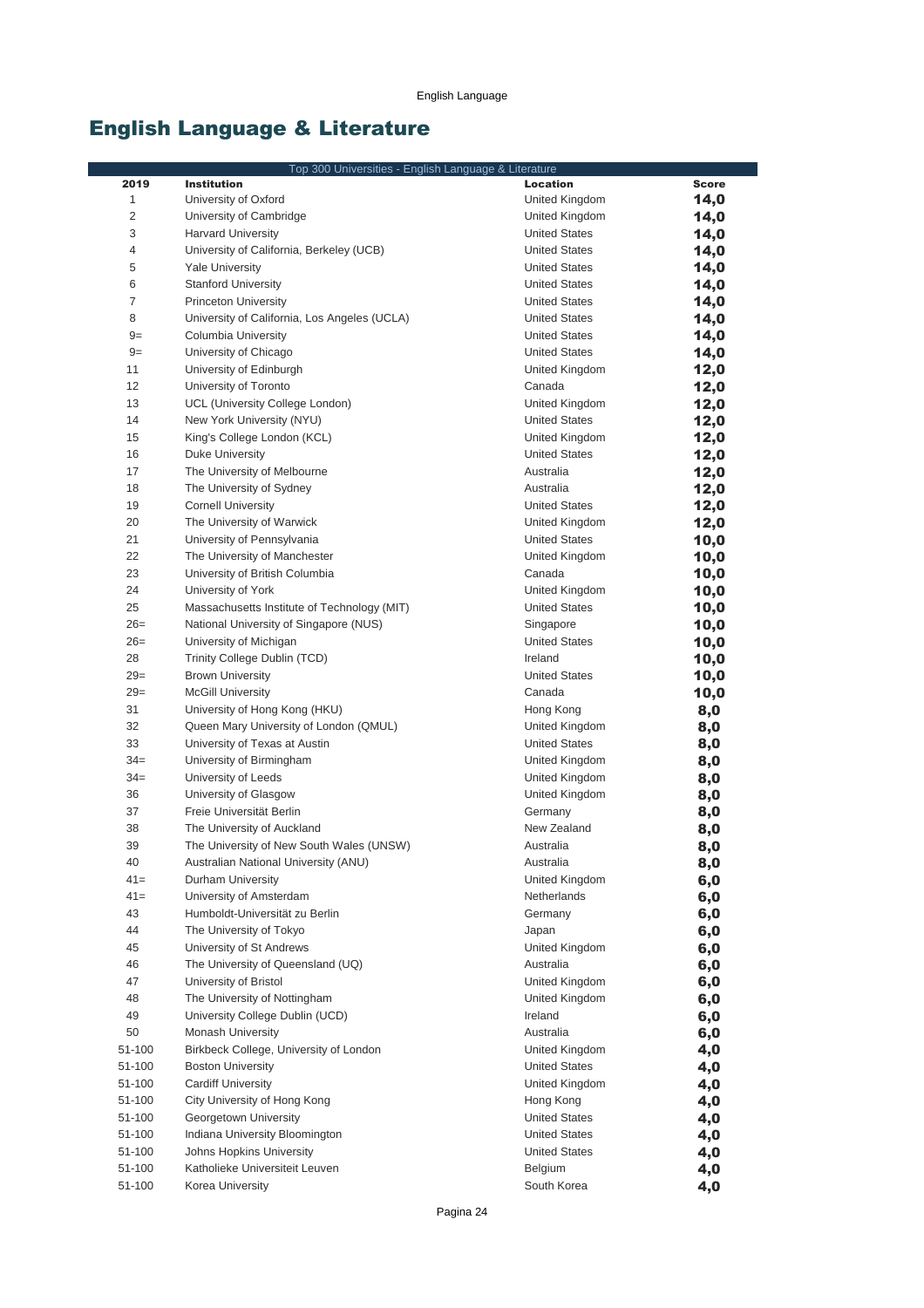| 51-100  | <b>Lancaster University</b>                                 | United Kingdom       | 4,0 |
|---------|-------------------------------------------------------------|----------------------|-----|
| 51-100  | Leiden University                                           | Netherlands          | 4,0 |
| 51-100  | Nanyang Technological University (NTU)                      | Singapore            | 4,0 |
| 51-100  | National Taiwan University (NTU)                            | Taiwan               | 4,0 |
| 51-100  | Northwestern University                                     | <b>United States</b> | 4,0 |
| 51-100  | Ohio State University, Columbus                             | <b>United States</b> | 4,0 |
| 51-100  | <b>Peking University</b>                                    | China                | 4,0 |
| 51-100  | Pennsylvania State University                               | <b>United States</b> | 4,0 |
| 51-100  | Queen's University of Belfast                               | United Kingdom       | 4,0 |
| 51-100  | Ruprecht-Karls-Universität Heidelberg                       | Germany              | 4,0 |
| 51-100  | Rutgers - The State University of New Jersey, New Brunswick | <b>United States</b> | 4,0 |
| 51-100  | Seoul National University (SNU)                             | South Korea          | 4,0 |
| 51-100  | Sorbonne University                                         | France               | 4,0 |
| 51-100  | Stockholm University                                        | Sweden               | 4,0 |
| 51-100  | The Chinese University of Hong Kong (CUHK)                  | Hong Kong            | 4,0 |
| 51-100  | The University of Sheffield                                 | United Kingdom       | 4,0 |
| 51-100  | The University of Western Australia (UWA)                   | Australia            | 4,0 |
| 51-100  | <b>Tsinghua University</b>                                  | China                | 4,0 |
| 51-100  | Universität Freiburg                                        | Germany              | 4,0 |
| 51-100  | Universität Wien                                            | Austria              | 4,0 |
| 51-100  | Université Sorbonne Nouvelle Paris 3                        | France               | 4,0 |
| 51-100  | Universiti Malaya (UM)                                      | Malaysia             | 4,0 |
| 51-100  | University of Alberta                                       | Canada               | 4,0 |
| 51-100  | University of California, Irvine (UCI)                      | <b>United States</b> | 4,0 |
| 51-100  | University of California, Santa Barbara (UCSB)              | <b>United States</b> | 4,0 |
| 51-100  | University of Copenhagen                                    | Denmark              | 4,0 |
| 51-100  | University of Exeter                                        | United Kingdom       | 4,0 |
| 51-100  | University of Helsinki                                      | Finland              | 4,0 |
| 51-100  | University of Illinois at Urbana-Champaign                  | <b>United States</b> | 4,0 |
| 51-100  | University of North Carolina, Chapel Hill                   | <b>United States</b> | 4,0 |
| 51-100  | University of Notre Dame                                    | <b>United States</b> | 4,0 |
| 51-100  | University of Southern California                           | <b>United States</b> | 4,0 |
| 51-100  | University of Sussex                                        | United Kingdom       | 4,0 |
| 51-100  | University of Virginia                                      | <b>United States</b> | 4,0 |
| 51-100  | University of Washington                                    | <b>United States</b> | 4,0 |
| 51-100  | University of Wisconsin-Madison                             | <b>United States</b> | 4,0 |
| 51-100  | University of Zurich                                        | Switzerland          | 4,0 |
| 51-100  | <b>Uppsala University</b>                                   | Sweden               | 4,0 |
| 51-100  | Utrecht University                                          | Netherlands          | 4,0 |
| 51-100  | Victoria University of Wellington                           | New Zealand          | 4,0 |
| 51-100  | <b>Waseda University</b>                                    | Japan                | 4,0 |
| 101-150 | <b>Aarhus University</b>                                    | Denmark              | 2,0 |
| 101-150 | City University of New York                                 | <b>United States</b> | 2,0 |
| 101-150 | Dartmouth College                                           | <b>United States</b> | 2,0 |
| 101-150 | Eberhard Karls Universität Tübingen                         | Germany              | 2,0 |
| 101-150 | <b>Emory University</b>                                     | <b>United States</b> | 2,0 |
| 101-150 | <b>Fudan University</b>                                     | China                | 2,0 |
| 101-150 | Goldsmiths, University of London                            | United Kingdom       |     |
| 101-150 | Lomonosov Moscow State University                           | Russia               | 2,0 |
| 101-150 | <b>Macquarie University</b>                                 | Australia            | 2,0 |
| 101-150 | Michigan State University                                   | <b>United States</b> | 2,0 |
| 101-150 | Nanjing University                                          | China                | 2,0 |
| 101-150 | National University of Ireland, Galway (NUIG)               | Ireland              | 2,0 |
|         | Newcastle University                                        |                      | 2,0 |
| 101-150 |                                                             | United Kingdom       | 2,0 |
| 101-150 | Université PSL (Paris Sciences & Lettres)                   | France               | 2,0 |
| 101-150 | Pontificia Universidad Católica de Chile                    | Chile                | 2,0 |
| 101-150 | Queen's University                                          | Canada               | 2,0 |
| 101-150 | Royal Holloway University of London                         | United Kingdom       | 2,0 |
| 101-150 | Sapienza - Università di Roma                               | Italy                | 2,0 |
| 101-150 | Shanghai Jiao Tong University                               | China                | 2,0 |
| 101-150 | Simon Fraser University                                     | Canada               | 2,0 |
| 101-150 | The Hong Kong Polytechnic University                        | Hong Kong            | 2,0 |
| 101-150 | The University of Adelaide                                  | Australia            | 2,0 |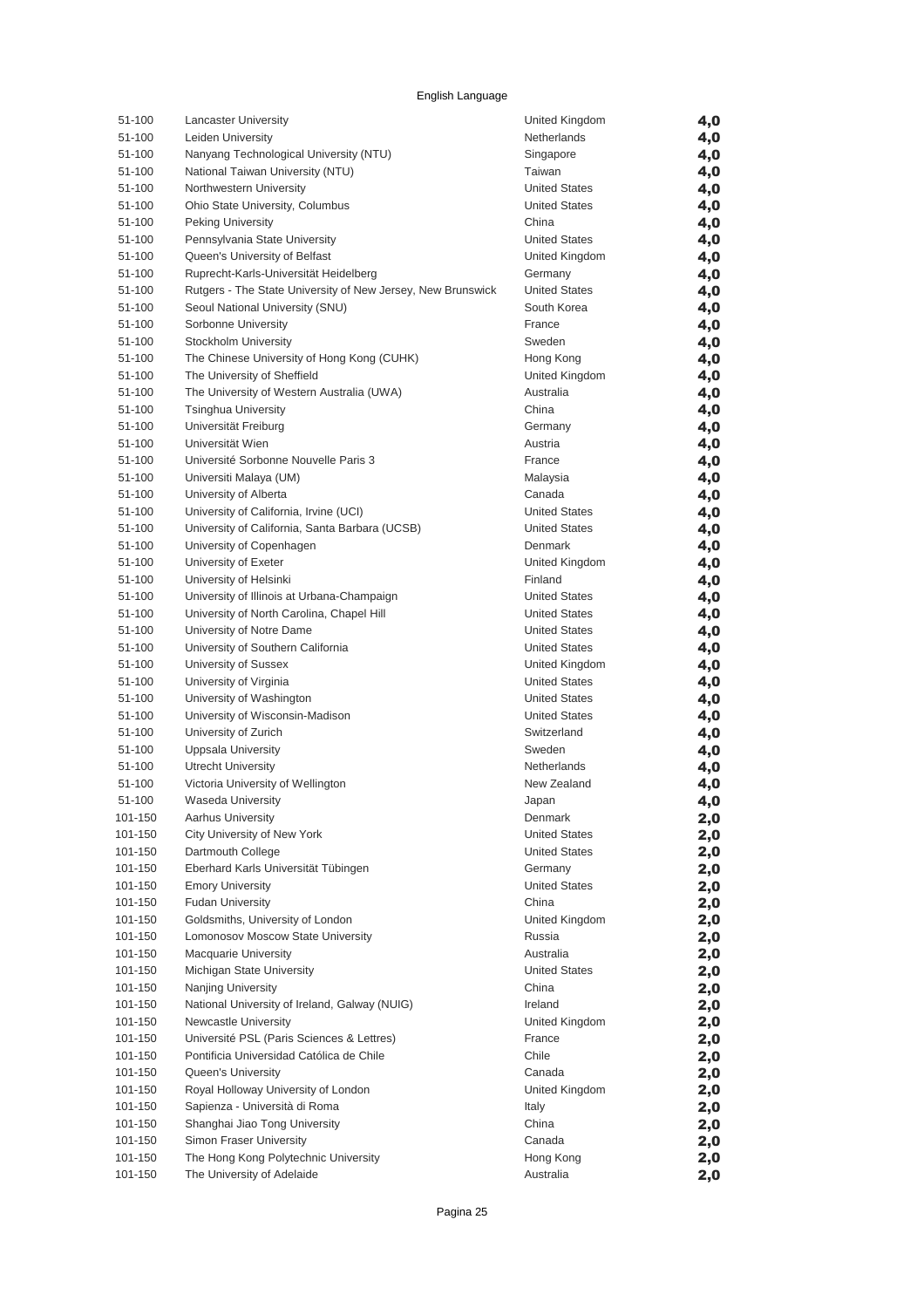| 101-150 | Universidad Complutense de Madrid (UCM)             | Spain                 | 2,0 |
|---------|-----------------------------------------------------|-----------------------|-----|
| 101-150 | Universidad de Buenos Aires                         | Argentina             | 2,0 |
| 101-150 | Universidad Nacional Autónoma de México (UNAM)      | Mexico                | 2,0 |
| 101-150 | Université de Montréal                              | Canada                | 2,0 |
| 101-150 | Universiti Kebangsaan Malaysia (UKM)                | Malaysia              | 2,0 |
| 101-150 | Universiti Putra Malaysia (UPM)                     | Malaysia              | 2,0 |
| 101-150 | University College Cork (UCC)                       | Ireland               | 2,0 |
| 101-150 | University of California, Davis (UCD)               | <b>United States</b>  | 2,0 |
| 101-150 | University of California, San Diego (UCSD)          | <b>United States</b>  |     |
| 101-150 | University of California, Santa Cruz (UCSC)         | <b>United States</b>  | 2,0 |
| 101-150 | University of Cape Town                             | South Africa          | 2,0 |
|         |                                                     | Switzerland           | 2,0 |
| 101-150 | University of Geneva                                |                       | 2,0 |
| 101-150 | University of Ghent                                 | Belgium               | 2,0 |
| 101-150 | University of Groningen                             | Netherlands           | 2,0 |
| 101-150 | University of Illinois, Chicago (UIC)               | <b>United States</b>  | 2,0 |
| 101-150 | University of Kent                                  | United Kingdom        | 2,0 |
| 101-150 | University of Liverpool                             | United Kingdom        | 2,0 |
| 101-150 | University of Maryland, College Park                | <b>United States</b>  | 2,0 |
| 101-150 | University of Massachusetts, Amherst                | <b>United States</b>  | 2,0 |
| 101-150 | University of Minnesota                             | <b>United States</b>  | 2,0 |
| 101-150 | University of Oslo                                  | Norway                | 2,0 |
| 101-150 | University of Otago                                 | New Zealand           | 2,0 |
| 101-150 | University of Reading                               | United Kingdom        | 2,0 |
| 101-150 | University of the Philippines                       | Philippines           | 2,0 |
| 101-150 | <b>Vanderbilt University</b>                        | <b>United States</b>  | 2,0 |
| 101-150 | Yonsei University                                   | South Korea           | 2,0 |
| 101-150 | <b>York University</b>                              | Canada                | 2,0 |
| 101-150 | <b>Zhejiang University</b>                          | China                 | 2,0 |
| 151-200 | Ateneo de Manila University                         | Philippines           | 2,0 |
| 151-200 | <b>Beijing Normal University</b>                    | China                 | 2,0 |
| 151-200 | <b>Boston College</b>                               | <b>United States</b>  | 2,0 |
| 151-200 | California Institute of Technology (Caltech)        | <b>United States</b>  | 2,0 |
| 151-200 | Carnegie Mellon University                          | <b>United States</b>  | 2,0 |
| 151-200 | <b>Charles University</b>                           | <b>Czech Republic</b> | 2,0 |
| 151-200 | Fordham University                                  | <b>United States</b>  | 2,0 |
| 151-200 | Georg-August-Universität Göttingen                  | Germany               | 2,0 |
| 151-200 | George Washington University                        | <b>United States</b>  | 2,0 |
| 151-200 | Hebrew University of Jerusalem                      | Israel                | 2,0 |
| 151-200 | HUFS - Hankuk (Korea) University of Foreign Studies | South Korea           | 2,0 |
| 151-200 | Jawaharlal Nehru University                         | India                 | 2,0 |
| 151-200 | Keio University                                     | Japan                 | 2,0 |
| 151-200 | <b>Lund University</b>                              | Sweden                | 2,0 |
| 151-200 | <b>McMaster University</b>                          | Canada                | 2,0 |
| 151-200 | <b>Purdue University</b>                            | <b>United States</b>  | 2,0 |
| 151-200 | Renmin (People's) University of China               | China                 | 2,0 |
| 151-200 | Sogang University                                   | South Korea           | 2,0 |
| 151-200 | Sun Yat-sen University                              | China                 | 2,0 |
| 151-200 | Sungkyunkwan University                             | South Korea           | 2,0 |
| 151-200 | <b>Syracuse University</b>                          | <b>United States</b>  | 2,0 |
| 151-200 | <b>Tufts University</b>                             | <b>United States</b>  | 2,0 |
| 151-200 | Universidad Autónoma de Madrid                      | Spain                 | 2,0 |
| 151-200 | Universidad de Chile                                | Chile                 | 2,0 |
| 151-200 | Universidade de São Paulo (USP)                     | <b>Brazil</b>         | 2,0 |
| 151-200 | Università degli Studi di Milano                    | Italy                 | 2,0 |
| 151-200 | Universitat Autónoma de Barcelona                   | Spain                 | 2,0 |
| 151-200 | Universitat de Barcelona (UB)                       | Spain                 | 2,0 |
| 151-200 | Université Paris Diderot - Paris 7                  | France                |     |
| 151-200 | Universiti Sains Malaysia (USM)                     | Malaysia              | 2,0 |
| 151-200 | University at Buffalo SUNY                          | <b>United States</b>  | 2,0 |
|         |                                                     |                       | 2,0 |
| 151-200 | University of Aberdeen                              | United Kingdom        | 2,0 |
| 151-200 | University of Antwerp                               | Belgium               | 2,0 |
| 151-200 | University of Calgary                               | Canada                | 2,0 |
| 151-200 | University of Canterbury                            | New Zealand           | 2,0 |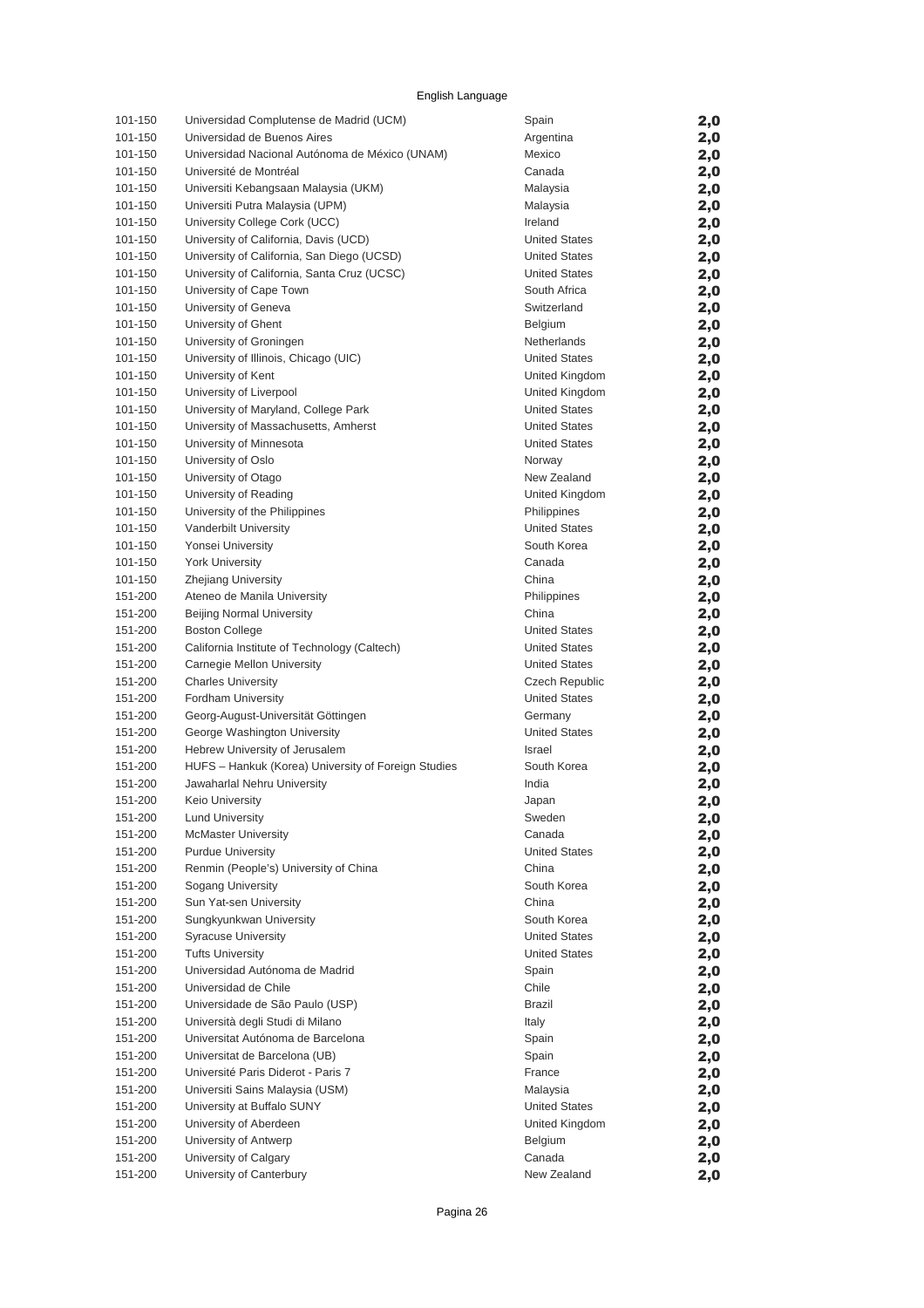| 151-200 | University of Delhi                            | India                 | 2,0 |
|---------|------------------------------------------------|-----------------------|-----|
| 151-200 | University of East Anglia (UEA)                | United Kingdom        | 2,0 |
| 151-200 | University of Essex                            | United Kingdom        | 2,0 |
| 151-200 | University of Iowa                             | <b>United States</b>  | 2,0 |
| 151-200 | University of Leicester                        | United Kingdom        | 2,0 |
| 151-200 | University of Oregon                           | <b>United States</b>  | 2,0 |
| 151-200 | University of Pittsburgh                       | <b>United States</b>  | 2,0 |
| 151-200 | University of Southampton                      | United Kingdom        | 2,0 |
| 151-200 | University of The Witwatersrand                | South Africa          | 2,0 |
| 151-200 | University of Victoria                         | Canada                | 2,0 |
| 151-200 | University of Warsaw                           | Poland                | 2,0 |
| 151-200 | University of Wollongong                       | Australia             | 2,0 |
| 151-200 | Vrije Universiteit Amsterdam                   | <b>Netherlands</b>    | 2,0 |
| 151-200 | Washington University in St. Louis             | <b>United States</b>  | 2,0 |
| 151-200 | <b>Western University</b>                      | Canada                | 2,0 |
| 151-200 | Westfälische Wilhelms-Universität Münster      | Germany               | 2,0 |
| 201-250 | American University of Beirut (AUB)            | Lebanon               | 2,0 |
| 201-250 | Arizona State University                       | <b>United States</b>  | 2,0 |
| 201-250 | Beijing Foreign Studies University             | China                 | 2,0 |
| 201-250 | Concordia University                           | Canada                | 2,0 |
| 201-250 | De La Salle University                         | Philippines           | 2,0 |
| 201-250 | Dublin City University (DCU)                   | Ireland               | 2,0 |
| 201-250 | Ewha Womans University                         | South Korea           | 2,0 |
| 201-250 | Florida State University                       | <b>United States</b>  | 2,0 |
| 201-250 | <b>Griffith University</b>                     | Australia             | 2,0 |
| 201-250 | Hanyang University                             | South Korea           | 2,0 |
| 201-250 | Hong Kong Baptist University (HKBU)            | Hong Kong             | 2,0 |
| 201-250 | Jagiellonian University                        | Poland                | 2,0 |
| 201-250 | Johannes Gutenberg Universität Mainz           | Germany               | 2,0 |
| 201-250 | Justus-Liebig-Universität Gießen               | Germany               | 2,0 |
| 201-250 | La Trobe University                            | Australia             | 2,0 |
| 201-250 | Lingnan University (Hong Kong)                 | Hong Kong             | 2,0 |
| 201-250 | Masaryk University                             | <b>Czech Republic</b> | 2,0 |
| 201-250 | Maynooth University                            | Ireland               | 2,0 |
| 201-250 | National Sun Yat-sen University                | Taiwan                | 2,0 |
| 201-250 | National Taiwan Normal University              | Taiwan                | 2,0 |
| 201-250 | <b>Oxford Brookes University</b>               | United Kingdom        | 2,0 |
| 201-250 | Rheinische Friedrich-Wilhelms-Universität Bonn | Germany               | 2,0 |
| 201-250 | <b>Rice University</b>                         | <b>United States</b>  | 2,0 |
| 201-250 | Sichuan University                             | China                 | 2,0 |
| 201-250 | Swansea University                             | United Kingdom        | 2,0 |
| 201-250 | The Open University                            | United Kingdom        | 2,0 |
| 201-250 | Universidad de Alcalá                          | Spain                 | 2,0 |
| 201-250 | Universidad de Salamanca                       | Spain                 | 2,0 |
| 201-250 | Universidad de Zaragoza                        | Spain                 | 2,0 |
| 201-250 | Universidad Nacional de Colombia               | Colombia              | 2,0 |
| 201-250 | Universidade de Santiago de Compostela         | Spain                 | 2,0 |
| 201-250 | Università degli Studi di Genova               | Italy                 | 2,0 |
| 201-250 | Università di Pisa                             | Italy                 | 2,0 |
| 201-250 | Universität Konstanz                           | Germany               | 2,0 |
| 201-250 | Université de Strasbourg                       | France                | 2,0 |
| 201-250 | Université Paul-Valéry Montpellier 3           | France                | 2,0 |
| 201-250 | University of Arizona                          | <b>United States</b>  | 2,0 |
| 201-250 | University of Bergen                           | Norway                | 2,0 |
| 201-250 | University of Bern                             | Switzerland           | 2,0 |
| 201-250 | University of California, Riverside (UCR)      | <b>United States</b>  | 2,0 |
| 201-250 | University of Colorado at Boulder              | <b>United States</b>  | 2,0 |
| 201-250 | University of Connecticut                      | <b>United States</b>  | 2,0 |
| 201-250 | University of Hawaii at Mānoa                  | <b>United States</b>  | 2,0 |
| 201-250 | University of Lausanne                         | Switzerland           | 2,0 |
| 201-250 | University of Limerick (UL)                    | Ireland               | 2,0 |
| 201-250 | University of Manitoba                         | Canada                | 2,0 |
| 201-250 | University of Newcastle                        | Australia             | 2,0 |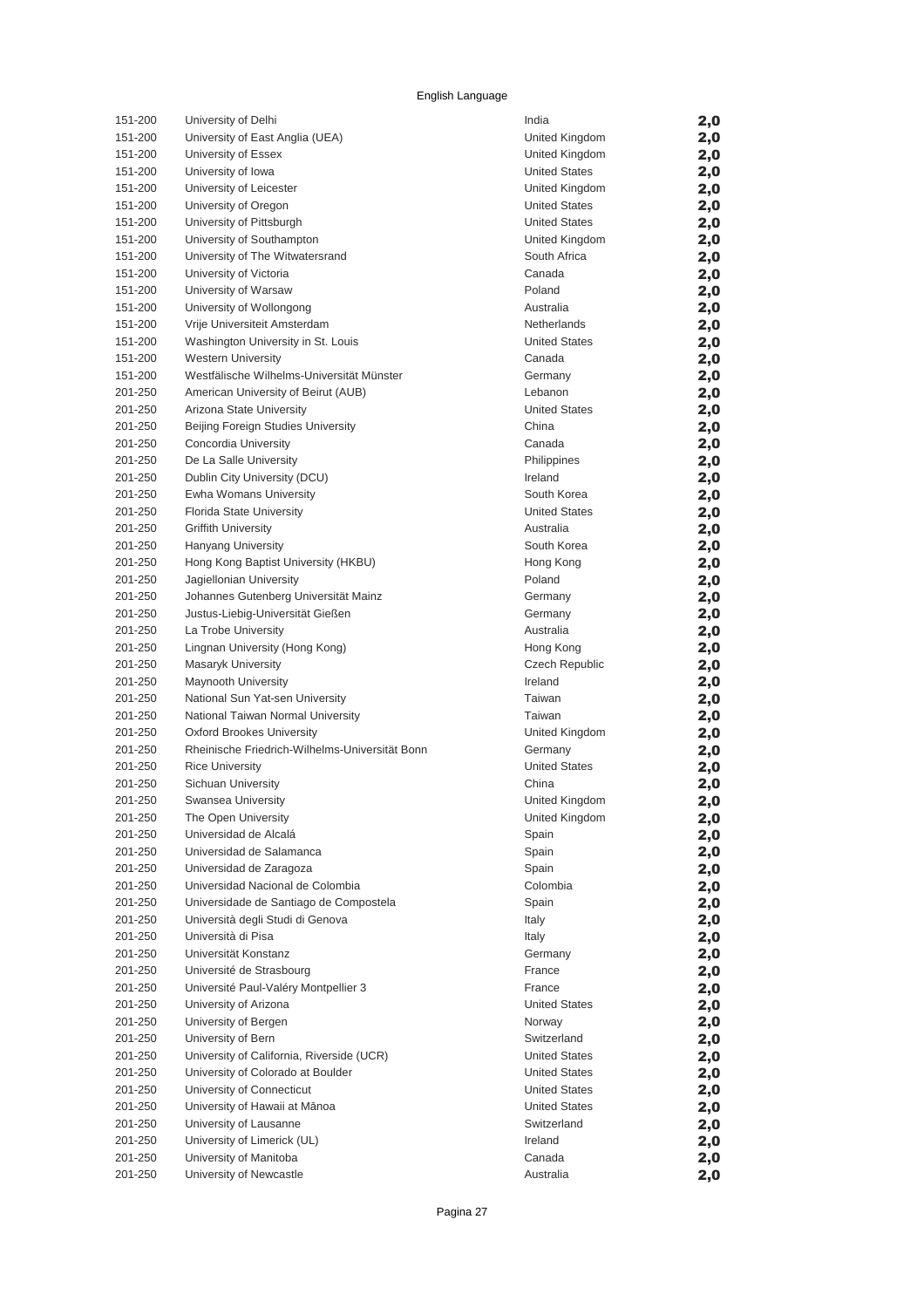| 201-250 | University of Oklahoma                     | <b>United States</b> | 2,0 |
|---------|--------------------------------------------|----------------------|-----|
| 201-250 | University of Ottawa                       | Canada               | 2,0 |
| 201-250 | Western Sydney University                  | Australia            | 2,0 |
| 201-250 | <b>Wuhan University</b>                    | China                | 2,0 |
| 251-300 | Al-Farabi Kazakh National University       | Kazakhstan           | 2,0 |
| 251-300 | Aristotle University of Thessaloniki       | Greece               | 2,0 |
| 251-300 | <b>Aston University</b>                    | United Kingdom       | 2,0 |
| 251-300 | Bogaziçi Üniversitesi                      | Turkey               | 2,0 |
| 251-300 | <b>Brandeis University</b>                 | <b>United States</b> | 2,0 |
| 251-300 | <b>Brigham Young University</b>            | <b>United States</b> | 2,0 |
| 251-300 | <b>Carleton University</b>                 | Canada               | 2,0 |
| 251-300 | College of William & Mary                  | <b>United States</b> | 2,0 |
| 251-300 | <b>Coventry University</b>                 | United Kingdom       | 2,0 |
| 251-300 | Dalhousie University                       | Canada               | 2,0 |
| 251-300 | East China Normal University               | China                | 2,0 |
| 251-300 | <b>Flinders University</b>                 | Australia            | 2,0 |
| 251-300 | Karl-Franzens-Universität Graz             | Austria              | 2,0 |
| 251-300 | National Chengchi University               | Taiwan               | 2,0 |
| 251-300 | Northeastern University                    | <b>United States</b> | 2,0 |
| 251-300 | Radboud University Nijmegen                | Netherlands          | 2,0 |
| 251-300 | Shanghai International Studies University  | China                | 2,0 |
| 251-300 | <b>Stellenbosch University</b>             | South Africa         | 2,0 |
| 251-300 | <b>Stony Brook University</b>              | <b>United States</b> | 2,0 |
| 251-300 | <b>Texas A&amp;M University</b>            | <b>United States</b> | 2,0 |
| 251-300 | Universidad de Granada                     | Spain                | 2,0 |
| 251-300 | Universidad de Los Andes Colombia          | Colombia             | 2,0 |
| 251-300 | Universidad Nacional de Córdoba            | Argentina            | 2,0 |
| 251-300 | Universidade Federal de Santa Catarina     | <b>Brazil</b>        | 2,0 |
| 251-300 | Université Aix-Marseille                   | France               | 2,0 |
| 251-300 | Université de Fribourg                     | Switzerland          | 2,0 |
| 251-300 | Université de Lille                        | France               | 2,0 |
| 251-300 | Université Grenoble-Alpes (UGA)            | France               | 2,0 |
| 251-300 | Université Paris Ouest Nanterre La Défense | France               | 2,0 |
| 251-300 | University of Alabama                      | <b>United States</b> | 2,0 |
| 251-300 | University of Bucharest                    | Romania              | 2,0 |
| 251-300 | University of Central Florida              | <b>United States</b> | 2,0 |
| 251-300 | University of Coimbra                      | Portugal             | 2,0 |
| 251-300 | University of Florida                      | <b>United States</b> | 2,0 |
| 251-300 | University of Houston                      | <b>United States</b> | 2,0 |
| 251-300 | University of Johannesburg                 | South Africa         | 2,0 |
| 251-300 | University of Lisbon                       | Portugal             | 2,0 |
| 251-300 | University of Massachusetts, Boston        | United States        | 2,0 |
| 251-300 | University of Missouri, Columbia           | <b>United States</b> | 2,0 |
| 251-300 | University of South Carolina at Columbia   | <b>United States</b> | 2,0 |
| 251-300 | University of Southern Denmark             | Denmark              | 2,0 |
| 251-300 | University of Tartu                        | Estonia              | 2,0 |
| 251-300 | University of Tasmania                     | Australia            | 2,0 |
| 251-300 | University of Tennessee                    | <b>United States</b> | 2,0 |
| 251-300 | University of Utah                         | <b>United States</b> | 2,0 |
| 251-300 | University of Waikato                      | New Zealand          | 2,0 |
| 251-300 | University of Zagreb                       | Croatia              | 2,0 |
| 251-300 | Vrije Universiteit Brussel (VUB)           | Belgium              | 2,0 |
| 251-300 | Xiamen University                          | China                | 2,0 |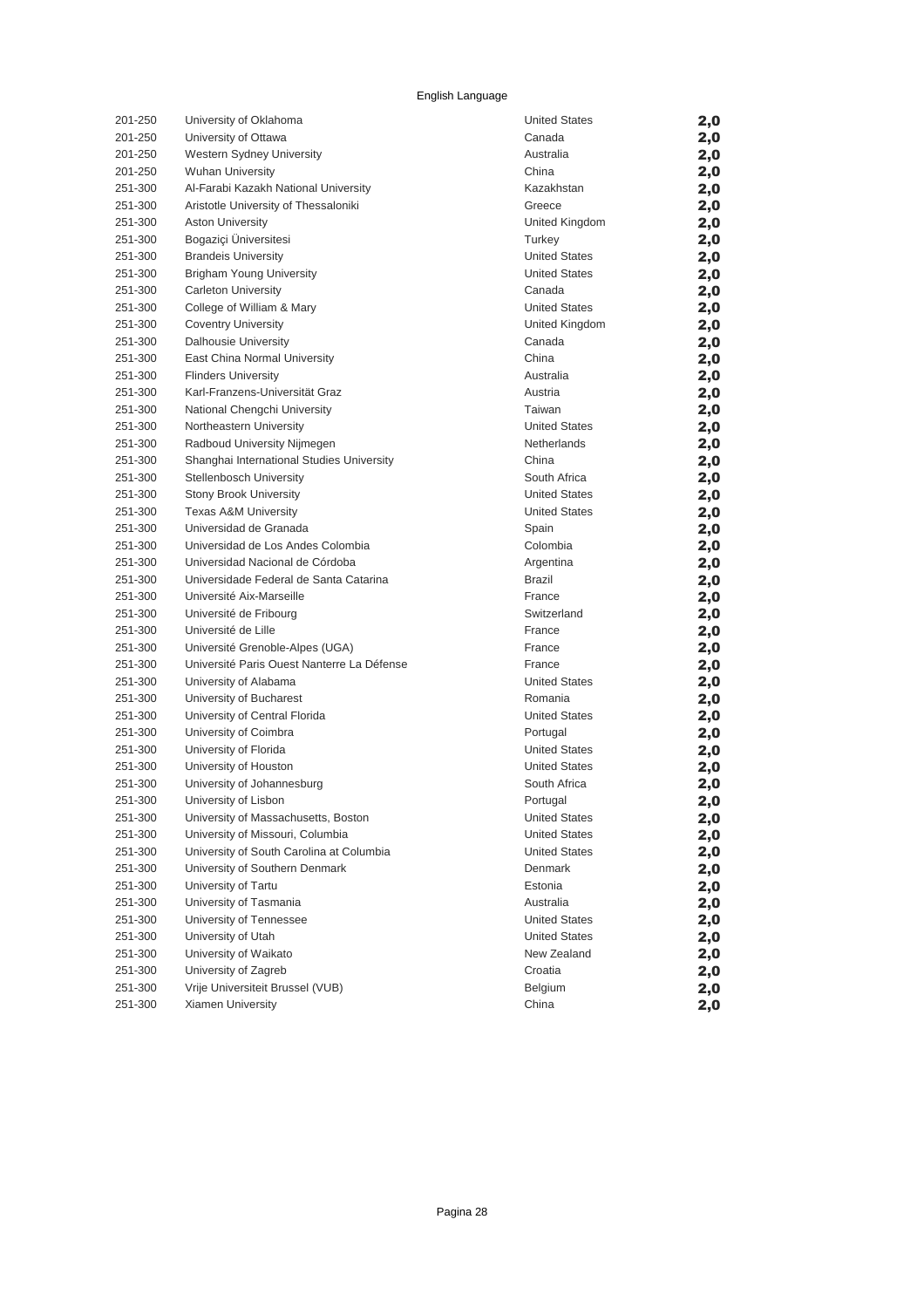|                | Top 200 Universities - History                                       |                      |       |
|----------------|----------------------------------------------------------------------|----------------------|-------|
| 2019           | <b>Institution</b>                                                   | Location             | Score |
| 1              | <b>Harvard University</b>                                            | <b>United States</b> | 14,0  |
| 2              | University of Cambridge                                              | United Kingdom       | 14,0  |
| 3              | University of Oxford                                                 | United Kingdom       | 14,0  |
| 4              | <b>Yale University</b>                                               | <b>United States</b> | 14,0  |
| 5              | University of California, Berkeley (UCB)                             | <b>United States</b> | 14,0  |
| 6              | London School of Economics and Political Science (LSE United Kingdom |                      | 14,0  |
| $\overline{7}$ | <b>Stanford University</b>                                           | <b>United States</b> | 14,0  |
| $8=$           | Columbia University                                                  | <b>United States</b> | 14,0  |
| $8=$           | <b>Princeton University</b>                                          | <b>United States</b> | 14,0  |
| $10=$          | University of California, Los Angeles (UCLA)                         | <b>United States</b> | 14,0  |
| $10=$          | University of Chicago                                                | <b>United States</b> | 14,0  |
| 12             | Australian National University (ANU)                                 | Australia            | 12,0  |
| 13             | University of Michigan                                               | <b>United States</b> | 12,0  |
| 14             | UCL (University College London)                                      | United Kingdom       | 12,0  |
| $15 =$         | National University of Singapore (NUS)                               | Singapore            | 12,0  |
| $15 =$         | The University of Tokyo                                              | Japan                | 12,0  |
| $15=$          | University of Toronto                                                | Canada               | 12,0  |
| $18=$          | King's College London (KCL)                                          | United Kingdom       | 12,0  |
| $18 =$         | University of Wisconsin-Madison                                      | <b>United States</b> | 12,0  |
| 20             | Leiden University                                                    | <b>Netherlands</b>   | 12,0  |
| 21             | <b>Cornell University</b>                                            | <b>United States</b> | 10,0  |
| 22             | Peking University                                                    | China                | 10,0  |
| 23             | University of Edinburgh                                              | United Kingdom       | 10,0  |
| 24             | University of British Columbia                                       | Canada               | 10,0  |
| 25             | The University of Sydney                                             | Australia            | 10,0  |
| 26             | The University of Melbourne                                          | Australia            | 10,0  |
| 27             | Kyoto University                                                     | Japan                | 10,0  |
| 28             | University of Pennsylvania                                           | <b>United States</b> | 10,0  |
| 29             | Johns Hopkins University                                             | <b>United States</b> | 10,0  |
| 30             | Humboldt-Universität zu Berlin                                       | Germany              | 10,0  |
| $31 =$         | University of Amsterdam                                              | Netherlands          | 8,0   |
| $31 =$         | University of Texas at Austin                                        | <b>United States</b> | 8,0   |
| 33             | The University of Manchester                                         | United Kingdom       | 8,0   |
| 34             | New York University (NYU)                                            | <b>United States</b> | 8,0   |
| 35             | Freie Universität Berlin                                             | Germany              | 8,0   |
| 36             | Duke University                                                      | <b>United States</b> | 8,0   |
| 37             | Seoul National University (SNU)                                      | South Korea          | 8,0   |
| 38             | The University of Warwick                                            | United Kingdom       | 8,0   |
| 39             | University of Hong Kong (HKU)                                        | Hong Kong            | 8,0   |
| 40             | Ludwig-Maximilians-Universität München                               | Germany              | 8,0   |
| 41             | Durham University                                                    | United Kingdom       | 6,0   |
| 42             | Monash University                                                    | Australia            | 6,0   |
| $43=$          | <b>McGill University</b>                                             | Canada               | 6,0   |
| $43=$          | Universidad Nacional Autónoma de México (UNAM)                       | Mexico               | 6,0   |
| 45             | The Chinese University of Hong Kong (CUHK)                           | Hong Kong            | 6,0   |
| 46             | Université Paris 1 Panthéon-Sorbonne                                 | France               | 6,0   |
| 47             | Northwestern University                                              | <b>United States</b> | 6,0   |
| 48             | University of St Andrews                                             | United Kingdom       | 6,0   |
| 49             | University of North Carolina, Chapel Hill                            | <b>United States</b> | 6,0   |
| 50             | Utrecht University                                                   | <b>Netherlands</b>   | 6,0   |
| 51-100         | <b>Aarhus University</b>                                             | Denmark              | 4,0   |
| 51-100         | <b>Brown University</b>                                              | <b>United States</b> | 4,0   |
| 51-100         | Central European University                                          | Hungary              | 4,0   |
| 51-100         | Eberhard Karls Universität Tübingen                                  | Germany              | 4,0   |
| 51-100         | Ecole des Hautes Etudes en Sciences Sociales (EHESS France           |                      | 4,0   |
| 51-100         | European University Institute                                        | Italy                | 4,0   |
| 51-100         | <b>Fudan University</b>                                              | China                | 4,0   |
| 51-100         | Georgetown University                                                | <b>United States</b> | 4,0   |
| 51-100         | Indiana University Bloomington                                       | <b>United States</b> | 4,0   |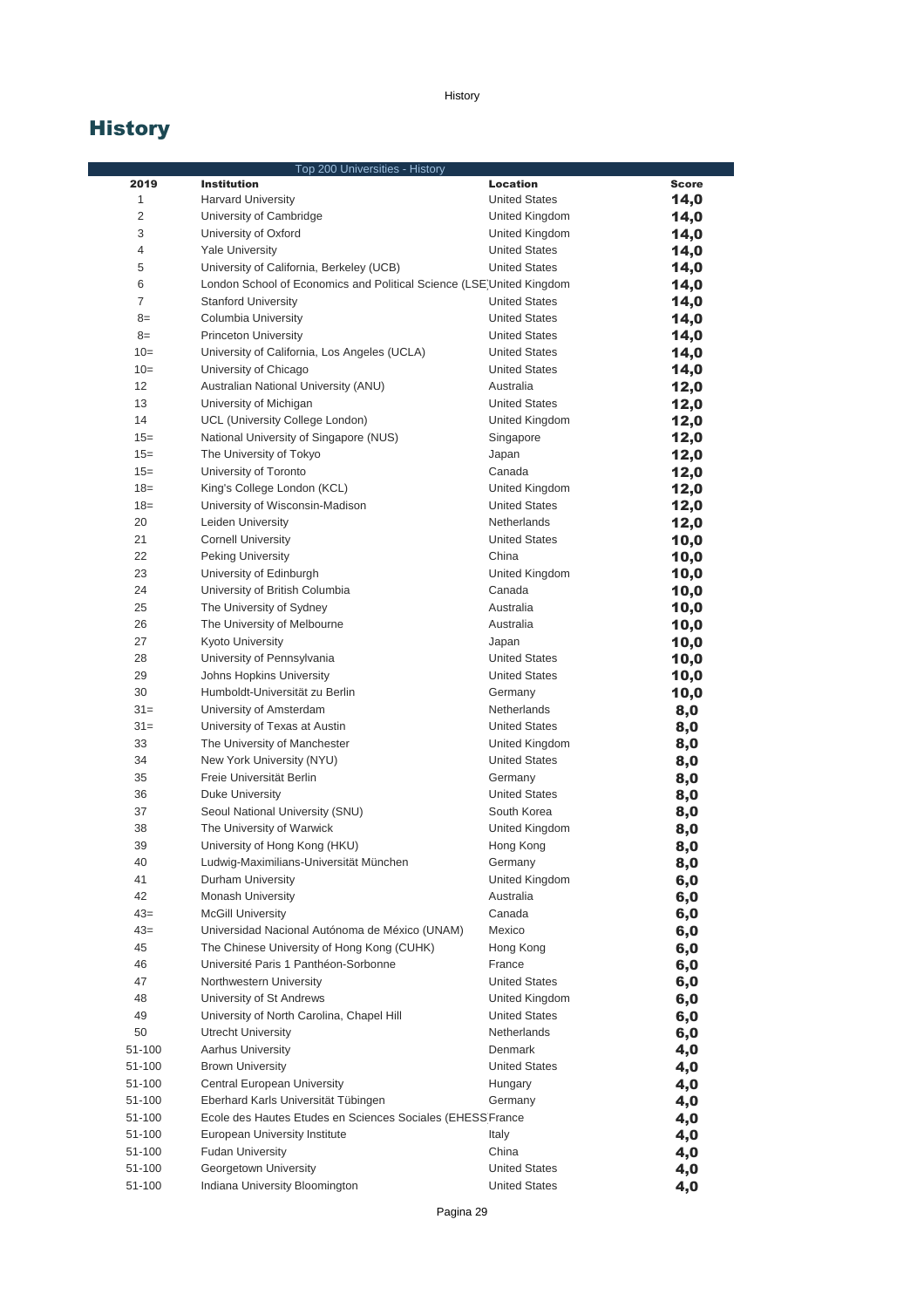| 51-100             | Jawaharlal Nehru University                                                  | India                     | 4,0        |
|--------------------|------------------------------------------------------------------------------|---------------------------|------------|
| 51-100             | Katholieke Universiteit Leuven                                               | Belgium                   | 4,0        |
| 51-100             | Keio Universitv                                                              | Japan                     | 4,0        |
| 51-100             | Lomonosov Moscow State University                                            | Russia                    | 4,0        |
| 51-100             | Massachusetts Institute of Technology (MIT)                                  | <b>United States</b>      | 4,0        |
| 51-100             | National Taiwan University (NTU)                                             | Taiwan                    | 4,0        |
| 51-100             | Université PSL (Paris Sciences & Lettres)                                    | France                    | 4,0        |
| 51-100             | Pennsylvania State University                                                | <b>United States</b>      | 4,0        |
| 51-100             | Queen Mary University of London (QMUL)                                       | United Kingdom            | 4,0        |
| 51-100             | Ruprecht-Karls-Universität Heidelberg                                        | Germany                   | 4,0        |
| 51-100             | Sapienza - Università di Roma                                                | Italy                     | 4,0        |
| 51-100             | SOAS - School of Oriental and African Studies, Universit United Kingdom      |                           | 4,0        |
| 51-100             | Sorbonne University                                                          | France                    | 4,0        |
| 51-100             | The University of Auckland                                                   | New Zealand               | 4,0        |
| 51-100             | The University of New South Wales (UNSW)                                     | Australia                 | 4,0        |
| 51-100             | The University of Queensland (UQ)                                            | Australia                 | 4,0        |
| 51-100             | Trinity College Dublin (TCD)                                                 | Ireland                   | 4,0        |
| 51-100             | <b>Tsinghua University</b>                                                   | China                     | 4,0        |
| 51-100             | Universidad Complutense de Madrid (UCM)                                      | Spain                     | 4,0        |
| 51-100             | Universidad de Buenos Aires                                                  | Argentina                 | 4,0        |
| 51-100             | Universidade de São Paulo (USP)                                              | Brazil                    | 4,0        |
| 51-100             | Università degli Studi di Padova (UNIPD)                                     | Italy                     | 4,0        |
| 51-100             | Università di Bologna (UNIBO)                                                | Italy                     | 4,0        |
| 51-100             | Universität Wien                                                             | Austria                   | 4,0        |
| 51-100<br>51-100   | University College Dublin (UCD)                                              | Ireland<br>United Kingdom | 4,0        |
| 51-100             | University of Birmingham<br>University of Bristol                            | United Kingdom            | 4,0        |
| 51-100             | University of Copenhagen                                                     | Denmark                   | 4,0        |
| 51-100             | University of Exeter                                                         | United Kingdom            | 4,0<br>4,0 |
| 51-100             | University of Geneva                                                         | Switzerland               | 4,0        |
| 51-100             | University of Ghent                                                          | Belgium                   | 4,0        |
| 51-100             | University of Glasgow                                                        | United Kingdom            | 4,0        |
| 51-100             | University of Groningen                                                      | Netherlands               | 4,0        |
| 51-100             | University of Helsinki                                                       | Finland                   | 4,0        |
| 51-100             | University of Leeds                                                          | United Kingdom            | 4,0        |
| 51-100             | University of Minnesota                                                      | <b>United States</b>      | 4,0        |
| 51-100             | University of Oslo                                                           | Norway                    | 4,0        |
| 51-100             | University of Southern California                                            | <b>United States</b>      | 4,0        |
| 51-100             | University of Washington                                                     | <b>United States</b>      | 4,0        |
| 51-100             | University of York                                                           | United Kingdom            | 4,0        |
| 51-100             | Uppsala University                                                           | Sweden                    | 4,0        |
| 101-150            | <b>Boston University</b>                                                     | <b>United States</b>      | 2,0        |
| 101-150            | <b>Cardiff University</b>                                                    | United Kingdom            | 2,0        |
| 101-150            | Erasmus University Rotterdam                                                 | Netherlands               | 2,0        |
| 101-150            | Georg-August-Universität Göttingen                                           | Germany                   | 2,0        |
| 101-150            | Hebrew University of Jerusalem                                               | Israel                    | 2,0        |
| 101-150            | Korea University                                                             | South Korea               | 2,0        |
| 101-150            | <b>Lund University</b>                                                       | Sweden                    | 2,0        |
| 101-150            | <b>Maastricht University</b>                                                 | Netherlands               | 2,0        |
| 101-150            | <b>McMaster University</b>                                                   | Canada                    | 2,0        |
| 101-150            | Michigan State University                                                    | <b>United States</b>      | 2,0        |
| 101-150            | Nanyang Technological University (NTU)                                       | Singapore                 | 2,0        |
| 101-150            | National Research University - Higher School of Econom Russia                |                           | 2,0        |
| 101-150            | Ohio State University, Columbus                                              | United States             | 2,0        |
| 101-150            | Pontificia Universidad Católica de Chile                                     | Chile<br>China            | 2,0        |
| 101-150<br>101-150 | Renmin (People's) University of China<br>Royal Holloway University of London | United Kingdom            | 2,0        |
| 101-150            | Rutgers - The State University of New Jersey, New BrunsUnited States         |                           | 2,0<br>2,0 |
| 101-150            | Saint-Petersburg State University                                            | Russia                    | 2,0        |
| 101-150            | Sciences Po Paris                                                            | France                    | 2,0        |
| 101-150            | <b>Tel Aviv University</b>                                                   | Israel                    | 2,0        |
| 101-150            | The University of Nottingham                                                 | United Kingdom            | 2,0        |
| 101-150            | The University of Sheffield                                                  | United Kingdom            | 2,0        |
|                    |                                                                              |                           |            |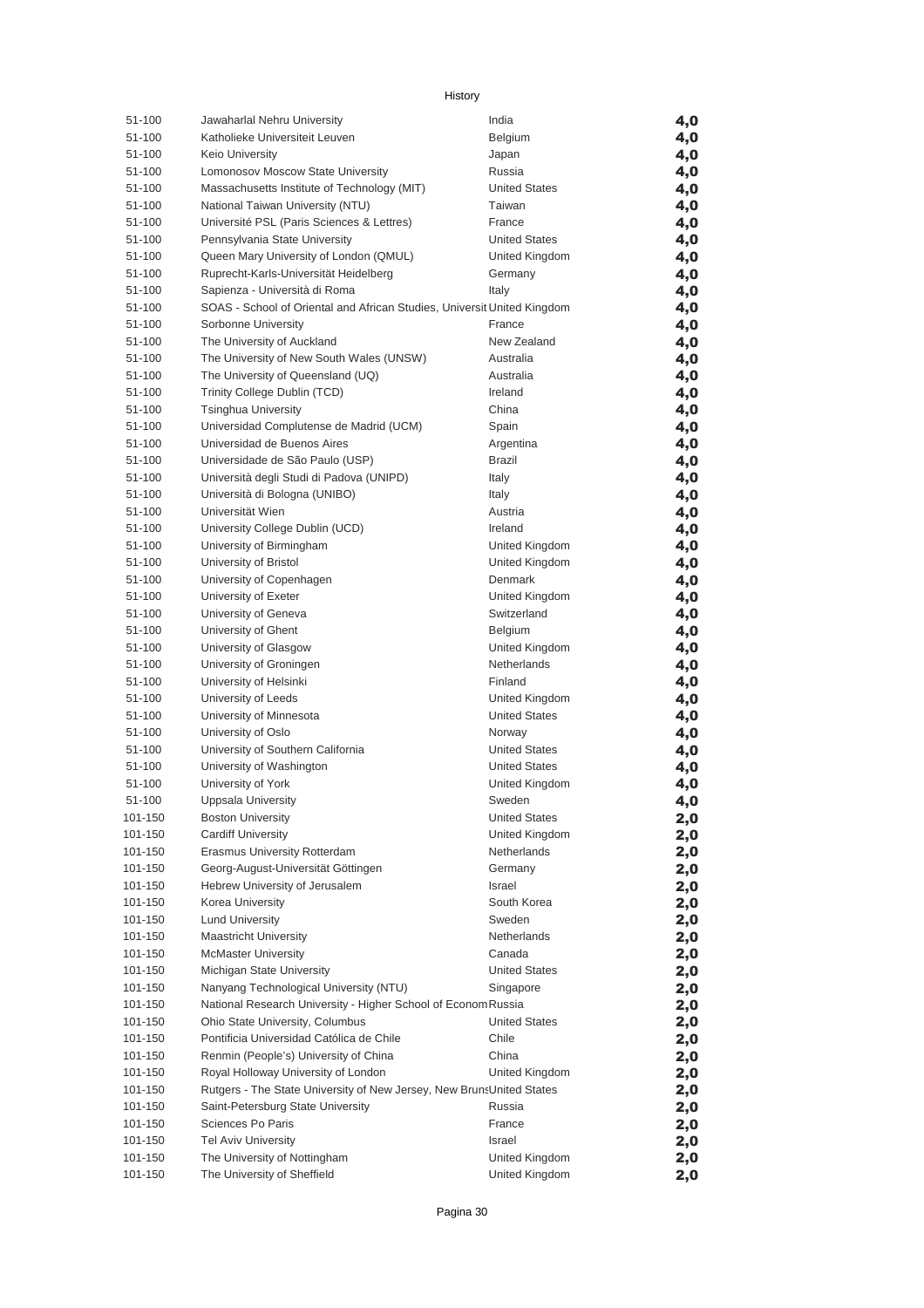| 101-150 | The University of Western Australia (UWA)      | Australia            | 2,0 |
|---------|------------------------------------------------|----------------------|-----|
| 101-150 | Universidad de Chile                           | Chile                | 2,0 |
| 101-150 | Università Ca' Foscari Venezia                 | Italy                | 2,0 |
| 101-150 | Università degli Studi di Firenze (UNIFI)      | Italy                | 2,0 |
| 101-150 | Universitat de Barcelona (UB)                  | Spain                | 2,0 |
| 101-150 | Universität Frankfurt am Main                  | Germany              | 2,0 |
| 101-150 | Universität Freiburg                           | Germany              | 2,0 |
| 101-150 | Universität Hamburg                            | Germany              | 2,0 |
| 101-150 | Université de Montréal                         | Canada               | 2,0 |
| 101-150 | University of Alberta                          | Canada               | 2,0 |
| 101-150 | University of Basel                            | Switzerland          | 2,0 |
| 101-150 | University of California, Davis (UCD)          | <b>United States</b> | 2,0 |
| 101-150 | University of California, Irvine (UCI)         | <b>United States</b> | 2,0 |
| 101-150 | University of California, San Diego (UCSD)     | <b>United States</b> | 2,0 |
| 101-150 | University of Cape Town                        | South Africa         | 2,0 |
| 101-150 | University of Illinois at Urbana-Champaign     | <b>United States</b> | 2,0 |
| 101-150 | University of Leicester                        | United Kingdom       |     |
| 101-150 |                                                | <b>United States</b> | 2,0 |
| 101-150 | University of Notre Dame                       |                      | 2,0 |
|         | University of Otago                            | New Zealand          | 2,0 |
| 101-150 | University of Sussex                           | United Kingdom       | 2,0 |
| 101-150 | University of Virginia                         | <b>United States</b> | 2,0 |
| 101-150 | University of Zurich                           | Switzerland          | 2,0 |
| 101-150 | Victoria University of Wellington              | New Zealand          | 2,0 |
| 101-150 | Vrije Universiteit Amsterdam                   | <b>Netherlands</b>   | 2,0 |
| 101-150 | Washington University in St. Louis             | <b>United States</b> | 2,0 |
| 101-150 | Westfälische Wilhelms-Universität Münster      | Germany              | 2,0 |
| 101-150 | Yonsei University                              | South Korea          | 2,0 |
| 101-150 | <b>York University</b>                         | Canada               | 2,0 |
| 151-200 | Birkbeck College, University of London         | United Kingdom       | 2,0 |
| 151-200 | <b>Charles University</b>                      | Czech Republic       | 2,0 |
| 151-200 | City University of New York                    | <b>United States</b> | 2,0 |
| 151-200 | Dartmouth College                              | <b>United States</b> | 2,0 |
| 151-200 | <b>Emory University</b>                        | <b>United States</b> | 2,0 |
| 151-200 | George Washington University                   | <b>United States</b> | 2,0 |
| 151-200 | <b>Newcastle University</b>                    | United Kingdom       | 2,0 |
| 151-200 | <b>Purdue University</b>                       | <b>United States</b> | 2,0 |
| 151-200 | Queen's University                             | Canada               | 2,0 |
| 151-200 | Queen's University of Belfast                  | United Kingdom       | 2,0 |
| 151-200 | Stockholm University                           | Sweden               | 2,0 |
| 151-200 | Sungkyunkwan University                        | South Korea          | 2,0 |
| 151-200 | The University of Adelaide                     | Australia            | 2,0 |
| 151-200 | The University of Georgia                      | <b>United States</b> | 2,0 |
| 151-200 | Universidad Autónoma de Madrid                 | Spain                | 2,0 |
| 151-200 | Universidad de Los Andes Colombia              | Colombia             | 2,0 |
| 151-200 | Universidade Federal do Rio de Janeiro         | Brazil               | 2,0 |
| 151-200 | Università degli Studi di Milano               | Italy                | 2,0 |
| 151-200 | Università degli Studi di Napoli Federico II   | Italy                | 2,0 |
| 151-200 | Università di Pisa                             | Italy                | 2,0 |
| 151-200 | Universitat Autónoma de Barcelona              | Spain                | 2,0 |
| 151-200 | Universität Köln                               | Germany              | 2,0 |
| 151-200 | Université Catholique de Louvain (UCL)         | Belgium              | 2,0 |
| 151-200 | Université Libre de Bruxelles (ULB)            | Belgium              | 2,0 |
| 151-200 | Universiti Malaya (UM)                         | Malaysia             | 2,0 |
| 151-200 | University of Aberdeen                         | United Kingdom       | 2,0 |
| 151-200 | University of Arizona                          | <b>United States</b> | 2,0 |
| 151-200 | University of Bergen                           | Norway               | 2,0 |
| 151-200 | University of Bern                             | Switzerland          | 2,0 |
| 151-200 | University of Calgary                          | Canada               | 2,0 |
| 151-200 | University of California, Santa Barbara (UCSB) | <b>United States</b> | 2,0 |
| 151-200 | University of Coimbra                          | Portugal             | 2,0 |
| 151-200 | University of Delhi                            | India                | 2,0 |
| 151-200 | University of East Anglia (UEA)                | United Kingdom       | 2,0 |
| 151-200 | University of Florida                          | <b>United States</b> | 2,0 |
|         |                                                |                      |     |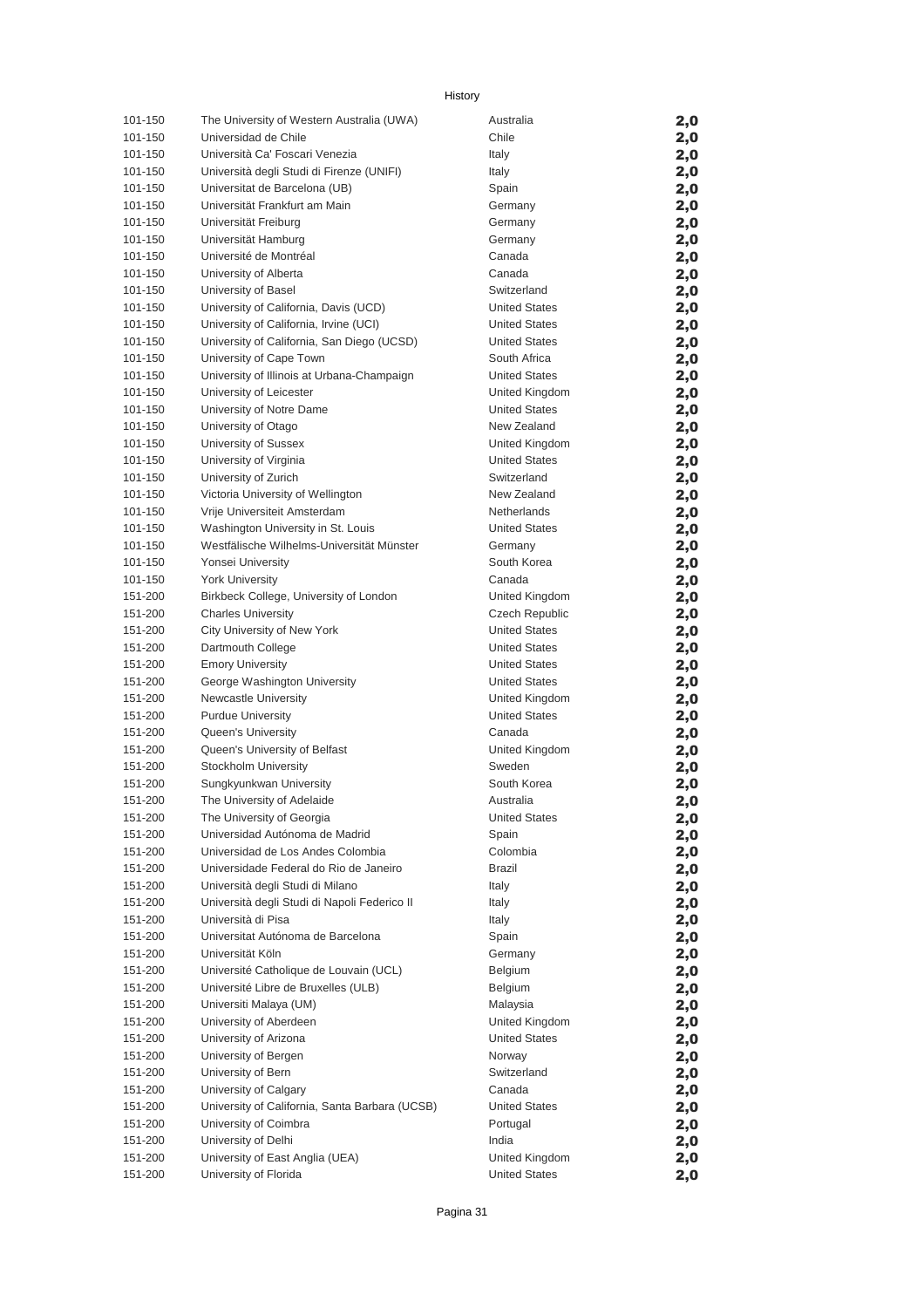| 151-200 | University of Gothenburg              | Sweden               | 2,0 |
|---------|---------------------------------------|----------------------|-----|
| 151-200 | University of Illinois, Chicago (UIC) | <b>United States</b> | 2,0 |
| 151-200 | University of Kent                    | United Kingdom       | 2,0 |
| 151-200 | University of Lisbon                  | Portugal             | 2,0 |
| 151-200 | University of Liverpool               | United Kingdom       | 2,0 |
| 151-200 | University of Maryland, College Park  | <b>United States</b> | 2,0 |
| 151-200 | University of Pittsburgh              | <b>United States</b> | 2,0 |
| 151-200 | University of Reading                 | United Kingdom       | 2,0 |
| 151-200 | University of Southampton             | United Kingdom       | 2,0 |
| 151-200 | University of The Witwatersrand       | South Africa         | 2,0 |
| 151-200 | University of Warsaw                  | Poland               | 2,0 |
| 151-200 | Vanderbilt University                 | <b>United States</b> | 2,0 |
| 151-200 | Vrije Universiteit Brussel (VUB)      | Belgium              | 2,0 |
| 151-200 | <b>Western University</b>             | Canada               | 2,0 |
| 151-200 | Zhejiang University                   | China                | 2,0 |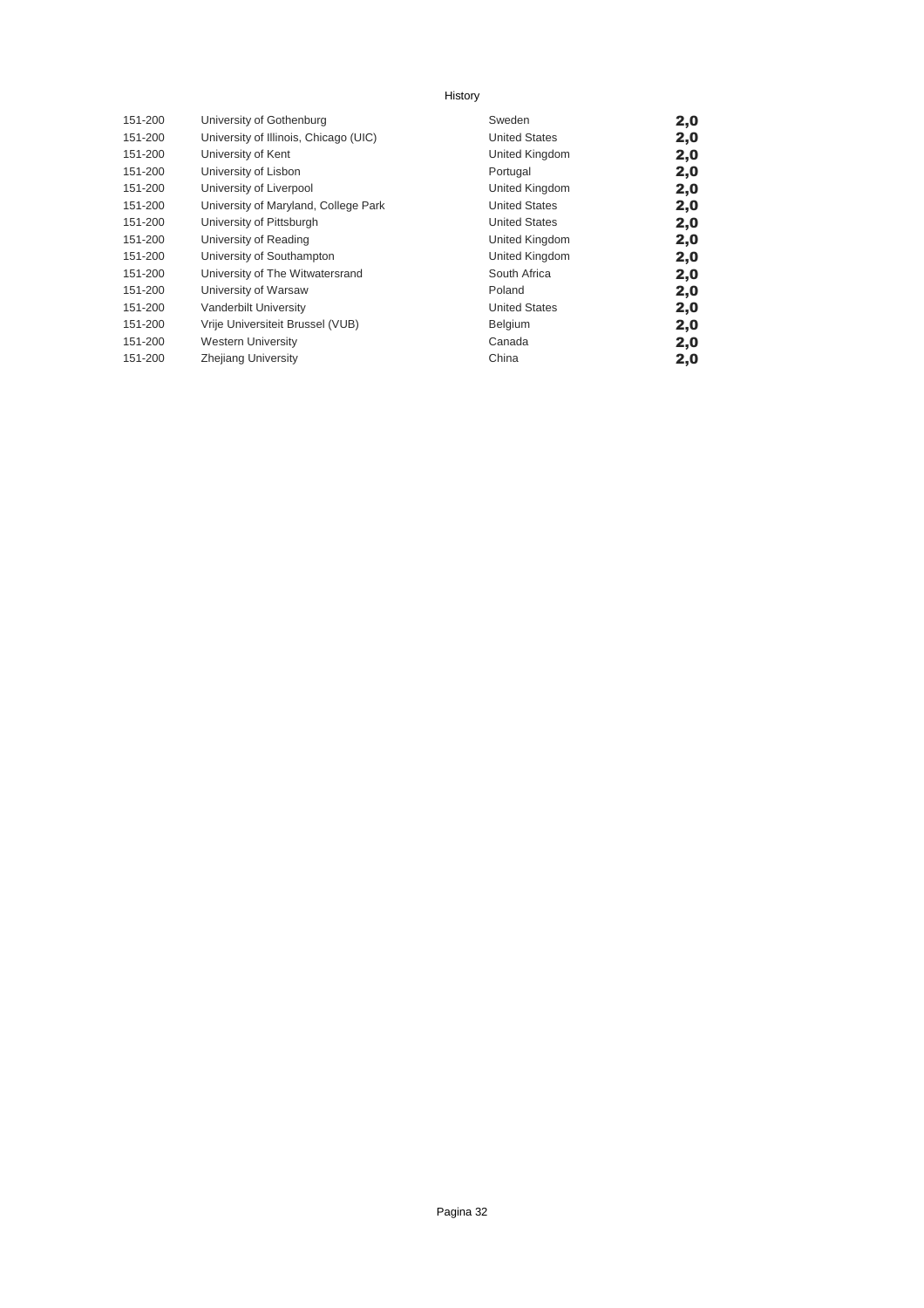# **Linguistics**

|        |                                                     | Top 300 Universities - Linguistics |                      |
|--------|-----------------------------------------------------|------------------------------------|----------------------|
| 2019   | <b>Institution</b>                                  |                                    | <b>Location</b>      |
| 1      | Massachusetts Institute of Technology (MIT)         |                                    | <b>United States</b> |
| 2      | University of Massachusetts, Amherst                |                                    | <b>United States</b> |
| 3      | University of Maryland, College Park                |                                    | <b>United States</b> |
| 4      | University of Edinburgh                             |                                    | United Kingdom       |
| 5      | <b>Harvard University</b>                           |                                    | <b>United States</b> |
| 6      | University of Cambridge                             |                                    | United Kingdom       |
| 7      | University of California, Berkeley (UCB)            |                                    | <b>United States</b> |
| 8      | <b>Stanford University</b>                          |                                    | <b>United States</b> |
| 9      | University of Oxford                                |                                    | United Kingdom       |
| 10     | University of California, Los Angeles (UCLA)        |                                    | <b>United States</b> |
| 11     | University of Hong Kong (HKU)                       |                                    | Hong Kong            |
| 12     | <b>Lancaster University</b>                         |                                    | United Kingdom       |
| 13     | Australian National University (ANU)                |                                    | Australia            |
| 14     | UCL (University College London)                     |                                    | United Kingdom       |
| 15     | University of Amsterdam                             |                                    | Netherlands          |
| 16     | University of Pennsylvania                          |                                    | <b>United States</b> |
| $17=$  | <b>McGill University</b>                            |                                    | Canada               |
| $17=$  | <b>Peking University</b>                            |                                    | China                |
| $17=$  | University of Chicago                               |                                    | <b>United States</b> |
| 20     | The University of Tokyo                             |                                    | Japan                |
| 21     | University of Toronto                               |                                    | Canada               |
| 22     | The University of Melbourne                         |                                    | Australia            |
| 23     | Lomonosov Moscow State University                   |                                    | Russia               |
| 24     |                                                     |                                    | <b>United States</b> |
| 25     | University of Connecticut                           |                                    |                      |
| 26     | National University of Singapore (NUS)              |                                    | Singapore<br>Canada  |
| $27=$  | University of British Columbia                      |                                    | <b>United States</b> |
|        | University of Illinois at Urbana-Champaign          |                                    |                      |
| $27=$  | University of Ottawa                                |                                    | Canada               |
| 29     | Humboldt-Universität zu Berlin                      |                                    | Germany              |
| 30     | University of California, San Diego (UCSD)          |                                    | <b>United States</b> |
| 31     | University of Zurich                                |                                    | Switzerland          |
| $32=$  | City University of Hong Kong                        |                                    | Hong Kong            |
| $32 =$ | University of California, Santa Cruz (UCSC)         |                                    | <b>United States</b> |
| 34     | <b>Utrecht University</b>                           |                                    | Netherlands          |
| 35     | Leiden University                                   |                                    | <b>Netherlands</b>   |
| 36     | <b>Macquarie University</b>                         |                                    | Australia            |
| 37     | Ohio State University, Columbus                     |                                    | <b>United States</b> |
| 38     | Seoul National University (SNU)                     |                                    | South Korea          |
| 39     | New York University (NYU)                           |                                    | United States        |
| 40     | Georgetown University                               |                                    | <b>United States</b> |
| 41     | University of Texas at Austin                       |                                    | United States        |
| 42     | Stockholm University                                |                                    | Sweden               |
| $43=$  | National Taiwan Normal University                   |                                    | Taiwan               |
| $43=$  | The University of Manchester                        |                                    | United Kingdom       |
| 45     | The Chinese University of Hong Kong (CUHK)          |                                    | Hong Kong            |
| $46=$  | Radboud University Nijmegen                         |                                    | Netherlands          |
| $46=$  | The University of Auckland                          |                                    | New Zealand          |
| 48     | The Hong Kong Polytechnic University                |                                    | Hong Kong            |
| 49     | The University of Sydney                            |                                    | Australia            |
| 50     | University of Hawaii at Mānoa                       |                                    | <b>United States</b> |
| 51-100 | Beijing Foreign Studies University                  |                                    | China                |
| 51-100 | <b>Beijing Normal University</b>                    |                                    | China                |
| 51-100 | <b>Cornell University</b>                           |                                    | <b>United States</b> |
| 51-100 | Eberhard Karls Universität Tübingen                 |                                    | Germany              |
| 51-100 | Freie Universität Berlin                            |                                    | Germany              |
| 51-100 | <b>Fudan University</b>                             |                                    | China                |
| 51-100 | HUFS - Hankuk (Korea) University of Foreign Studies |                                    | South Korea          |
| 51-100 | Indiana University Bloomington                      |                                    | <b>United States</b> |
| 51-100 | Katholieke Universiteit Leuven                      |                                    | Belgium              |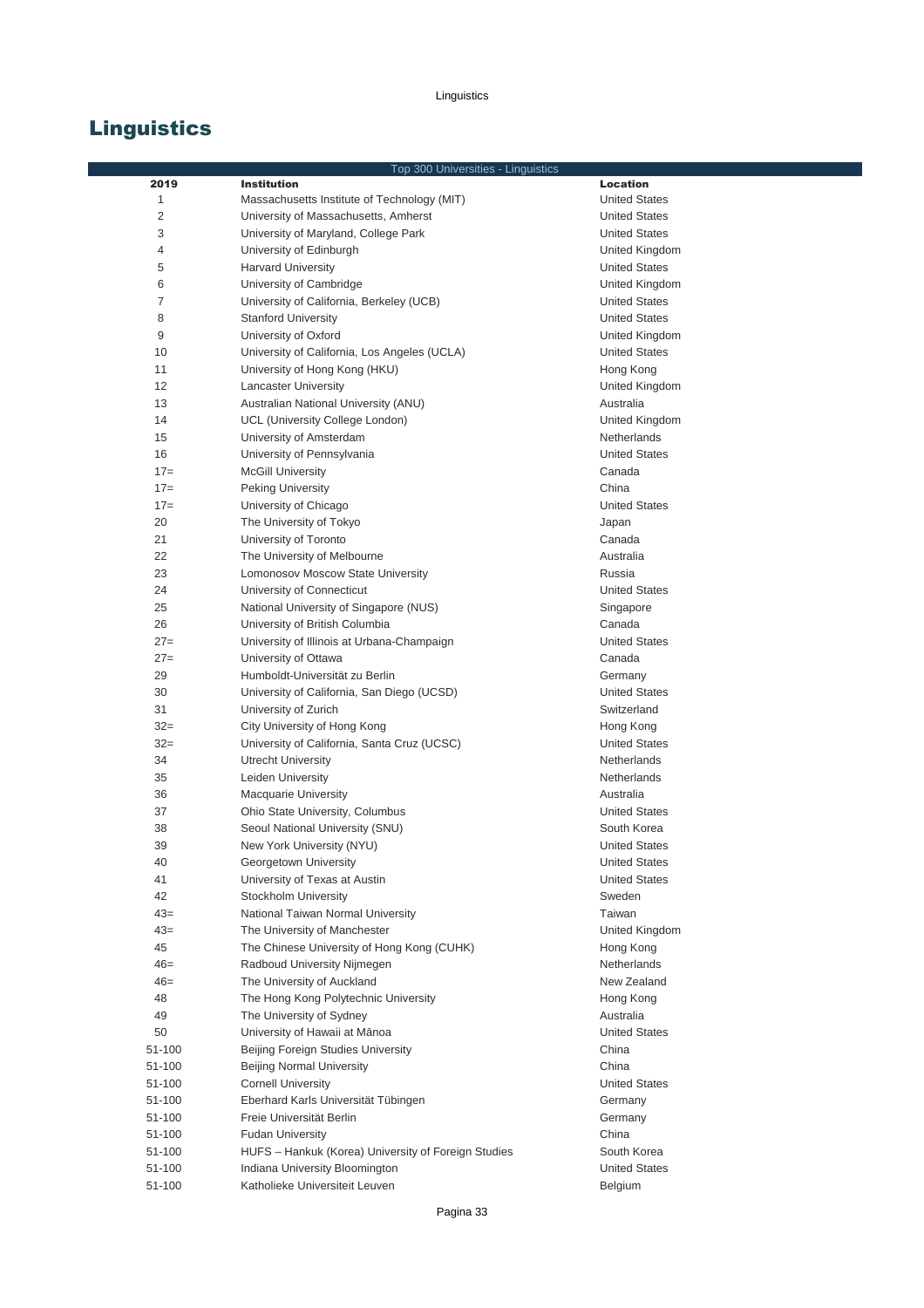| 51-100  | Korea University                                                    | South Korea           |
|---------|---------------------------------------------------------------------|-----------------------|
| 51-100  | <b>Kyoto University</b>                                             | Japan                 |
| 51-100  | Ludwig-Maximilians-Universität München                              | Germany               |
| 51-100  | <b>Lund University</b>                                              | Sweden                |
| 51-100  | Michigan State University                                           | <b>United States</b>  |
| 51-100  | Monash University                                                   | Australia             |
| 51-100  | Nagoya University                                                   | Japan                 |
| 51-100  | Nanjing University                                                  | China                 |
| 51-100  | Nanyang Technological University (NTU)                              | Singapore             |
| 51-100  | National Taiwan University (NTU)                                    | Taiwan                |
| 51-100  | National Tsing Hua University                                       | Taiwan                |
| 51-100  | <b>Newcastle University</b>                                         | United Kingdom        |
| 51-100  | Osaka University                                                    | Japan                 |
| 51-100  | Queen Mary University of London (QMUL)                              | United Kingdom        |
| 51-100  | Rutgers - The State University of New Jersey, New Brunswick         | <b>United States</b>  |
| 51-100  | Saint-Petersburg State University                                   | Russia                |
| 51-100  | Shanghai Jiao Tong University                                       | China                 |
| 51-100  | SOAS - School of Oriental and African Studies, University of London | United Kingdom        |
| 51-100  | The University of New South Wales (UNSW)                            | Australia             |
| 51-100  | The University of Queensland (UQ)                                   | Australia             |
| 51-100  | <b>Tsinghua University</b>                                          | China                 |
| 51-100  | Universidad Nacional Autónoma de México (UNAM)                      | Mexico                |
| 51-100  | Universität Hamburg                                                 | Germany               |
| 51-100  | Universität Leipzig                                                 | Germany               |
| 51-100  | Universitat Pompeu Fabra                                            | Spain                 |
| 51-100  | Universität Potsdam                                                 | Germany               |
| 51-100  | Universität Wien                                                    | Austria               |
| 51-100  | Université Catholique de Louvain (UCL)                              | Belgium               |
| 51-100  | Universiti Malaya (UM)                                              | Malaysia              |
| 51-100  | University of Arizona                                               | <b>United States</b>  |
| 51-100  | University of Birmingham                                            | United Kingdom        |
| 51-100  | University of California, Santa Barbara (UCSB)                      | <b>United States</b>  |
| 51-100  | University of Geneva                                                | Switzerland           |
| 51-100  | University of Groningen                                             | Netherlands           |
| 51-100  | University of Helsinki                                              | Finland               |
| 51-100  | University of Michigan                                              | <b>United States</b>  |
| 51-100  | University of Oslo                                                  | Norway                |
| 51-100  | University of Southern California                                   | <b>United States</b>  |
| 51-100  | University of Tromso                                                | Norway                |
| 51-100  | University of York                                                  | United Kingdom        |
| 51-100  | Victoria University of Wellington                                   | New Zealand           |
| 51-100  | Waseda University                                                   | Japan                 |
| 51-100  | <b>Yale University</b>                                              | <b>United States</b>  |
| 101-150 | Adam Mickiewicz University                                          | Poland                |
| 101-150 | <b>Boston University</b>                                            | <b>United States</b>  |
| 101-150 | Carnegie Mellon University                                          | <b>United States</b>  |
| 101-150 | <b>Charles University</b>                                           | <b>Czech Republic</b> |
| 101-150 | Columbia University                                                 | <b>United States</b>  |
| 101-150 | Georg-August-Universität Göttingen                                  | Germany               |
| 101-150 | Hebrew University of Jerusalem                                      | Israel                |
| 101-150 | King's College London (KCL)                                         | United Kingdom        |
| 101-150 | National Research University - Higher School of Economics (HSE)     | Russia                |
| 101-150 | Northern Arizona University                                         | <b>United States</b>  |
| 101-150 | Northwestern University                                             | <b>United States</b>  |
| 101-150 | Pennsylvania State University                                       | <b>United States</b>  |
| 101-150 | <b>Princeton University</b>                                         | <b>United States</b>  |
| 101-150 | <b>Purdue University</b>                                            | <b>United States</b>  |
| 101-150 | Sapienza - Università di Roma                                       | Italy                 |
| 101-150 | Sophia University                                                   | Japan                 |
| 101-150 | Sorbonne University                                                 | France                |
| 101-150 | The Open University                                                 | United Kingdom        |
| 101-150 | The University of Nottingham                                        | United Kingdom        |
| 101-150 | <b>Tohoku University</b>                                            | Japan                 |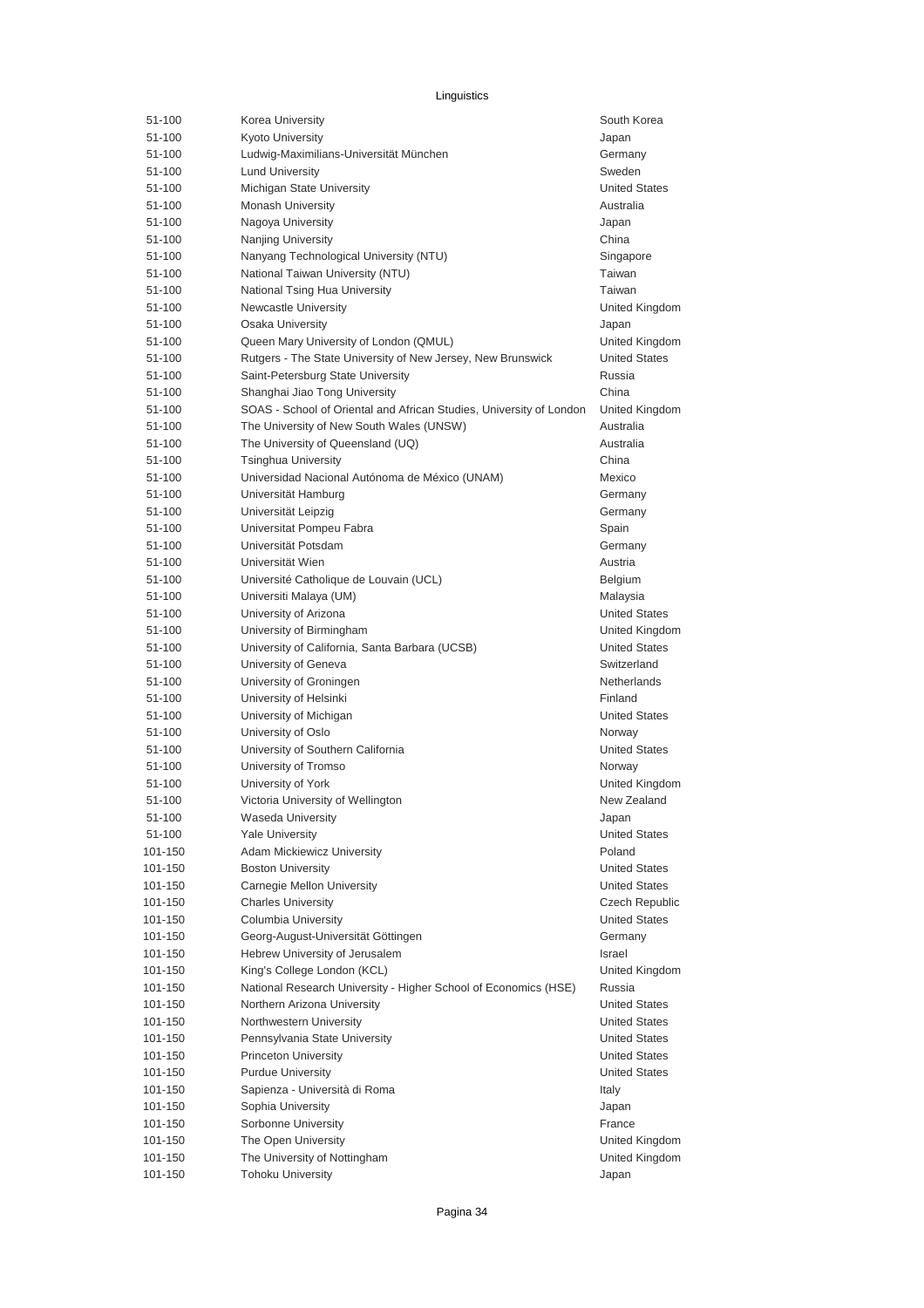| 101-150 | Universidad Autónoma de Madrid                   | Spain            |
|---------|--------------------------------------------------|------------------|
| 101-150 | Universidad de Buenos Aires                      | Argentina        |
| 101-150 | Universidad de Granada                           | Spain            |
| 101-150 | Università di Bologna (UNIBO)                    | Italy            |
| 101-150 | Universitat de Barcelona (UB)                    | Spain            |
| 101-150 | Universität des Saarlandes                       | Germany          |
| 101-150 | Universität Freiburg                             | Germany          |
| 101-150 | Universität Köln                                 | Germany          |
| 101-150 | Universität Konstanz                             | Germany          |
| 101-150 | Universität Stuttgart                            | Germany          |
| 101-150 | Université de Montréal                           | Canada           |
| 101-150 | Université du Québec                             | Canada           |
| 101-150 | University of Alberta                            | Canada           |
| 101-150 | University of Canterbury                         | New Zea          |
| 101-150 | University of Cape Town                          | South Afr        |
| 101-150 | University of Copenhagen                         | Denmark          |
| 101-150 | University of Delhi                              | India            |
| 101-150 | University of Essex                              | United Ki        |
| 101-150 | University of Ghent                              | Belgium          |
| 101-150 | University of Leeds                              | United Ki        |
| 101-150 | University of Oregon                             | United St        |
| 101-150 | University of Reading                            | United Ki        |
| 101-150 | University of Washington                         | United St        |
| 101-150 | University of Wisconsin-Madison                  | <b>United St</b> |
| 101-150 | Uppsala University                               | Sweden           |
| 101-150 | Vrije Universiteit Amsterdam                     | Netherlar        |
| 101-150 | Western Sydney University                        | Australia        |
| 101-150 | <b>Wuhan University</b>                          | China            |
| 101-150 | <b>Zhejiang University</b>                       | China            |
| 151-200 | <b>Cardiff University</b>                        | United Ki        |
|         |                                                  | Thailand         |
| 151-200 | Chulalongkorn University                         |                  |
| 151-200 | City University of New York                      | United St        |
| 151-200 | <b>Eotvos Lorand University</b>                  | Hungary          |
| 151-200 | <b>Griffith University</b>                       | Australia        |
| 151-200 | <b>Hokkaido University</b>                       | Japan            |
| 151-200 | Indian Institute of Technology Bombay (IITB)     | India            |
| 151-200 | Indian Institute of Technology Delhi (IITD)      | India            |
| 151-200 | Jagiellonian University                          | Poland           |
| 151-200 | Johns Hopkins University                         | United St        |
| 151-200 | Kazan Federal University                         | Russia           |
| 151-200 | Kobe University                                  | Japan            |
| 151-200 | Kyung Hee University                             | South Ko         |
| 151-200 | Kyushu University                                | Japan            |
| 151-200 | Moscow State Linguistic University               | Russia           |
| 151-200 | National Chengchi University                     | Taiwan           |
| 151-200 | Université PSL (Paris Sciences & Lettres)        | France           |
| 151-200 | Pontificia Universidad Católica de Chile         | Chile            |
| 151-200 | Renmin (People's) University of China            | China            |
| 151-200 | Rheinische Friedrich-Wilhelms-Universität Bonn   | Germany          |
| 151-200 | Russian State University for the Humanities RGGU | Russia           |
| 151-200 | Simon Fraser University                          | Canada           |
| 151-200 | Sogang University                                | South Ko         |
| 151-200 | <b>Stellenbosch University</b>                   | South Afr        |
| 151-200 | <b>Stony Brook University</b>                    | United St        |
| 151-200 | <b>Tel Aviv University</b>                       | Israel           |
| 151-200 | The University of Sheffield                      | United Ki        |
| 151-200 | The University of Warwick                        | United Ki        |
| 151-200 | The University of Western Australia (UWA)        | Australia        |
| 151-200 | Tokyo University of Foreign Studies              | Japan            |
| 151-200 | <b>Tomsk State University</b>                    | Russia           |
| 151-200 | Trinity College Dublin (TCD)                     | Ireland          |
| 151-200 | Universidad Complutense de Madrid (UCM)          | Spain            |
| 151-200 | Universidad de Chile                             | Chile            |

Argentina Germany Germany Germany New Zealand South Africa United Kingdom United Kingdom **United States** United Kingdom **United States United States** Netherlands United Kingdom United States United States South Korea South Korea South Africa United States United Kingdom United Kingdom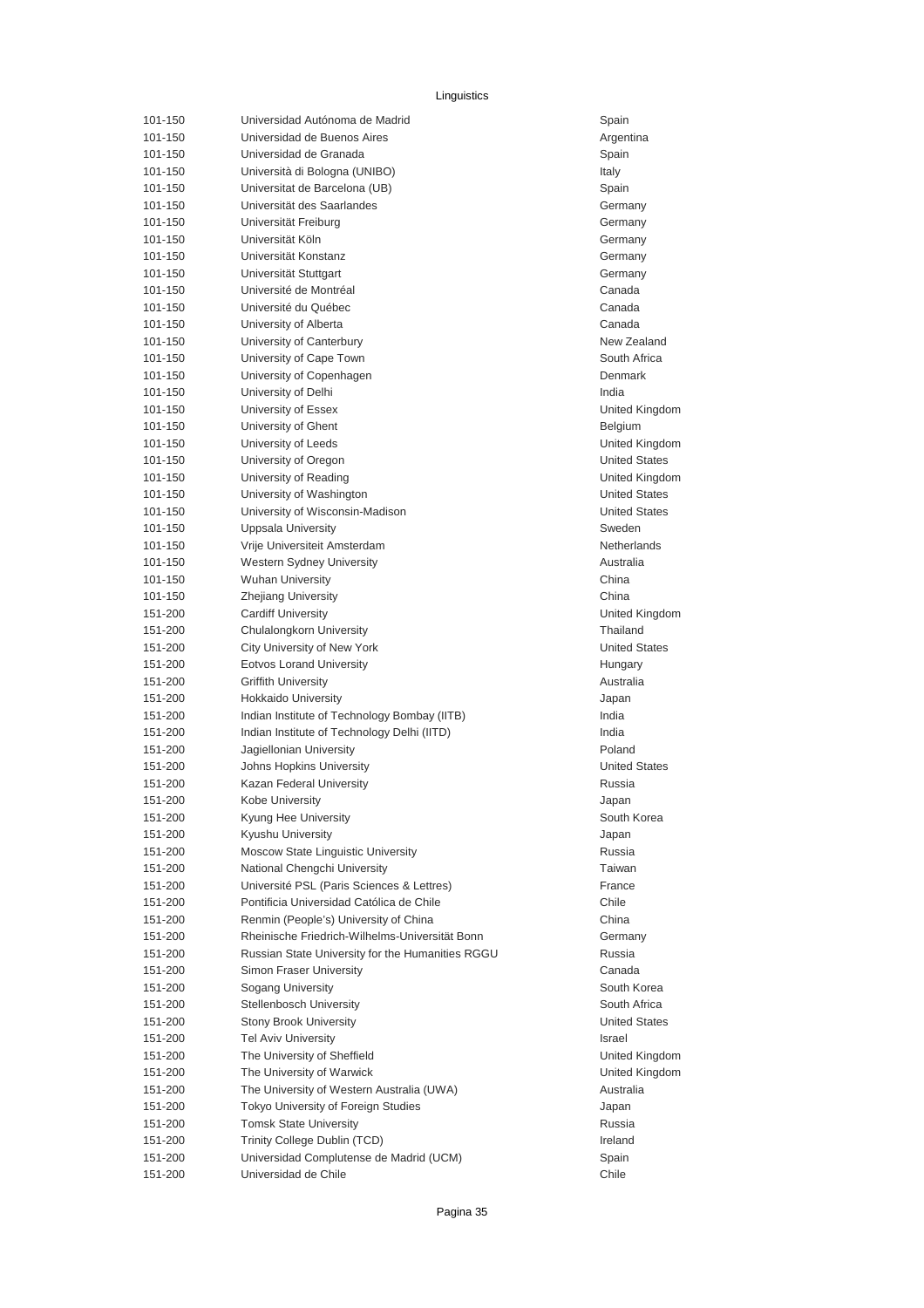| 151-200 | Universidad de Concepción                     | Chile            |
|---------|-----------------------------------------------|------------------|
| 151-200 | Universidade de São Paulo (USP)               | <b>Brazil</b>    |
| 151-200 | Universidade Estadual de Campinas (Unicamp)   | Brazil           |
| 151-200 | Università Ca' Foscari Venezia                | Italy            |
| 151-200 | Università degli Studi di Padova (UNIPD)      | Italy            |
| 151-200 | Università degli Studi di Pavia (UNIPV)       | Italy            |
| 151-200 | Università di Pisa                            | Italy            |
| 151-200 | Universität Frankfurt am Main                 | Germany          |
| 151-200 | Université Grenoble-Alpes (UGA)               | France           |
| 151-200 | Université Lumière Lyon 2                     | France           |
| 151-200 | University of Antwerp                         | Belgium          |
| 151-200 | University of Basel                           | Switzerla        |
| 151-200 | University of Glasgow                         | United Ki        |
| 151-200 | University of Lisbon                          | Portugal         |
| 151-200 | University of Minnesota                       | United St        |
| 151-200 | University of Tartu                           | Estonia          |
| 151-200 | University of The Witwatersrand               | South Afr        |
| 151-200 | University of Warsaw                          | Poland           |
| 201-250 | <b>Aarhus University</b>                      | Denmark          |
| 201-250 | Al-Farabi Kazakh National University          | Kazakhst         |
| 201-250 | <b>Aston University</b>                       | United Ki        |
| 201-250 | <b>Brown University</b>                       | United St        |
| 201-250 | Concordia University                          | Canada           |
| 201-250 | Duke University                               | <b>United St</b> |
| 201-250 | <b>Heriot-Watt University</b>                 | United Ki        |
| 201-250 | Johannes Gutenberg Universität Mainz          | Germany          |
| 201-250 | La Trobe University                           | Australia        |
| 201-250 | <b>Laval University</b>                       | Canada           |
| 201-250 | <b>Mahidol University</b>                     | Thailand         |
| 201-250 | <b>Masaryk University</b>                     | Czech Re         |
| 201-250 | Nankai University                             | China            |
| 201-250 | National Cheng Kung University                | Taiwan           |
| 201-250 | National Chiao Tung University                | Taiwan           |
| 201-250 | Novosibirsk State University                  | Russia           |
| 201-250 | Palacký University in Olomouc                 | Czech Re         |
| 201-250 | Pontificia Universidad Católica de Valparaíso | Chile            |
| 201-250 | Shanghai International Studies University     | China            |
| 201-250 | <b>Thammasat University</b>                   | Thailand         |
| 201-250 | The University of Adelaide                    | Australia        |
| 201-250 | Universidad de Salamanca                      | Spain            |
| 201-250 | Universidad del Pais Vasco                    | Spain            |
|         | Universidade Federal do Rio de Janeiro        |                  |
| 201-250 | Universität Jena                              | Brazil           |
| 201-250 |                                               | Germany          |
| 201-250 | Universität Mannheim                          | Germany          |
| 201-250 | Université de Strasbourg                      | France           |
| 201-250 | Université Paris Descartes                    | France           |
| 201-250 | Universiti Kebangsaan Malaysia (UKM)          | Malaysia         |
| 201-250 | Universiti Sains Malaysia (USM)               | Malaysia         |
| 201-250 | University at Buffalo SUNY                    | United St        |
| 201-250 | University of Bergen                          | Norway           |
| 201-250 | University of Bern                            | Switzerla        |
| 201-250 | University of Bucharest                       | Romania          |
| 201-250 | University of Colorado at Boulder             | <b>United St</b> |
| 201-250 | University of Illinois, Chicago (UIC)         | United St        |
| 201-250 | University of Kentucky                        | <b>United St</b> |
| 201-250 | University of Liverpool                       | United Ki        |
| 201-250 | University of Macau                           | Macau            |
| 201-250 | University of Rochester                       | United St        |
| 201-250 | University of South Australia (UniSA)         | Australia        |
| 201-250 | University of South Carolina at Columbia      | United St        |
| 201-250 | University of Southampton                     | United Ki        |
| 201-250 | University of Tsukuba                         | Japan            |
| 201-250 | University Toulouse - Jean Jaurès             | France           |

Switzerland United Kingdom United States South Africa Kazakhstan United Kingdom **United States United States** United Kingdom Germany Czech Republic Czech Republic Germany Germany **United States** Switzerland United States United States **United States** United Kingdom **United States** United States United Kingdom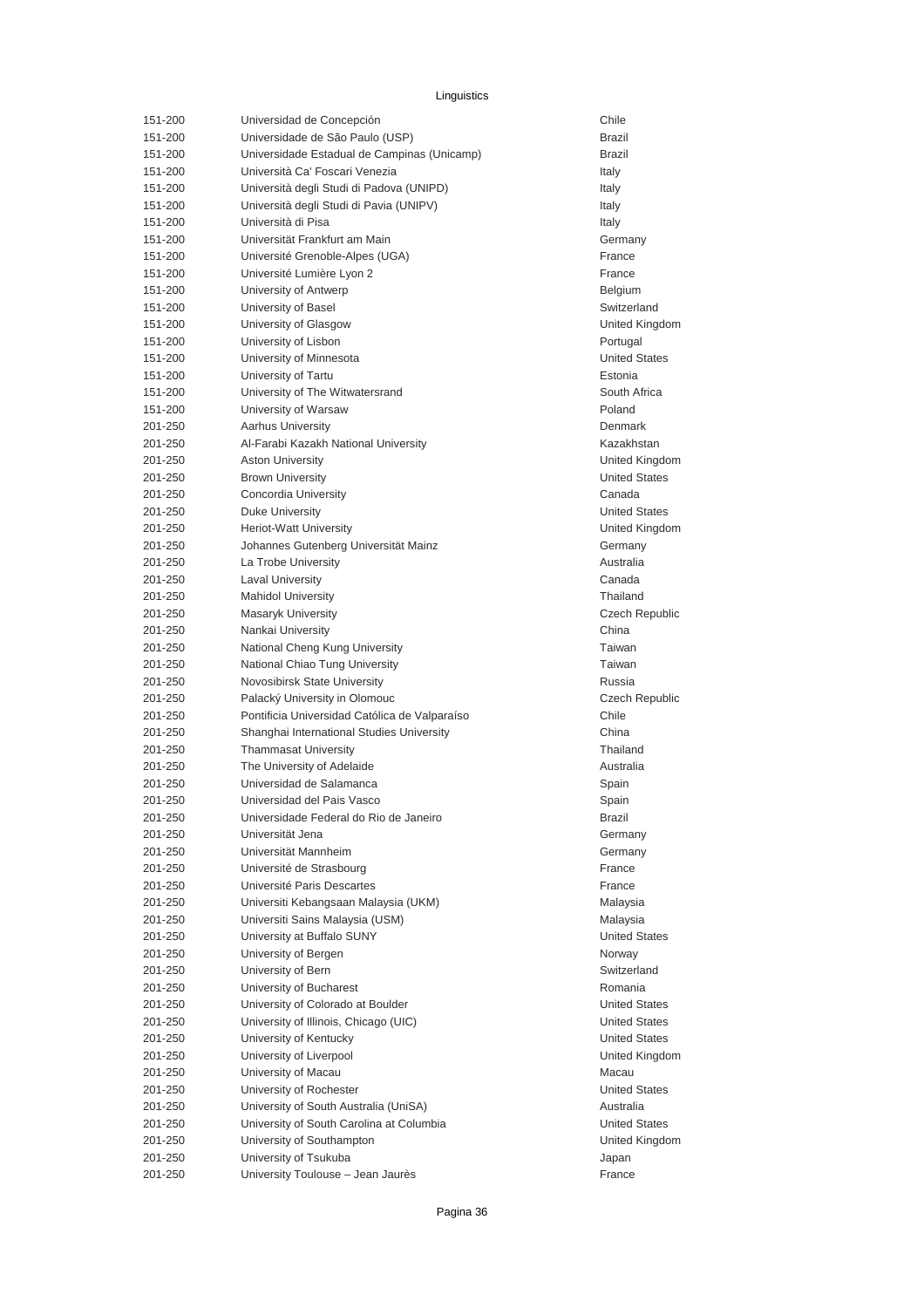| 201-250 | <b>Vilnius University</b>                           | Lithuania |
|---------|-----------------------------------------------------|-----------|
| 201-250 | <b>Western University</b>                           | Canada    |
| 201-250 | <b>York University</b>                              | Canada    |
| 251-300 | Birkbeck College, University of London              | United K  |
| 251-300 | <b>Boston College</b>                               | United S  |
| 251-300 | <b>Cairo University</b>                             | Egypt     |
| 251-300 | <b>Carleton University</b>                          | Canada    |
| 251-300 | Case Western Reserve University                     | United S  |
| 251-300 | De La Salle University                              | Philippin |
| 251-300 | Doshisha University                                 | Japan     |
| 251-300 | Durham University                                   | United K  |
| 251-300 | East China Normal University                        | China     |
| 251-300 | <b>Hiroshima University</b>                         | Japan     |
| 251-300 | International Christian University                  | Japan     |
| 251-300 | Karl-Franzens-Universität Graz                      | Austria   |
| 251-300 | Kwansei Gakuin University                           | Japan     |
| 251-300 | L.N. Gumilyov Eurasian National University          | Kazakhs   |
| 251-300 | Northeastern University                             | United S  |
| 251-300 | <b>Ohio University</b>                              | United S  |
| 251-300 | <b>RUDN University</b>                              | Russia    |
| 251-300 | Pontificia Universidad Católica del Perú            | Peru      |
| 251-300 | Rheinisch-Westfälische Technische Hochschule Aachen | Germany   |
| 251-300 | <b>Rice University</b>                              | United S  |
| 251-300 | Ritsumeikan University                              | Japan     |
| 251-300 | San Diego State University                          | United S  |
| 251-300 | <b>Shandong University</b>                          | China     |
| 251-300 | The University of Georgia                           | United S  |
| 251-300 | <b>Tufts University</b>                             | United S  |
| 251-300 | Universidad de Alcalá                               | Spain     |
| 251-300 | Universidad de Alicante                             | Spain     |
| 251-300 | Universidad de Santiago de Chile (USACH)            | Chile     |
| 251-300 | Universidad Nacional de Colombia                    | Colombia  |
| 251-300 | Universidade de Santiago de Compostela              | Spain     |
| 251-300 | Universidade Federal de Minas Gerais                | Brazil    |
| 251-300 | Universidade Federal de Santa Catarina              | Brazil    |
| 251-300 | Università Cattolica del Sacro Cuore                | Italy     |
| 251-300 | Università degli Studi di Siena (UNISI)             | Italy     |
| 251-300 | Universitat de Valencia                             | Spain     |
| 251-300 | Université de Fribourg                              | Switzerla |
| 251-300 | Université Libre de Bruxelles (ULB)                 | Belgium   |
| 251-300 | Universiti Putra Malaysia (UPM)                     | Malaysia  |
| 251-300 | University College Dublin (UCD)                     | Ireland   |
| 251-300 | University of Belgrade                              | Serbia    |
| 251-300 | University of Delaware                              | United S  |
| 251-300 | University of Florida                               | United S  |
| 251-300 | University of Milano-Bicocca                        | Italy     |
| 251-300 | University of New England                           | Australia |
| 251-300 | University of Pittsburgh                            | United S  |
| 251-300 | University of St Andrews                            | United K  |
| 251-300 | University of Szeged                                | Hungary   |
| 251-300 | University of Tehran                                | Iran      |
| 251-300 | Westfälische Wilhelms-Universität Münster           | Germany   |
|         |                                                     |           |

Lithuania United Kingdom **United States United States** Philippines United Kingdom Kazakhstan **United States United States** Germany **United States United States United States United States** Colombia Switzerland United States **United States United States** United Kingdom Germany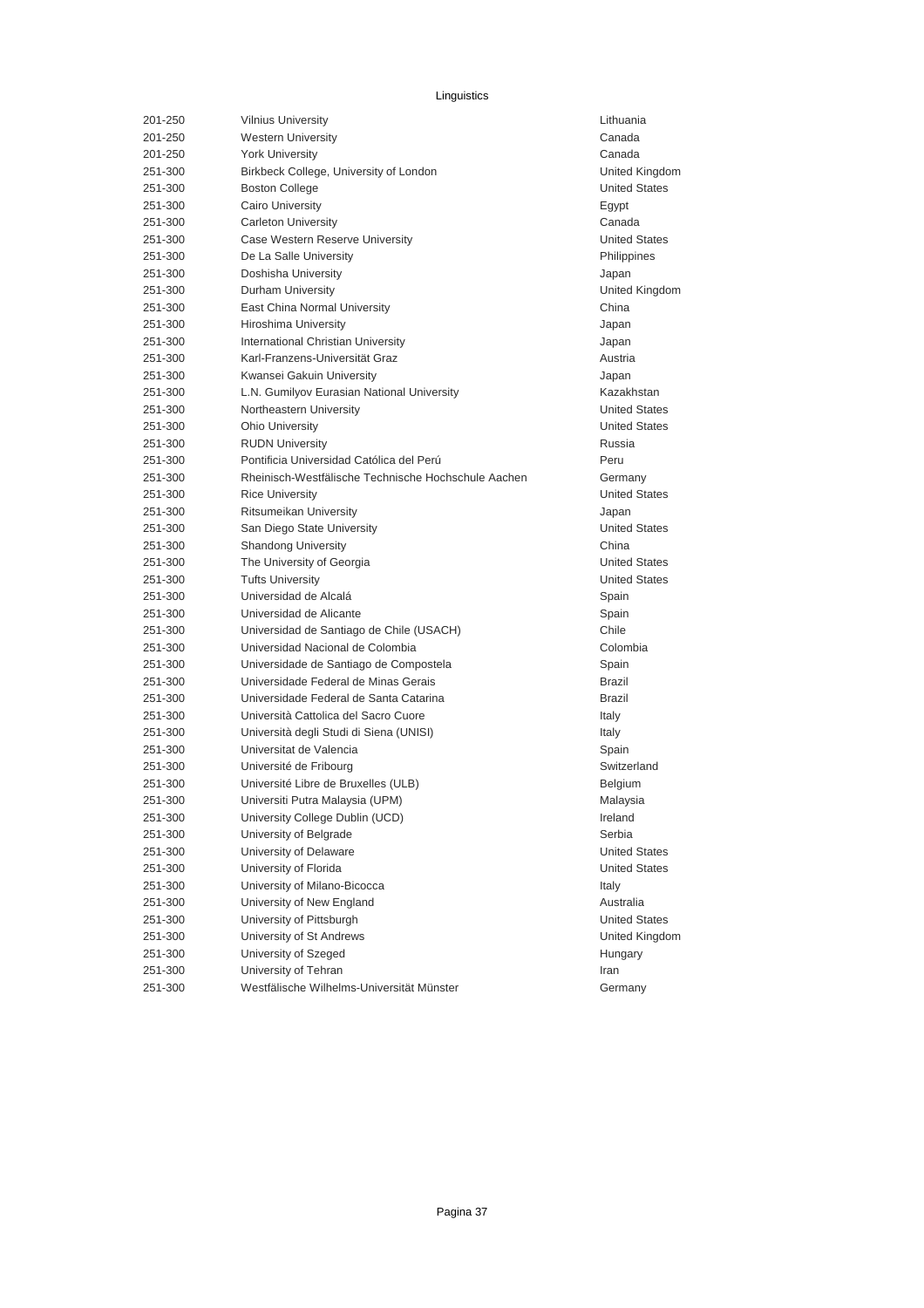| <b>Score</b> |  |
|--------------|--|
| 14,0         |  |
| 14,0         |  |
| 14,0         |  |
| 14,0         |  |
| 14,0         |  |
| 14,0         |  |
| 14,0         |  |
| 14,0         |  |
| 14,0         |  |
| 14,0         |  |
| 12,0         |  |
| 12,0         |  |
| 12,0         |  |
| 12,0         |  |
| 12,0         |  |
| 12,0         |  |
| 12,0         |  |
|              |  |
| 12,0         |  |
| 12,0         |  |
| 12,0         |  |
| 10,0         |  |
| 10,0         |  |
| 10,0         |  |
| 10,0         |  |
| 10,0         |  |
| 10,0         |  |
| 10,0         |  |
| 10,0         |  |
| 10,0         |  |
| 10,0         |  |
| 8,0          |  |
| 8,0          |  |
| 8,0          |  |
| 8,0          |  |
| 8,0          |  |
| 8,0          |  |
| 8,0          |  |
| 8,0          |  |
| 8,0          |  |
|              |  |
| 8,0          |  |
| 6,0          |  |
| 6,0          |  |
| 6,0          |  |
| 6,0          |  |
| 6,0          |  |
| 6,0          |  |
| 6,0          |  |
| 6,0          |  |
| 6,0          |  |
| 6,0          |  |
| 4,0          |  |
| 4,0          |  |
| 4,0          |  |
| 4,0          |  |
| 4,0          |  |
| 4,0          |  |
| 4,0          |  |
| 4,0          |  |
| 4,0          |  |
|              |  |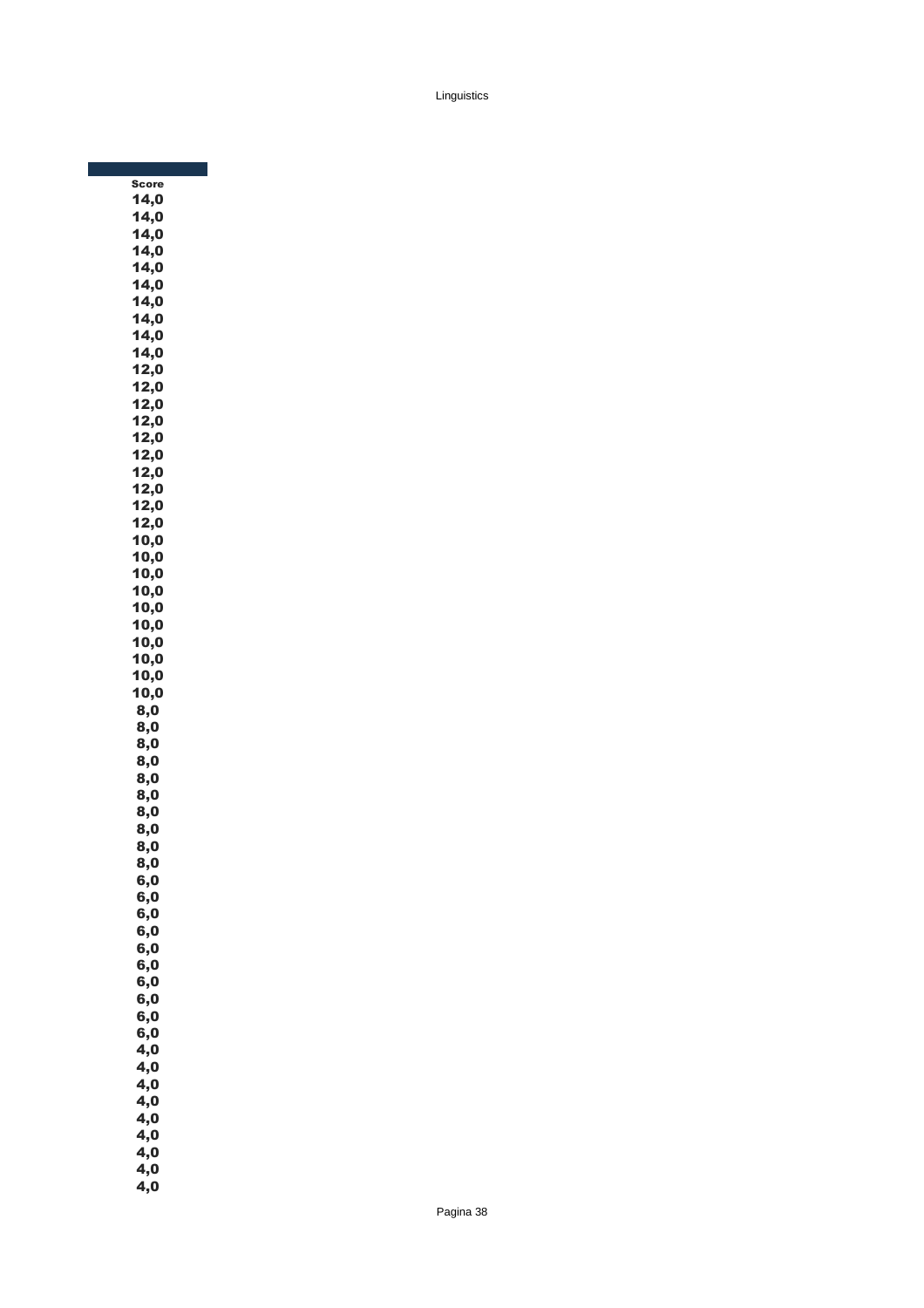4,0  $4,0$  $4,0$  $4,0$  $4,0$  $4,0$  $4,0$ 4,0  $4,0$ 4,0 4,0  $4,0$  $4,0$  $4,0$  $4,0$  $\ddot{4,0}$  $\overline{4,0}$ 4,0 4,0 4,0 4,0  $4,0$  $4,0$  $\overline{4,0}$  $4,0$  $4,0$  $4,0$ 4,0  $4,0$ 4,0 4,0  $4,0$  $4,0$  $4,0$  $4,0$  $4,0$ 4,0 4,0 4,0 4,0  $4,0$  $\overline{4,0}$  $4,0$  $2,0$  $2,0$  $2,0$  $2,0$ 2,0 2,0 2,0  $2,0$  $2,0$  $2,0$  $2,0$ 2,0  $2,0$  $2,0$ 2,0 2,0 2,0 2,0 2,0  $2,0$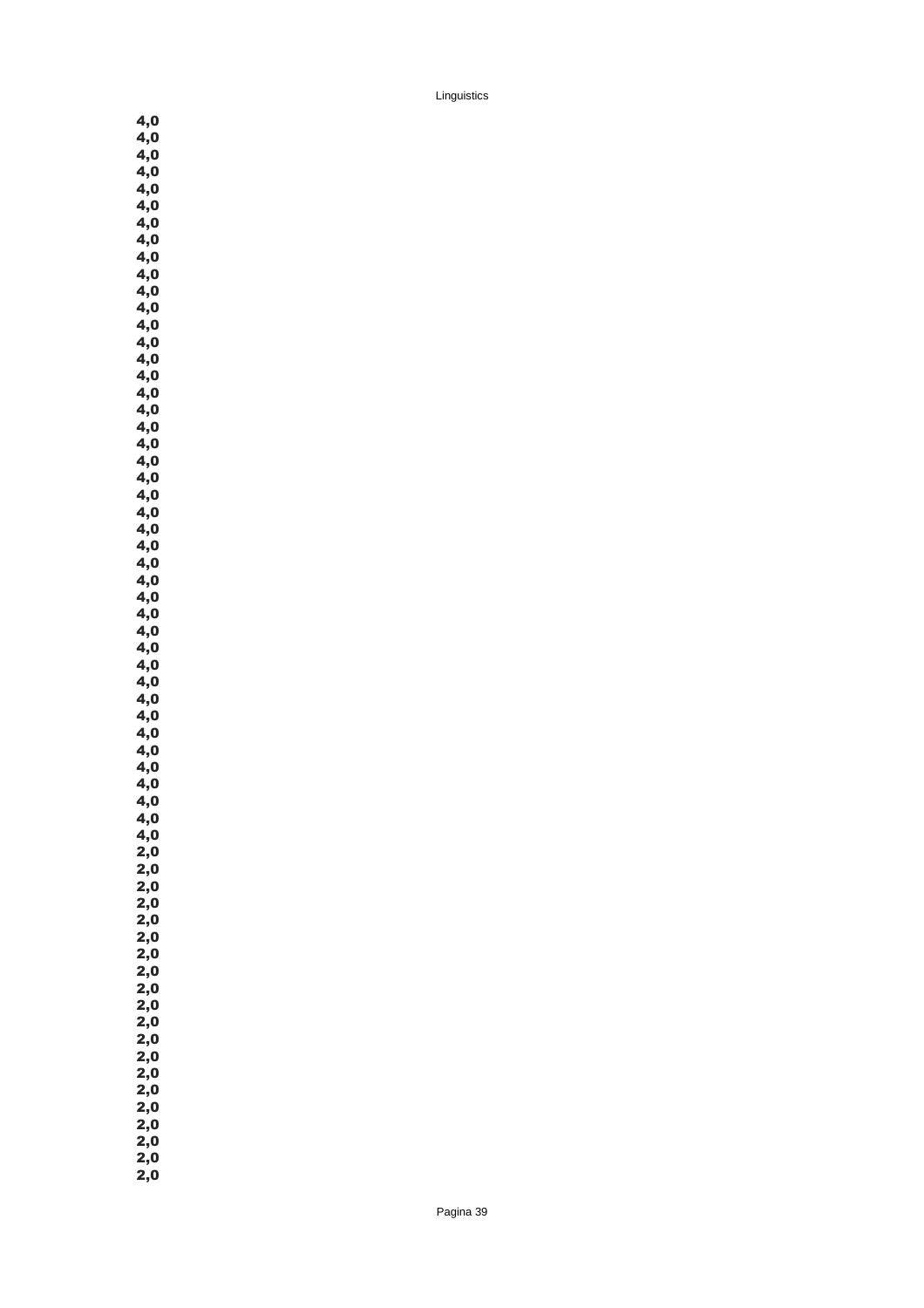2,0 2,0 2,0  $2,0$  $2,0$  $2,0$  $2,0$ 2,0 2,0 2,0 2,0 2,0  $2,0$  $2,0$  $2,0$  $2,0$  $2,0$ 2,0 2,0 2,0 2,0 2,0 2,0  $2,0$  $2,0$  $2,0$  $2,0$ 2,0 2,0 2,0 2,0  $2,0$  $2,0$  $2,0$  $2,0$  $2,0$  $2,0$ 2,0 2,0 2,0 2,0 2,0 2,0  $2,0$  $2,0$  $2,0$ 2,0 2,0 2,0 2,0  $2,0$  $2,0$  $2,0$  $2,0$ 2,0  $2,0$  $2,0$ 2,0 2,0 2,0 2,0 2,0  $2,0$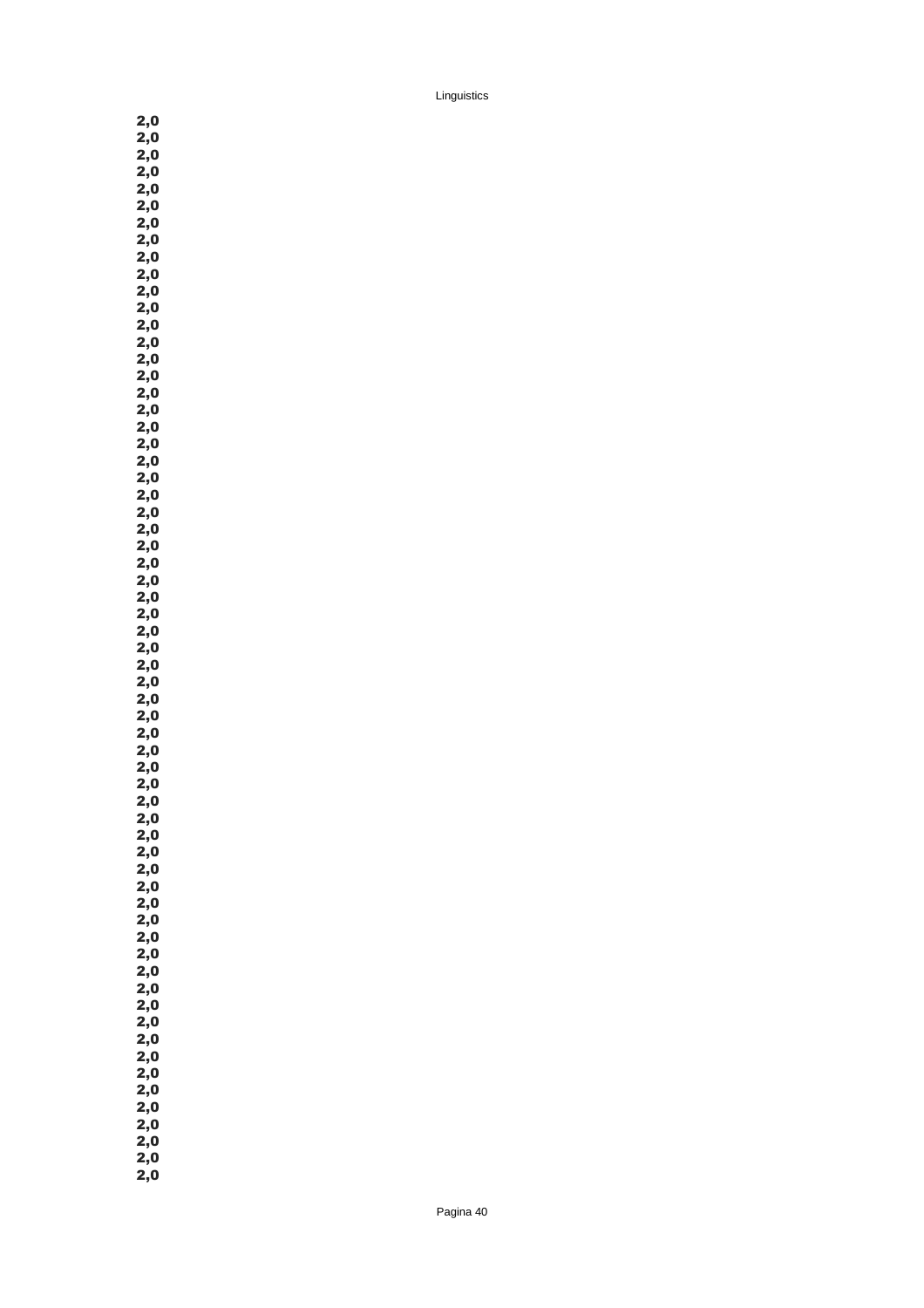2,0 2,0 2,0  $2,0$  $2,0$  $2,0$  $2,0$ 2,0 2,0 2,0 2,0 2,0  $2,0$  $2,0$  $2,0$  $2,0$  $2,0$ 2,0 2,0 2,0 2,0 2,0 2,0  $2,0$  $2,0$  $2,0$  $2,0$ 2,0 2,0 2,0 2,0  $2,0$  $2,0$  $2,0$  $2,0$  $2,0$ 2,0 2,0 2,0 2,0 2,0 2,0 2,0  $2,0$  $2,0$  $2,0$ 2,0 2,0 2,0 2,0 2,0  $2,0$  $2,0$  $2,0$ 2,0  $2,0$  $2,0$ 2,0 2,0 2,0 2,0 2,0  $2,0$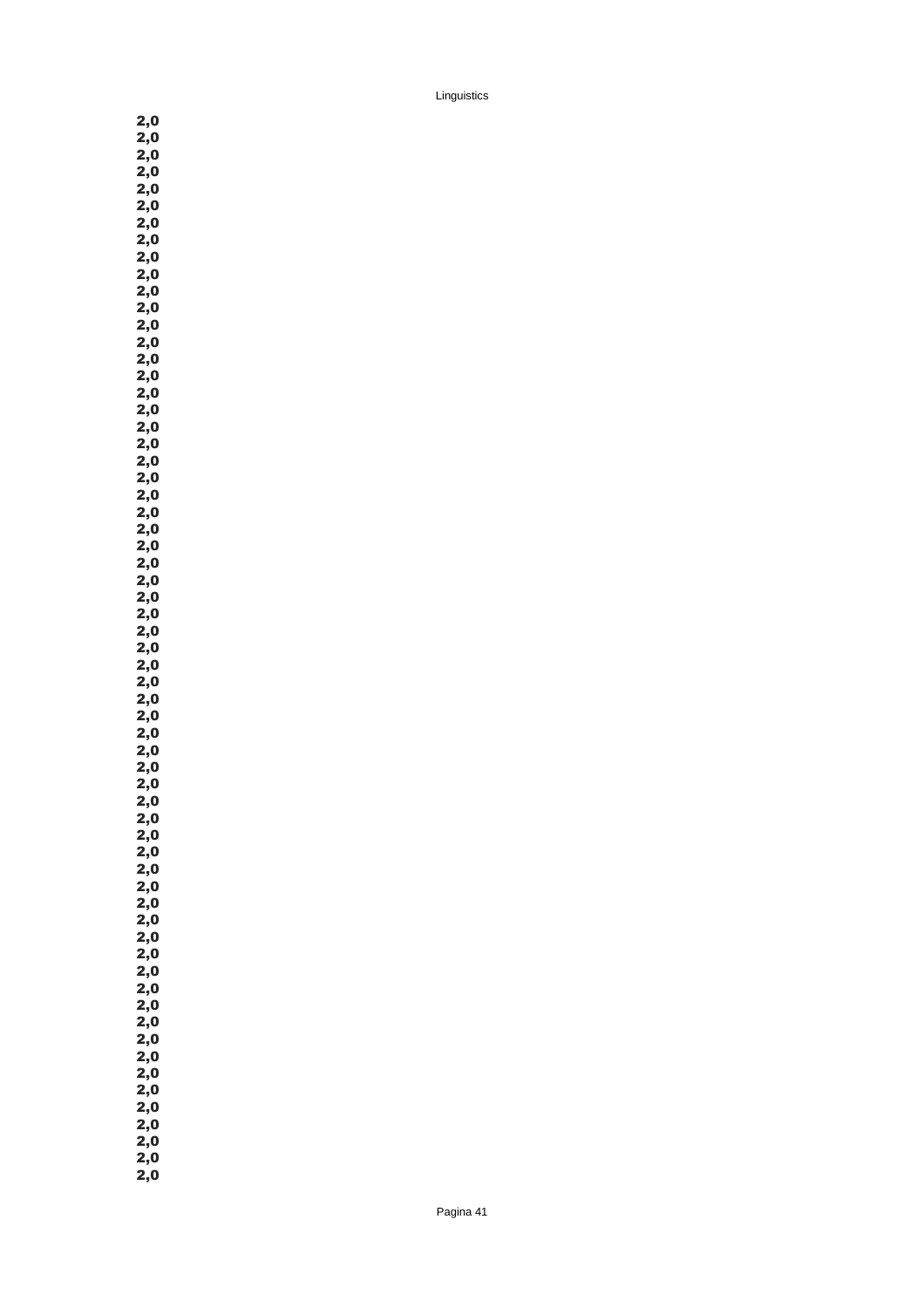2,0 2,0 2,0  $2,0$  $2,0$  $2,0$ 2,0 2,0 2,0 2,0 2,0 2,0 2,0  $2,0$  $2,0$  $2,0$ 2,0 2,0 2,0 2,0 2,0 2,0 2,0  $2,0$  $2,0$  $2,0$ 2,0 2,0 2,0 2,0 2,0 2,0 2,0  $2,0$  $2,0$  $2,0$  $2,0$ 2,0 2,0 2,0 2,0 2,0 2,0  $2,0$  $2,0$  $2,0$ 2,0 2,0 2,0 2,0 2,0 2,0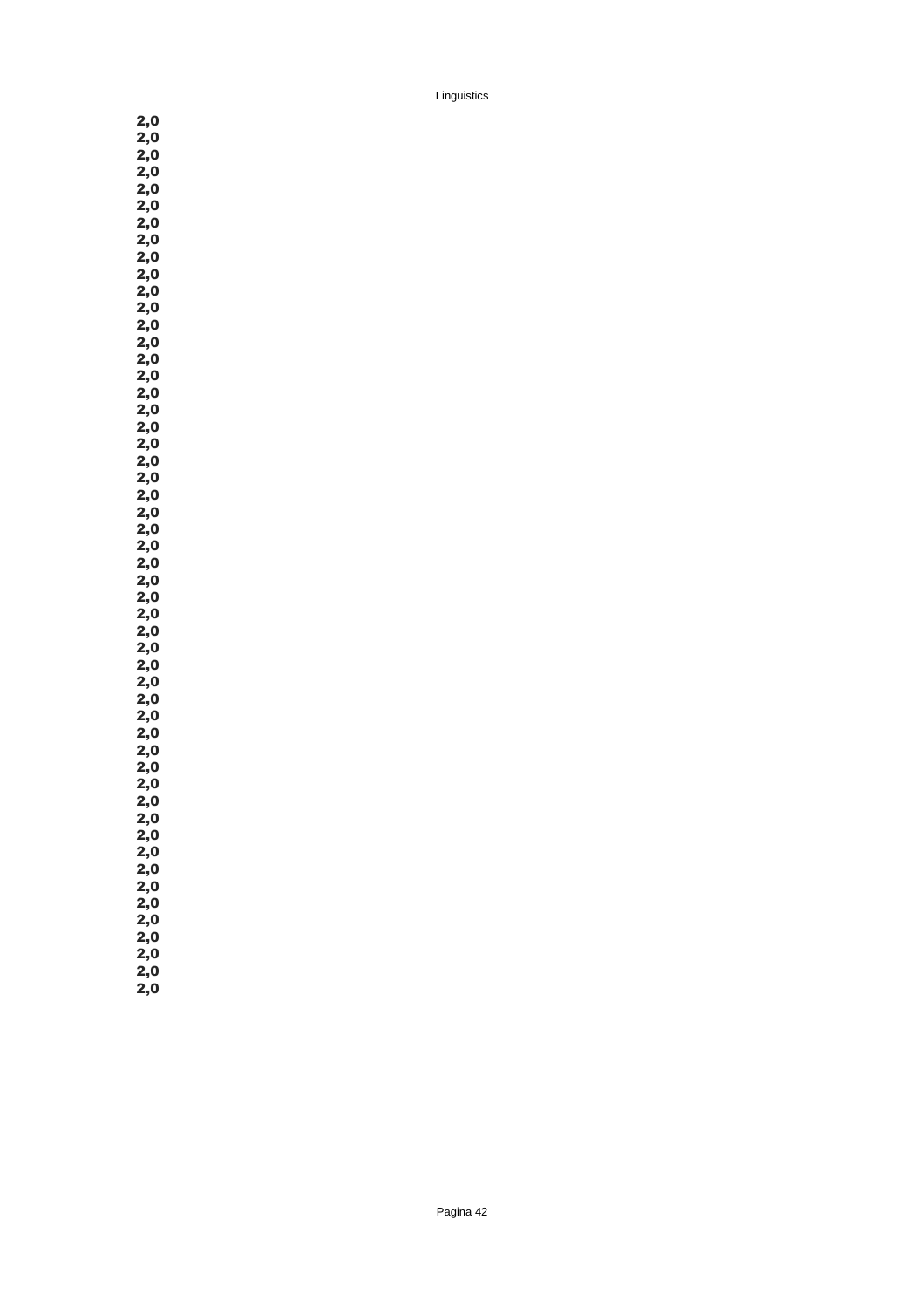|                | Top 300 Universities - Modern Languages             |                      |
|----------------|-----------------------------------------------------|----------------------|
| 2019           | <b>Institution</b>                                  | <b>Location</b>      |
| 1              | <b>Harvard University</b>                           | <b>United States</b> |
| $\overline{c}$ | University of Cambridge                             | United Kingdom       |
| 3              | University of Oxford                                | United Kingdom       |
| 4              | University of California, Berkeley (UCB)            | <b>United States</b> |
| 5              | <b>Stanford University</b>                          | <b>United States</b> |
| 6              | <b>Yale University</b>                              | <b>United States</b> |
| $\overline{7}$ | University of California, Los Angeles (UCLA)        | <b>United States</b> |
| $8=$           | Columbia University                                 | <b>United States</b> |
| $8=$           | The University of Tokyo                             | Japan                |
| 10             | <b>Peking University</b>                            | China                |
| 11             | Massachusetts Institute of Technology (MIT)         | <b>United States</b> |
| 12             | <b>Princeton University</b>                         | <b>United States</b> |
| 13             | National University of Singapore (NUS)              | Singapore            |
| 14             | New York University (NYU)                           | <b>United States</b> |
| 15             | Universidad Nacional Autónoma de México (UNAM)      | Mexico               |
| 16             | Universidad de Buenos Aires                         | Argentina            |
| 17             | University of Edinburgh                             | United Kingdom       |
| 18             | University of Chicago                               | <b>United States</b> |
| $19=$          | Seoul National University (SNU)                     | South Korea          |
| $19=$          | UCL (University College London)                     | United Kingdom       |
| $21=$          | <b>Fudan University</b>                             | China                |
| $21 =$         | University of Toronto                               | Canada               |
| $23=$          | The University of Melbourne                         | Australia            |
| $23=$          | University of Hong Kong (HKU)                       | Hong Kong            |
| 25             | <b>Kyoto University</b>                             | Japan                |
| $26=$          | Freie Universität Berlin                            | Germany              |
| $26=$          | The University of Sydney                            | Australia            |
| $28=$          | Pontificia Universidad Católica de Chile            | Chile                |
| $28=$          | Université Sorbonne Nouvelle Paris 3                | France               |
| $30=$          | Australian National University (ANU)                | Australia            |
| $30=$          | Universidade de São Paulo (USP)                     | <b>Brazil</b>        |
| 32             | The Chinese University of Hong Kong (CUHK)          | Hong Kong            |
| $33=$          | Lomonosov Moscow State University                   | Russia               |
| $33=$          | Sorbonne University                                 | France               |
| 35             | The University of Manchester                        | United Kingdom       |
| 36             | National Taiwan University (NTU)                    | Taiwan               |
| 37             | University of Michigan                              | <b>United States</b> |
| 38             | Humboldt-Universität zu Berlin                      | Germany              |
| 39             | Universidad Nacional de Colombia                    | Colombia             |
| 40             | Ludwig-Maximilians-Universität München              | Germany              |
| 41             | Korea University                                    | South Korea          |
| $42 =$         | <b>Cornell University</b>                           | <b>United States</b> |
| $42 =$         | <b>Waseda University</b>                            | Japan                |
| 44             | Duke University                                     | <b>United States</b> |
| 45             | HUFS - Hankuk (Korea) University of Foreign Studies | South Korea          |
| $46=$          | Leiden University                                   | <b>Netherlands</b>   |
| $46=$          | Università di Bologna (UNIBO)                       | Italy                |
| $48=$          | <b>Brown University</b>                             | <b>United States</b> |
| $48=$          | <b>Tsinghua University</b>                          | China                |
| 50             | <b>McGill University</b>                            | Canada               |
| 51-100         | Al-Farabi Kazakh National University                | Kazakhstan           |
| 51-100         | Beijing Normal University                           | China                |
| 51-100         | City University of Hong Kong                        | Hong Kong            |
| 51-100         | Durham University                                   | United Kingdom       |
| 51-100         | Hanyang University                                  | South Korea          |
| 51-100         | King's College London (KCL)                         | United Kingdom       |
| 51-100         | Monash University                                   | Australia            |
| 51-100         | Nanjing University                                  | China                |
| 51-100         | Nanyang Technological University (NTU)              | Singapore            |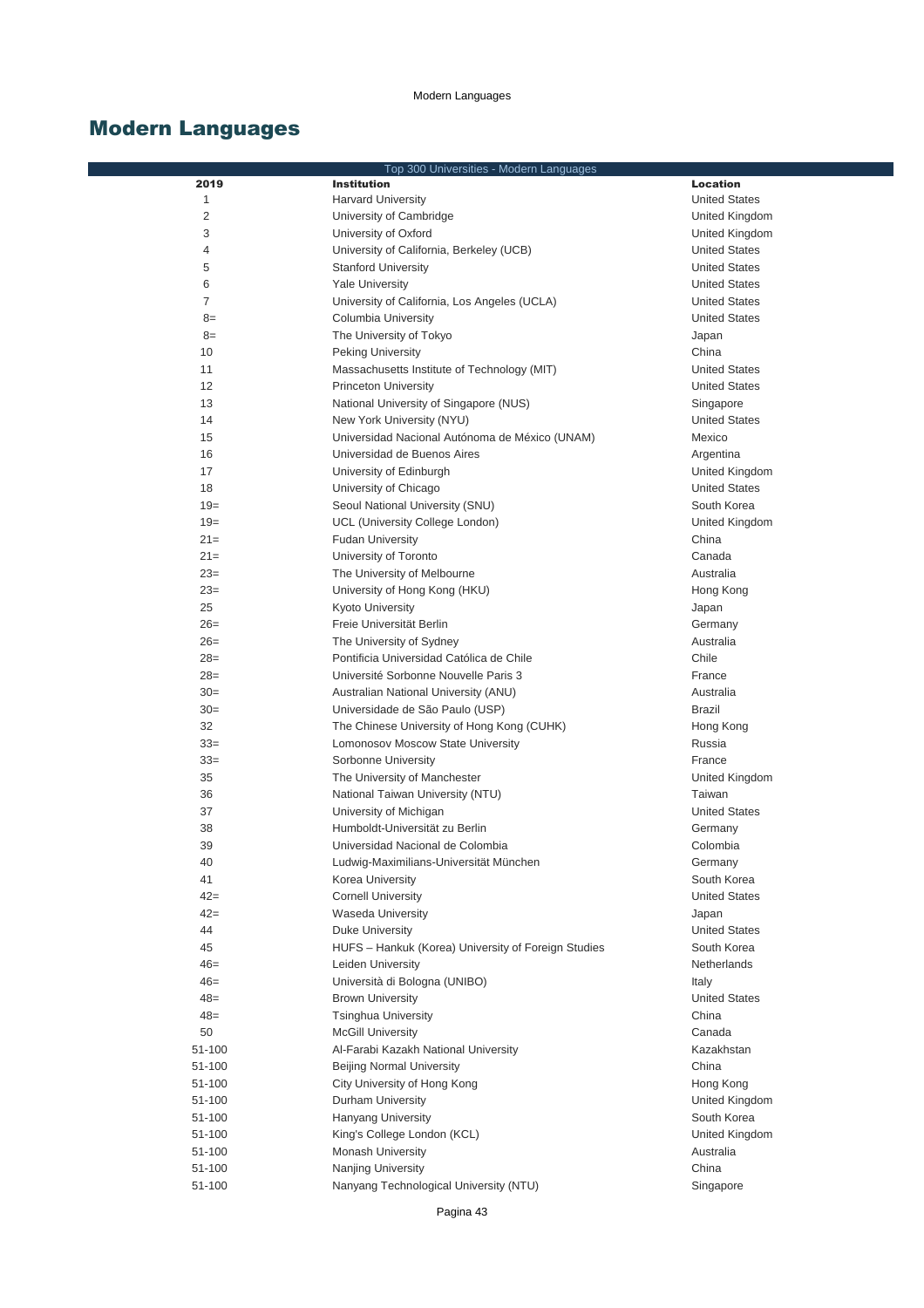| 51-100  | National Taiwan Normal University                                   | Taiwan                |
|---------|---------------------------------------------------------------------|-----------------------|
| 51-100  | Osaka University                                                    | Japan                 |
| 51-100  | Université PSL (Paris Sciences & Lettres)                           | France                |
| 51-100  | Pennsylvania State University                                       | <b>United States</b>  |
| 51-100  | Pontificia Universidad Católica del Perú                            | Peru                  |
| 51-100  | Ruprecht-Karls-Universität Heidelberg                               | Germany               |
| 51-100  | Saint-Petersburg State University                                   | Russia                |
| 51-100  | Sapienza - Università di Roma                                       | Italy                 |
| 51-100  | Shanghai Jiao Tong University                                       | China                 |
| 51-100  | SOAS - School of Oriental and African Studies, University of London | United Kingdom        |
| 51-100  | Sungkyunkwan University                                             | South Korea           |
| 51-100  | The University of Auckland                                          | New Zealand           |
| 51-100  | The University of New South Wales (UNSW)                            | Australia             |
| 51-100  | The University of Nottingham                                        | United Kingdom        |
| 51-100  | The University of Warwick                                           | United Kingdom        |
| 51-100  | Trinity College Dublin (TCD)                                        | Ireland               |
| 51-100  | Universidad Autónoma de Madrid                                      | Spain                 |
| 51-100  | Universidad Complutense de Madrid (UCM)                             | Spain                 |
| 51-100  | Universidad de Los Andes Colombia                                   | Colombia              |
| 51-100  | Universidad de Salamanca                                            | Spain                 |
| 51-100  | Universidad de Santiago de Chile (USACH)                            | Chile                 |
| 51-100  | Universidade Estadual de Campinas (Unicamp)                         | <b>Brazil</b>         |
| 51-100  | Universidade Federal do Rio de Janeiro                              | Brazil                |
| 51-100  | Università Ca' Foscari Venezia                                      | Italy                 |
| 51-100  | Università degli Studi di Milano                                    | Italy                 |
| 51-100  | Universitat Autónoma de Barcelona                                   | Spain                 |
| 51-100  | Universitat de Barcelona (UB)                                       | Spain                 |
| 51-100  | Universität Wien                                                    | Austria               |
| 51-100  | Université de Montréal                                              | Canada                |
| 51-100  | Université Paris 1 Panthéon-Sorbonne                                | France                |
| 51-100  | University of Amsterdam                                             | Netherlands           |
| 51-100  | University of Birmingham                                            | United Kingdom        |
| 51-100  | University of Bristol                                               | United Kingdom        |
| 51-100  | University of British Columbia                                      | Canada                |
| 51-100  | University of Geneva                                                | Switzerland           |
| 51-100  | University of Leeds                                                 | United Kingdom        |
| 51-100  | University of Pennsylvania                                          | <b>United States</b>  |
| 51-100  | University of Texas at Austin                                       | <b>United States</b>  |
| 51-100  | University of Wisconsin-Madison                                     | <b>United States</b>  |
| 51-100  | University of Zurich                                                | Switzerland           |
| 51-100  | Yonsei University                                                   | South Korea           |
| 101-150 | <b>Boston University</b>                                            | <b>United States</b>  |
| 101-150 | <b>Charles University</b>                                           | <b>Czech Republic</b> |
| 101-150 | City University of New York                                         | <b>United States</b>  |
| 101-150 | Georgetown University                                               | <b>United States</b>  |
| 101-150 | Hitotsubashi University                                             | Japan                 |
| 101-150 | Indiana University Bloomington                                      | <b>United States</b>  |
| 101-150 | Johns Hopkins University                                            | <b>United States</b>  |
| 101-150 | Katholieke Universiteit Leuven                                      | Belgium               |
| 101-150 | <b>Lancaster University</b>                                         | United Kingdom        |
| 101-150 | <b>Lund University</b>                                              | Sweden                |
| 101-150 | Michigan State University                                           | <b>United States</b>  |
| 101-150 | Nagoya University                                                   | Japan                 |
| 101-150 | National Chengchi University                                        | Taiwan                |
| 101-150 | National Tsing Hua University                                       | Taiwan                |
| 101-150 | Northwestern University                                             | <b>United States</b>  |
| 101-150 | Ohio State University, Columbus                                     | <b>United States</b>  |
| 101-150 | Pontificia Universidad Javeriana                                    | Colombia              |
|         |                                                                     |                       |
| 101-150 | Queen Mary University of London (QMUL)                              | United Kingdom        |
| 101-150 | Renmin (People's) University of China                               | China                 |
| 101-150 | Stockholm University                                                | Sweden                |
| 101-150 | Sun Yat-sen University                                              | China                 |
| 101-150 | Tecnológico de Monterrey (ITESM)                                    | Mexico                |

Pagina 44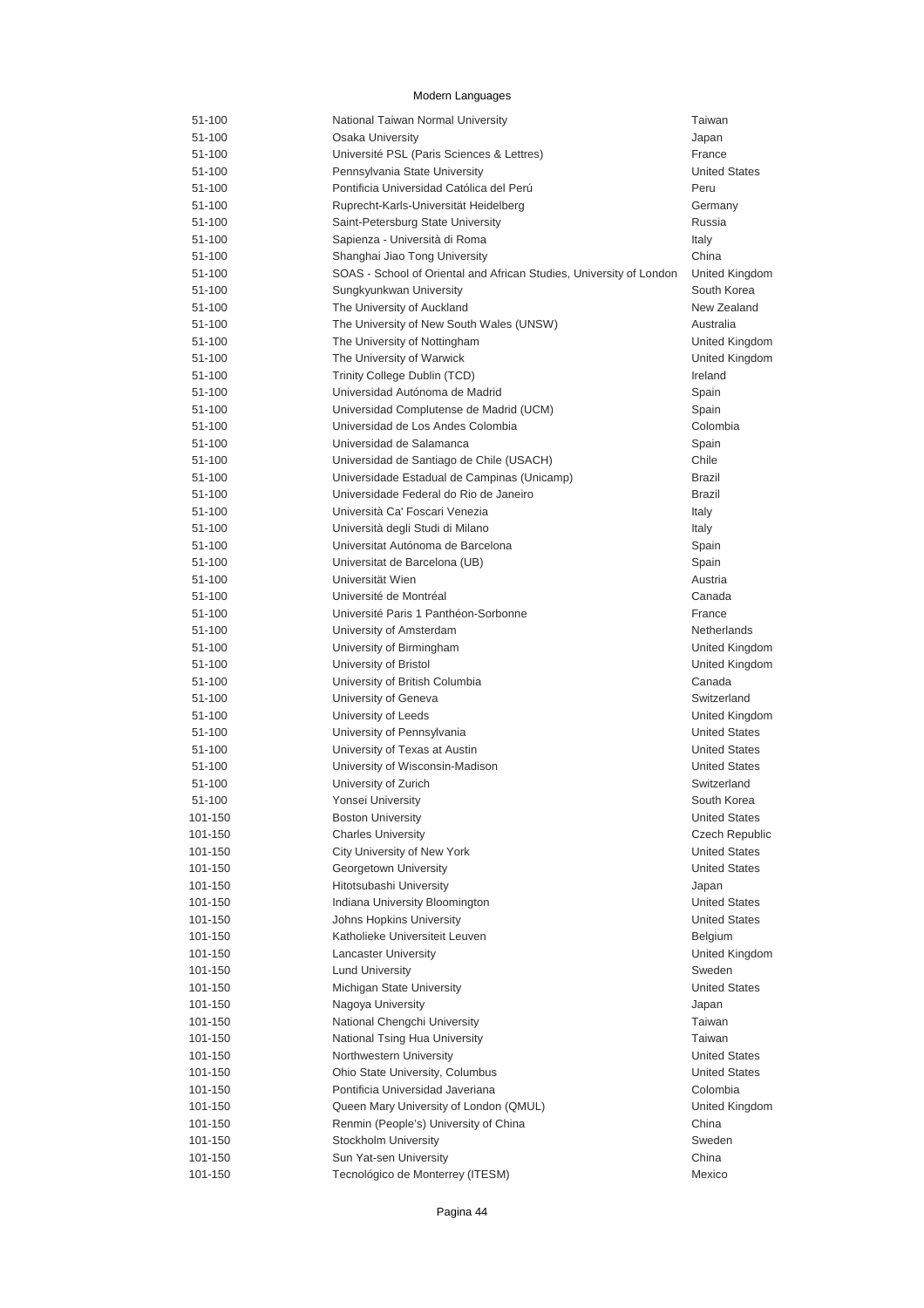| 101-150 | The University of Queensland (UQ)                               | Australia            |
|---------|-----------------------------------------------------------------|----------------------|
| 101-150 | <b>Tohoku University</b>                                        | Japan                |
| 101-150 | <b>Tomsk State University</b>                                   | Russia               |
| 101-150 | Universidad de Alcalá                                           | Spain                |
| 101-150 | Universidad de Granada                                          | Spain                |
| 101-150 | Universidad del Valle                                           | Colombia             |
| 101-150 | Università Cattolica del Sacro Cuore                            | Italy                |
| 101-150 | Università degli Studi di Padova (UNIPD)                        | Italy                |
| 101-150 | Università degli Studi di Torino (UNITO)                        | Italy                |
| 101-150 | Università di Pisa                                              | Italy                |
| 101-150 | Universität Hamburg                                             | Germany              |
| 101-150 | Universitat Pompeu Fabra                                        | Spain                |
| 101-150 | Université Catholique de Louvain (UCL)                          | Belgium              |
| 101-150 | Universiti Malaya (UM)                                          | Malaysia             |
| 101-150 | University College Dublin (UCD)                                 | Ireland              |
| 101-150 | University of Alberta                                           | Canada               |
| 101-150 | University of Copenhagen                                        | Denmark              |
| 101-150 | University of Glasgow                                           | United Kingdom       |
| 101-150 | University of Groningen                                         | <b>Netherlands</b>   |
| 101-150 | University of Hawaii at Mānoa                                   | <b>United States</b> |
| 101-150 | University of Helsinki                                          | Finland              |
| 101-150 | University of Illinois at Urbana-Champaign                      | <b>United States</b> |
| 101-150 | University of Maryland, College Park                            | <b>United States</b> |
| 101-150 | University of Massachusetts, Amherst                            | <b>United States</b> |
| 101-150 | University of Ottawa                                            | Canada               |
| 101-150 | University of St Andrews                                        | United Kingdom       |
| 101-150 | University of Warsaw                                            | Poland               |
| 101-150 | University of Washington                                        | <b>United States</b> |
| 101-150 | Uppsala University                                              | Sweden               |
| 101-150 | <b>Zhejiang University</b>                                      | China                |
| 151-200 | <b>Aarhus University</b>                                        | Denmark              |
| 151-200 | Beijing Foreign Studies University                              | China                |
| 151-200 | Chulalongkorn University                                        | Thailand             |
| 151-200 | Colegio de México                                               | Mexico               |
| 151-200 | Dartmouth College                                               | <b>United States</b> |
| 151-200 | Deakin University                                               | Australia            |
| 151-200 | East China Normal University                                    | China                |
| 151-200 | Eberhard Karls Universität Tübingen                             | Germany              |
| 151-200 | Ewha Womans University                                          | South Korea          |
| 151-200 | Jagiellonian University                                         | Poland               |
| 151-200 | Karl-Franzens-Universität Graz                                  | Austria              |
| 151-200 | Kyung Hee University                                            | South Korea          |
| 151-200 | Kyushu University                                               | Japan                |
| 151-200 | <b>Laval University</b>                                         | Canada               |
| 151-200 | <b>Macquarie University</b>                                     | Australia            |
| 151-200 | National Cheng Kung University                                  | Taiwan               |
| 151-200 | National Research University - Higher School of Economics (HSE) | Russia               |
| 151-200 | <b>Newcastle University</b>                                     | United Kingdom       |
| 151-200 | <b>RUDN University</b>                                          | Russia               |
| 151-200 | Pontificia Universidade Católica do Rio de Janeiro - PUC - Rio  | Brazil               |
| 151-200 | Radboud University Nijmegen                                     | <b>Netherlands</b>   |
| 151-200 | Taras Shevchenko National University of Kyiv                    | Ukraine              |
| 151-200 | The Hong Kong Polytechnic University                            | Hong Kong            |
| 151-200 | The University of Western Australia (UWA)                       | Australia            |
| 151-200 | Universidad de Antioquia                                        | Colombia             |
| 151-200 | Universidad de Sevilla                                          | Spain                |
| 151-200 | Universidad Iberoamericana (UIA)                                | Mexico               |
| 151-200 | Universidade Federal do Rio Grande Do Sul                       | Brazil               |
| 151-200 | Università degli Studi di Firenze (UNIFI)                       | Italy                |
| 151-200 | Universität Frankfurt am Main                                   | Germany              |
| 151-200 | Universität Freiburg                                            | Germany              |
| 151-200 | Universität Köln                                                | Germany              |
| 151-200 | Université Lumière Lyon 2                                       | France               |
|         |                                                                 |                      |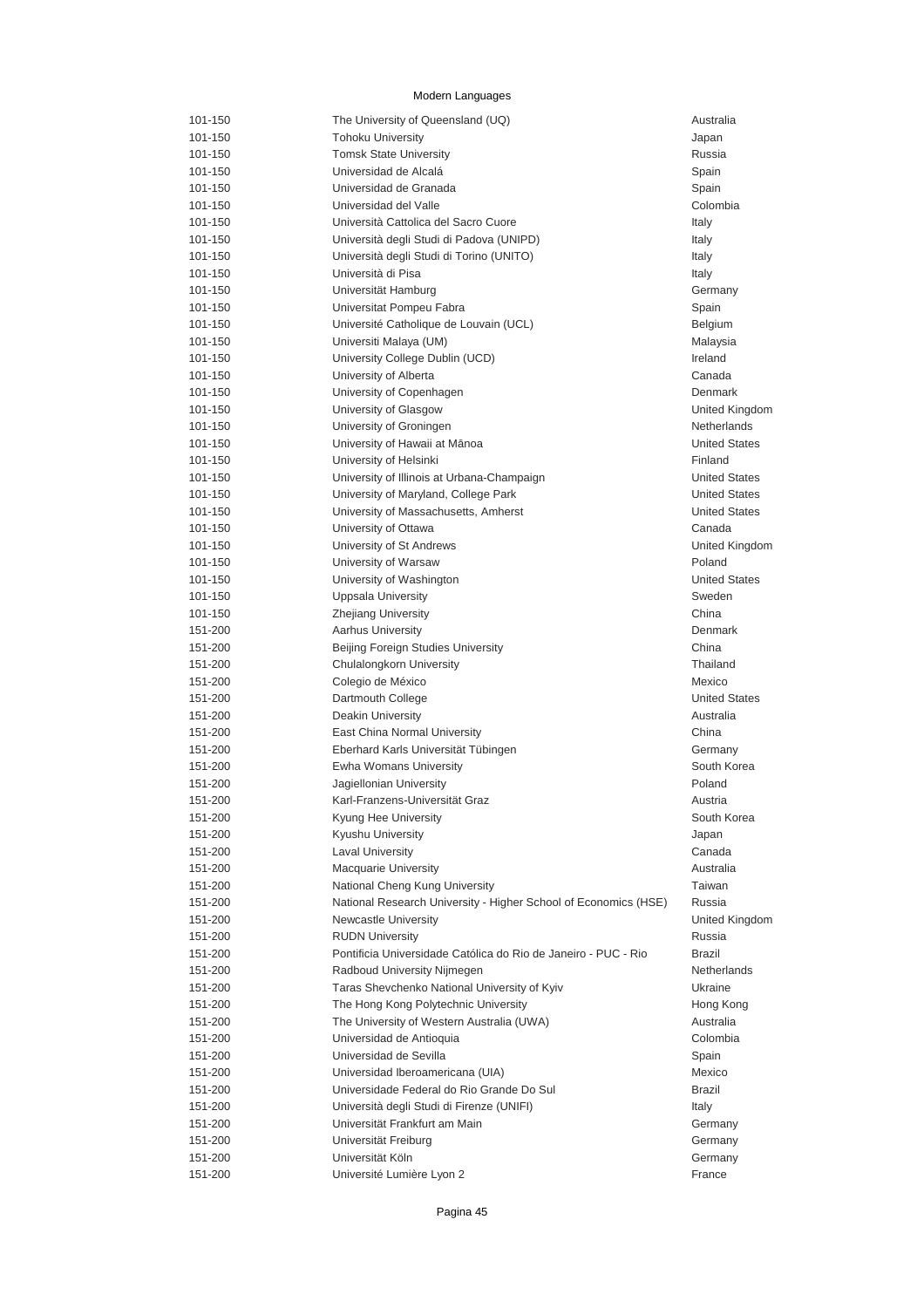| 151-200 | University of Arizona                                            | <b>United States</b> |
|---------|------------------------------------------------------------------|----------------------|
| 151-200 | University of California, San Diego (UCSD)                       | <b>United States</b> |
| 151-200 | University of Delhi                                              | India                |
| 151-200 | University of Exeter                                             | United Kingdo        |
| 151-200 | University of Lisbon                                             | Portugal             |
| 151-200 | University of Liverpool                                          | United Kingdo        |
| 151-200 | University of North Carolina, Chapel Hill                        | <b>United States</b> |
| 151-200 | University of Oslo                                               | Norway               |
| 151-200 | University of Pittsburgh                                         | <b>United States</b> |
| 151-200 | University of Southern California                                | <b>United States</b> |
| 151-200 | University of Virginia                                           | <b>United States</b> |
| 151-200 | University of York                                               | United Kingdo        |
| 151-200 | <b>Utrecht University</b>                                        | Netherlands          |
| 151-200 | Victoria University of Wellington                                | New Zealand          |
| 151-200 | Vrije Universiteit Amsterdam                                     | Netherlands          |
| 201-250 | Arizona State University                                         | <b>United States</b> |
| 201-250 | <b>Cairo University</b>                                          | Egypt                |
| 201-250 | <b>Cardiff University</b>                                        | United Kingdo        |
| 201-250 | Dongguk University                                               | South Korea          |
| 201-250 | Georg-August-Universität Göttingen                               | Germany              |
| 201-250 | Hebrew University of Jerusalem                                   | Israel               |
| 201-250 | <b>INSEAD (France)</b>                                           | France               |
| 201-250 | <b>Istanbul University</b>                                       | Turkey               |
| 201-250 | Jawaharlal Nehru University                                      | India                |
| 201-250 | Kazan Federal University                                         | Russia               |
| 201-250 | National Sun Yat-sen University                                  | Taiwan               |
| 201-250 | Novosibirsk State University                                     | Russia               |
| 201-250 | <b>Oxford Brookes University</b>                                 | United Kingdo        |
| 201-250 | Pontificia Universidade Católica de São Paulo (PUC-SP)           | Brazil               |
| 201-250 | Rheinisch-Westfälische Technische Hochschule Aachen              | Germany              |
| 201-250 | <b>Rice University</b>                                           | <b>United States</b> |
| 201-250 | Rutgers - The State University of New Jersey, New Brunswick      | <b>United States</b> |
| 201-250 | Sciences Po Paris                                                | France               |
| 201-250 | Scuola Normale Superiore di Pisa                                 | Italy                |
| 201-250 | Sogang University                                                | South Korea          |
| 201-250 | The Open University                                              | United Kingdo        |
| 201-250 | Universidad Autónoma del Estado de México                        | Mexico               |
| 201-250 | Universidad Central de Venezuela (UCV)                           | Venezuela            |
| 201-250 | Universidad Nacional de Córdoba                                  | Argentina            |
| 201-250 | Universidad Nacional de La Plata                                 | Argentina            |
| 201-250 | Universidad Simón Bolívar Venezuela                              | Venezuela            |
| 201-250 | Universidade de Santiago de Compostela                           | Spain                |
| 201-250 | Università degli Studi di Pavia (UNIPV)                          | Italy                |
| 201-250 | Universitá degli Studi di Roma - Tor Vergata                     | Italy                |
| 201-250 | Università degli Studi di Trento                                 | Italy                |
| 201-250 | Universitat de Valencia                                          | Spain                |
| 201-250 | Université Libre de Bruxelles (ULB)                              | Belgium              |
| 201-250 | Université Paris Diderot - Paris 7                               | France               |
| 201-250 | Université Paris Ouest Nanterre La Défense                       | France               |
| 201-250 | Universiti Kebangsaan Malaysia (UKM)                             | Malaysia             |
| 201-250 | University of California, Irvine (UCI)                           | <b>United States</b> |
| 201-250 | University of California, Santa Barbara (UCSB)                   | <b>United States</b> |
| 201-250 | University of Cape Town                                          | South Africa         |
| 201-250 | University of Coimbra                                            | Portugal             |
| 201-250 | University of Gothenburg                                         | Sweden               |
| 201-250 |                                                                  | <b>United States</b> |
| 201-250 | University of Illinois, Chicago (UIC)<br>University of Indonesia | Indonesia            |
|         |                                                                  | Switzerland          |
| 201-250 | University of Lausanne                                           |                      |
| 201-250 | University of Minnesota                                          | <b>United States</b> |
| 201-250 | University of Porto                                              | Portugal             |
| 201-250 | University of Reading                                            | United Kingdo        |
| 201-250 | University of Science and Technology of China                    | China                |
| 201-250 | University of Seoul                                              | South Korea          |

ted Kingdom ted Kingdom ted Kingdom ed Kingdom ed Kingdom ed Kingdom ed Kingdom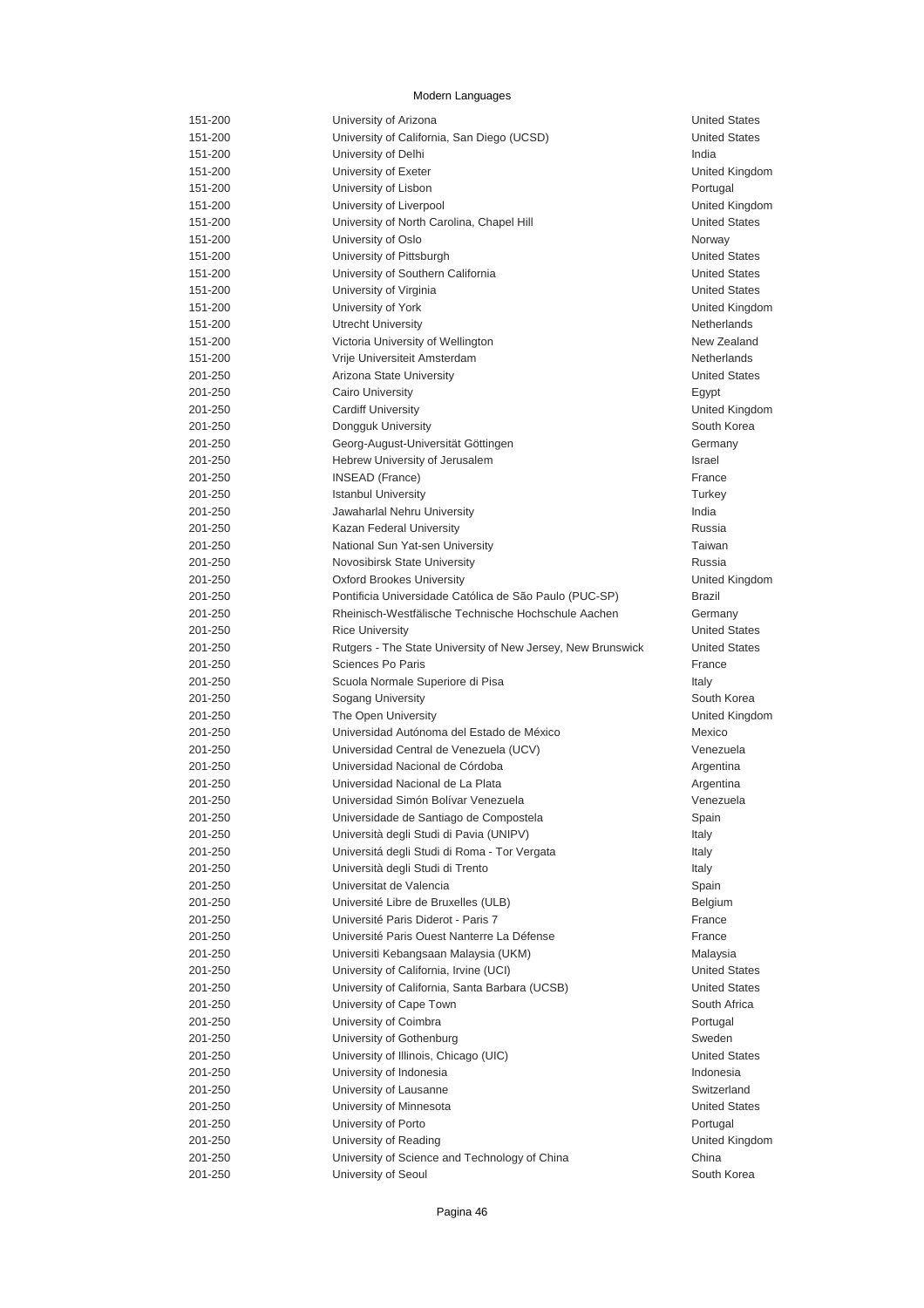| 201-250 | University of Southampton                        | United Kir        |
|---------|--------------------------------------------------|-------------------|
| 201-250 | University of Tsukuba                            | Japan             |
| 201-250 | <b>Wuhan University</b>                          | China             |
| 251-300 | American University                              | <b>United Sta</b> |
| 251-300 | Ankara Üniversitesi                              | Turkey            |
| 251-300 | <b>Aston University</b>                          | United Kir        |
| 251-300 | Carnegie Mellon University                       | <b>United Sta</b> |
| 251-300 | CentraleSupélec                                  | France            |
| 251-300 | Concordia University                             | Canada            |
| 251-300 | Georgia Institute of Technology (Georgia Tech)   | <b>United Sta</b> |
| 251-300 | Hong Kong Baptist University (HKBU)              | Hong Kor          |
| 251-300 | Johannes Gutenberg Universität Mainz             | Germany           |
| 251-300 | Moscow State Linguistic University               | Russia            |
| 251-300 | National Central University                      | Taiwan            |
| 251-300 | National Chiao Tung University                   | Taiwan            |
| 251-300 | Palacký University in Olomouc                    | Czech Re          |
| 251-300 | Queen's University of Belfast                    | United Kir        |
| 251-300 | Rheinische Friedrich-Wilhelms-Universität Bonn   | Germany           |
| 251-300 | Ritsumeikan University                           | Japan             |
| 251-300 | Russian State University for the Humanities RGGU | Russia            |
| 251-300 | Sophia University                                | Japan             |
| 251-300 | <b>Stellenbosch University</b>                   | South Afri        |
| 251-300 | The University of Sheffield                      | United Kir        |
| 251-300 | Universidad Autónoma Metropolitana (UAM)         | Mexico            |
| 251-300 | Universidad de Concepción                        | Chile             |
| 251-300 | Universidad de Costa Rica                        | Costa Ric         |
| 251-300 | Universidad de Guadalajara (UDG)                 | Mexico            |
| 251-300 | Universidad de la Habana                         | Cuba              |
| 251-300 | Universidad Nacional de Rosario                  | Argentina         |
| 251-300 | Universidade do Estado do Rio de Janeiro (UERJ)  | Brazil            |
| 251-300 | Universidade Federal de Minas Gerais             | Brazil            |
| 251-300 | Universidade Federal de Santa Catarina           | Brazil            |
| 251-300 | Universität Innsbruck                            | Austria           |
| 251-300 | Universität Konstanz                             | Germany           |
|         |                                                  | France            |
| 251-300 | Université de Strasbourg                         |                   |
| 251-300 | Université du Québec                             | Canada            |
| 251-300 | Universiti Putra Malaysia (UPM)                  | Malaysia          |
| 251-300 | Universiti Sains Malaysia (USM)                  | Malaysia          |
| 251-300 | University of Bergen                             | Norway            |
| 251-300 | University of California, Davis (UCD)            | <b>United Sta</b> |
| 251-300 | University of Canterbury                         | New Zeal          |
| 251-300 | University of Florida                            | <b>United Sta</b> |
| 251-300 | University of Ghent                              | Belgium           |
| 251-300 | University of Notre Dame                         | <b>United Sta</b> |
| 251-300 | University of Oregon                             | <b>United Sta</b> |
| 251-300 | University of Otago                              | New Zeal          |
| 251-300 | University of Surrey                             | United Kir        |
| 251-300 | University of Tartu                              | Estonia           |
| 251-300 | University of the Philippines                    | Philippine        |
| 251-300 | Verona University                                | Italy             |
| 251-300 | <b>Western University</b>                        | Canada            |
| 251-300 | Westfälische Wilhelms-Universität Münster        | Germany           |
| 251-300 | <b>York University</b>                           | Canada            |

United Kingdom United States United Kingdom United States United States Hong Kong Czech Republic United Kingdom South Africa United Kingdom Costa Rica United States New Zealand **United States** United States **United States** New Zealand United Kingdom Philippines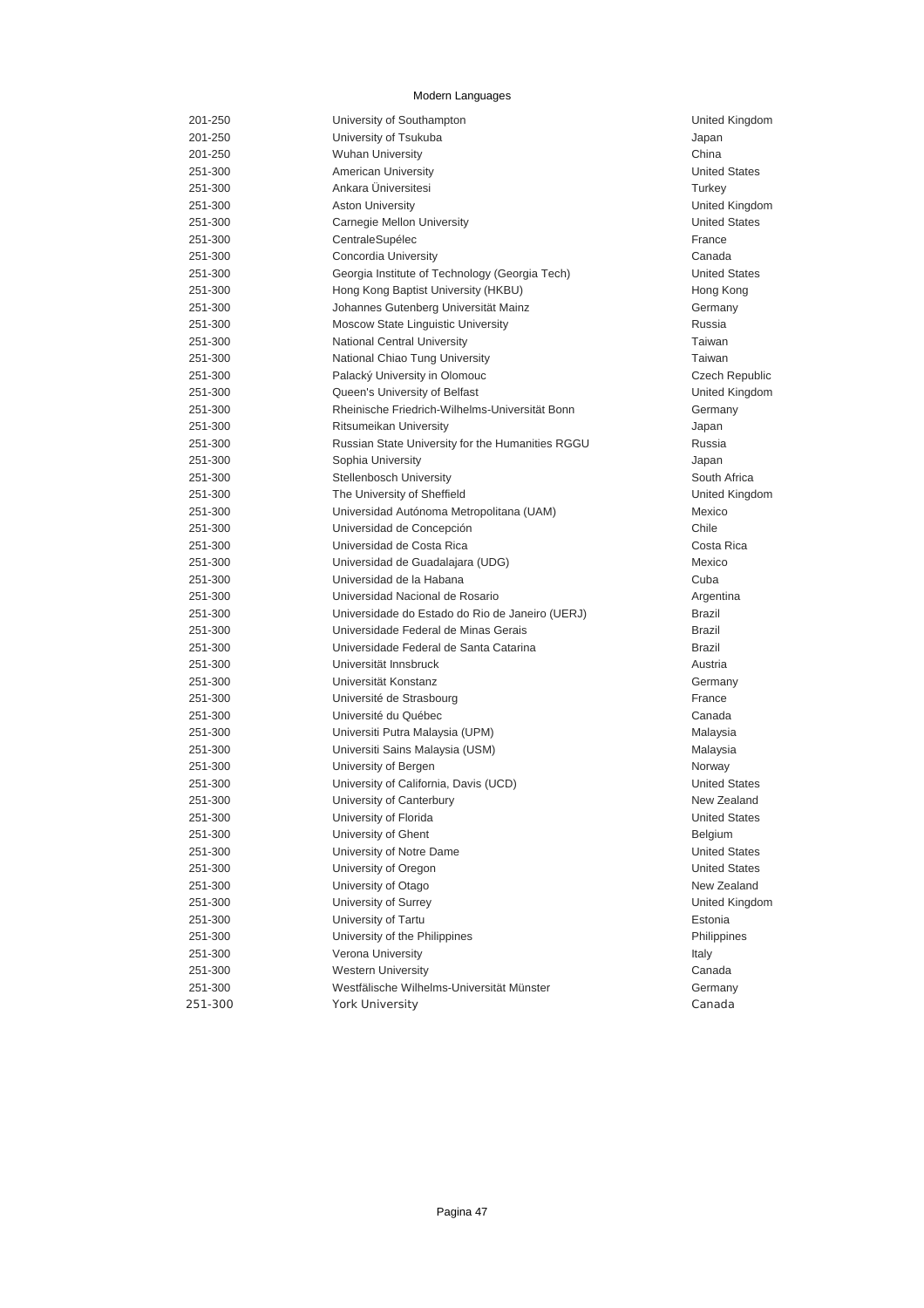Score 14,0  $14,0$  $14,0$  $14,0$ 14,0  $14,0$ 14,0 14,0 14,0 14,0  $12,0$  $12,0$  $12,0$  $12,0$  $12,0$  $12,0$ 12,0 12,0 12,0 12,0  $10,0$  $10,0$ 10,0 10,0  $10,0$ 10,0 10,0 10,0 10,0 10,0  $10,0$ 8,0 8,0 8,0 8,0 8,0 8,0 8,0 8,0 8,0 6,0 6,0 6,0 6,0 6,0 6,0 6,0 6,0 6,0 6,0 4,0  $\overline{4,0}$  $4,0$  $\overline{4,0}$  $\overline{4,0}$  $4,0$ 4,0 4,0 4,0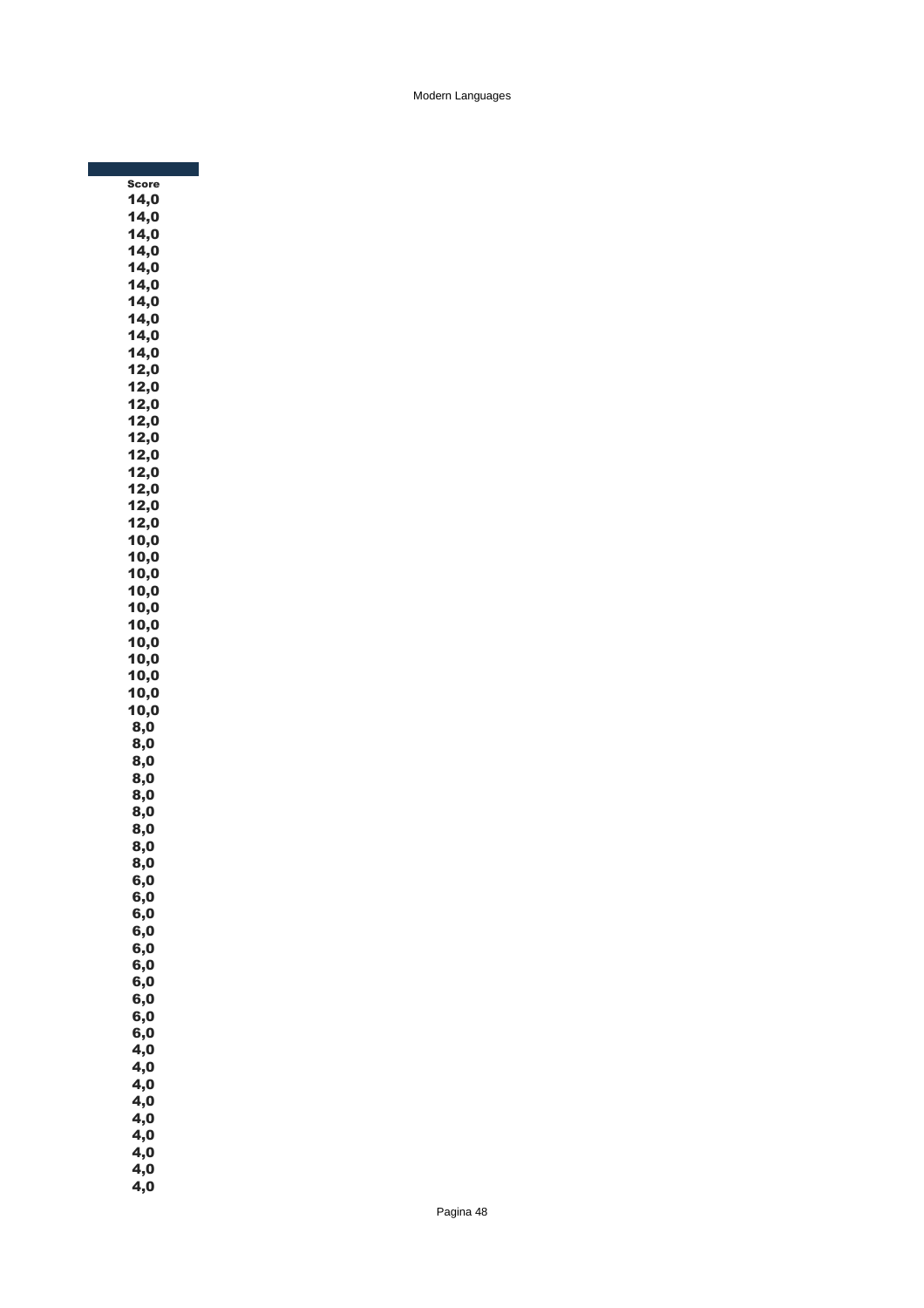4,0  $4,0$  $\overline{4,0}$  $4,0$  $\overline{4,0}$ 4,0  $\overline{4,0}$ 4,0 4,0 4,0  $4,0$  $\overline{4,0}$  $4,0$  $4,0$  $\overline{4,0}$ 4,0 4,0 4,0 4,0 4,0  $4,0$  $\overline{4,0}$  $4,0$  $\overline{4,0}$  $\overline{4,0}$  $4,0$  $\overline{4,0}$ 4,0  $4,0$ 4,0  $\mathbf{4,0}$  $\overline{4,0}$  $\overline{4,0}$  $4,0$  $\overline{4,0}$ 4,0 4,0  $\overline{4,0}$ 4,0  $4,0$  $4,0$  $2,0$  $2,0$  $2,0$  $2,0$  $2,0$ 2,0 2,0 2,0 2,0  $2,0$  $2,0$  $2,0$  $2,0$ 2,0 2,0 2,0  $2,0$  $2,0$ 2,0 2,0  $2,0$  $2,0$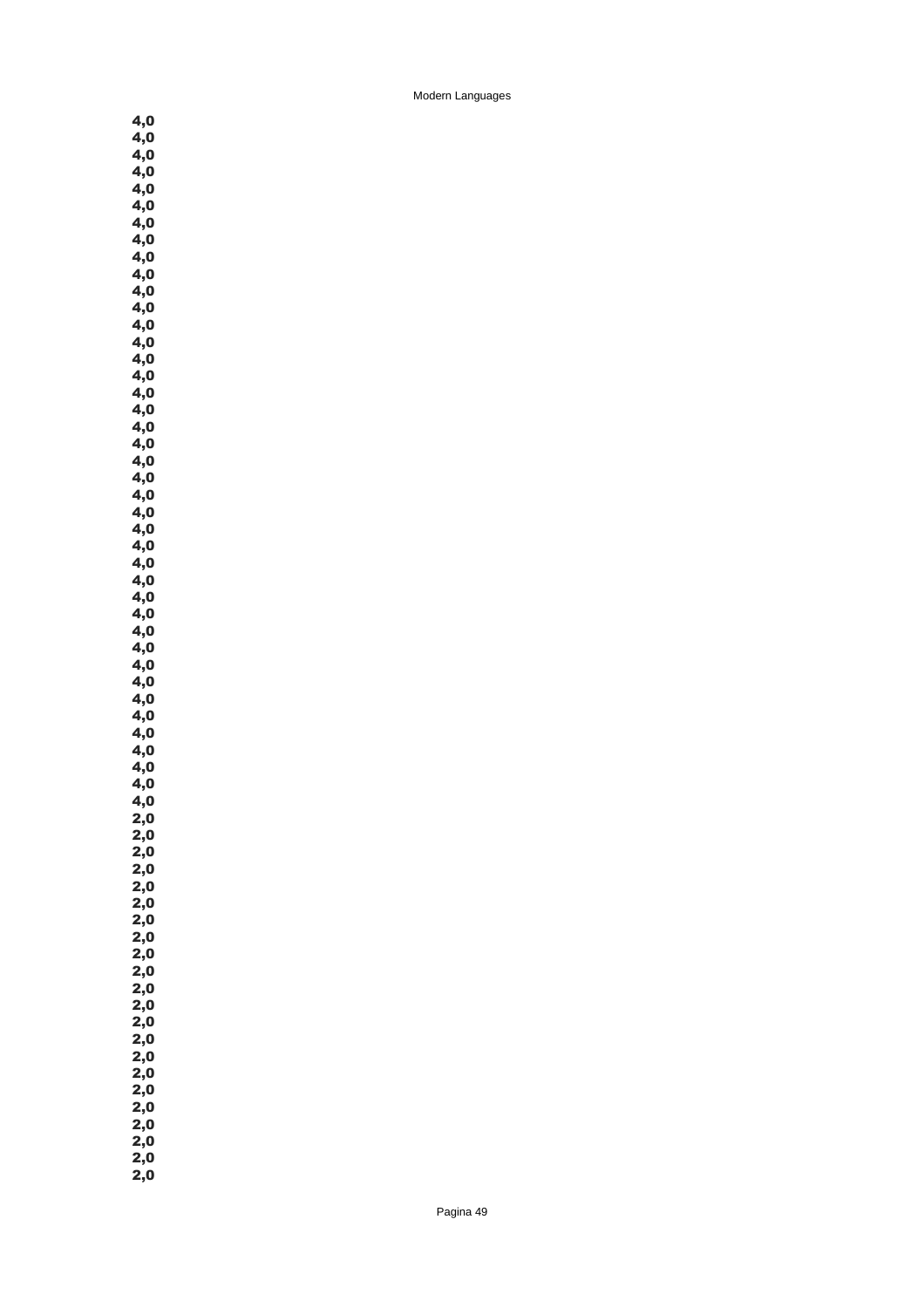2,0  $2,0$  $2,0$  $2,0$  $2,0$  $2,0$ 2,0  $2,0$  $2,0$ 2,0 2,0  $2,0$  $2,0$  $2,0$  $2,0$  $2,0$  $2,0$ 2,0  $2,0$ 2,0 2,0  $2,0$  $2,0$  $2,0$  $2,0$  $2,0$ 2,0 2,0  $2,0$ 2,0 2,0  $2,0$  $2,0$  $2,0$  $2,0$ 2,0 2,0  $2,0$ 2,0 2,0  $2,0$  $2,0$  $2,0$  $2,0$  $2,0$  $2,0$ 2,0 2,0 2,0 2,0  $2,0$  $2,0$  $2,0$  $2,0$ 2,0  $2,0$  $2,0$  $2,0$ 2,0 2,0 2,0  $2,0$  $2,0$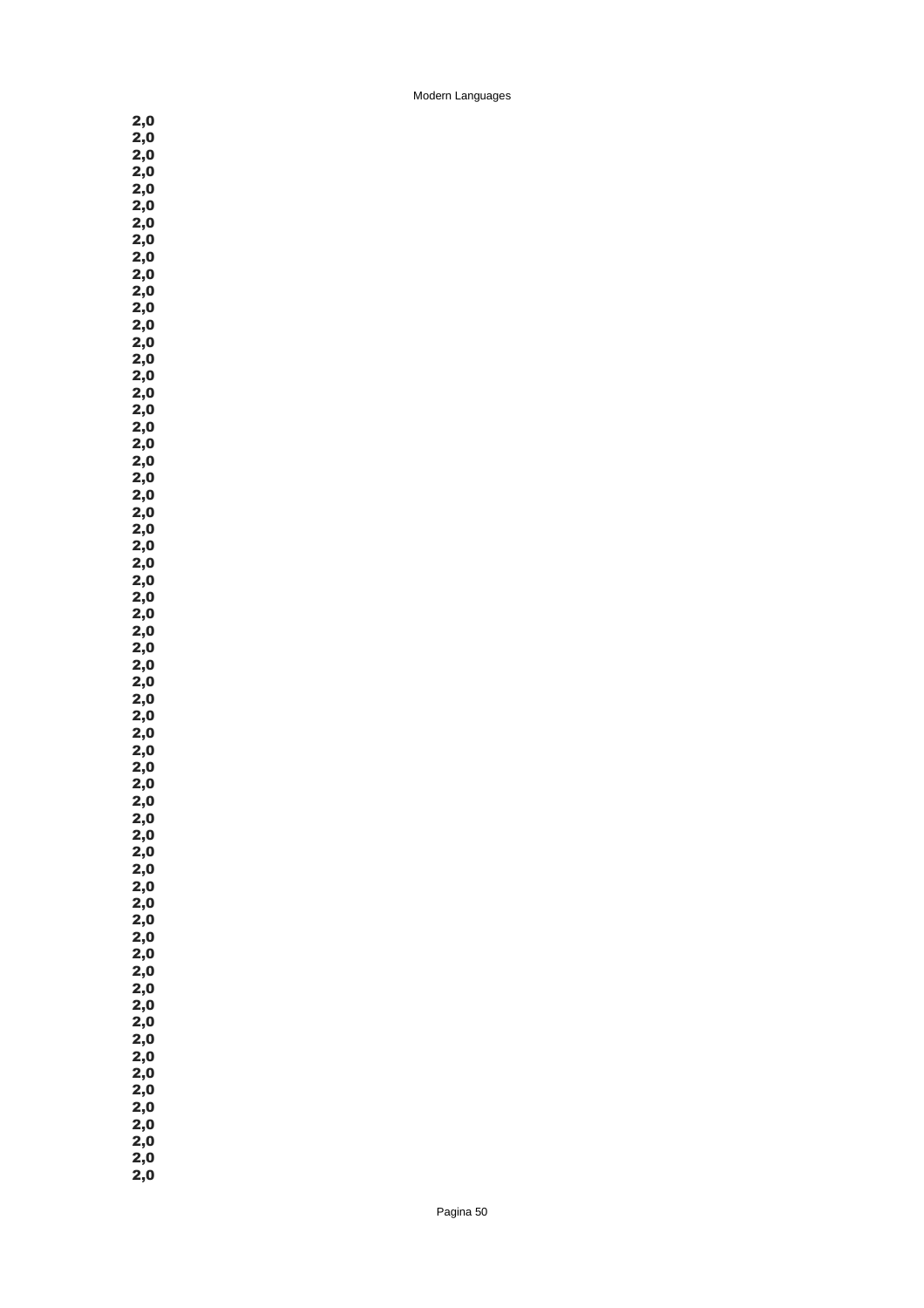2,0  $2,0$  $2,0$  $2,0$  $2,0$  $2,0$ 2,0 2,0  $2,0$ 2,0 2,0  $2,0$  $2,0$  $2,0$  $2,0$  $2,0$  $2,0$ 2,0  $2,0$ 2,0 2,0  $2,0$  $2,0$  $2,0$  $2,0$  $2,0$ 2,0 2,0  $2,0$ 2,0 2,0  $2,0$  $2,0$  $2,0$  $2,0$ 2,0 2,0  $2,0$ 2,0 2,0  $2,0$  $2,0$  $2,0$  $2,0$  $2,0$  $2,0$ 2,0 2,0 2,0 2,0  $2,0$  $2,0$  $2,0$  $2,0$ 2,0  $2,0$  $2,0$  $2,0$ 2,0 2,0 2,0  $2,0$ 

 $2,0$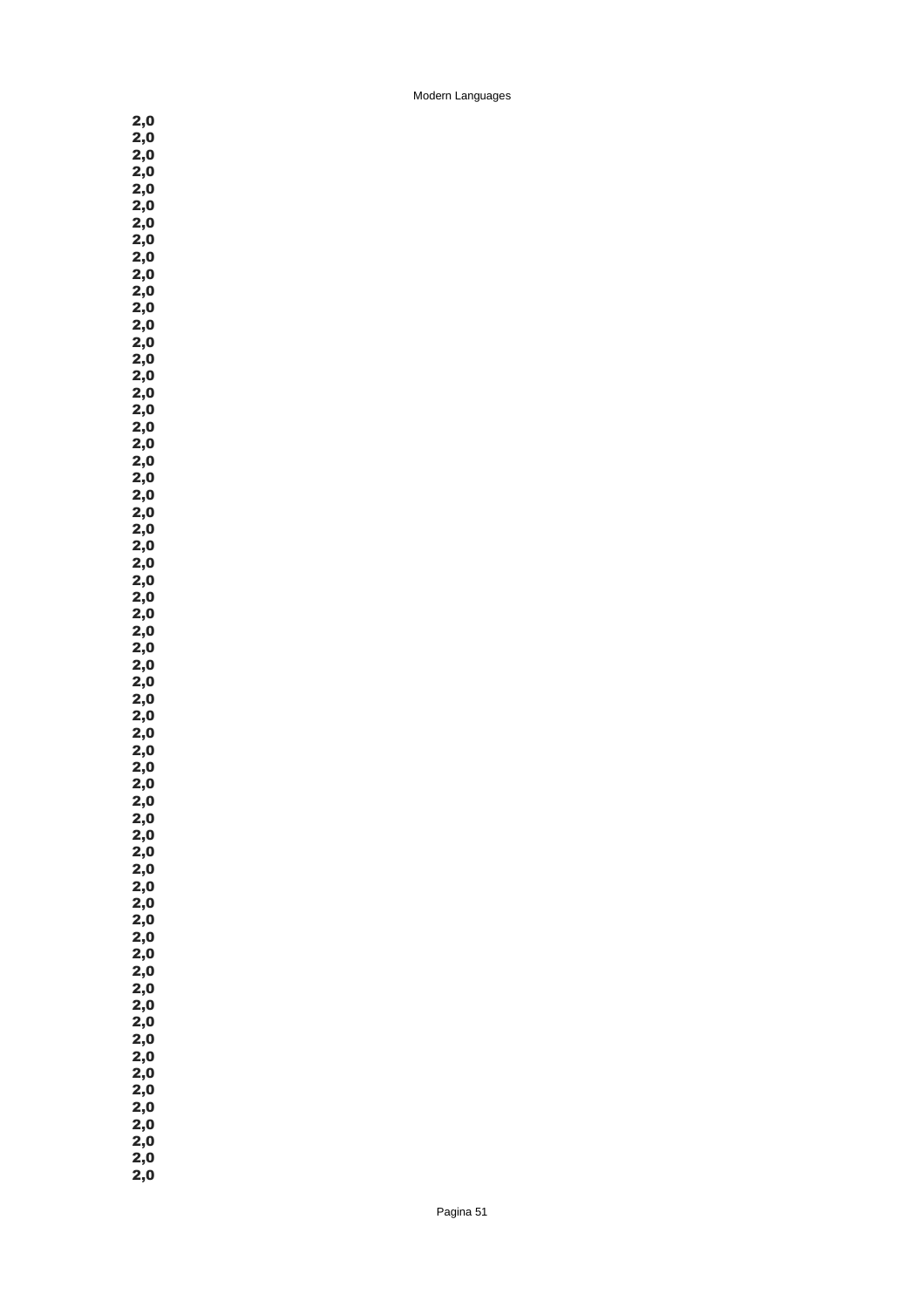$2,0$  $2,0$  $2,0$  $2,0$  $2,0$ 2,0 2,0 2,0 2,0 2,0  $2,0$  $2,0$  $2,0$  $2,0$  $2,0$  $2,0$ 2,0 2,0 2,0 2,0  $2,0$  $2,0$  $2,0$  $2,0$  $2,0$ 2,0 2,0 2,0 2,0 2,0  $2,0$  $2,0$  $2,0$  $2,0$ 2,0 2,0  $2,0$ 2,0 2,0  $2,0$  $2,0$  $2,0$  $2,0$  $2,0$  $2,0$ 2,0 2,0 2,0 2,0  $2,0$  $2,0$  $2,0$ 

2,0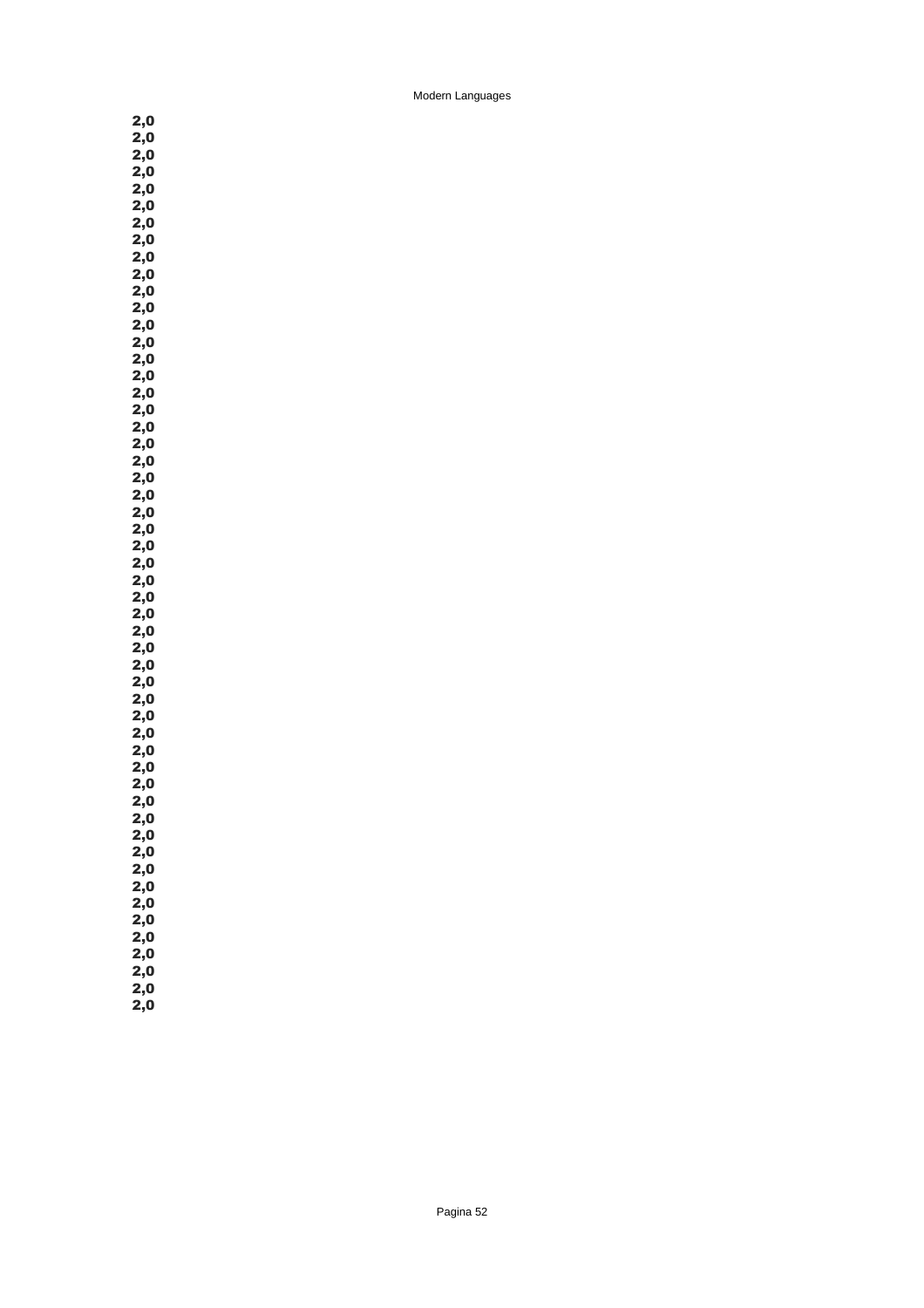|        | Top 100 Universities - Performing Arts                                               |                          |
|--------|--------------------------------------------------------------------------------------|--------------------------|
| 2019   | <b>Institution</b>                                                                   | <b>Location</b>          |
| $1=$   | Julliard School                                                                      | <b>United States</b>     |
| $1=$   | University of Music and Performing Arts Vienna                                       | Austria                  |
| 3      | Royal College of Music                                                               | United Kingdom           |
| 4      | Royal Academy of Music                                                               | United Kingdom           |
| 5      | Curtis Institute of Music                                                            | <b>United States</b>     |
| 6      | New York University (NYU)                                                            | <b>United States</b>     |
| 7      | Guildhall School of Music and Drama                                                  | United Kingdom           |
| 8      | <b>Harvard University</b>                                                            | <b>United States</b>     |
| $9=$   | Northwestern University                                                              | <b>United States</b>     |
| $9=$   | University of Oxford                                                                 | United Kingdom           |
| 11     | University of Cambridge                                                              | United Kingdom           |
| 12     | Sibelius Academy                                                                     | Finland                  |
| 13     | Hong Kong Academy of Performing Arts                                                 | Hong Kong                |
| 14     | Conservatoire national supérieur de musique et de danse de Paris (CNSMDP)            | France                   |
| 15     | The University of Melbourne                                                          | Australia                |
| 16     | <b>Monash University</b>                                                             | Australia                |
| $17=$  | Royal Holloway University of London                                                  | United Kingdom           |
| $17=$  | <b>Yale University</b>                                                               | <b>United States</b>     |
| $19=$  | Royal Conservatoire of Scotland (Formerly Royal Scottish Academy of Music and Drama) | United Kingdom           |
| $19=$  | <b>Stanford University</b>                                                           | <b>United States</b>     |
| 21     | University of California, Berkeley (UCB)                                             | <b>United States</b>     |
| 22     | Indiana University Bloomington                                                       | <b>United States</b>     |
| 23     | University of California, Los Angeles (UCLA)                                         | <b>United States</b>     |
| 24     | Central School of Speech & Drama                                                     | United Kingdom           |
| $25=$  | Columbia University                                                                  | <b>United States</b>     |
| $25=$  | University of Huddersfield                                                           | United Kingdom           |
| 27     | University of Chicago                                                                | <b>United States</b>     |
| $28=$  | The University of Sydney                                                             | Australia                |
| $28=$  | University of Rochester                                                              | <b>United States</b>     |
| 30     | Massachusetts Institute of Technology (MIT)                                          | <b>United States</b>     |
| 31     | National University of Singapore (NUS)                                               | Singapore                |
| 32     | University Mozarteum Salzburg                                                        | Austria                  |
| 33     | Norwegian Academy of Music                                                           | Norway                   |
| 34     | <b>McGill University</b>                                                             | Canada                   |
| 35     | Central Academy of Drama, China                                                      | China                    |
| 36     | Hochschule für Musik und Theater Hamburg                                             | Germany                  |
| 37     | Korea National University of Arts                                                    | South Korea              |
| 38     | Queen Mary University of London (QMUL)                                               | United Kingdom           |
| 39     | King's College London (KCL)                                                          | United Kingdom           |
| 40     | Seoul National University (SNU)                                                      | South Korea              |
| 41     | <b>Princeton University</b>                                                          | <b>United States</b>     |
| $42 =$ | The University of Tokyo                                                              | Japan                    |
| $42 =$ | Trinity College Dublin (TCD)                                                         | Ireland                  |
| 44     | University of Glasgow                                                                | United Kingdom           |
| $45=$  | Australian National University (ANU)                                                 | Australia                |
| $45=$  | University of Michigan                                                               | <b>United States</b>     |
| $47=$  | Hochschule für Musik Hanns Eisler Berlin                                             |                          |
| $47 =$ | The University of Warwick                                                            | Germany                  |
| $47 =$ | University of Toronto                                                                | United Kingdom<br>Canada |
| $50=$  |                                                                                      |                          |
|        | Goldsmiths, University of London                                                     | United Kingdom           |
| $50=$  | <b>Griffith University</b>                                                           | Australia                |
| $50=$  | University of Hong Kong (HKU)                                                        | Hong Kong                |
| 51-100 | <b>Brown University</b>                                                              | <b>United States</b>     |
| 51-100 | Carnegie Mellon University                                                           | <b>United States</b>     |
| 51-100 | City University of New York                                                          | <b>United States</b>     |
| 51-100 | <b>Deakin University</b>                                                             | Australia                |
| 51-100 | Estonian Academy of Music and Theatre                                                | Estonia                  |
| 51-100 | Florida State University                                                             | <b>United States</b>     |
| 51-100 | Hochschule für Musik und Tanz Köln                                                   | Germany                  |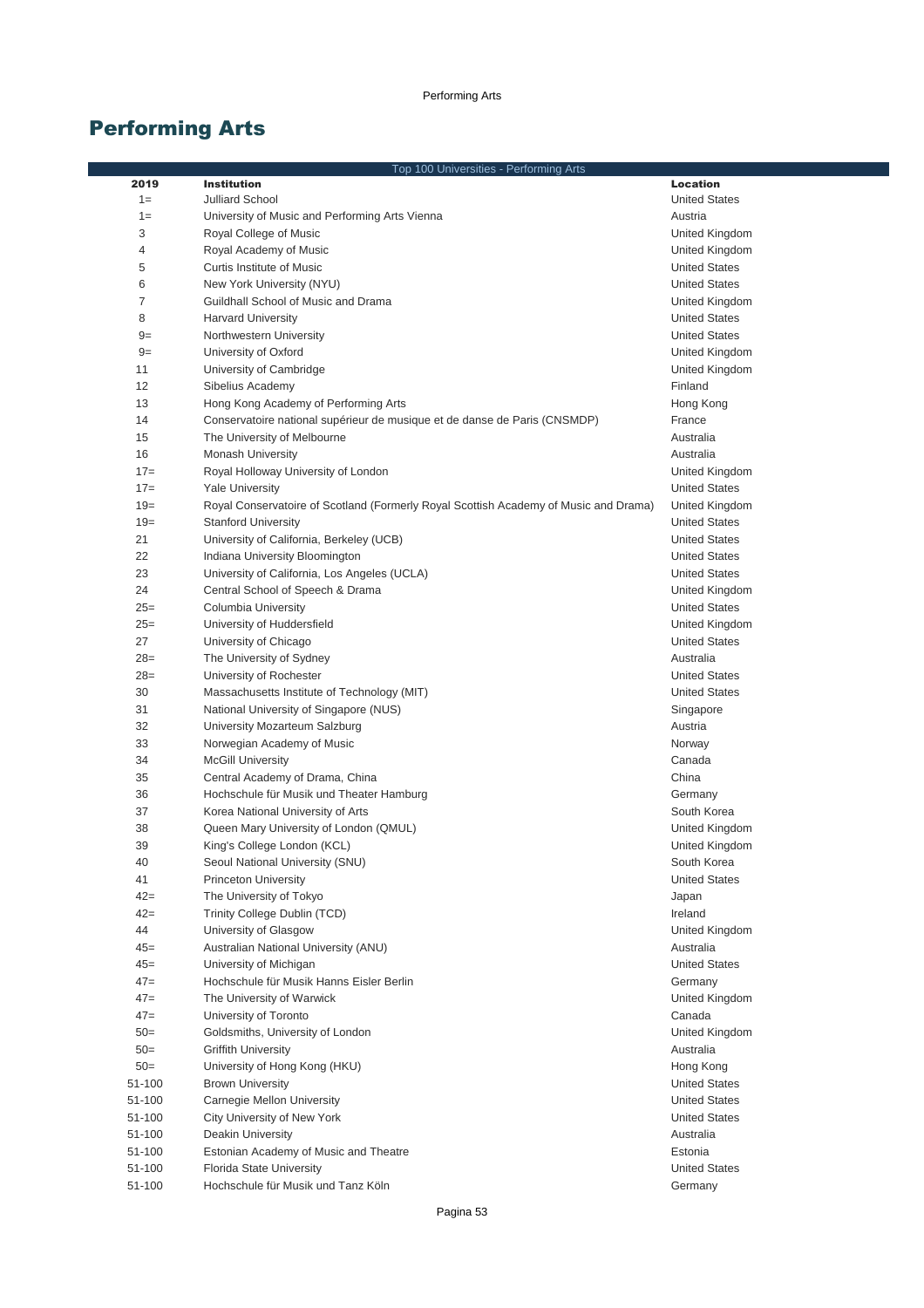| 51-100 | Hochschule für Musik und Theater Felix Mendelssohn Bartholdy Leipzig | Germany           |
|--------|----------------------------------------------------------------------|-------------------|
| 51-100 | Hochschule für Musik und Theater München                             | Germany           |
| 51-100 | Indonesia Institute of the Arts Yogyakarta                           | Indonesia         |
| 51-100 | <b>Macquarie University</b>                                          | Australia         |
| 51-100 | Moscow State Academy of Choreography (The Bolshoi Ballet Academy)    | Russia            |
| 51-100 | Osaka University                                                     | Japan             |
| 51-100 | Queen's University of Belfast                                        | United Kir        |
| 51-100 | Queensland University of Technology (QUT)                            | Australia         |
| 51-100 | Royal Academy of Music, Aarhus                                       | Denmark           |
| 51-100 | Royal College of Music in Stockholm                                  | Sweden            |
| 51-100 | Royal Northern College of Music (RNCM)                               | <b>United Kir</b> |
| 51-100 | SOAS - School of Oriental and African Studies, University of London  | <b>United Kir</b> |
| 51-100 | Sorbonne University                                                  | France            |
| 51-100 | The Chinese University of Hong Kong (CUHK)                           | Hong Kor          |
| 51-100 | The Liszt Academy of Music                                           | Hungary           |
| 51-100 | The Royal Danish Academy of Music                                    | Denmark           |
| 51-100 | The University of Auckland                                           | New Zeal          |
| 51-100 | The University of Manchester                                         | United Kir        |
| 51-100 | The University of Queensland (UQ)                                    | Australia         |
| 51-100 | The University of Western Australia (UWA)                            | Australia         |
| 51-100 | Trinity Laban Conservatoire of Music and Dance                       | United Kir        |
| 51-100 | <b>UCSI University</b>                                               | Malaysia          |
| 51-100 | Université de Montréal                                               | Canada            |
| 51-100 | Université Sorbonne Nouvelle Paris 3                                 | France            |
| 51-100 | Universiti Malaya (UM)                                               | Malaysia          |
| 51-100 | University of Birmingham                                             | <b>United Kir</b> |
| 51-100 | University of Bristol                                                | <b>United Kir</b> |
| 51-100 | University of British Columbia                                       | Canada            |
| 51-100 | University of California, Davis (UCD)                                | <b>United Sta</b> |
| 51-100 | University of California, San Diego (UCSD)                           | <b>United Sta</b> |
| 51-100 | University of Edinburgh                                              | United Kir        |
| 51-100 | University of Exeter                                                 | <b>United Kir</b> |
| 51-100 | University of Kent                                                   | <b>United Kir</b> |
| 51-100 | University of Leeds                                                  | United Kir        |
| 51-100 | University of North Carolina, Chapel Hill                            | <b>United Sta</b> |
| 51-100 | University of Otago                                                  | New Zeal          |
| 51-100 | University of Southampton                                            | United Kir        |
| 51-100 | University of Southern California                                    | <b>United Sta</b> |
| 51-100 | University of Texas at Austin                                        | <b>United Sta</b> |
| 51-100 | University of Washington                                             | <b>United Sta</b> |
| 51-100 | Victoria University of Wellington                                    | New Zeal          |
| 51-100 | Waseda University                                                    | Japan             |

United Kingdom United Kingdom United Kingdom Hong Kong New Zealand United Kingdom United Kingdom United Kingdom United Kingdom United States United States United Kingdom United Kingdom United Kingdom United Kingdom United States New Zealand United Kingdom United States United States **United States** New Zealand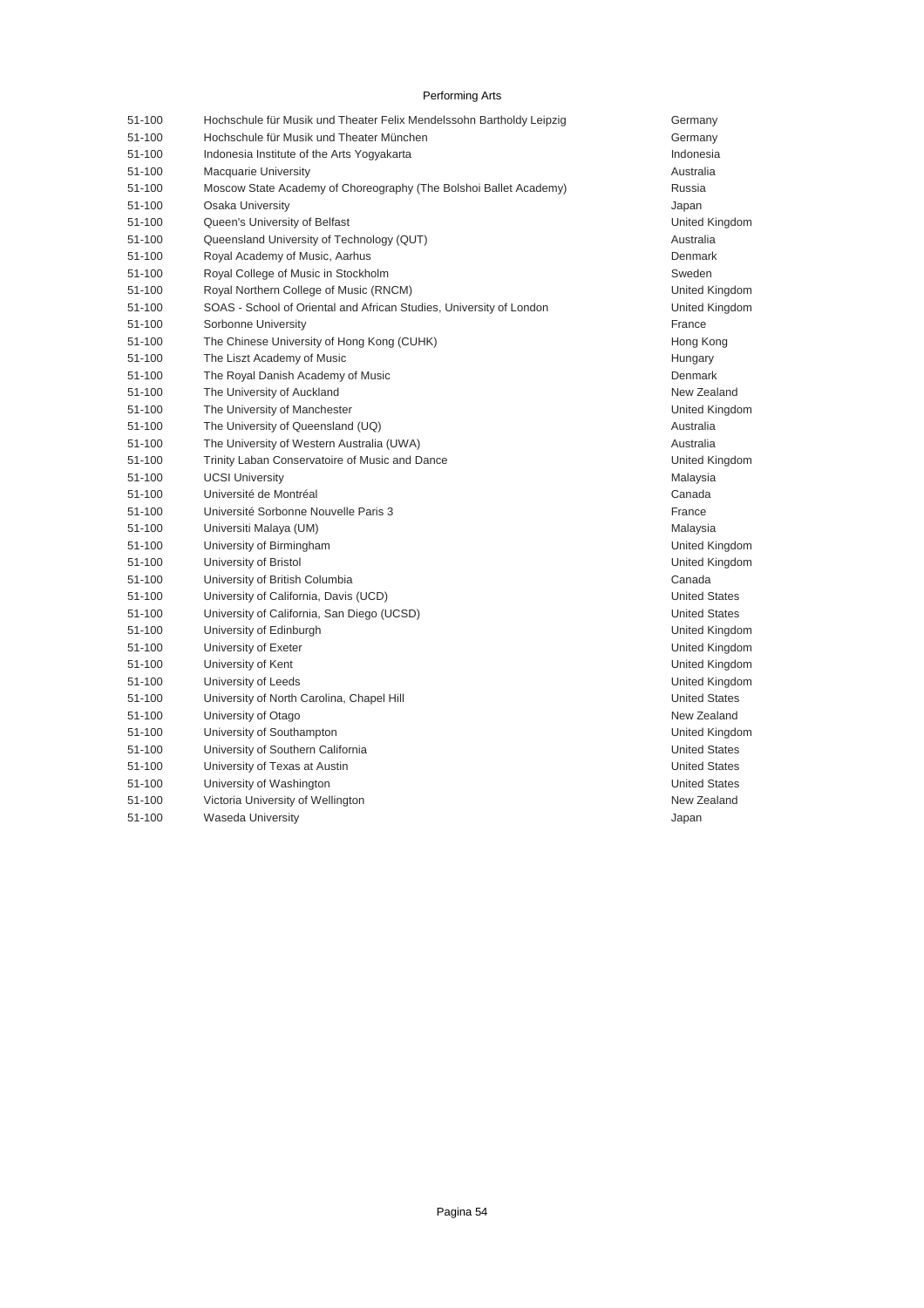**Score** 14,0  $14,0$ 14,0  $14,0$ 14,0 14,0 14,0 14,0 14,0 14,0 12,0 12,0 12,0  $12,0$ 12,0 10,0 10,0 10,0 10,0 10,0 10,0 10,0 10,0 10,0 10,0 10,0 10,0 10,0 10,0 10,0 8,0 8,0 8,0 8,0 8,0 8,0 8,0 8,0 8,0 8,0 6,0 6,0 6,0 6,0 6,0 6,0 6,0 6,0 6,0 6,0 6,0 6,0  $2,0$  $2,0$  $2,0$  $2,0$ 2,0 2,0 2,0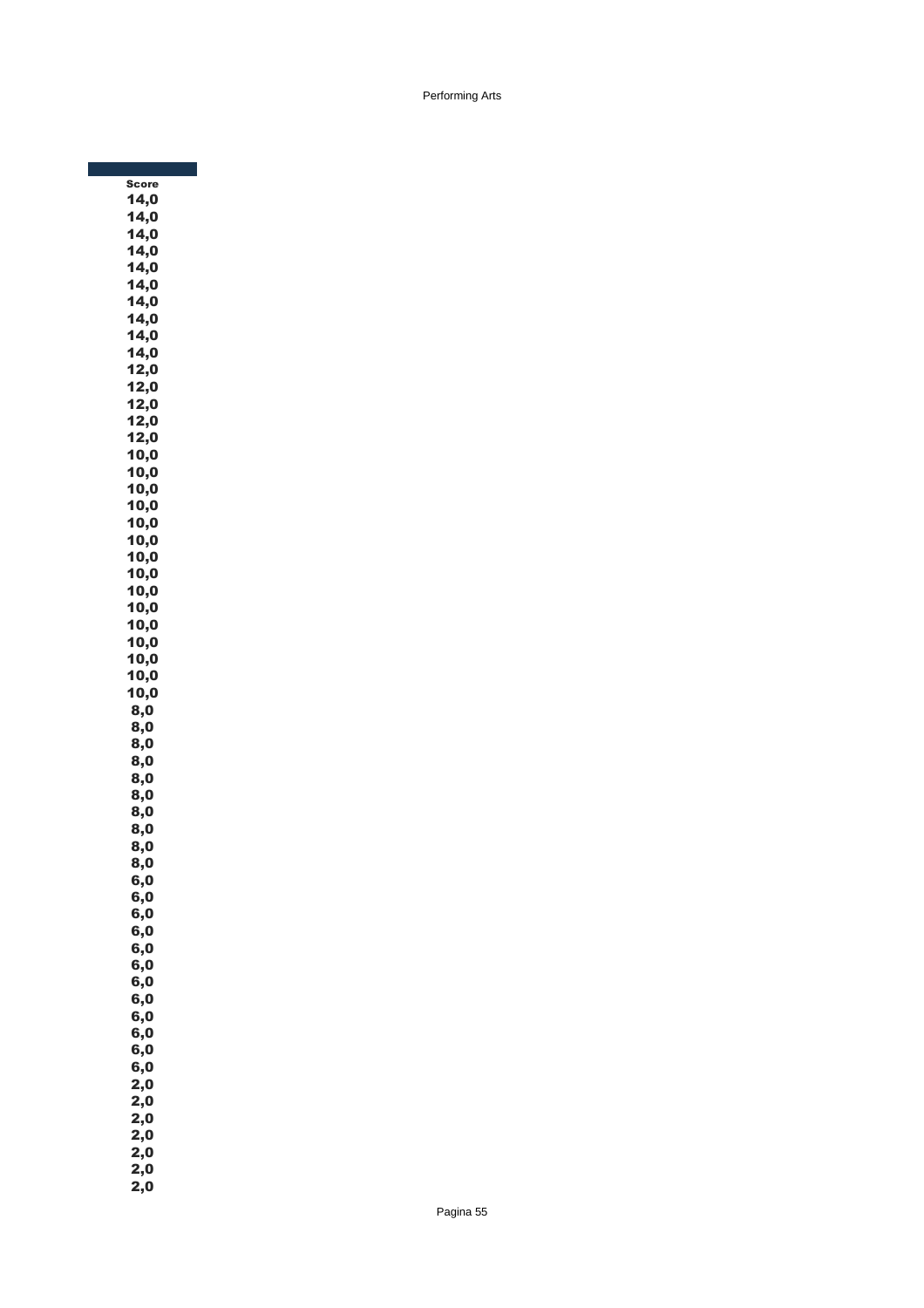2,0 2,0  $2,0$  $2,0$ 2,0 2,0 2,0 2,0 2,0  $2,0$  $2,0$  $2,0$ 2,0 2,0  $2,0$ 2,0 2,0 2,0 2,0 2,0 2,0  $2,0$  $2,0$  $2,0$ 2,0 2,0 2,0 2,0 2,0 2,0 2,0  $2,0$  $2,0$  $2,0$  $2,0$  $2,0$ 2,0 2,0 2,0  $2,0$ 

2,0 2,0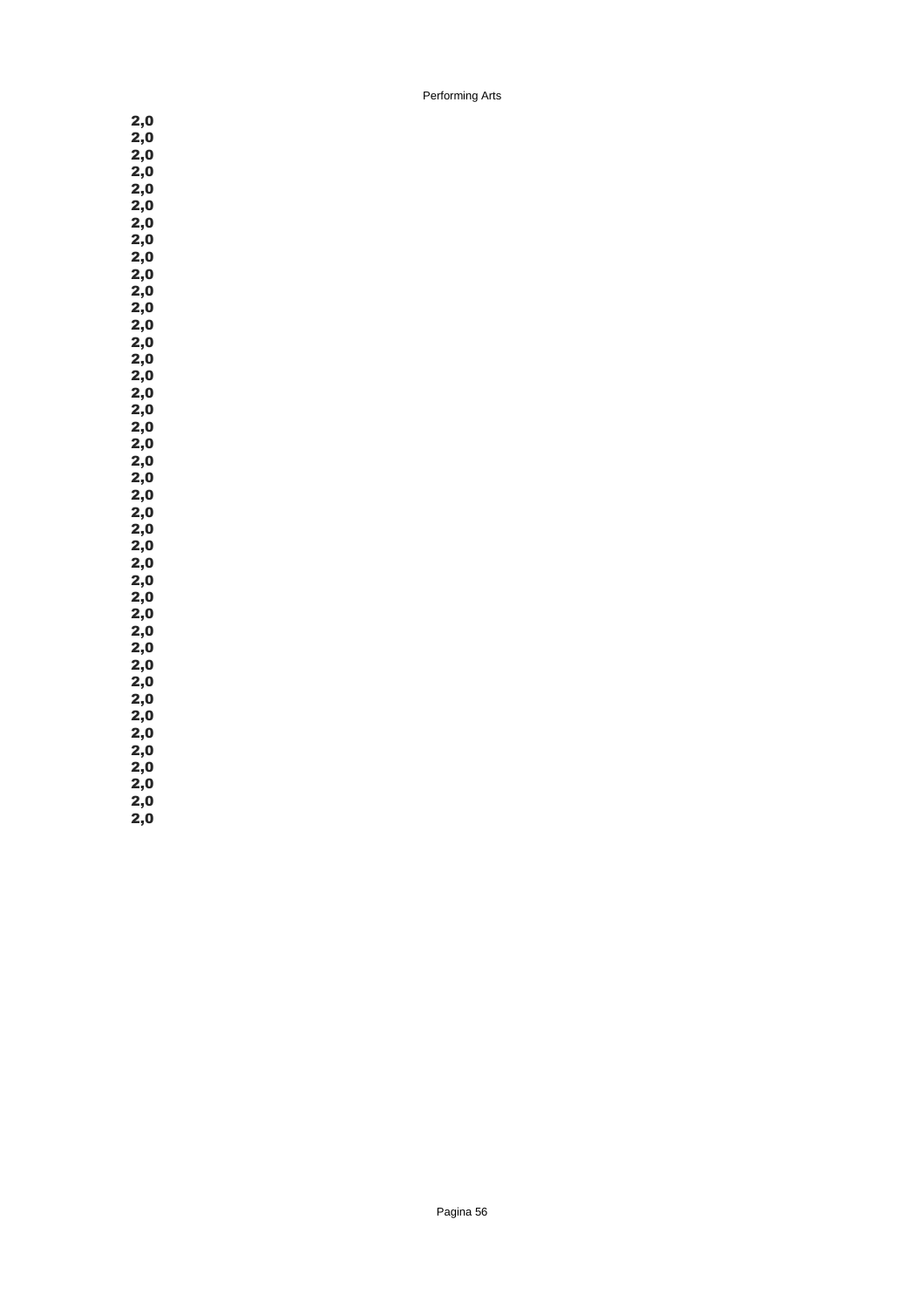|                | Top 200 Universities - Philosophy                           |                      |
|----------------|-------------------------------------------------------------|----------------------|
| 2019           | <b>Institution</b>                                          | <b>Location</b>      |
| 1              | University of Pittsburgh                                    | <b>United States</b> |
| 2              | Rutgers - The State University of New Jersey, New Brunswick | <b>United States</b> |
| 3              | New York University (NYU)                                   | <b>United States</b> |
| 4              | University of Oxford                                        | United Kingdom       |
| 5              | Australian National University (ANU)                        | Australia            |
| 6              | <b>Harvard University</b>                                   | <b>United States</b> |
| $\overline{7}$ | University of Cambridge                                     | United Kingdom       |
| 8              | University of St Andrews                                    | United Kingdom       |
| 9              | London School of Economics and Political Science (LSE)      | United Kingdom       |
| 10             | King's College London (KCL)                                 | United Kingdom       |
| 11             | <b>Princeton University</b>                                 | <b>United States</b> |
| 12             | Humboldt-Universität zu Berlin                              | Germany              |
| $13=$          | University of California, Berkeley (UCB)                    | <b>United States</b> |
| $13=$          | University of Toronto                                       | Canada               |
| 15             | Ludwig-Maximilians-Universität München                      | Germany              |
| 16             | <b>Stanford University</b>                                  | <b>United States</b> |
| 17             | University of Notre Dame                                    | <b>United States</b> |
| 18             | <b>Yale University</b>                                      | <b>United States</b> |
| 19             | University of Edinburgh                                     | United Kingdom       |
| 20             | UCL (University College London)                             | United Kingdom       |
| $21=$          | Columbia University                                         | <b>United States</b> |
| $21=$          | University of Helsinki                                      | Finland              |
| 23             | University of Chicago                                       | <b>United States</b> |
| 24             | Université PSL (Paris Sciences & Lettres)                   | France               |
| $25=$          | The University of Sydney                                    | Australia            |
| $25=$          | University of Oslo                                          | Norway               |
| 27             | University of Copenhagen                                    | Denmark              |
| $28=$          | The Chinese University of Hong Kong (CUHK)                  | Hong Kong            |
| $28=$          | Universität Frankfurt am Main                               | Germany              |
| 30             | <b>Monash University</b>                                    | Australia            |
| 31             | Katholieke Universiteit Leuven                              | Belgium              |
| 32             | Renmin (People's) University of China                       | China                |
| 33             | University of Michigan                                      | <b>United States</b> |
| 34             | <b>Macquarie University</b>                                 | Australia            |
| 35             | University of Geneva                                        | Switzerland          |
| $36=$          | The University of Tokyo                                     | Japan                |
| $36=$          | University of North Carolina, Chapel Hill                   | <b>United States</b> |
| 38             | University of Bristol                                       | United Kingdom       |
| 39             | University of Amsterdam                                     | Netherlands          |
| 40             | The University of Warwick                                   | United Kingdom       |
| 41             | The University of Auckland                                  | New Zealand          |
| 42             | City University of New York                                 | <b>United States</b> |
| 43             | Sorbonne University                                         | France               |
| $44 =$         | Central European University                                 | Hungary              |
| $44 =$         | Seoul National University (SNU)                             | South Korea          |
| 46             | Massachusetts Institute of Technology (MIT)                 | <b>United States</b> |
| 47             | Université Paris 1 Panthéon-Sorbonne                        | France               |
| 48             | <b>Western University</b>                                   | Canada               |
| 49             | Universitat de Barcelona (UB)                               | Spain                |
| $50=$          | Durham University                                           | United Kingdom       |
| $50=$          | <b>Peking University</b>                                    | China                |
| 51-100         | <b>Beijing Normal University</b>                            | China                |
| 51-100         | Birkbeck College, University of London                      | United Kingdom       |
| 51-100         | <b>Boston College</b>                                       | <b>United States</b> |
| 51-100         | <b>Boston University</b>                                    | <b>United States</b> |
| 51-100         | <b>Brown University</b>                                     | <b>United States</b> |
| 51-100         | <b>Cornell University</b>                                   | <b>United States</b> |
| 51-100         | Eberhard Karls Universität Tübingen                         | Germany              |
| 51-100         | Freie Universität Berlin                                    | Germany              |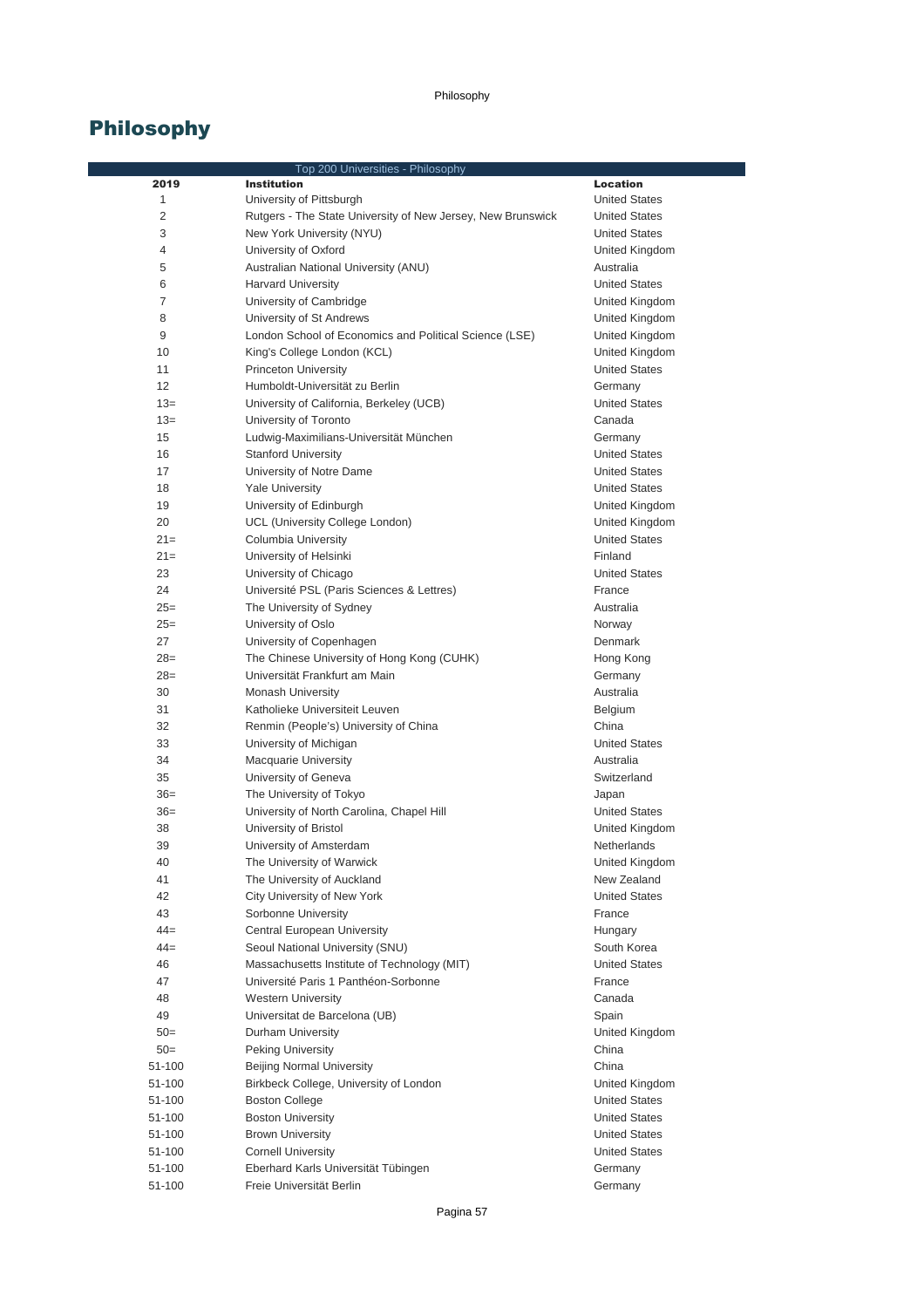| 51-100  | <b>Fudan University</b>                                         | China                 |
|---------|-----------------------------------------------------------------|-----------------------|
| 51-100  | Georgetown University                                           | <b>United States</b>  |
| 51-100  | Hebrew University of Jerusalem                                  | <b>Israel</b>         |
| 51-100  | <b>Kyoto University</b>                                         | Japan                 |
| 51-100  | La Trobe University                                             | Australia             |
| 51-100  | Lomonosov Moscow State University                               | Russia                |
| 51-100  | <b>McGill University</b>                                        | Canada                |
| 51-100  | National Taiwan University (NTU)                                | Taiwan                |
| 51-100  | National University of Singapore (NUS)                          | Singapore             |
| 51-100  | <b>Oueen's University</b>                                       | Canada                |
| 51-100  | Rheinische Friedrich-Wilhelms-Universität Bonn                  | Germany               |
| 51-100  | Ruhr-Universität Bochum                                         | Germany               |
| 51-100  | Ruprecht-Karls-Universität Heidelberg                           | Germany               |
| 51-100  | Stockholm University                                            | Sweden                |
| 51-100  | Sun Yat-sen University                                          | China                 |
| 51-100  | The University of Adelaide                                      | Australia             |
| 51-100  | The University of Melbourne                                     | Australia             |
| 51-100  | The University of New South Wales (UNSW)                        | Australia             |
| 51-100  | The University of Queensland (UQ)                               | Australia             |
| 51-100  | The University of Sheffield                                     | United Kingdom        |
| 51-100  | Universidad de Navarra                                          | Spain                 |
| 51-100  | Universidad Nacional Autónoma de México (UNAM)                  | Mexico                |
| 51-100  | Universität Freiburg                                            | Germany               |
| 51-100  | Universität Köln                                                | Germany               |
| 51-100  | Universität Wien                                                | Austria               |
| 51-100  | Université Catholique de Louvain (UCL)                          | Belgium               |
| 51-100  | Université de Montréal                                          | Canada                |
| 51-100  | University College Dublin (UCD)                                 | Ireland               |
| 51-100  | University of Arizona                                           | <b>United States</b>  |
| 51-100  | University of British Columbia                                  | Canada                |
| 51-100  | University of California, Los Angeles (UCLA)                    | <b>United States</b>  |
| 51-100  | University of California, San Diego (UCSD)                      | <b>United States</b>  |
| 51-100  | University of Groningen                                         | Netherlands           |
| 51-100  | University of Hong Kong (HKU)                                   | Hong Kong             |
| 51-100  | University of Leeds                                             | United Kingdom        |
| 51-100  | University of Otago                                             | New Zealand           |
| 51-100  | University of Southampton                                       | United Kingdom        |
| 51-100  | University of Southern California                               | <b>United States</b>  |
| 51-100  | <b>Utrecht University</b>                                       | Netherlands           |
| 51-100  | Washington University in St. Louis                              | <b>United States</b>  |
| 51-100  | <b>Wuhan University</b>                                         | China                 |
| 101-150 | <b>Charles University</b>                                       | <b>Czech Republic</b> |
| 101-150 | Deakin University                                               | Australia             |
| 101-150 | <b>Duke University</b>                                          | <b>United States</b>  |
| 101-150 | East China Normal University                                    | China                 |
| 101-150 | <b>Emory University</b>                                         | <b>United States</b>  |
| 101-150 | Erasmus University Rotterdam                                    | <b>Netherlands</b>    |
| 101-150 | Fordham University                                              | <b>United States</b>  |
| 101-150 | Georg-August-Universität Göttingen                              | Germany               |
| 101-150 | Hong Kong Baptist University (HKBU)                             | Hong Kong             |
| 101-150 | Johns Hopkins University                                        | <b>United States</b>  |
| 101-150 | Lingnan University (Hong Kong)                                  | Hong Kong             |
| 101-150 | National Research University - Higher School of Economics (HSE) | Russia                |
| 101-150 | Northwestern University                                         | <b>United States</b>  |
| 101-150 | <b>Osaka University</b>                                         | Japan                 |
| 101-150 | Pontificia Universidad Católica de Chile                        | Chile                 |
| 101-150 | Saint-Petersburg State University                               | Russia                |
| 101-150 | Sapienza - Università di Roma                                   | Italy                 |
| 101-150 | Sungkyunkwan University                                         | South Korea           |
| 101-150 | <b>Tel Aviv University</b>                                      | <b>Israel</b>         |
| 101-150 | The University of Manchester                                    | United Kingdom        |
| 101-150 | The University of Western Australia (UWA)                       | Australia             |
| 101-150 | Trinity College Dublin (TCD)                                    | Ireland               |
|         |                                                                 |                       |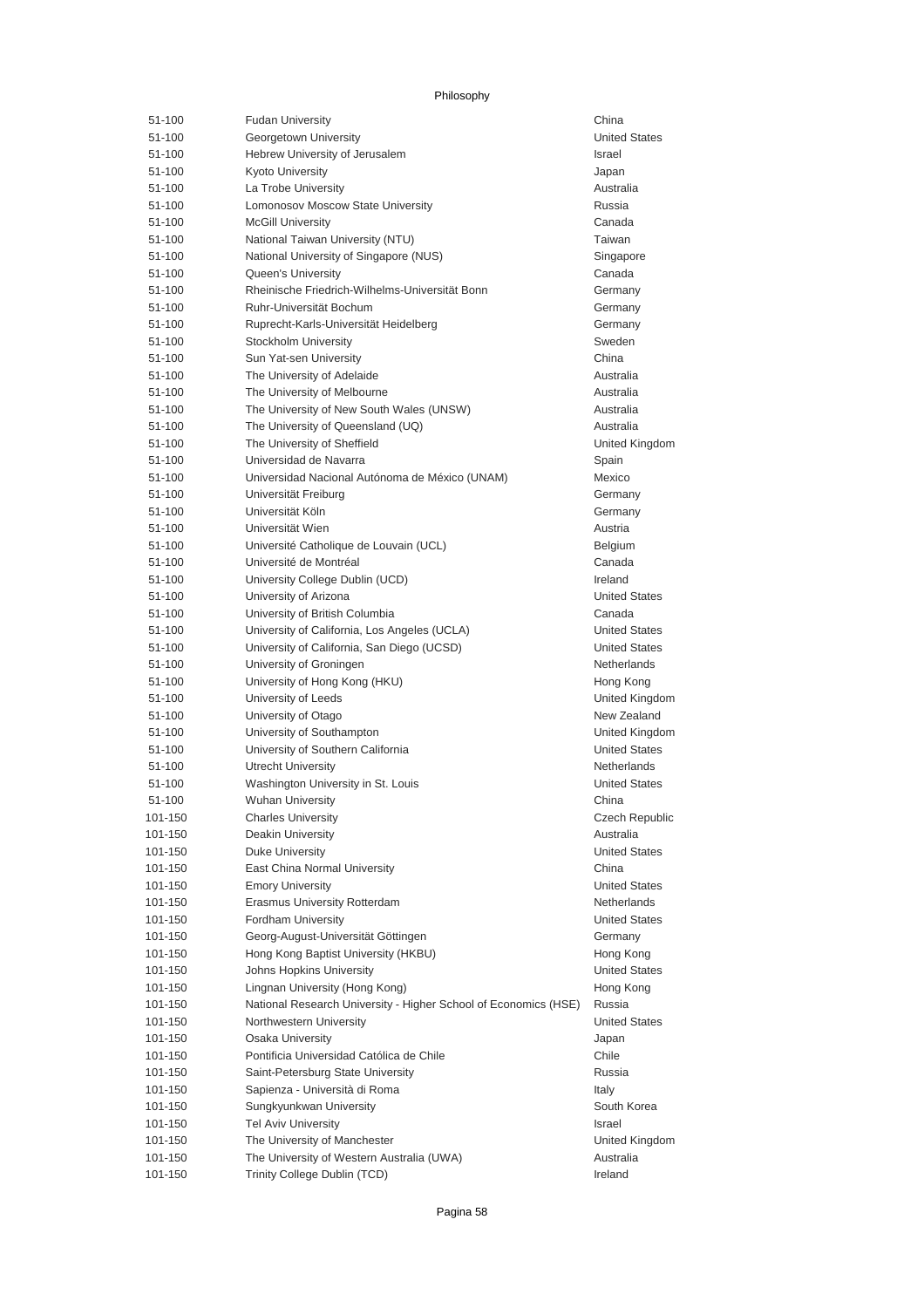| 101-150 | <b>Tsinghua University</b>                  | China         |
|---------|---------------------------------------------|---------------|
| 101-150 | Universidade de São Paulo (USP)             | Brazil        |
| 101-150 | Università degli Studi di Milano            | Italy         |
| 101-150 | Università di Bologna (UNIBO)               | Italy         |
| 101-150 | Universität Hamburg                         | Germany       |
| 101-150 | Universität Konstanz                        | Germany       |
| 101-150 | Université de Fribourg                      | Switzerlar    |
| 101-150 | University of Bergen                        | Norway        |
| 101-150 | University of Bern                          | Switzerlar    |
| 101-150 | University of Birmingham                    | United Ki     |
| 101-150 | University of California, Irvine (UCI)      | United St     |
| 101-150 | University of Connecticut                   | United St     |
| 101-150 | University of Delhi                         | India         |
| 101-150 | University of Glasgow                       | United Ki     |
| 101-150 | University of Hertfordshire                 | United Kir    |
| 101-150 | University of Lisbon                        | Portugal      |
| 101-150 | University of Minnesota                     | United St     |
| 101-150 | University of Pennsylvania                  | United St     |
| 101-150 | University of Stirling                      | United Ki     |
| 101-150 | University of Texas at Austin               | United St     |
| 101-150 | University of Victoria                      | Canada        |
| 101-150 | University of Warsaw                        | Poland        |
| 101-150 | University of Wisconsin-Madison             | United St     |
| 101-150 | University of Zurich                        | Switzerlar    |
| 101-150 | Victoria University of Wellington           | New Zeal      |
| 101-150 | Vrije Universiteit Amsterdam                | Netherlan     |
| 101-150 | Westfälische Wilhelms-Universität Münster   | Germany       |
| 101-150 | Zhejiang University                         | China         |
| 151-200 | <b>Aarhus University</b>                    | Denmark       |
| 151-200 | Carnegie Mellon University                  | United St     |
| 151-200 | <b>Eotvos Lorand University</b>             | Hungary       |
| 151-200 | George Washington University                | United St     |
| 151-200 | <b>Hanyang University</b>                   | South Ko      |
| 151-200 | Jagiellonian University                     | Poland        |
| 151-200 | Karl-Franzens-Universität Graz              | Austria       |
| 151-200 | Leiden University                           | Netherlan     |
| 151-200 | <b>McMaster University</b>                  | Canada        |
| 151-200 | Nanjing University                          | China         |
| 151-200 | Nanyang Technological University (NTU)      | Singapore     |
| 151-200 | New School University                       | United St     |
| 151-200 | Novosibirsk State University                | Russia        |
| 151-200 | Ohio State University, Columbus             | United St     |
| 151-200 | Pontificia Universidad Javeriana            | Colombia      |
| 151-200 | Radboud University Nijmegen                 | Netherlan     |
| 151-200 | Scuola Normale Superiore di Pisa            | Italy         |
| 151-200 | <b>Shandong University</b>                  | China         |
| 151-200 | Simon Fraser University                     | Canada        |
| 151-200 | <b>Syracuse University</b>                  | United St     |
| 151-200 | The University of Nottingham                | United Kir    |
| 151-200 | <b>Tufts University</b>                     | United St     |
| 151-200 | Universidad Complutense de Madrid (UCM)     | Spain         |
| 151-200 | Universidad de Buenos Aires                 | Argentina     |
| 151-200 | Universidad de Los Andes Colombia           | Colombia      |
| 151-200 | Universidade Estadual de Campinas (Unicamp) | <b>Brazil</b> |
| 151-200 | Università degli Studi di Padova (UNIPD)    | Italy         |
| 151-200 | Università degli Studi Roma Tre             | Italy         |
| 151-200 | Universitat Autónoma de Barcelona           | Spain         |
| 151-200 | Universität Bielefeld                       | Germany       |
| 151-200 | Universität Jena                            | Germany       |
| 151-200 | Universitat Pompeu Fabra                    | Spain         |
| 151-200 | Université de Lorraine                      | France        |
| 151-200 | Université Paris Ouest Nanterre La Défense  | France        |
| 151-200 | University of Aberdeen                      | United Ki     |

Germany Switzerland Switzerland United Kingdom United States **United States** United Kingdom United Kingdom United States United States United Kingdom United States **United States** Switzerland New Zealand Netherlands Germany Denmark United States United States South Korea **Netherlands** Singapore **United States United States** Netherlands **United States** United Kingdom **United States** Argentina Colombia United Kingdom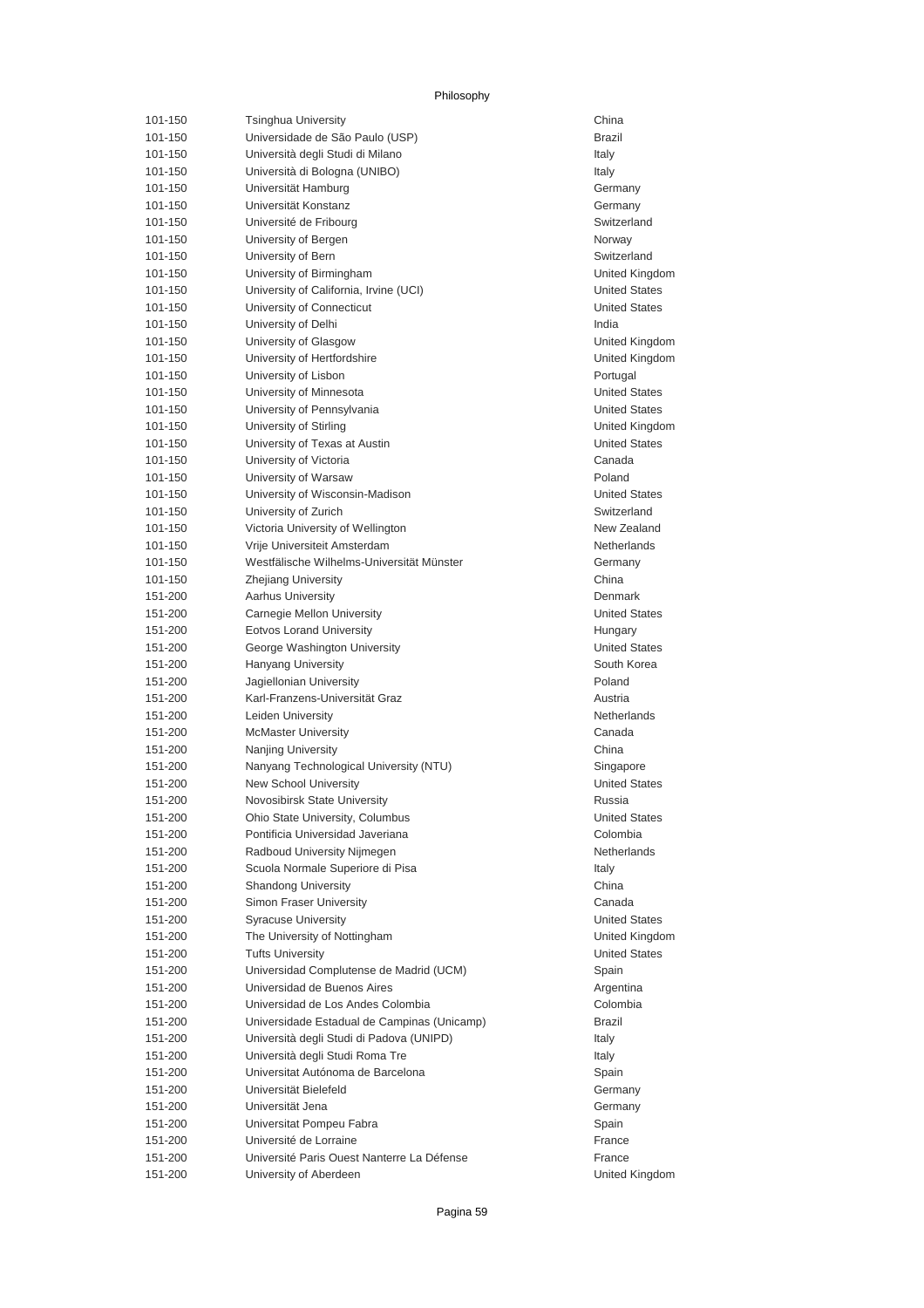| 151-200 | University of Antwerp    | Belgium   |
|---------|--------------------------|-----------|
| 151-200 | University of Basel      | Switzerla |
| 151-200 | University of Calgary    | Canada    |
| 151-200 | University of Canterbury | New Zea   |
| 151-200 | University of Ghent      | Belgium   |
| 151-200 | University of Haifa      | Israel    |
| 151-200 | University of Kent       | United K  |
| 151-200 | University of Miami      | United S  |
| 151-200 | University of Tartu      | Estonia   |
| 151-200 | University of Washington | United S  |
| 151-200 | University of Waterloo   | Canada    |
| 151-200 | University of York       | United K  |
| 151-200 | Vanderbilt University    | United S  |
| 151-200 | <b>Xiamen University</b> | China     |
| 151-200 | Yonsei University        | South Ko  |
| 151-200 | <b>York University</b>   | Canada    |
|         |                          |           |

Switzerland New Zealand United Kingdom **United States** United States United Kingdom United States South Korea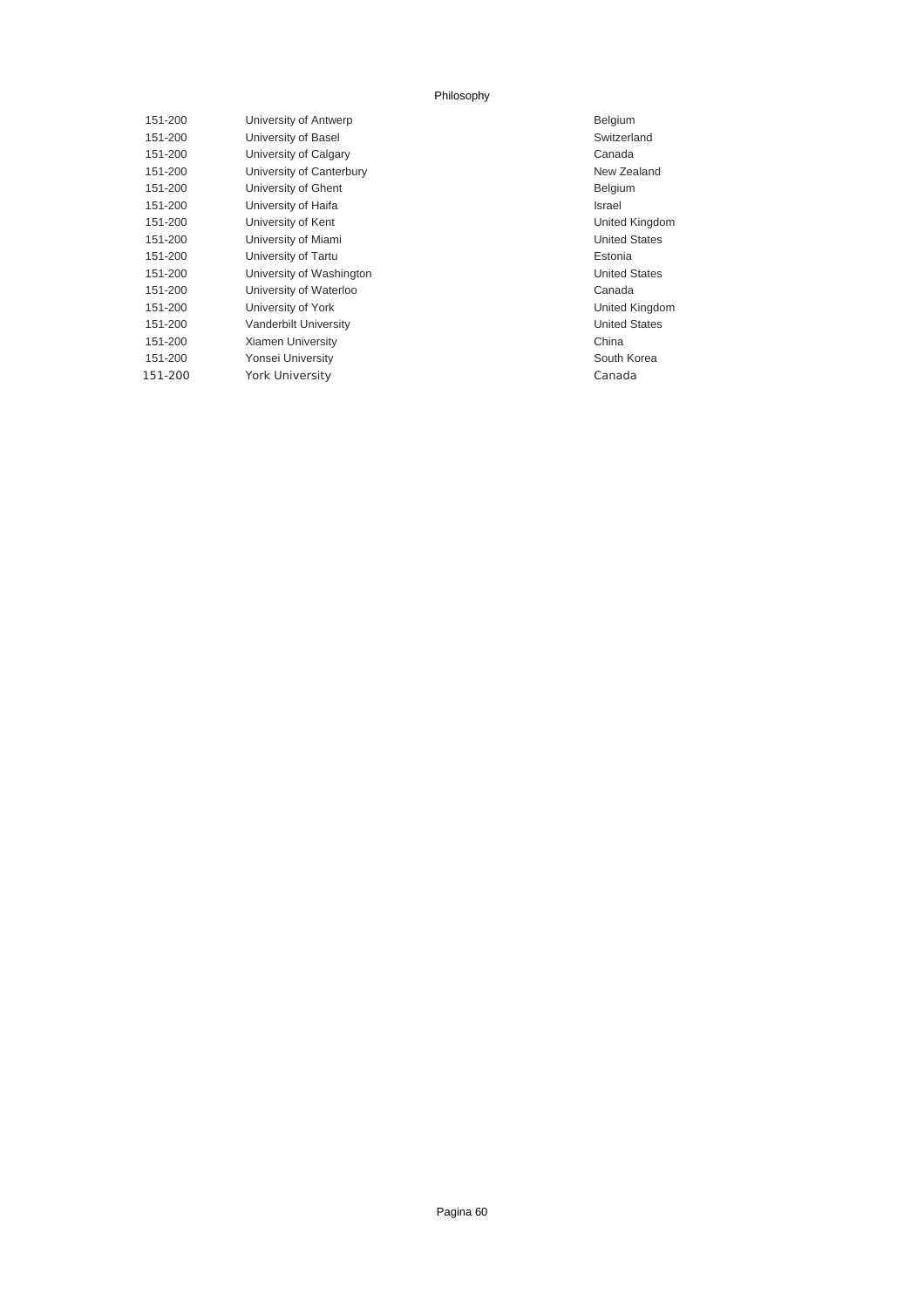| Sco  |  |
|------|--|
| 14,0 |  |
| 14,0 |  |
| 14,0 |  |
| 14,0 |  |
| 14,0 |  |
| 14,0 |  |
| 14,0 |  |
| 14,0 |  |
| 14,0 |  |
| 14,0 |  |
| 12,0 |  |
| 12,0 |  |
| 12,0 |  |
| 12,0 |  |
| 12,0 |  |
| 12,0 |  |
| 12,0 |  |
| 12,0 |  |
| 12,0 |  |
| 12,0 |  |
| 10,0 |  |
| 10,0 |  |
| 10,0 |  |
| 10,0 |  |
| 10,0 |  |
| 10,0 |  |
| 10,0 |  |
| 10,0 |  |
| 10,0 |  |
| 10,0 |  |
| 8,0  |  |
| 8,0  |  |
| 8,0  |  |
| 8,0  |  |
| 8,0  |  |
| 8,0  |  |
| 8,0  |  |
| 8,0  |  |
| 8,0  |  |
| 8,0  |  |
| 6,0  |  |
| 6,0  |  |
| 6,0  |  |
| 6,0  |  |
| 6,0  |  |
| 6,0  |  |
| 6,0  |  |
| 6,0  |  |
| 6,0  |  |
| 6,0  |  |
| 6,0  |  |
| 4,0  |  |
| 4,0  |  |
| 4,0  |  |
| 4,0  |  |
| 4,0  |  |
| 4,0  |  |
| 4,0  |  |
| 4,0  |  |
|      |  |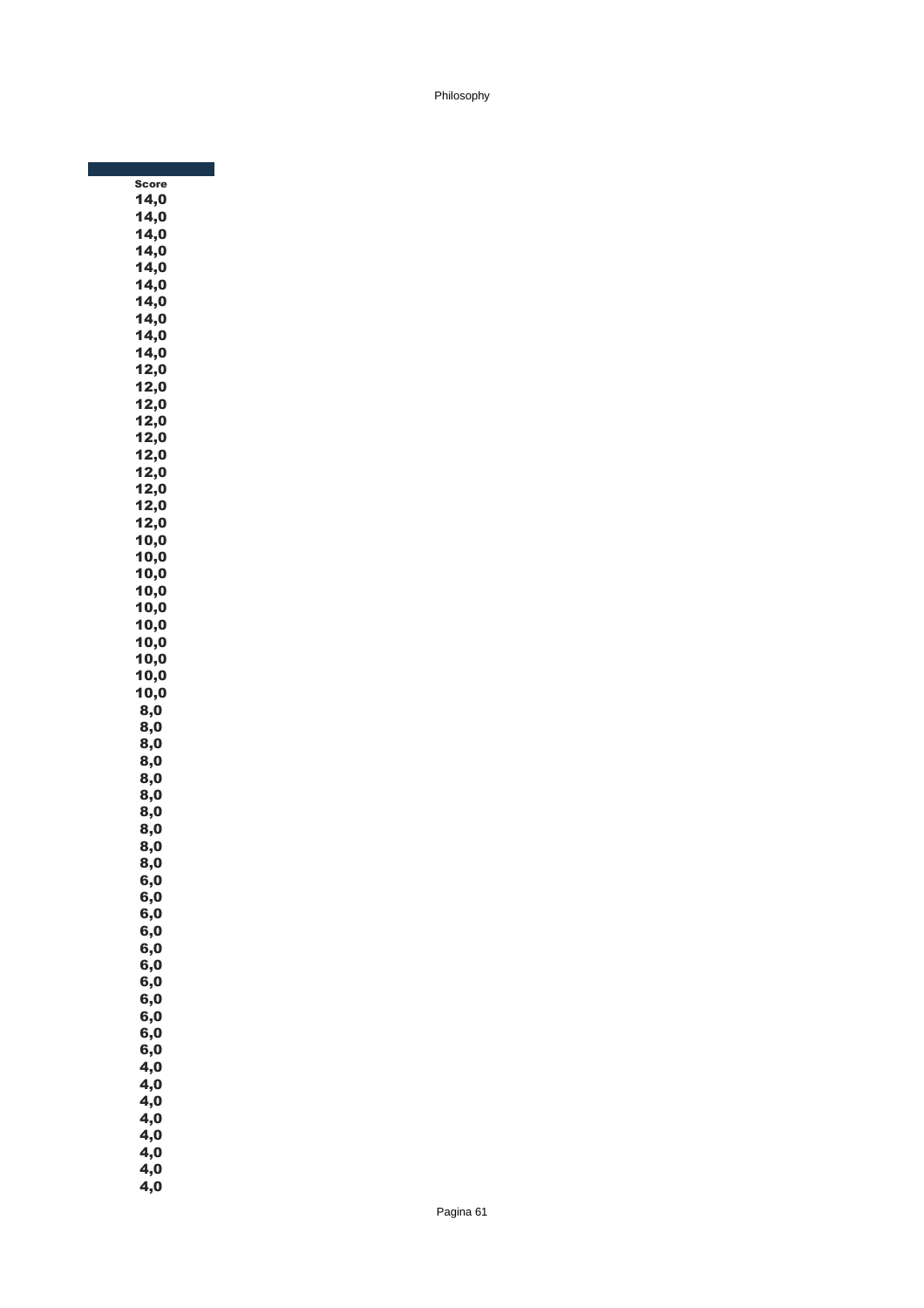4,0 4,0 4,0  $4,0$ 4,0 4,0 4,0 4,0 4,0 4,0 4,0 4,0 4,0 4,0 4,0 4,0 4,0 4,0 4,0 4,0 4,0  $\ddot{4,0}$  $\overline{4,0}$ 4,0 4,0 4,0 4,0 4,0 4,0 4,0 4,0 4,0  $\overline{4,0}$ 4,0 4,0  $\overline{4,0}$ 4,0 4,0 4,0 4,0 4,0 2,0 2,0 2,0 2,0  $2,0$ 2,0 2,0 2,0 2,0 2,0 2,0 2,0  $2,0$ 2,0 2,0 2,0 2,0 2,0 2,0 2,0 2,0 2,0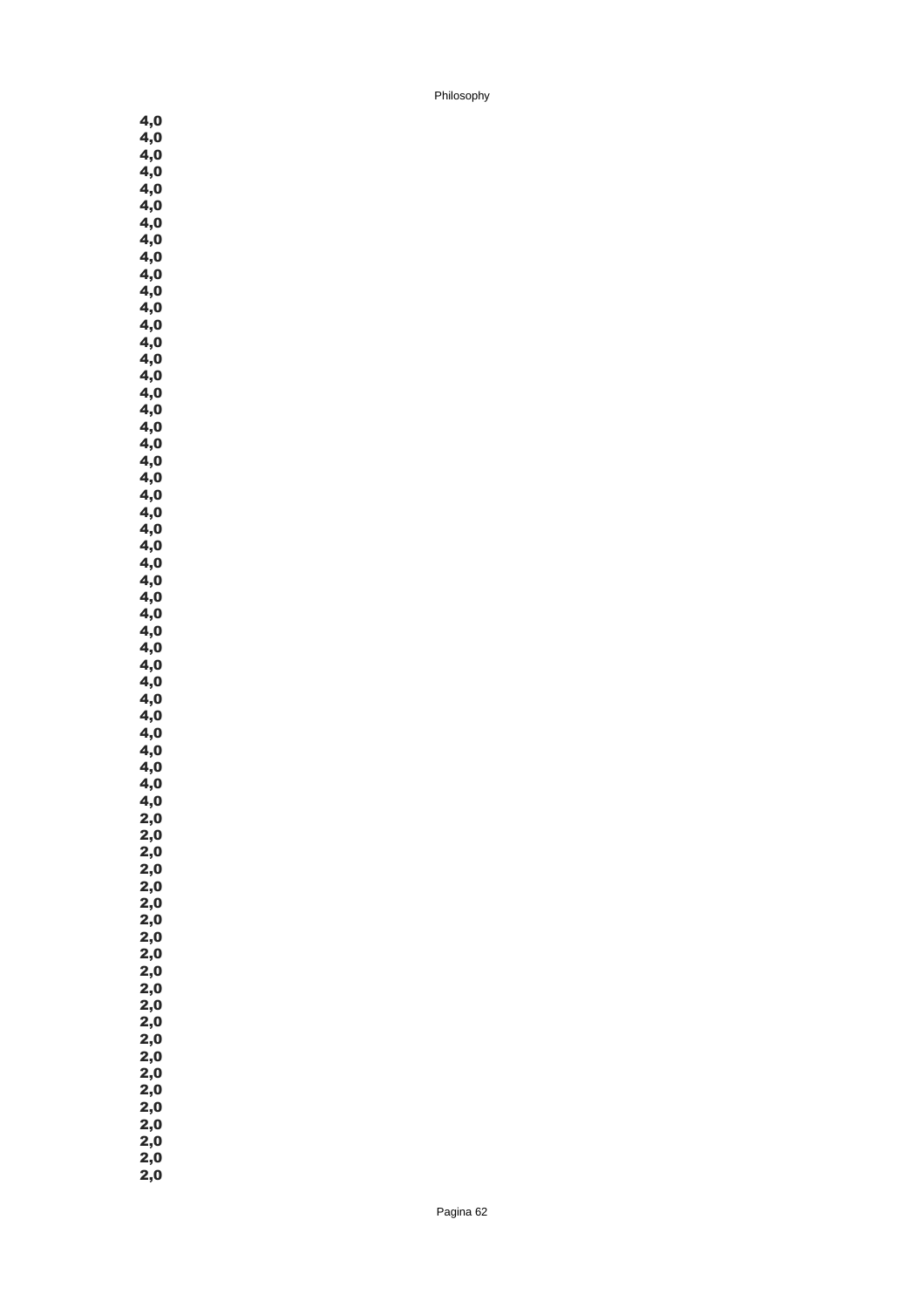2,0 2,0 2,0 2,0 2,0 2,0 2,0 2,0 2,0 2,0 2,0 2,0 2,0 2,0 2,0 2,0 2,0 2,0 2,0 2,0 2,0 2,0 2,0 2,0 2,0 2,0 2,0 2,0 2,0 2,0 2,0 2,0 2,0 2,0 2,0  $2,0$ 2,0 2,0 2,0 2,0 2,0 2,0 2,0 2,0 2,0  $2,0$ 2,0 2,0 2,0 2,0 2,0 2,0 2,0  $2,0$ 2,0 2,0 2,0 2,0 2,0 2,0 2,0 2,0 2,0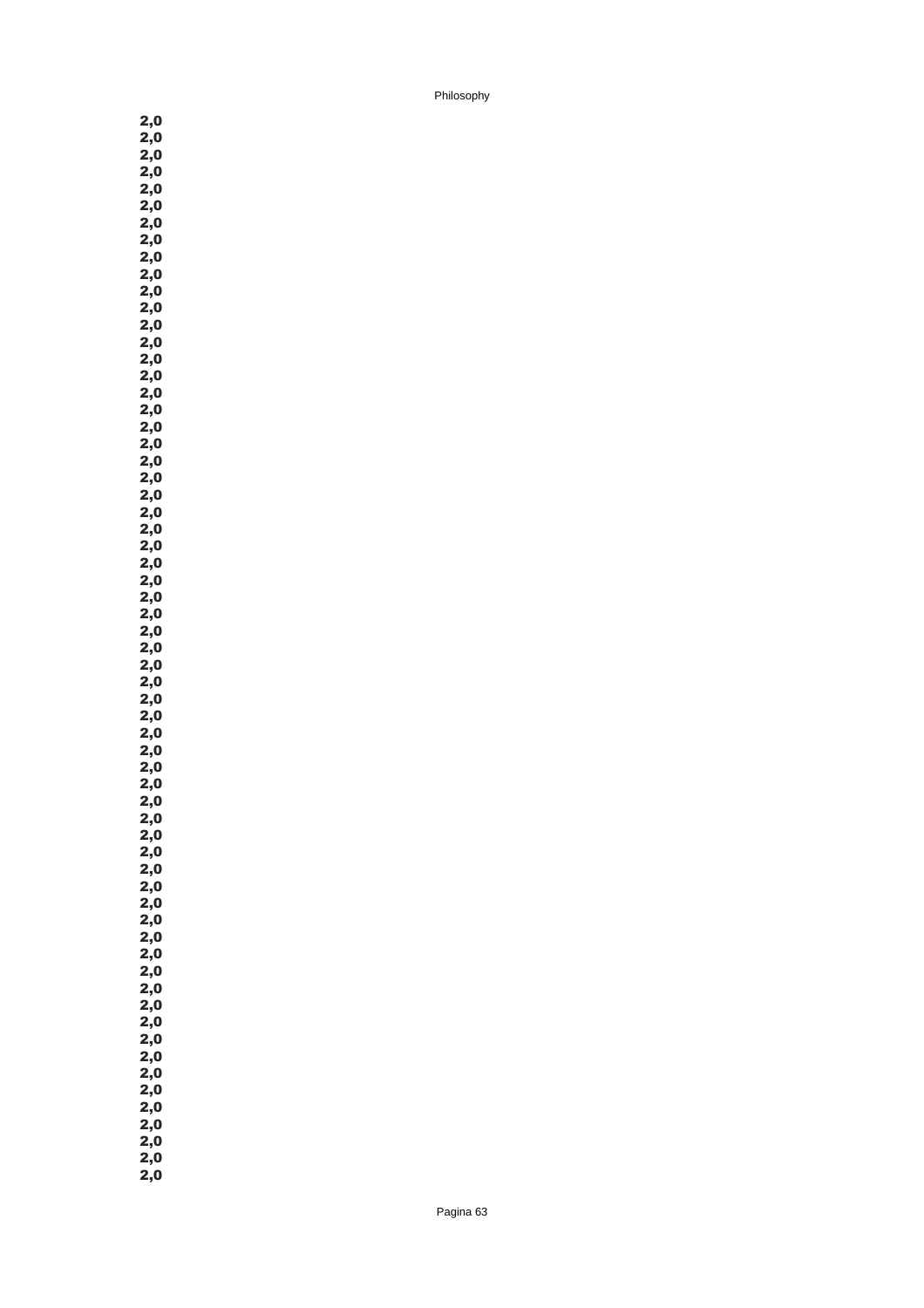2,0 2,0 2,0 2,0 2,0 2,0 2,0 2,0 2,0 2,0 2,0 2,0 2,0 2,0 2,0 2,0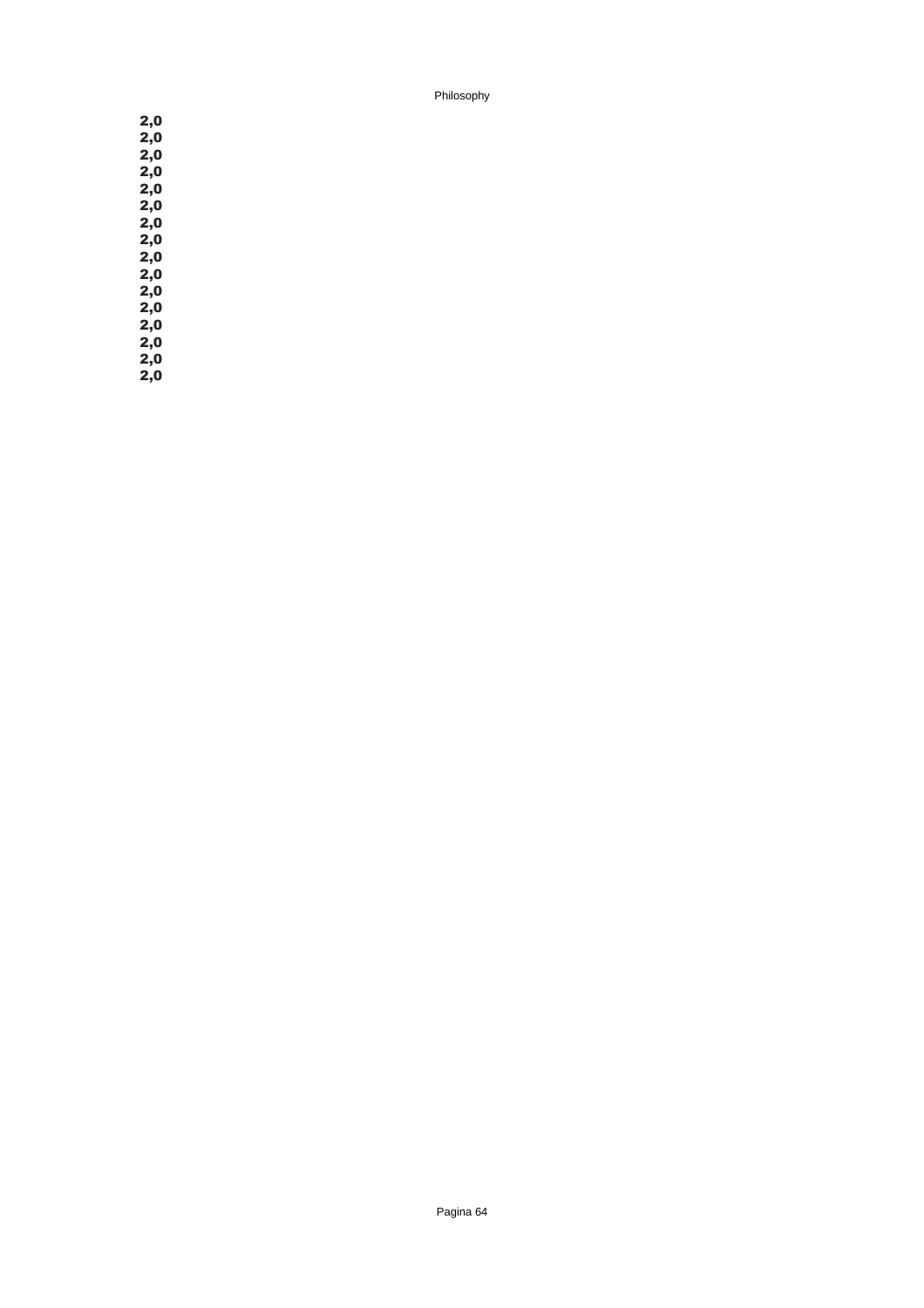Theology

# Theology, Divinity & Religious Studies

|                | Top 100 Universities - Theology, Divinity & Religious Studies       |                      |              |
|----------------|---------------------------------------------------------------------|----------------------|--------------|
| 2018           | <b>Institution</b>                                                  | Location             | <b>Score</b> |
| $1\,$          | <b>Harvard University</b>                                           | <b>United States</b> | 14,0         |
| $\overline{2}$ | University of Notre Dame                                            | <b>United States</b> | 14,0         |
| 3              | University of Oxford                                                | United Kingdom       | 14,0         |
| $\overline{4}$ | University of Cambridge                                             | United Kingdom       | 14,0         |
| 5              | Durham University                                                   | United Kingdom       | 14,0         |
| $6=$           | Eberhard Karls Universität Tübingen                                 | Germany              | 14,0         |
| $6=$           | <b>Yale University</b>                                              | <b>United States</b> | 14,0         |
| 8              | Université Catholique de Louvain (UCL)                              | Belgium              | 14,0         |
| 9              | Duke University                                                     | <b>United States</b> | 14,0         |
| 10             | University of Chicago                                               | <b>United States</b> | 14,0         |
| 11             | <b>Boston College</b>                                               | <b>United States</b> | 12,0         |
| 12             | University of California, Berkeley (UCB)                            | <b>United States</b> | 12,0         |
| 13             | <b>Princeton University</b>                                         | <b>United States</b> | 12,0         |
| 14             | Katholieke Universiteit Leuven                                      | Belgium              | 12,0         |
| 15             | Vrije Universiteit Amsterdam                                        | Netherlands          | 12,0         |
| 16             | University of Toronto                                               | Canada               | 10,0         |
| 17             | University of Edinburgh                                             | United Kingdom       | 10,0         |
| 18             | University of St Andrews                                            | United Kingdom       | 10,0         |
| 19             | <b>Stanford University</b>                                          | <b>United States</b> | 10,0         |
| 20             | Columbia University                                                 | <b>United States</b> | 10,0         |
| 21             | Ruprecht-Karls-Universität Heidelberg                               | Germany              | 10,0         |
| 22             | Hebrew University of Jerusalem                                      | Israel               | 10,0         |
| 23             | The Chinese University of Hong Kong (CUHK)                          | Hong Kong            | 10,0         |
| $24=$          | King's College London (KCL)                                         | United Kingdom       | 10,0         |
| $24=$          | University of California, Los Angeles (UCLA)                        | <b>United States</b> | 10,0         |
| $26=$          | Georgetown University                                               | <b>United States</b> | 10,0         |
| $26=$          | University of Birmingham                                            | United Kingdom       | 10,0         |
| 28             | SOAS - School of Oriental and African Studies, University of London | United Kingdom       | 10,0         |
| 29             | Ludwig-Maximilians-Universität München                              | Germany              | 10,0         |
| 30             | <b>Aarhus University</b>                                            | Denmark              | 10,0         |
| $31 =$         | <b>Fudan University</b>                                             | China                | 8,0          |
| $31 =$         | University of British Columbia                                      | Canada               | 8,0          |
| 33             | Leiden University                                                   | Netherlands          | 8,0          |
| 34             | University of Aberdeen                                              | United Kingdom       | 8,0          |
| 35             | <b>Emory University</b>                                             | <b>United States</b> | 8,0          |
| 36             | Humboldt-Universität zu Berlin                                      | Germany              | 8,0          |
| 37             | Pontificia Universidad Católica de Chile                            | Chile                | 8,0          |
| 38             | <b>McGill University</b>                                            | Canada               | 8,0          |
| 39             | University of Exeter                                                | United Kingdom       | 8,0          |
| $40=$          | Georg-August-Universität Göttingen                                  | Germany              | 8,0          |
| $40=$          | University of Virginia                                              | <b>United States</b> | 8,0          |
| 42             | University of Zurich                                                | Switzerland          | 6,0          |
| 43             | Monash University                                                   | Australia            | 6,0          |
| 44             | Renmin (People's) University of China                               | China                | 6,0          |
| $45 =$         | <b>Baylor University</b>                                            | <b>United States</b> | 6,0          |
| $45 =$         | University of Oslo                                                  | Norway               | 6,0          |
| 47             | Westfälische Wilhelms-Universität Münster                           | Germany              | 6,0          |
| 48             | The University of Manchester                                        | United Kingdom       | 6,0          |
| 49             | <b>Boston University</b>                                            | <b>United States</b> | 6,0          |
| 50             | Fordham University                                                  | <b>United States</b> | 6,0          |
| 51-100         | Catholic University of America                                      | <b>United States</b> | 2,0          |
| 51-100         | Deakin University                                                   | Australia            | 2,0          |
| 51-100         | Freie Universität Berlin                                            | Germany              | 2,0          |
| 51-100         | Hong Kong Baptist University (HKBU)                                 | Hong Kong            | 2,0          |
| 51-100         | International Islamic University Malaysia (IIUM)                    | Malaysia             | 2,0          |
| 51-100         | <b>Lancaster University</b>                                         | United Kingdom       | 2,0          |
| 51-100         | Loyola University Chicago                                           | <b>United States</b> | 2,0          |
| 51-100         | <b>Lund University</b>                                              | Sweden               | 2,0          |
| 51-100         | <b>McMaster University</b>                                          | Canada               | 2,0          |
|                |                                                                     |                      |              |